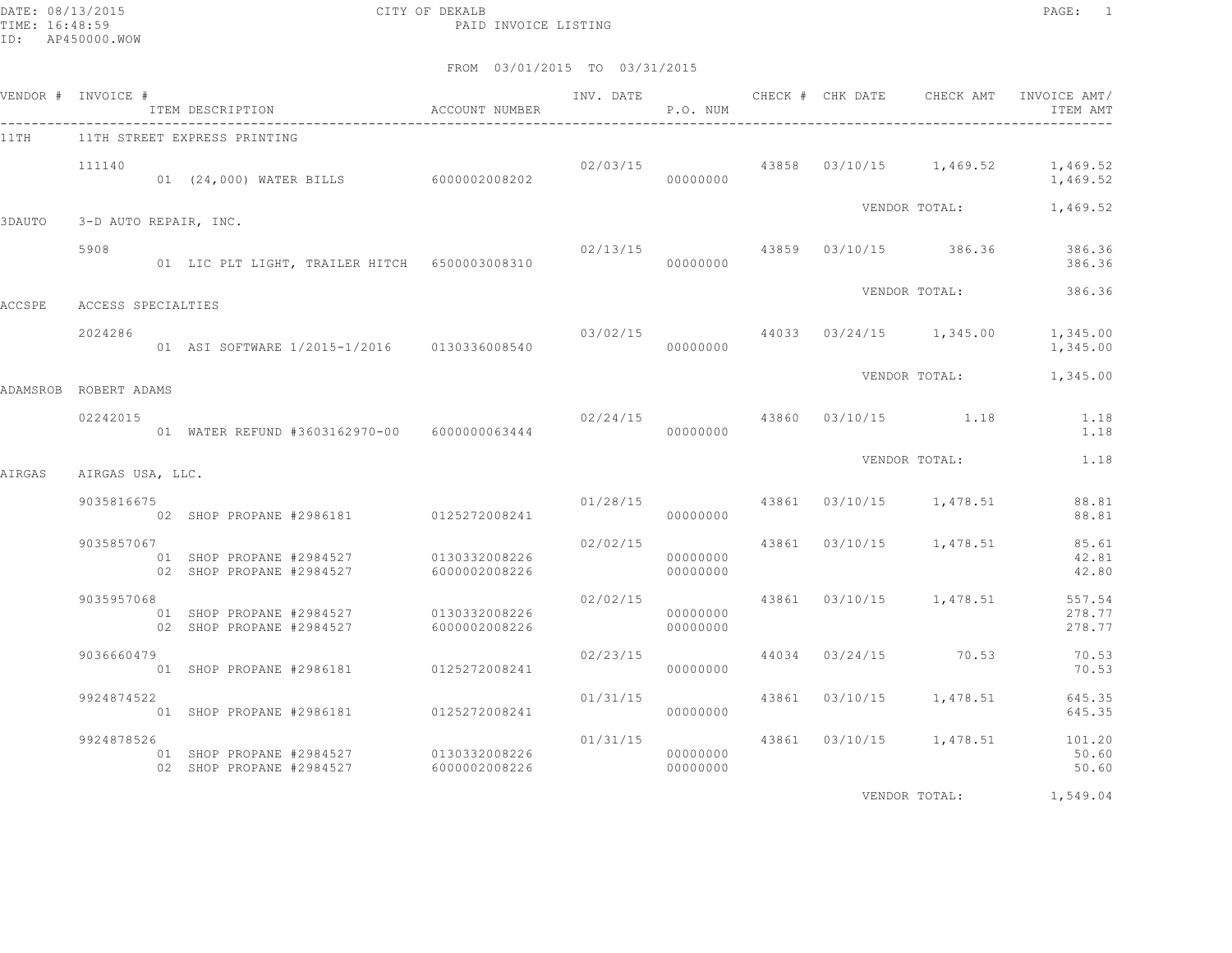DATE: 08/13/2015 CITY OF DEKALB PAGE: 2 PAID INVOICE LISTING

| VENDOR # INVOICE # |                  | ITEM DESCRIPTION ACCOUNT NUMBER              |          | P.O. NUM |  |                                       | INV. DATE 6 1997 CHECK # CHK DATE 6 CHECK AMT INVOICE AMT<br>ITEM AMT |
|--------------------|------------------|----------------------------------------------|----------|----------|--|---------------------------------------|-----------------------------------------------------------------------|
| ALEFIR             |                  | ALEXIS FIRE EQUIPMENT CO                     |          |          |  |                                       |                                                                       |
|                    | 0051902IN        | 0125272008226<br>01 FLIP LID 0125272008226   |          | 00000000 |  | $02/19/15$ 44035 $03/24/15$ 462.89    | 99.16<br>99.16                                                        |
|                    | 0051912IN        | 01 HANDLE/BUTTON/RNG/SCRWS 0125272008226     |          | 00000000 |  | $02/19/15$ 44035 $03/24/15$ 462.89    | 363.73<br>363.73                                                      |
| AMECRI             |                  | AMERICAN CRIME PREVENTION INST               |          |          |  | VENDOR TOTAL:                         | 462.89                                                                |
|                    | 2852             | 01 CERT SEMINAR - MCNETT 0120253008376       |          | 00000000 |  | $02/25/15$ 44036 $03/24/15$ 650.00    | 650.00<br>650.00                                                      |
| ANDMAT             | MATTHEW ANDERSON |                                              |          |          |  | VENDOR TOTAL:                         | 650.00                                                                |
|                    | 01272015         | 01 SPRING 2015 BOOK REIMB 6000003008376      |          | 00000000 |  | $01/27/15$ D000746 03/10/15 139.34    | 139.34<br>139.34                                                      |
| ANDMED             |                  | ANDRES MEDICAL BILLING LTD                   |          |          |  | VENDOR TOTAL:                         | 139.34                                                                |
|                    | 134670           | 01 JAN '15 AMB BILLING 0100000002240         | 02/01/15 | 00000000 |  | 44037 03/24/15 3,463.51               | 3,463.51<br>3,463.51                                                  |
|                    | ROSE ANDERSON    |                                              |          |          |  | VENDOR TOTAL:                         | 3,463.51                                                              |
| ANDROS             | 03092015         | 01 TAX REBATE 11/13-10/14 6000004008481      | 00000000 |          |  | $03/09/15$ 44038 $03/24/15$ 68.37     | 68.37<br>68.37                                                        |
| APPIND             |                  | APPLIED INDUSTRIAL TECH                      |          |          |  | VENDOR TOTAL:                         | 68.37                                                                 |
|                    | 7004334492       | 01 (144) EVEREADY BATTERY 0125273008311      |          | 00000000 |  | $01/30/15$ $43862$ $03/10/15$ $66.53$ | 66.53<br>66.53                                                        |
| ARTANN             | ANNA ARTEAGA     |                                              |          |          |  | VENDOR TOTAL:                         | 66.53                                                                 |
|                    | 02262015         | 01 WATER REFUND #3803179200-02 6000000063444 |          | 00000000 |  | 02/26/15 44039 03/24/15 79.60         | 79.60<br>79.60                                                        |
| ASCAVI             |                  | ASCENT AVIATION GROUP INC.                   |          |          |  | VENDOR TOTAL:                         | 79.60                                                                 |
|                    | M142342          |                                              |          | 03/01/15 |  | 44040 03/24/15 581.00                 | 581.00                                                                |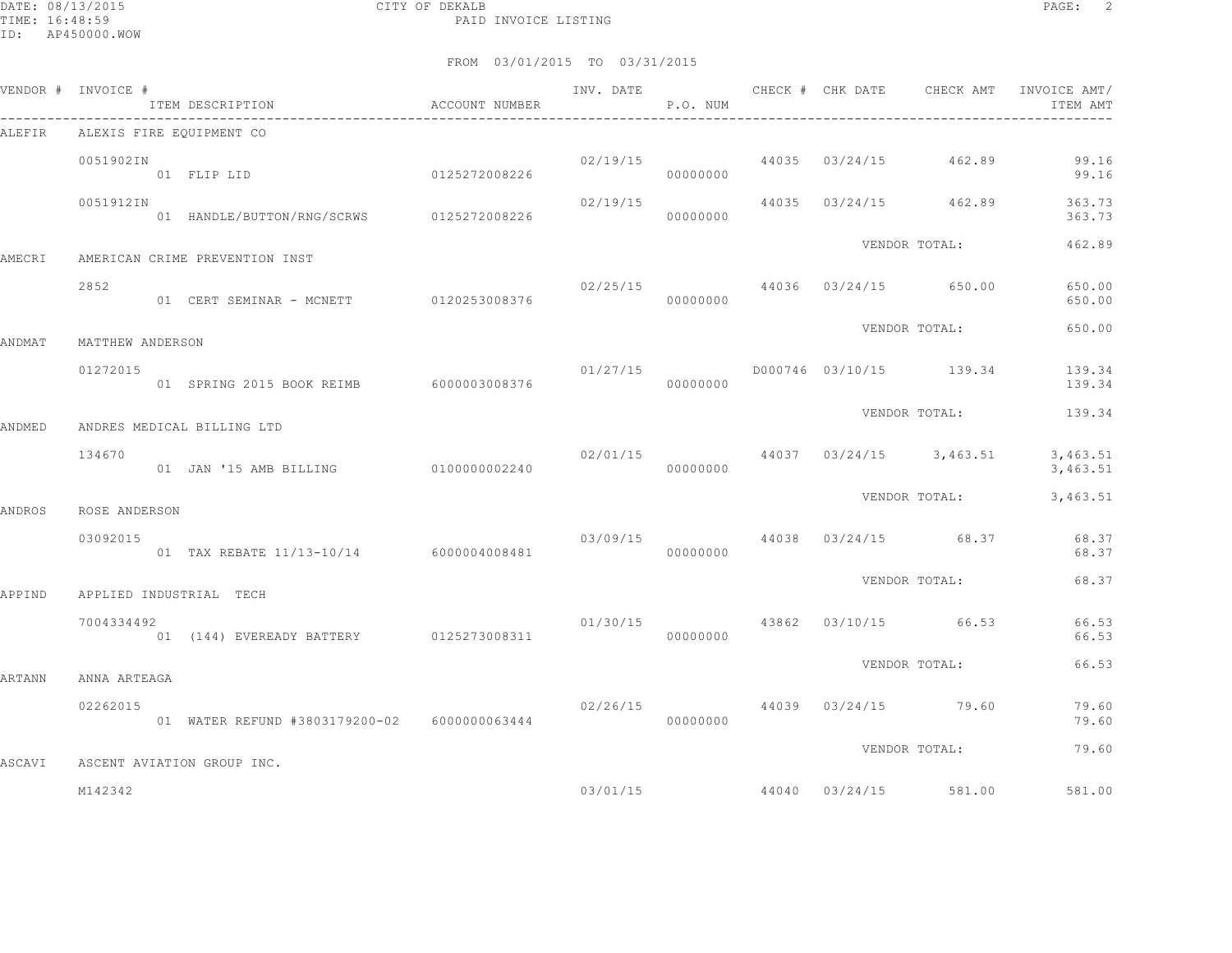DATE: 08/13/2015 CITY OF DEKALB PAGE: 3 PAID INVOICE LISTING

|         | VENDOR # INVOICE #    | ITEM DESCRIPTION                                                                                 | ACCOUNT NUMBER                 |          | P.O. NUM             |  |                                        | INVOICE AMT/<br>ITEM AMT                                                  |
|---------|-----------------------|--------------------------------------------------------------------------------------------------|--------------------------------|----------|----------------------|--|----------------------------------------|---------------------------------------------------------------------------|
|         | M142342               | 01 REFUELER LEASE MAR 2015 6500006008597                                                         |                                |          | 00000000             |  | $03/01/15$ $44040$ $03/24/15$ $581.00$ | 581.00<br>581.00                                                          |
| AURARE  | AURORA AREA SPRING    |                                                                                                  |                                |          |                      |  |                                        | VENDOR TOTAL: 581.00                                                      |
|         | 054122                | 01 RPR STEER AXLE<br>02 RPR STEER AXLE                                                           | 0130332008226<br>0130333008315 |          | 00000000<br>00000000 |  |                                        | $02/05/15$ $44041$ $03/24/15$ $1,728.82$ $1,728.82$<br>1,228.82<br>500.00 |
|         | AUTOZONE AUTOZONE     |                                                                                                  |                                |          |                      |  |                                        | VENDOR TOTAL: 1,728.82                                                    |
|         | 2654556377            |                                                                                                  |                                |          |                      |  | $02/23/15$ $44042$ $03/24/15$ $185.35$ | 185.35<br>185.35                                                          |
| AVFCOR  | AVFUEL CORPORATION    |                                                                                                  |                                |          |                      |  |                                        | VENDOR TOTAL: 185.35                                                      |
|         | 007094316             | 01 POLAR PLUS DEICER 6500002008245                                                               |                                |          | 00000000             |  | $01/29/15$ 44043 $03/24/15$ 3,715.30   | 3,715.30<br>3,715.30                                                      |
| BAIWAR  | BAIRD WARNER REALTORS |                                                                                                  |                                |          |                      |  | VENDOR TOTAL:                          | 3,715.30                                                                  |
|         | 02252015              | 01 WATER REFUND #1902189360-01 6000000063444 000000000 00000000                                  |                                |          |                      |  | $02/25/15$ 44044 03/24/15 13.32        | 13.32<br>13.32                                                            |
| BALLIS  | LISA BALLOU           |                                                                                                  |                                |          |                      |  |                                        | VENDOR TOTAL: 13.32                                                       |
|         | 02242015              | 01 REFUND ADMIN TOW #14-AH-010 0100000073521                                                     |                                |          | 00000000             |  | $02/24/15$ $44045$ $03/24/15$ $250.00$ | 250.00<br>250.00                                                          |
| BARNABY | BARNABY               |                                                                                                  |                                |          |                      |  | VENDOR TOTAL:                          | 250.00                                                                    |
|         | 4486                  | 01 (250) BUSINESS CARDS - SCOTT 0115152008202<br>02 (250) BUSINESS CARDS - RODRIQU 0120222008202 |                                |          | 00000000<br>00000000 |  | 02/11/15 43863 03/10/15 68.00          | 68.00<br>34.00<br>34.00                                                   |
|         | 4541                  | 01 (500) TRESPASS NOTICES 0120222008202                                                          |                                | 02/24/15 | 00000000             |  | 44046 03/24/15 497.00                  | 497.00<br>497.00                                                          |
|         |                       |                                                                                                  |                                |          |                      |  | VENDOR TOTAL:                          | 565.00                                                                    |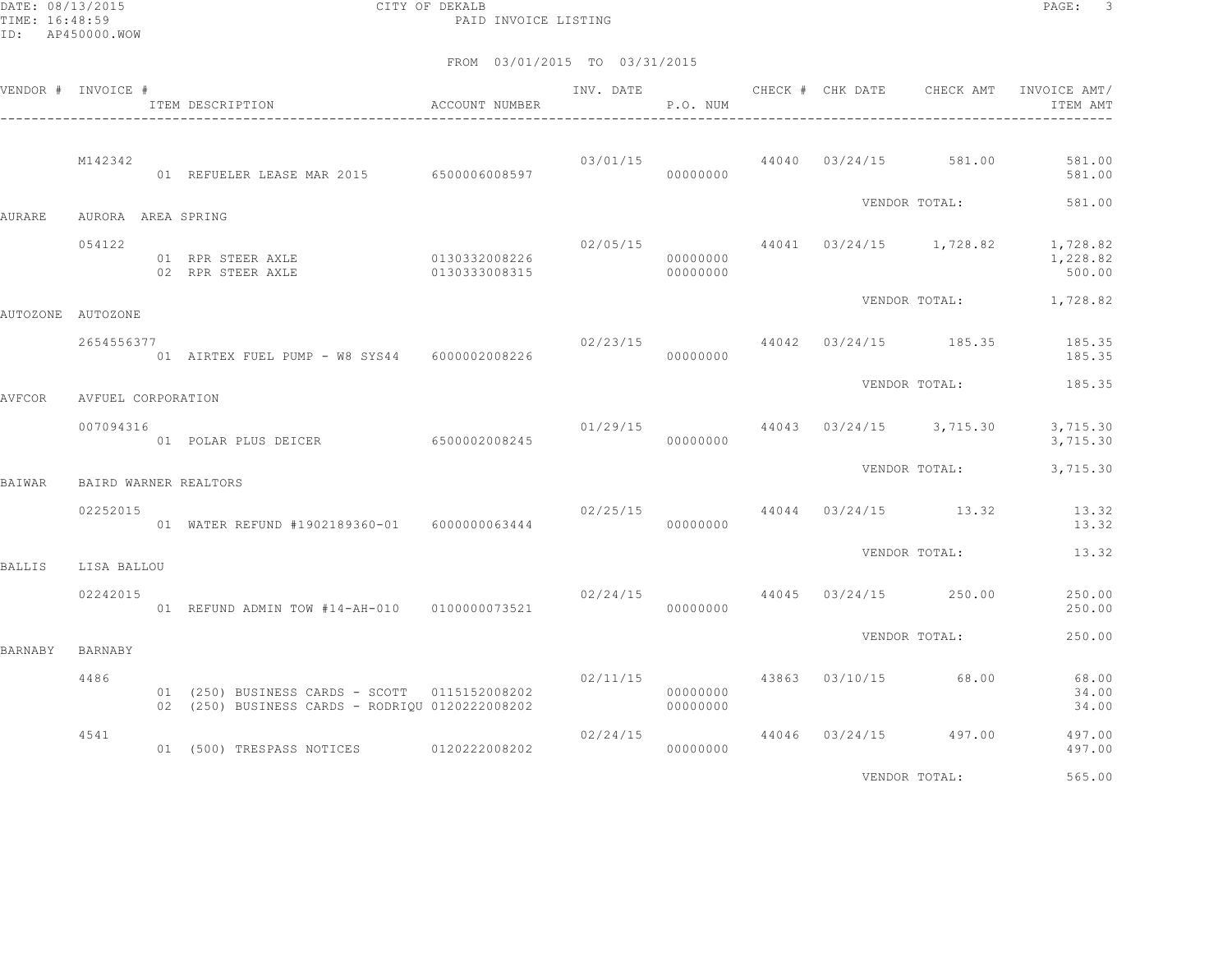DATE: 08/13/2015 CITY OF DEKALB PAGE: 4 PAID INVOICE LISTING

|        | VENDOR # INVOICE #  | ITEM DESCRIPTION CONTROLLER ACCOUNT NUMBER                  |                                                 |                | P.O. NUM                         |  | INV. DATE 6 CHECK # CHK DATE CHECK AMT INVOICE AMT/ | ITEM AMT                         |
|--------|---------------------|-------------------------------------------------------------|-------------------------------------------------|----------------|----------------------------------|--|-----------------------------------------------------|----------------------------------|
| BATPLU |                     | SYCAMORE BATTERY INC.                                       |                                                 |                |                                  |  |                                                     |                                  |
|        | 297231086           |                                                             |                                                 |                |                                  |  | $08/26/13$ 44025 03/20/15 52.65                     | 52.65<br>52.65                   |
| BAXWOO |                     | BAXTER & WOODMAN, INC.                                      |                                                 |                |                                  |  | VENDOR TOTAL:                                       | 52.65                            |
|        | 01022015            | 01 MFT 14-00183-00-BI 1000003008331                         |                                                 | 01/02/15       | 00000000                         |  | 44047 03/24/15 596.37                               | 523.60<br>523.60                 |
|        | 0178814             | 01 14-EN002-00-ST<br>02 14-EN002-00-ST<br>03 14-EN002-00-ST | 1300003008331<br>1400003008331<br>5040003008331 | 02/19/15       | 00000000<br>00000000<br>00000000 |  | 44047 03/24/15 596.37                               | 72.77<br>18.19<br>18.19<br>36.39 |
| BENGOR | BEN GORDON CENTER   |                                                             |                                                 |                |                                  |  | VENDOR TOTAL:                                       | 596.37                           |
|        | 02012015            | 01 2ND QTR HUM SRVCS FUND FY15 0110103008307                |                                                 | 02/01/15 43864 | 00000000                         |  | 03/10/15 884.75                                     | 884.75<br>884.75                 |
|        | 03162015            | 01  4TH OTR CDBG GRANT REOUEST  1900003008307               |                                                 |                | 00000000                         |  | $03/16/15$ 44199 $03/24/15$ 2,000.00                | 2,000.00<br>2,000.00             |
| BENISW | BENISTAR / HARTFORD |                                                             |                                                 |                |                                  |  | VENDOR TOTAL:                                       | 2,884.75                         |
|        | 03032015            | 01 MAR '14 RETIREE INSURANCE 7100004008478                  |                                                 | 03/03/15       | 00000000                         |  | D000764 03/24/15 36,131.16                          | 36, 131. 16<br>36, 131. 16       |
| BENMAC | MACE BENTLEY        |                                                             |                                                 |                |                                  |  | VENDOR TOTAL:                                       | 36, 131. 16                      |
|        | 02242015            | 01 WATER REFUND #3803166280-00 6000000063444                |                                                 |                | 00000000                         |  | $02/24/15$ 43865 03/10/15 184.84                    | 184.84<br>184.84                 |
| BIACUR | CURT BIARNESEN      |                                                             |                                                 |                |                                  |  | VENDOR TOTAL:                                       | 184.84                           |
|        | 02242015            | 01 TOBACCO COMPLIANCE REIMB   0120212008248                 |                                                 | 02/24/15       | 00000000                         |  | D000747 03/10/15 147.00                             | 147.00<br>147.00                 |
|        | 03112015            | 01 TOBACCO CHECK REIMB 0120212008248                        |                                                 | 03/11/15       | 00000000                         |  | D000757 03/24/15 140.00                             | 140.00<br>140.00                 |
|        |                     |                                                             |                                                 |                |                                  |  | VENDOR TOTAL:                                       | 287.00                           |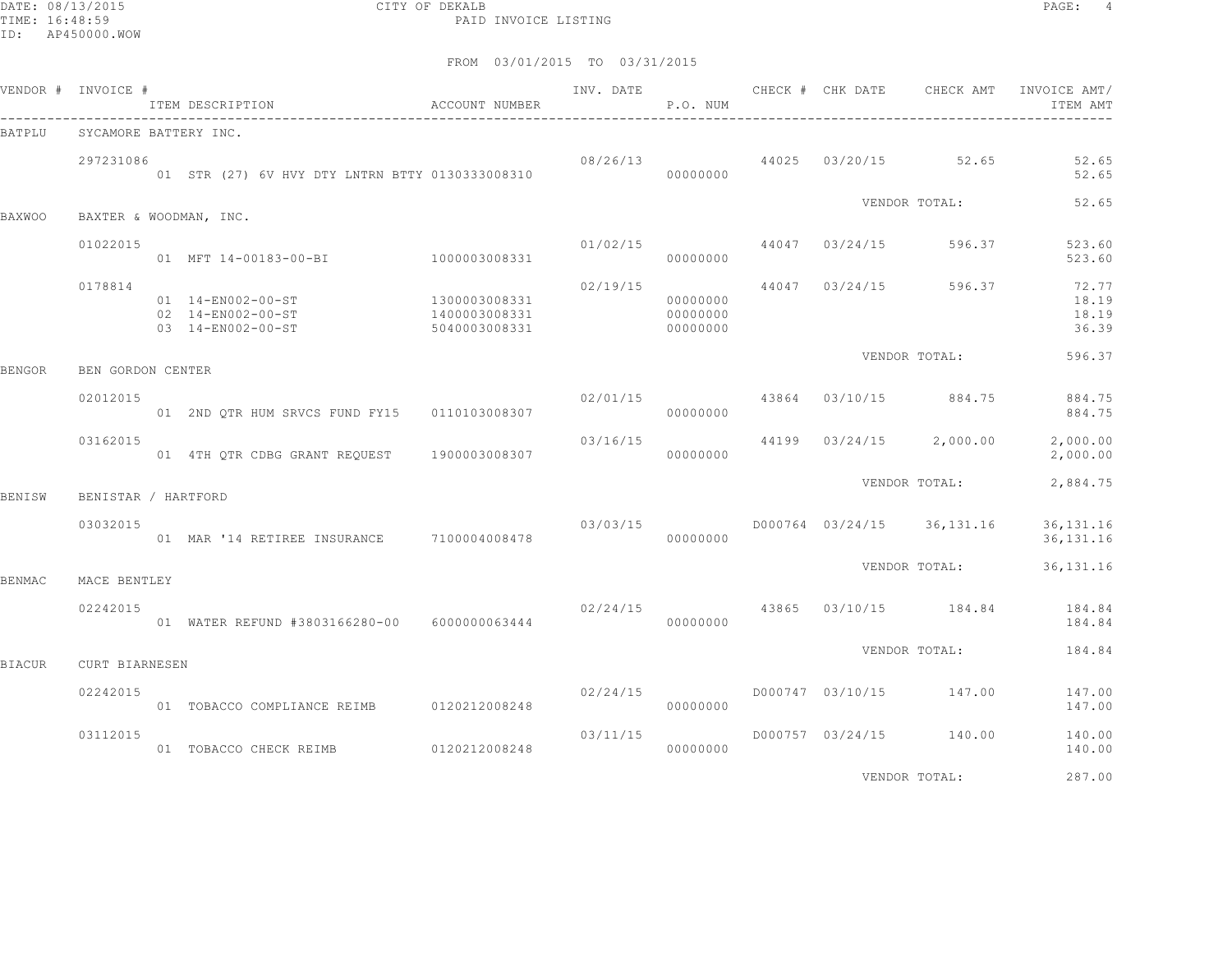DATE: 08/13/2015 CITY OF DEKALB PAGE: 5 PAID INVOICE LISTING

|               | VENDOR # INVOICE #       | ITEM DESCRIPTION                                | ACCOUNT NUMBER | INV. DATE | P.O. NUM             |       |          | CHECK # CHK DATE CHECK AMT           | INVOICE AMT/<br>ITEM AMT                        |
|---------------|--------------------------|-------------------------------------------------|----------------|-----------|----------------------|-------|----------|--------------------------------------|-------------------------------------------------|
| BILTOD        | TODD BILLINGS            |                                                 |                |           |                      |       |          |                                      |                                                 |
|               | 02272015                 | 01 WATER REFUND #3803179040-01 6000000063444    |                |           | 00000000             |       |          | $02/27/15$ 44048 03/24/15 355.12     | 355.12<br>355.12                                |
| <b>BLAOIL</b> | BLAKE OIL COMPANY        |                                                 |                |           |                      |       |          | VENDOR TOTAL:                        | 355.12                                          |
|               | 354047                   | 01 (8608) GALLONS FUEL 0100000001510            |                |           | 03/05/15<br>00000000 |       |          |                                      | 44049 03/24/15 15,227.55 15,227.55<br>15,227.55 |
|               | 367220                   | 01 (7502) GALLONS PREMIUM DIESEL 0100000001520  |                | 02/06/15  | 00000000             |       |          | 43866 03/10/15 15,530.64             | 15,530.64<br>15,530.64                          |
| BLSEW         | B & L SEWER RODDING      |                                                 |                |           |                      |       |          | VENDOR TOTAL:                        | 30,758.19                                       |
|               | 2651                     | 01 ARPT RNTL WKS 03-14 6500004008450            |                |           | 00000000             |       |          | $01/11/15$ 44050 03/24/15 630.00     | 630.00<br>630.00                                |
| BOBLEE        | LEE BOBO                 |                                                 |                |           |                      |       |          | VENDOR TOTAL:                        | 630.00                                          |
|               | 02242015                 | 01 WATER REFUND #2002094090-02    6000000063444 |                |           | 00000000             |       |          | $02/24/15$ $43867$ $03/10/15$ $2.75$ | 2.75<br>2.75                                    |
|               |                          |                                                 |                |           |                      |       |          | VENDOR TOTAL:                        | 2.75                                            |
| BOLBRI        | BRIAN BOLLOW<br>03112015 | 01 TASER CLASS REIMB 0120223008376              |                | 03/11/15  | 00000000             |       |          | D000758 03/24/15 390.00              | 390.00<br>390.00                                |
| BONIND        |                          | BONNELL INDUSTRIES, INC.                        |                |           |                      |       |          | VENDOR TOTAL:                        | 390.00                                          |
|               | 0160611IN                | 01 (2) MOUNT PUMP                               | 0130332008226  | 02/06/15  | 00000000             |       |          | 43868 03/10/15 1,799.58              | 1,237.02<br>1,237.02                            |
|               | 0160728IN                | 01 RESERVOIR, 30 GAL 0130332008226              |                | 02/10/15  | 00000000             | 43868 | 03/10/15 | 1,799.58                             | 398.00<br>398.00                                |
|               | 0160859IN                | 01 FILTER ASSEMBLY                              | 0130332008226  | 02/13/15  | 00000000             |       |          | 43868 03/10/15 1,799.58              | 164.56<br>164.56                                |
|               | 0161256IN                | 01 40 MESH SCREEN                               | 0130332008226  | 02/27/15  | 00000000             |       |          | 44051 03/24/15 49.43                 | 49.43<br>49.43                                  |
|               |                          |                                                 |                |           |                      |       |          | VENDOR TOTAL:                        | 1,849.01                                        |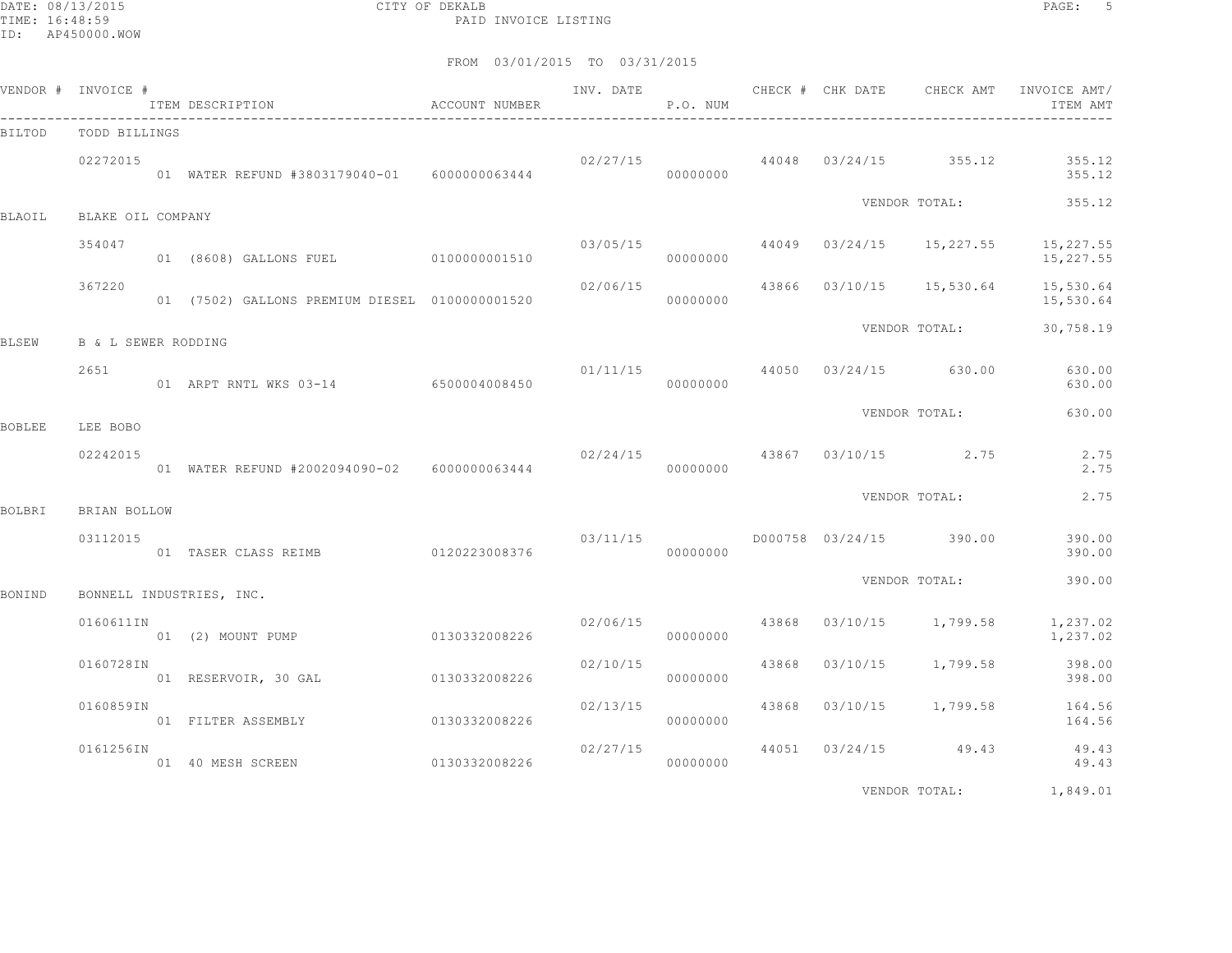DATE: 08/13/2015 CITY OF DEKALB PAGE: 6 PAID INVOICE LISTING

| VENDOR # INVOICE # |               | ITEM DESCRIPTION<br>$\hfill$<br>ACCOUNT NUMBER  |          | P.O. NUM |  |                                      | ITEM AMT                                 |
|--------------------|---------------|-------------------------------------------------|----------|----------|--|--------------------------------------|------------------------------------------|
| BOSJOD             | JODYNE BOSTON |                                                 |          |          |  |                                      |                                          |
|                    | 03062015      | 01 WATER REFUND #1301054470-01    6000000063444 |          | 00000000 |  | $03/06/15$ 44052 03/24/15 25.56      | 25.56<br>25.56                           |
| <b>BOUTRE</b>      |               | BOUND TREE MEDICAL, LLC.                        |          |          |  | VENDOR TOTAL:                        | 25.56                                    |
|                    | 81710271      | 01 MEDICAL SUPPLIES 0125272008241               |          | 00000000 |  | $02/25/15$ 44053 $03/24/15$ 235.15   | 235.15<br>235.15                         |
| <b>BOYCAR</b>      | CAROLE BOYCE  |                                                 |          |          |  | VENDOR TOTAL:                        | 235.15                                   |
|                    | 02262015      | 01 WATER REFUND #2903135600-00 6000000063444    |          | 00000000 |  | $02/26/15$ 44054 $03/24/15$ 4.49     | 4.49<br>4.49                             |
| <b>BRAMAN</b>      |               | BRAD MANNING FORD, INC.                         |          |          |  | VENDOR TOTAL:                        | 4.49                                     |
|                    | 59292FOW      | 01 MOTOR/RELAY-PD STOCK SYS42 0120222008226     |          | 00000000 |  | $01/28/15$ 43869 03/10/15 967.26     | 477.16<br>477.16                         |
|                    | FOCS55075     | 01 TRUCK REPAIR - OIL LEAK 0125273008315        | 02/10/15 | 00000000 |  | 43869 03/10/15 967.26                | 390.10<br>390.10                         |
|                    | FOCS55223     | 01 TRUCK REPAIR - OIL LEAK 0125273008315        | 02/10/15 | 00000000 |  |                                      | 43869 03/10/15 967.26 100.00<br>100.00   |
|                    | FOCS55371     | 01 REPLACE EXHAUST GASKET 0910003008315         | 02/25/15 | 00000000 |  | 44055 03/24/15 183.71                | 183.71<br>183.71                         |
| <b>BRIKAR</b>      | KAREN BRINT   |                                                 |          |          |  |                                      | VENDOR TOTAL: 1,150.97                   |
|                    | 02262015      | 01 WATER REFUND #2703123160-00 6000000063444    |          | 00000000 |  | $02/26/15$ 44056 03/24/15 2.75       | 2.75<br>2.75                             |
| <b>BROPHI</b>      | PHILLIP BROWN |                                                 |          |          |  | VENDOR TOTAL:                        | 2.75                                     |
|                    | 02132015      | 01 MILEAGE REIMB - BLOOMINGTON 0120243008373    | 02/13/15 | 00000000 |  |                                      | D000748 03/10/15 155.25 155.25<br>155.25 |
| <b>BURJER</b>      | JEREMY BURKE  |                                                 |          |          |  |                                      | VENDOR TOTAL: 155.25                     |
|                    | 02232015      |                                                 |          |          |  | $02/24/15$ $43870$ $03/10/15$ $4.08$ | 4.08                                     |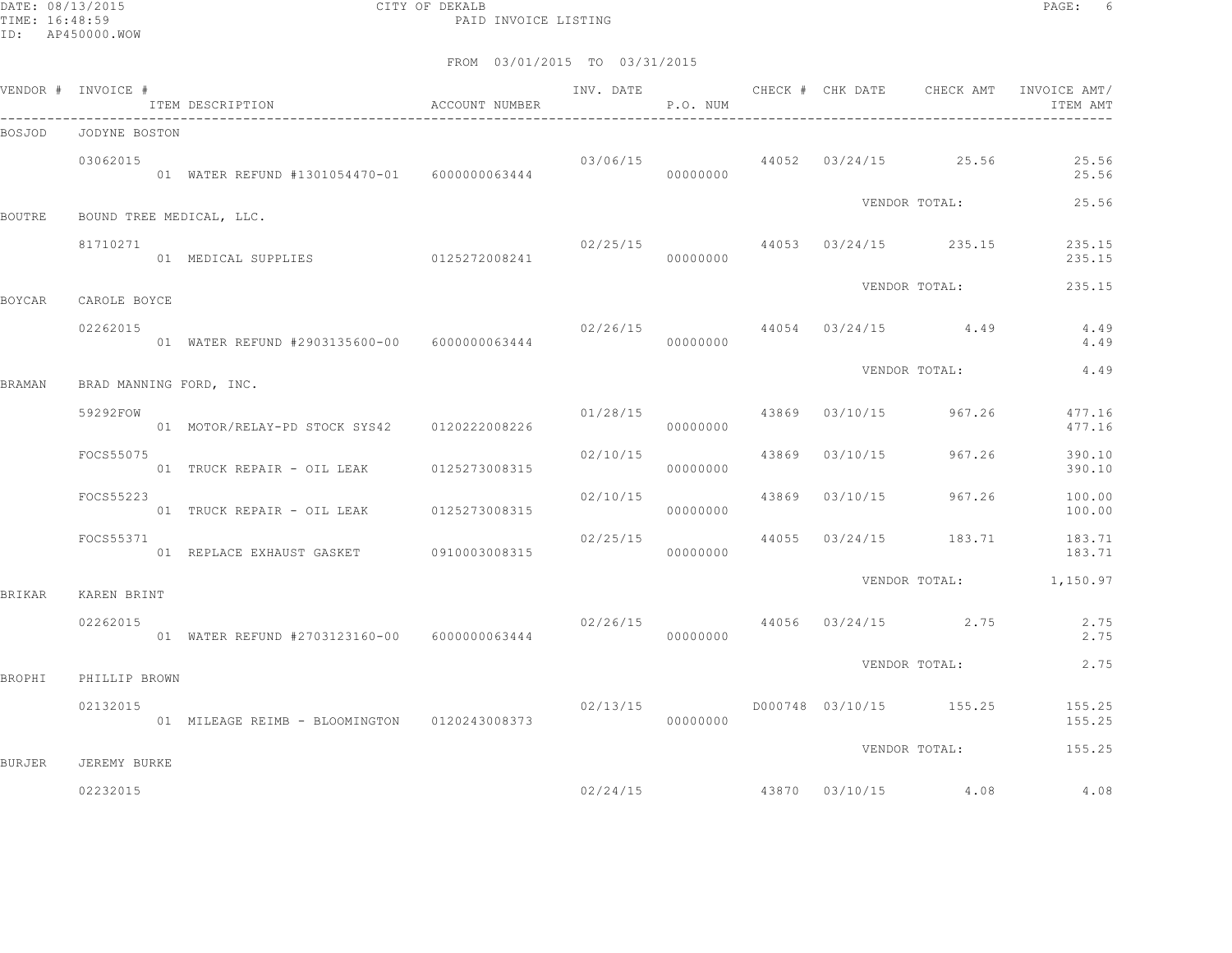DATE: 08/13/2015 CITY OF DEKALB PAGE: 7 PAID INVOICE LISTING

|         | VENDOR # INVOICE #   | ACCOUNT NUMBER<br>ITEM DESCRIPTION              |                                 | P.O. NUM |  | INV. DATE 6 CHECK # CHK DATE CHECK AMT | INVOICE AMT/<br>ITEM AMT                                           |
|---------|----------------------|-------------------------------------------------|---------------------------------|----------|--|----------------------------------------|--------------------------------------------------------------------|
|         | 02232015             | 01 WATER REFUND #3803189200-01 6000000063444    |                                 | 00000000 |  | $02/24/15$ 43870 $03/10/15$ 4.08       | 4.08<br>4.08                                                       |
| BURMCD  | BURNS & MCDONNELL    |                                                 |                                 |          |  | VENDOR TOTAL:                          | 4.08                                                               |
|         | 802923               | 01 ENG WTRPLN&RTESTDY 71.2%CMPLTD 6000003008331 | 01/27/15                        | 00000000 |  |                                        | 43871 03/10/15 12,544.62 12,544.62<br>12,544.62                    |
|         | 802924               | 01 ENG WTRPLN&RTESTDY 79.9%CMPLTD 6000003008331 |                                 | 00000000 |  |                                        | $02/17/15$ 44057 03/24/15 4,165.58 4,165.58<br>4,165.58            |
| CACDC   |                      | CHILDREN'S ADVOCACY CENTER                      |                                 |          |  |                                        | VENDOR TOTAL: 16,710.20                                            |
|         | 02122015             | 01 TRNG REIMB - MOTT/NACHMAN 0120243008376      |                                 | 00000000 |  |                                        | $02/12/15$ $43872$ $03/10/15$ $100.00$ $100.00$<br>100.00          |
| CALELM  | ELMER CALHOON        |                                                 |                                 |          |  | VENDOR TOTAL:                          | 100.00                                                             |
|         | 02172015             | 01 TAX REBATE NOV 2013-OCT 2014 6000004008481   | $02/17/15$ 43873 03/10/15 77.12 | 00000000 |  |                                        | 77.12<br>77.12                                                     |
| CALSUS  | SUSAN CALLAHAN       |                                                 |                                 |          |  | VENDOR TOTAL:                          | 77.12                                                              |
|         | 02252015             | 01 WATER REFUND #1401059830-00 6000000063444    |                                 | 00000000 |  | $02/25/15$ 44058 03/24/15 3.89         | 3.89<br>3.89                                                       |
| CARDAV  | DAVID CARLSON        |                                                 |                                 |          |  | VENDOR TOTAL:                          | 3.89                                                               |
|         | 02262015             | 01 WATER REFUND #3803178030-00 6000000063444    |                                 | 00000000 |  | $02/26/15$ $44059$ $03/24/15$ $159.40$ | 159.40<br>159.40                                                   |
| CARGILL | CARGILL INCORPORATED |                                                 |                                 |          |  | VENDOR TOTAL:                          | 159.40                                                             |
|         | 2902121320           | 01 DEICER SALT ICE CNTRL BLK DR 1000002008235   |                                 | 00000000 |  |                                        | $01/30/15$ $43874$ $03/10/15$ $31,220.73$ $14,552.22$<br>14,552.22 |
|         | 2902121654           | 01 DEICER SALT ICE CNTRL BLK DR 1000002008235   | 01/30/15                        | 00000000 |  |                                        | 43874 03/10/15 31,220.73 2,558.57<br>2,558.57                      |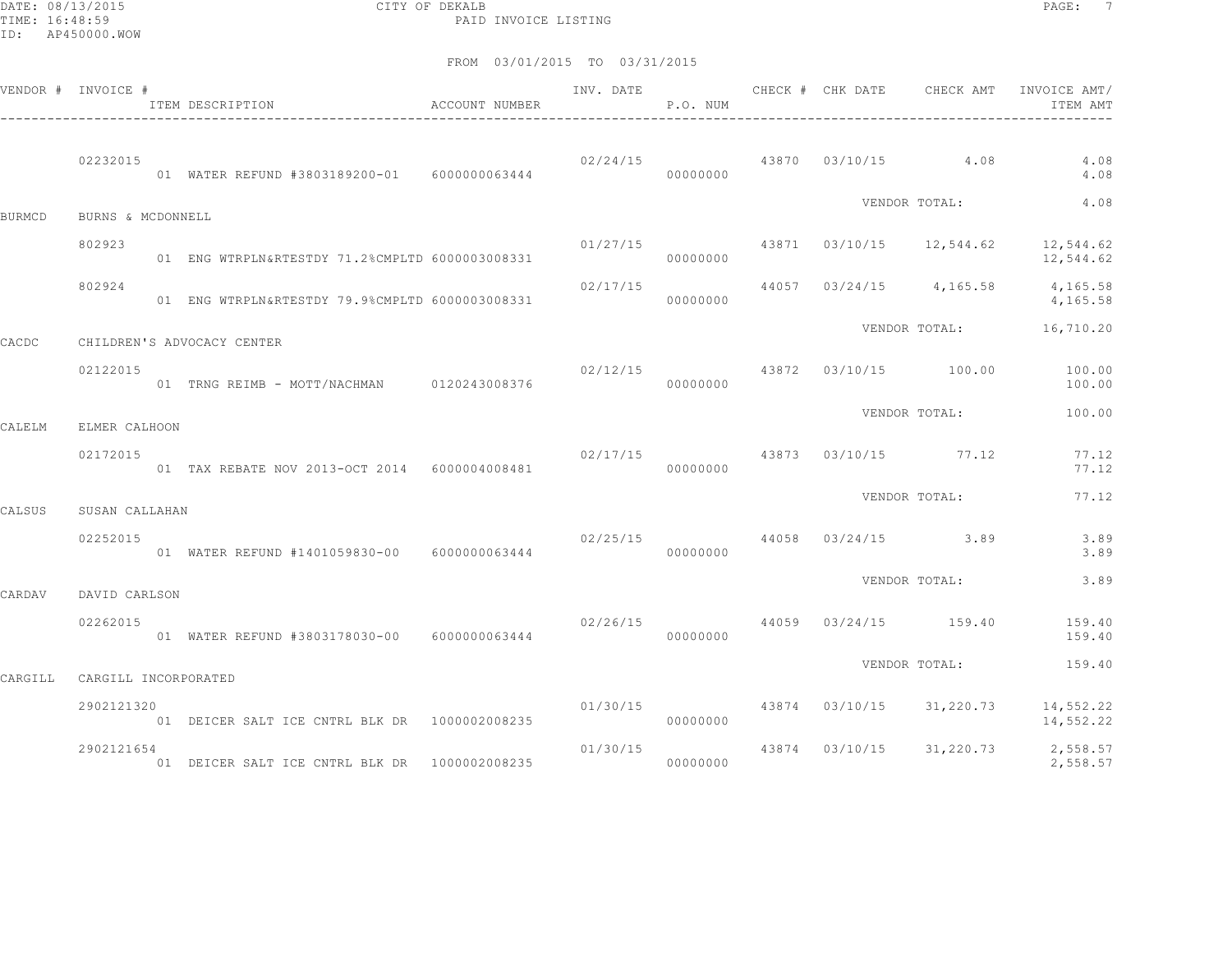|        | VENDOR # INVOICE #     | ITEM DESCRIPTION                                                                                                                                                                                                                                                                                                                                          | ACCOUNT NUMBER                                  |          | P.O. NUM                                                                                     |                |           | INV. DATE 6 1997 CHECK # CHK DATE 6 CHECK AMT INVOICE AMT<br>ITEM AMT                                             |
|--------|------------------------|-----------------------------------------------------------------------------------------------------------------------------------------------------------------------------------------------------------------------------------------------------------------------------------------------------------------------------------------------------------|-------------------------------------------------|----------|----------------------------------------------------------------------------------------------|----------------|-----------|-------------------------------------------------------------------------------------------------------------------|
|        | 2902121655             | 01 DEICER SALT ICE CNTRL BLK DR 1000002008235                                                                                                                                                                                                                                                                                                             |                                                 |          |                                                                                              |                |           | $01/30/15$ 43874 $03/10/15$ 31, 220.73 4, 469.76<br>4,469.76                                                      |
|        | 2902122044             | 01 DEICER SALT ICE CNTRL BLK DR 1000002008235                                                                                                                                                                                                                                                                                                             |                                                 | 01/30/15 | 00000000                                                                                     | 43874 03/10/15 | 31,220.73 | 6,880.52<br>6,880.52                                                                                              |
|        | 2902127523             |                                                                                                                                                                                                                                                                                                                                                           |                                                 | 02/03/15 | 00000000                                                                                     | 43874 03/10/15 |           | 31,220.73 2,759.66<br>2,759.66                                                                                    |
|        | 2902154254             | 01 DEICER SALT ICE CNTRL BLK DR 1000002008235                                                                                                                                                                                                                                                                                                             |                                                 |          | 00000000                                                                                     |                |           | $02/13/15$ $44060$ $03/24/15$ $11,974.75$ $10,515.57$<br>10,515.57                                                |
|        | 2902159535             | 01 DEICER SALT ICE CNTRL BLK DR 1000002008235                                                                                                                                                                                                                                                                                                             |                                                 |          | 00000000                                                                                     |                |           | $02/17/15$ 44060 $03/24/15$ 11,974.75 1,459.18<br>1,459.18                                                        |
| CARGLA | CARDINAL GLASS COMPANY |                                                                                                                                                                                                                                                                                                                                                           |                                                 |          |                                                                                              |                |           | VENDOR TOTAL: 43,195.48                                                                                           |
|        | 61007                  | 01 INSTALL SLIDER WINDOW 0120213008348                                                                                                                                                                                                                                                                                                                    |                                                 |          | 00000000                                                                                     |                |           | 02/25/15 44061 03/24/15 575.00 575.00<br>575.00                                                                   |
| CASBAN | CASTLE BANK            |                                                                                                                                                                                                                                                                                                                                                           |                                                 |          |                                                                                              |                |           | VENDOR TOTAL: 575.00                                                                                              |
|        | 1132FEB15CC            | 01 AMER AIR - CREDIT SEAT CHNGS 6500003008373<br>02 PAYPAL - CABAA ANN MTG 6500003008373<br>03 FLIGHTWARE - ONLINE AD 6500003008373<br>04 NBAA - CONF REG 6500003008373<br>05 AMER AIR - CREDIT SEAT CHNGS 6500003008373<br>06 DIRECTV FEB 2015 SRVCS 6500003008348<br>07 GRAINGER - SAFETY HARNESS 6500002008236<br>08 SANDPIPER - ANN MTG 6500003008376 |                                                 | 02/23/15 | 00000000<br>00000000<br>00000000<br>00000000<br>00000000<br>00000000<br>00000000<br>00000000 |                |           | D000754 03/11/15 1,192.38 1,066.66<br>$-62.86$<br>25.00<br>8.00<br>875.00<br>$-62.86$<br>48.99<br>154.94<br>80.45 |
|        | 2455FEB15CC            | 01 NIU PARKING<br>02 TICMA CONF REG<br>02 ILCMA CONF REG<br>03 PRESS PLUS                                                                                                                                                                                                                                                                                 | 0115153008376<br>0115153008376<br>0115153008375 | 02/24/15 | 00000000<br>00000000<br>00000000                                                             |                |           | D000754 03/11/15 212.99 212.99<br>5.00<br>200.00<br>7.99                                                          |
|        | 2659FEB15CC            | 01  PAYPAL - CABAA ANNUAL DUES   0130313008376                                                                                                                                                                                                                                                                                                            |                                                 | 02/24/15 | 00000000                                                                                     |                |           | D000754 03/11/15 25.00 25.00<br>25.00                                                                             |
|        | 2865FEB15CC            |                                                                                                                                                                                                                                                                                                                                                           |                                                 | 02/24/15 |                                                                                              |                |           | D000754 03/11/15 1,187.29 1,187.29<br>61.18<br>95.00                                                              |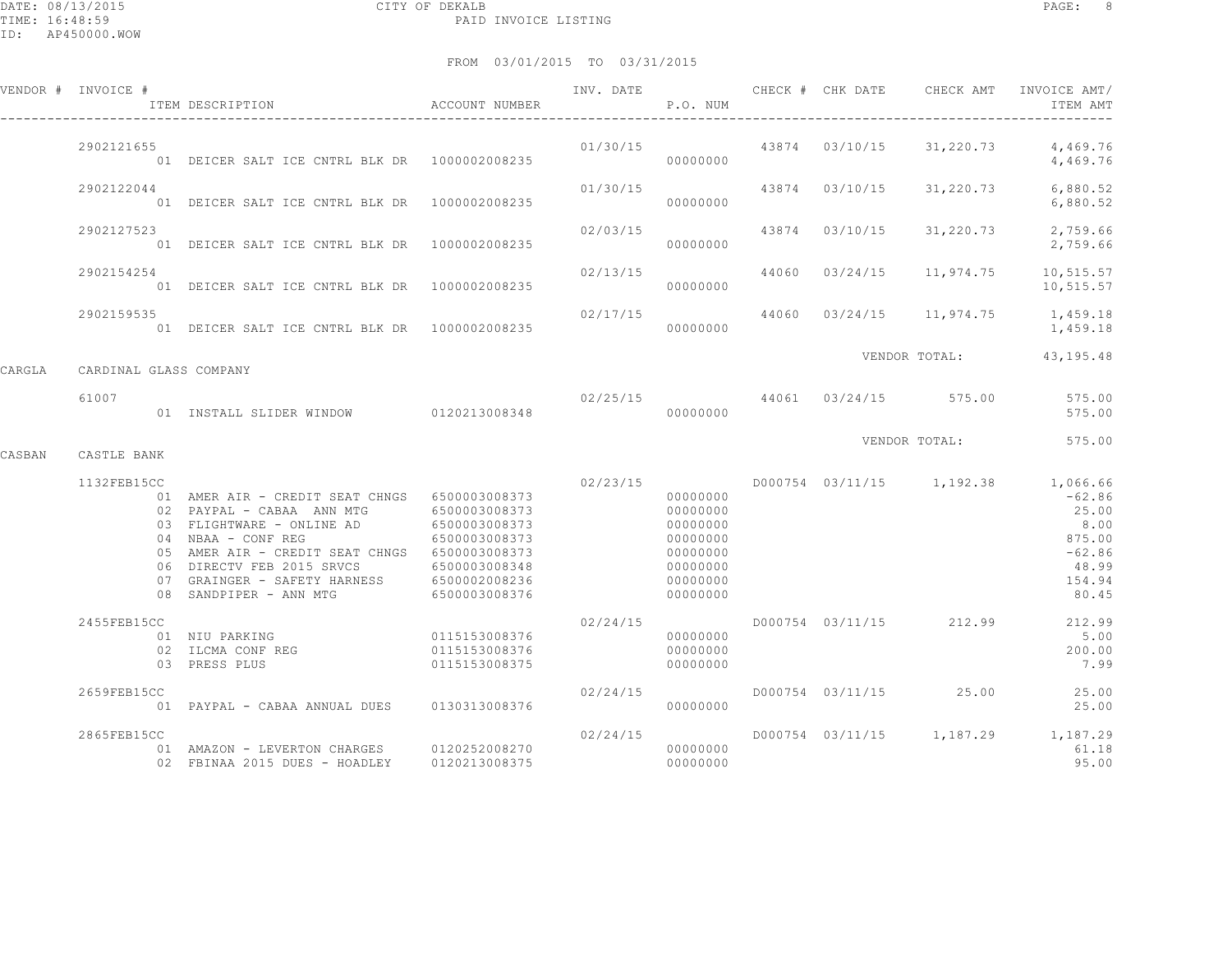| VENDOR # INVOICE # | FREE SEPARATION ACCOUNT NUMBER AND THEM DESCRIPTION                                                                                                                                                                                                                                                                                                                                                                                                                                                                                                              |                                | P.O. NUM |                                                                                                                                                          |  |                         | INV. DATE 6 CHECK # CHK DATE CHECK AMT INVOICE AMT/<br>ITEM AMT                                                                                             |
|--------------------|------------------------------------------------------------------------------------------------------------------------------------------------------------------------------------------------------------------------------------------------------------------------------------------------------------------------------------------------------------------------------------------------------------------------------------------------------------------------------------------------------------------------------------------------------------------|--------------------------------|----------|----------------------------------------------------------------------------------------------------------------------------------------------------------|--|-------------------------|-------------------------------------------------------------------------------------------------------------------------------------------------------------|
| 2865FEB15CC        | 03 FBINAA 2015 DUES - LOWERY 0120213008375<br>04 OFFICEMAX - SUPPLIES 0120262008204<br>05 PAYPAL - ITTE CONF - MARZ 0120233008376<br>06 PAYPAL - ITTF CONF - CLARK 0120233008376<br>07 RAD SYSTEMS - DUES - MOTT<br>08 KTC ENTERPRISES - FOOD 0120213008376<br>09 EXPRESS SHELL - GAS 0120213008376<br>10 MONROE CENTER OASIS - GAS 0120212008245<br>11 CUBKEYS - (2) KEYS 0120252008204<br>12 HOLIDAY INN - HOADLEY 0120213008376<br>13 NATHAN WINSTON - HADJI<br>14 FBINAA ANNUAL DUES-PETRAGALLO 0120213008375<br>15 SOAS CFH JACKET EMBROIDERY 0120262008270 | 0120243008375<br>0120252008299 | 02/24/15 | 00000000<br>00000000<br>00000000<br>00000000<br>00000000<br>00000000<br>00000000<br>00000000<br>00000000<br>00000000<br>00000000<br>00000000<br>00000000 |  |                         | D000754 03/11/15 1,187.29 1,187.29<br>95.00<br>46.97<br>250.00<br>250.00<br>51.00<br>10.76<br>18.13<br>35.57<br>14.00<br>99.68<br>25.00<br>95.00<br>40.00   |
| 3672FEB15CC        | 01    IPASS - REGISTRATION    0130353008315<br>02 RPLCMNT PRTS - BIKE COURIER BX 0910006008599<br>03 APA- REG FEE AICP CERT TRANS   0910003008376<br>04  123SIGNUP - IAFSM ANNUAL DUES  0130353008375<br>05 HOTELS.COM - HAWTHORN STES<br>06 U OF I - ITHEC REG - BAULING 0130353008376<br>07 U OF I - ITHEC REG - LASKOWSKI 0130353008376<br>08 INTL CODE COUNCIL CREDIT 0130353008376                                                                                                                                                                          | 0130353008376                  | 02/24/15 | 00000000<br>00000000<br>00000000<br>00000000<br>00000000<br>00000000<br>00000000<br>00000000                                                             |  | D000754 03/11/15 779.04 | 779.04<br>30.00<br>15.92<br>100.00<br>25.00<br>415.12<br>120.00<br>120.00<br>$-47.00$                                                                       |
| 5539FEB15CC<br>09  | 01 ILCMA REG - STOTT 0115153008376<br>02 CHAMBER - ANNUAL DINNER (4) 0110103008376<br>03 ILCMA OPER SAFE DEL REGIS 0115153008376<br>04 CHAMBER ANNUAL DINNER (1) 0110103008376<br>05 NPELRA MEMBERSHIP FEE 0115153008375<br>06 CIVIC LDRSHP ACDMY - ACM 0115153008376<br>07 POTBELLY - HR 0115172008201<br>08 POTBELLY - HR 01<br>JIMMY JOHNS - HR<br>10 CIVIC LDRSHP ACDMY - STOTT 0115153008376<br>11 HOBBY LOBBY - FIRE CHIEF AWARD 0135003008306<br>12 ILCMA MMBRSHP FEE - ACM 0115153008376<br>13 POTBELLY - HR                                             | 0115173008306<br>0115172008201 | 02/24/15 | 00000000<br>00000000<br>00000000<br>00000000<br>00000000<br>00000000<br>00000000<br>00000000<br>00000000<br>00000000<br>00000000<br>00000000<br>00000000 |  |                         | D000754 03/11/15 1,373.14 1,373.14<br>200.00<br>260.00<br>55.00<br>65.00<br>205.00<br>82.50<br>40.85<br>46.75<br>25.50<br>75.00<br>45.89<br>228.25<br>43.40 |
| 5649FEB15CC        | 01 TPASS AUTO REPLENISH 0132102008204<br>02 SHAW MEDIA - TRIFLD PSTR MAP 0132113008373<br>03 ADOBE RENEWAL 0132102008204<br>04 ULI EVENT REGIS                                                                                                                                                                                                                                                                                                                                                                                                                   | 0132113008375                  | 02/24/15 | 00000000<br>00000000<br>00000000<br>00000000                                                                                                             |  |                         | D000754 03/11/15 1,101.42 1,101.42<br>20.00<br>840.93<br>25.49<br>215.00                                                                                    |
| 5700FEB15CC        |                                                                                                                                                                                                                                                                                                                                                                                                                                                                                                                                                                  |                                | 02/24/15 |                                                                                                                                                          |  | D000754 03/11/15 128.99 | 128.99                                                                                                                                                      |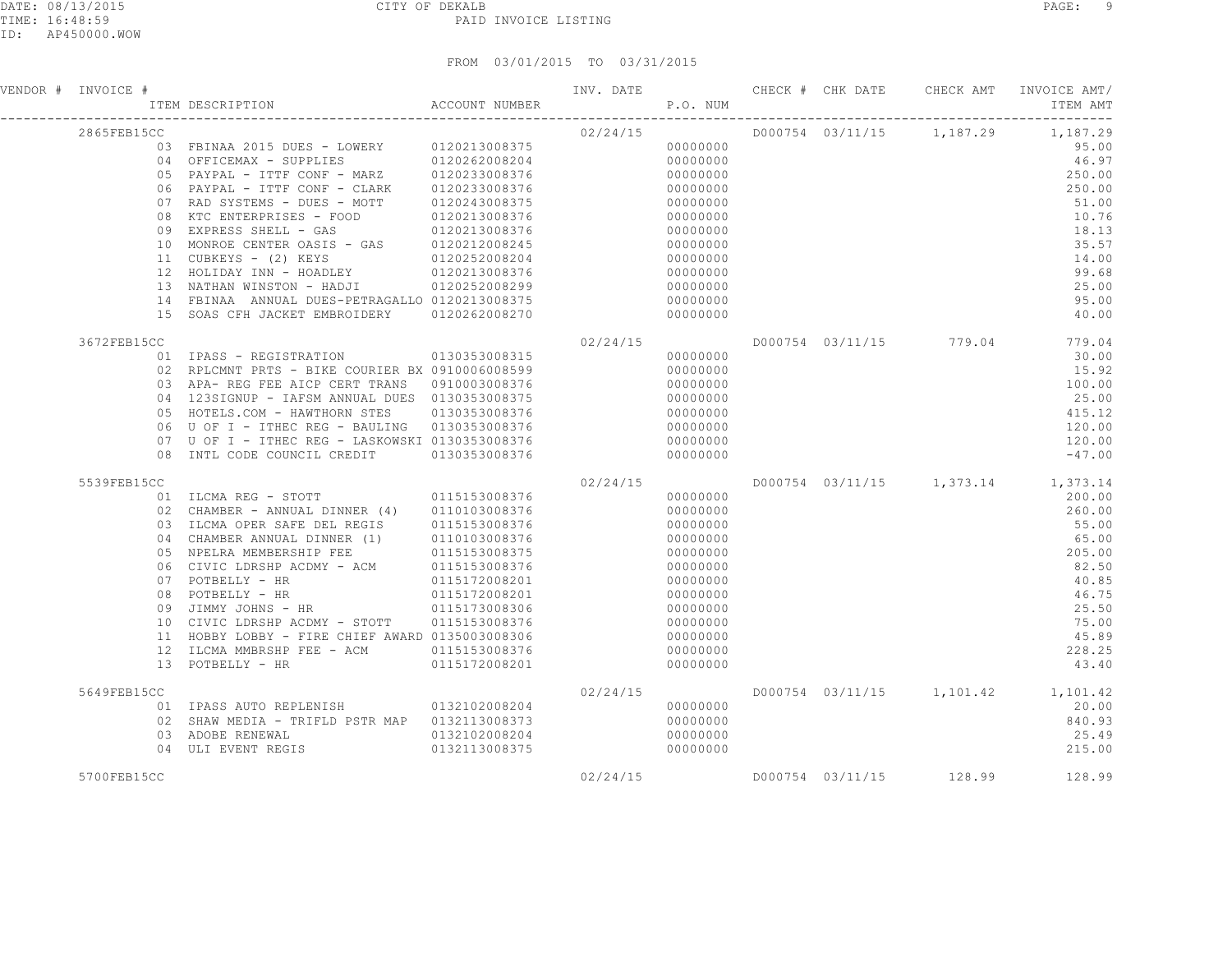DATE: 08/13/2015 CITY OF DEKALB PAGE: 10 PAID INVOICE LISTING

ID: AP450000.WOW

| VENDOR # INVOICE # |    | ITEM DESCRIPTION                                                         | ACCOUNT NUMBER | INV. DATE | P.O. NUM             |  | CHECK # CHK DATE CHECK AMT | INVOICE AMT/<br>ITEM AMT           |
|--------------------|----|--------------------------------------------------------------------------|----------------|-----------|----------------------|--|----------------------------|------------------------------------|
|                    |    |                                                                          |                |           |                      |  |                            |                                    |
| 5700FEB15CC        |    |                                                                          |                | 02/24/15  |                      |  |                            | D000754 03/11/15 128.99 128.99     |
|                    |    | 01 REG FEE - PUB SEC MTG 0117113008376                                   |                |           | 00000000             |  |                            | 99.00                              |
|                    |    | 02 HOBBY DPT HARD PLASTIC HOLDERS 0117112008204                          |                |           | 00000000             |  |                            | 29.99                              |
| 6874FEB15CC        |    |                                                                          |                | 02/24/15  |                      |  |                            | D000754 03/11/15 125.00 125.00     |
|                    |    | 01 BLAZER DETAILED                                                       | 0130353008315  |           | 00000000             |  |                            | 93.84                              |
|                    |    | 02 CREDIT ON TAX                                                         | 0130353008315  |           | 00000000             |  |                            | $-3.84$                            |
|                    |    | 03 STORKS AUTO - PLOW CONTROL 0130332008226                              |                |           | 00000000             |  |                            | 35.00                              |
| 7228FEB15CC        |    |                                                                          |                | 02/24/15  |                      |  |                            | D000754 03/11/15 1,476.49 1,476.49 |
|                    |    | 01 BATT/BULBS - 24V NICD                                                 | 0125272008240  |           | 00000000             |  |                            | 165.95                             |
|                    |    | 02 AVISTAR - PARKING                                                     | 0125272008226  |           | 00000000             |  |                            | 10.28                              |
|                    |    | 03 MCDONALDS - FOOD                                                      | 0125272008226  |           | 00000000             |  |                            | 12.58                              |
|                    |    | 04 ATAGLANCE - CALENDAR                                                  | 0125262008204  |           | 00000000             |  |                            | 155.32                             |
|                    |    | 05 IAAI - REGIS - HOYLE                                                  | 0125263008376  |           | 00000000             |  |                            | 75.00                              |
|                    |    | 06 VINNY'S PIZZA - FOOD                                                  | 0125273008376  |           | 00000000             |  |                            | 32.80                              |
|                    |    | 07 SQUIRRELS - WIRELESS TRANS                                            | 0125263008330  |           | 00000000             |  |                            | 11.99                              |
|                    |    | 08 ALLIED100 AED/ELECTRODES                                              | 0125272008240  |           | 00000000             |  |                            | 308.00                             |
|                    |    | 09 ELECTRODES                                                            | 6500002008219  |           | 00000000             |  |                            | 154.00                             |
|                    |    | 10 HAWK LABELS - LABELS                                                  | 0125262008204  |           | 00000000             |  |                            | 100.35                             |
|                    |    | 11 FIRE STORE - HOOKS                                                    | 0125272008240  |           | 00000000             |  |                            | 41.58                              |
|                    |    | 12 VILL OF ROMEOVILLE - ACADEMY 0125273008376<br>13 COUNTRY STES - HOYLE | 0125263008376  |           | 00000000<br>00000000 |  |                            | 300.00<br>108.64                   |
|                    |    |                                                                          |                |           |                      |  |                            |                                    |
| 8940FEB15CC        |    |                                                                          |                | 02/24/15  |                      |  |                            | D000754 03/11/15 1,016.03 1,016.03 |
|                    |    |                                                                          |                |           | 00000000             |  |                            | 532.10                             |
|                    |    | 02 AMAZON - SURGE PRTCTR RCVR                                            | 2800006008510  |           | 00000000             |  |                            | 483.93                             |
| 9299FEB15CC        |    |                                                                          |                | 02/24/15  |                      |  | D000754 03/11/15 349.54    | 349.54                             |
|                    |    | 01 GRAINGER - (2) FAN BLADES 6000002008210                               |                |           | 00000000             |  |                            | 125.94                             |
|                    |    | 02 GRAINGER - (1) FAN BLADES                                             | 6000002008210  |           | 00000000             |  |                            | 68.21                              |
|                    |    | 03 WALMART - SUPPLIES                                                    | 6000002008291  |           | 00000000             |  |                            | 155.39                             |
| 9427FEB15CC        |    |                                                                          |                | 02/24/15  |                      |  |                            | D000754 03/11/15 362.76 362.76     |
|                    |    | 01 AVANGATE - VIDEO LIGHTBOX                                             | 0117122008285  |           | 00000000             |  |                            | 24.50                              |
|                    |    | 02 ITUNES - ROYALTY FREE                                                 | 0117122008285  |           | 00000000             |  |                            | 7.99                               |
|                    |    | 03 ITUNES - BACKGROUND FREE                                              | 0117122008285  |           | 00000000             |  |                            | 16.98                              |
|                    |    | 04 ITUNES - ROYALTY FREE                                                 | 0117122008285  |           | 00000000             |  |                            | 14.98                              |
|                    |    | 05 ITUNES - MOVIE FREE                                                   | 0117122008285  |           | 00000000             |  |                            | 9.99                               |
|                    |    | 06 BEST BUY - MINIDV TAPES                                               | 0117122008285  |           | 00000000             |  |                            | 59.98                              |
|                    |    | 07 ITUNES - ROYALTY FREE                                                 | 0117122008285  |           | 00000000             |  |                            | 15.90                              |
|                    | 08 | AMAZON - TENEX CHAIR MAT                                                 | 0117122008285  |           | 00000000             |  |                            | 47.86                              |
|                    | 09 | AMAZON - TENEX CHAIR MAT                                                 | 0117122008285  |           | 00000000             |  |                            | 47.86                              |
|                    |    | 10 WALMART - SUPPLIES                                                    | 0117122008285  |           | 00000000             |  |                            | 59.73                              |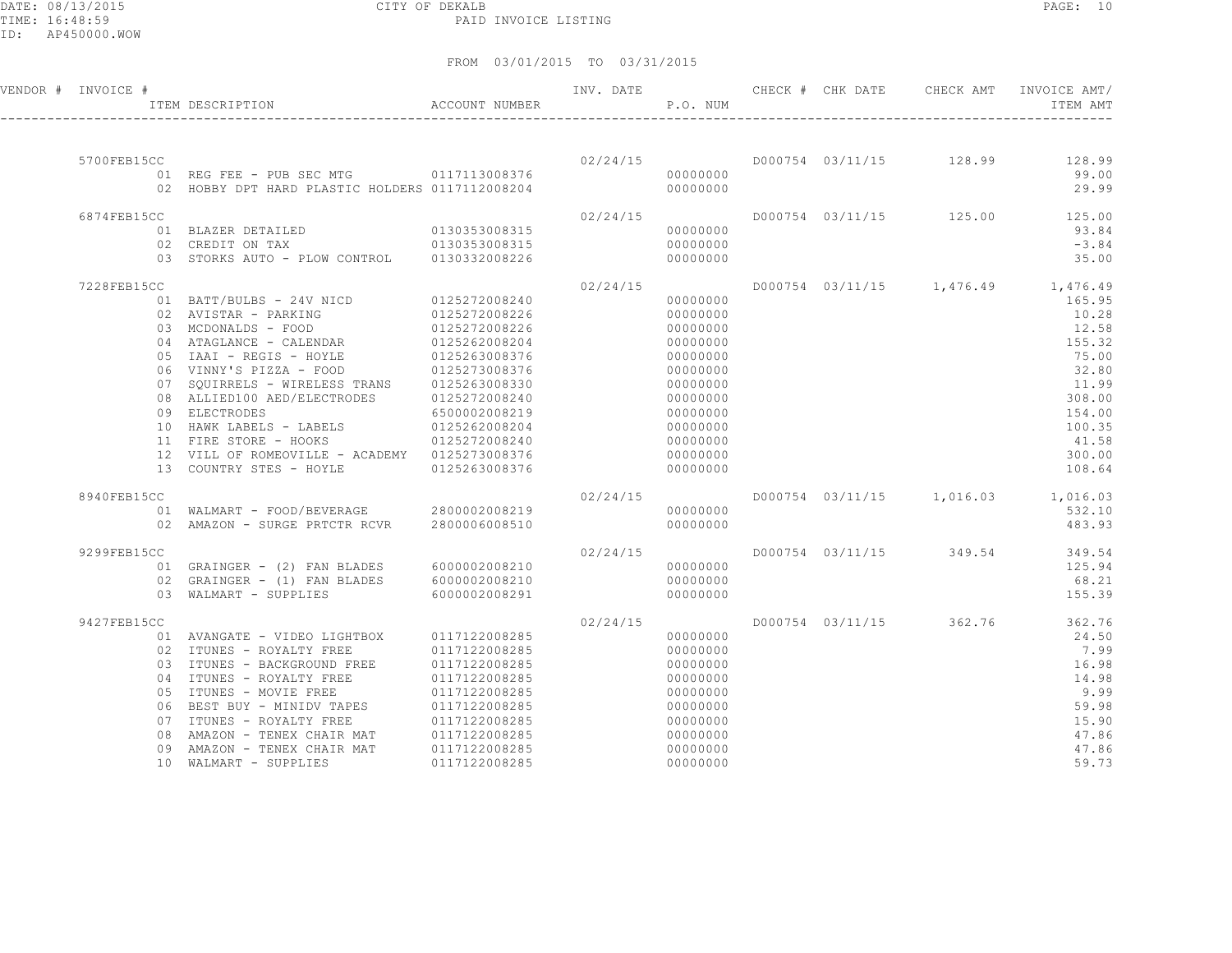DATE: 08/13/2015 CITY OF DEKALB PAGE: 11 PAID INVOICE LISTING

|        | VENDOR # INVOICE #   | ITEM DESCRIPTION                                                                          | ACCOUNT NUMBER |          | P.O. NUM             |       |                                          | INV. DATE 6 CHECK # CHK DATE CHECK AMT INVOICE AMT/<br>ITEM AMT |
|--------|----------------------|-------------------------------------------------------------------------------------------|----------------|----------|----------------------|-------|------------------------------------------|-----------------------------------------------------------------|
|        | 9427FEB15CC          | 11 NETWROK SOLUTIONS - RENEWAL 0117124008450<br>12 VIDEOBLKS - SUBSCRIPTION 0117122008285 |                | 02/24/15 | 00000000<br>00000000 |       | D000754 03/11/15 362.76                  | 362.76<br>37.99<br>19.00                                        |
|        |                      | CASBANLB CASTLE BANK-DIVISION OF 1ST                                                      |                |          |                      |       |                                          | VENDOR TOTAL: 9,204.35                                          |
|        | 02172015             | 02/17/15<br>01 LOCK BOX FEES JAN 2015 6000000063444 02/17/15                              |                |          |                      |       | D000756 03/11/15 738.88                  | 738.88<br>738.88                                                |
| CATFLU |                      | CATCHING FLUIDPOWER, INC.                                                                 |                |          |                      |       | VENDOR TOTAL:                            | 738.88                                                          |
|        | 5978442              | 01 PARKER HOSE PRODUCTS 0130332008226<br>02 PARKER HOSE PRODUCTS 6000002008226            |                |          | 00000000<br>00000000 |       | $02/03/15$ 43875 03/10/15 363.96         | 277.70<br>138.85<br>138.85                                      |
|        | 5980223              | 01 (4) PARKER HOSE PRODUCT 0130332008226                                                  |                | 02/10/15 | 00000000             |       |                                          | 43875 03/10/15 363.96 86.26<br>86.26                            |
| CCMSIW | CCMSI                |                                                                                           |                |          |                      |       | VENDOR TOTAL:                            | 363.96                                                          |
|        | 03052015             | 01 WORKERS COMP CLAIMS FEB 2015 7000004008472                                             | 03/05/15       |          | 00000000             |       | D000763 03/24/15 6,944.35                | 6,944.35<br>6,944.35                                            |
| CDWGOV | CDW GOVERNMENT INC   |                                                                                           |                |          |                      |       | VENDOR TOTAL:                            | 6,944.35                                                        |
|        | ST91592              | 01 NETMOTION PREM 0117124008450 000000000                                                 |                |          |                      |       | $02/26/15$ $44062$ $03/24/15$ $2,985.00$ | 2,985.00<br>2,985.00                                            |
| CHAENE | CHAMPION ENERGY, LLC |                                                                                           |                |          |                      |       | VENDOR TOTAL:                            | 2,985.00                                                        |
|        | B1502010104          | 01 9140600287 12/29-01/30/15 6500003008352                                                |                |          | 00000000             |       | $02/02/15$ $43876$ $03/10/15$ $7,877.10$ | 116.01<br>116.01                                                |
|        | B1502010105          | 01 9140600288 12/29-01/30/15 6500003008352                                                |                | 02/02/15 | 00000000             |       | 43876 03/10/15 7,877.10                  | 203.76<br>203.76                                                |
|        | B1502010106          | 01 9140600289 12/29-01/30/15 6500003008352                                                |                | 02/02/15 | 00000000             |       | 43876 03/10/15 7,877.10                  | 161.82<br>161.82                                                |
|        | B1502010107          | 01 9140600291 12/29-01/30/15                                                              | 6500003008352  |          | 02/02/15<br>00000000 | 43876 |                                          | 03/10/15 7,877.10 1,118.16<br>1,118.16                          |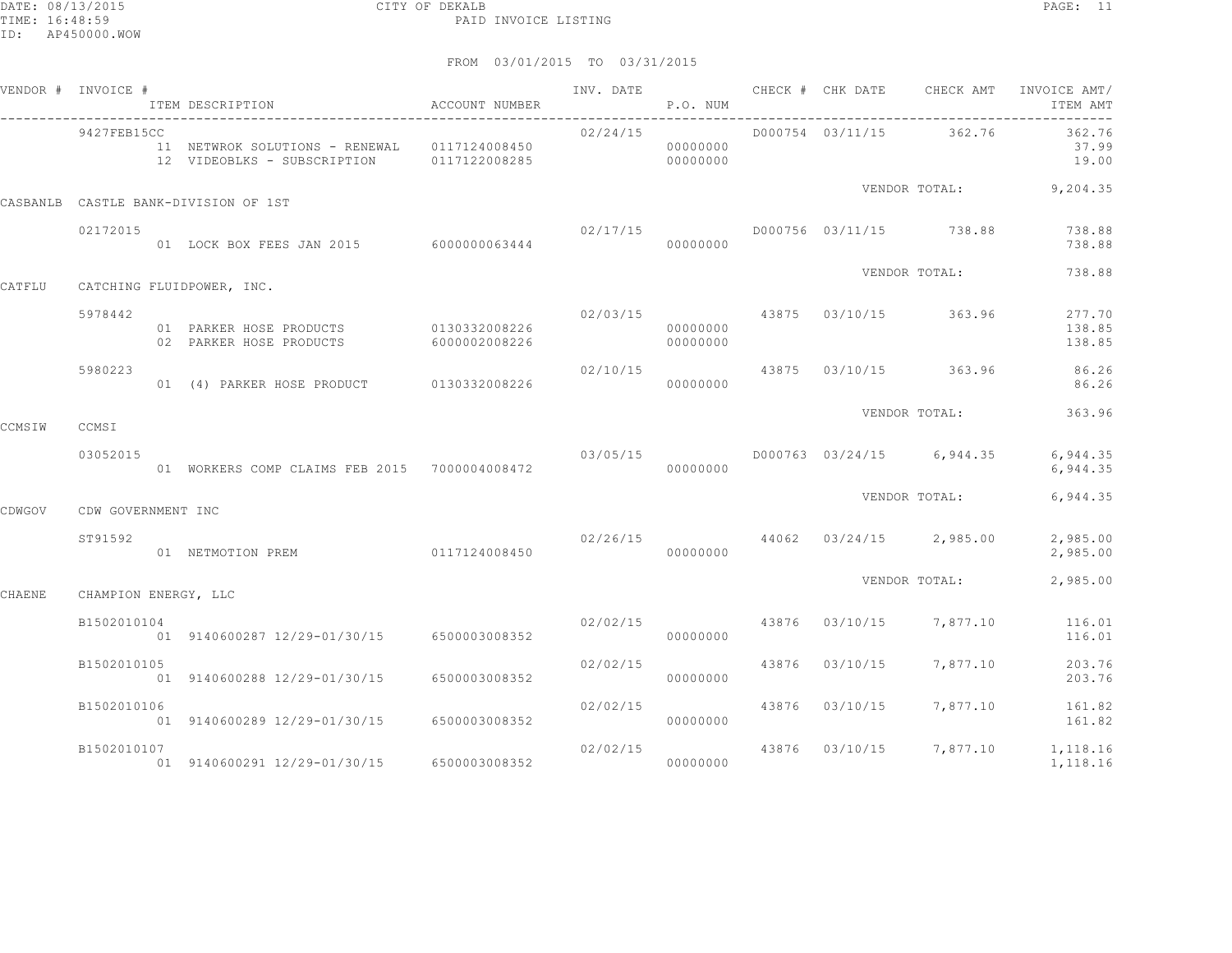#### FROM 03/01/2015 TO 03/31/2015

| VENDOR # INVOICE # | ITEM DESCRIPTION                           | ACCOUNT NUMBER | INV. DATE | P.O. NUM |       | CHECK # CHK DATE | CHECK AMT               | INVOICE AMT/<br>ITEM AMT      |
|--------------------|--------------------------------------------|----------------|-----------|----------|-------|------------------|-------------------------|-------------------------------|
| B1502010108        | 01 9140600292 12/29-01/30/15 6500003008352 |                | 02/02/15  | 00000000 | 43876 | 03/10/15         | 7,877.10                | 1,914.73<br>1,914.73          |
| B1502010109        | 01 9140600294 12/29-01/30/15               | 6500003008352  | 02/02/15  | 00000000 | 43876 | 03/10/15         | 7,877.10                | 820.51<br>820.51              |
| B1502010110        | 01 9140600297 12/29-01/30/15               | 6500003008352  | 02/02/15  | 00000000 | 43876 | 03/10/15         | 7,877.10                | 150.56<br>150.56              |
| B1502010111        | 01 9140600298 12/29-01/30/15               | 6500003008352  | 02/02/15  | 00000000 | 43876 | 03/10/15         | 7,877.10                | 86.11<br>86.11                |
| B1502040410        | 01 9140600290 12/31-02/03/15               | 6500003008352  | 02/05/15  | 00000000 | 43876 | 03/10/15         | 7,877.10                | 133.60<br>133.60              |
| B1502040411        | 01 9140600295 12/31-02/03/15               | 6500003008352  | 02/05/15  | 00000000 | 43876 | 03/10/15         | 7,877.10                | 103.43<br>103.43              |
| B1502040412        | 01 9140600296 12/31-02/03/15               | 6500003008352  | 02/05/15  | 00000000 |       | 43876 03/10/15   | 7,877.10                | 613.08<br>613.08              |
| B1502100427        | 01 9140600293 12/29-01/30/15               | 6500003008352  | 02/11/15  | 00000000 | 43876 | 03/10/15         |                         | 7,877.10 1,352.87<br>1,352.87 |
| B1503040181        | 01 9140600288 01/30-03/02/15               | 6500003008352  | 03/04/15  | 00000000 | 44021 | 03/13/15         | 6,170.95                | 153.84<br>153.84              |
| B1503040182        | 01 9140600289 01/30-03/02/15               | 6500003008352  | 03/04/15  | 00000000 |       | 44021 03/13/15   | 6,170.95                | 120.57<br>120.57              |
| B1503040183        | 01 9140600291 01/30-03/02/15               | 6500003008352  | 03/04/15  | 00000000 | 44021 | 03/13/15         | 6,170.95                | 1,010.46<br>1,010.46          |
| B1503040184        | 01 9140600292 01/30-03/02/15               | 6500003008352  | 03/04/15  | 00000000 | 44021 | 03/13/15         | 6,170.95                | 1,918.46<br>1,918.46          |
| B1503040185        | 01 9140600294 01/30-03/02/15               | 6500003008352  | 03/04/15  | 00000000 |       | 44021 03/13/15   | 6,170.95                | 656.38<br>656.38              |
| B1503040186        | 01 9140600297 01/30-03/02/15               | 6500003008352  | 03/04/15  | 00000000 | 44021 | 03/13/15         | 6,170.95                | 47.04<br>47.04                |
| B1503040187        | 01 9140600298 01/30-03/02/15               | 6500003008352  | 03/04/15  | 00000000 |       |                  | 44021 03/13/15 6,170.95 | 82.64<br>82.64                |

B1503050022 03/05/15 44021 03/13/15 6,170.95 107.62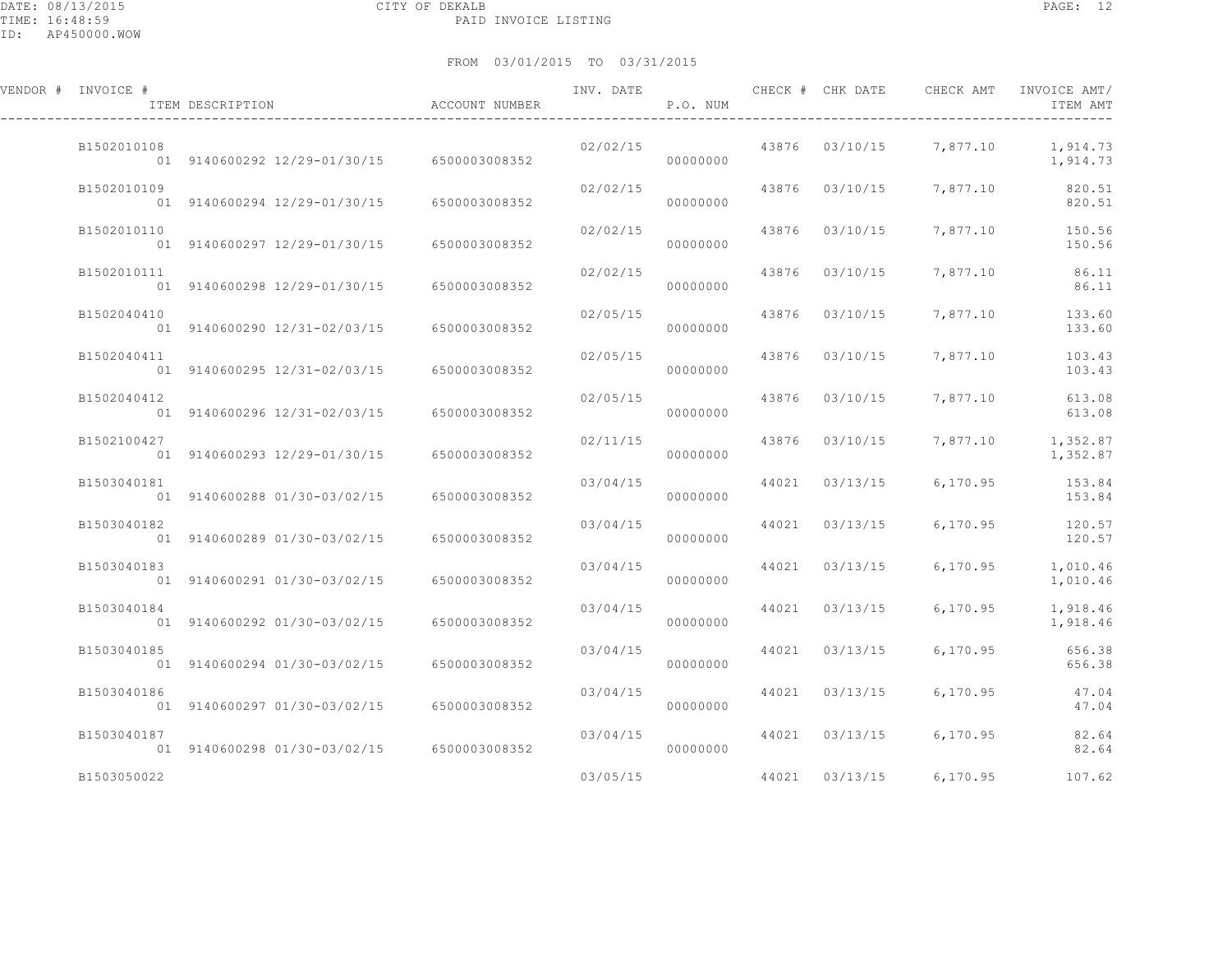DATE: 08/13/2015 CITY OF DEKALB PAGE: 13 PAID INVOICE LISTING

ID: AP450000.WOW

|        | VENDOR # INVOICE #         | ITEM DESCRIPTION                                | ACCOUNT NUMBER |                               | P.O. NUM             |                |                         | INV. DATE 6 1999 CHECK # CHK DATE 6 CHECK AMT INVOICE AMT<br>ITEM AMT |
|--------|----------------------------|-------------------------------------------------|----------------|-------------------------------|----------------------|----------------|-------------------------|-----------------------------------------------------------------------|
|        |                            |                                                 |                |                               |                      |                |                         |                                                                       |
|        | B1503050022                | 01 9140600287 01/30-03/02/15 6500003008352      |                |                               | 03/05/15<br>00000000 | 44021 03/13/15 | 6,170.95                | 107.62<br>107.62                                                      |
|        | B1503050194                | 01 9140600293 01/30-03/02/15                    | 6500003008352  | 03/06/15                      | 00000000             | 44021 03/13/15 | 6,170.95                | 1,292.54<br>1,292.54                                                  |
|        | B1503060113                | 01 9140600290 02/03-03/04/15                    | 6500003008352  | 03/06/15                      | 00000000             | 44021 03/13/15 | 6,170.95                | 193.13<br>193.13                                                      |
|        | B1503060114                | 01 9140600295 02/03-03/04/15 6500003008352      |                | 03/06/15                      | 00000000             | 44021 03/13/15 | 6,170.95                | 97.19<br>97.19                                                        |
|        | B1503060115                | 01 9140600296 02/03-03/04/15 6500003008352      |                | 03/06/15                      | 00000000             | 44021 03/13/15 | 6, 170.95               | 491.08<br>491.08                                                      |
|        | B15202100115               | 01 9140600293 11/25-12/29/14 6500003008352      |                |                               | 00000000             |                |                         | $02/11/15$ 43876 $03/10/15$ 7,877.10 1,102.46<br>1,102.46             |
| CHESTA | CHEMSTATION                |                                                 |                |                               |                      |                | VENDOR TOTAL:           | 14,048.05                                                             |
|        | 70020541                   | 01 (90) GALLONS VEHICLE WASH 0130332008226      |                | 02/06/15                      | 00000000             |                | 43877 03/10/15 802.80   | 802.80<br>802.80                                                      |
| CHILEA | CHILDREN'S LEARNING CENTER |                                                 |                |                               |                      |                | VENDOR TOTAL:           | 802.80                                                                |
|        | 03162015                   | 01 4TH QTR CDBG GRANT REQUEST 1900003008307     |                | 03/16/15                      | 00000000             |                | 44200 03/24/15 750.00   | 750.00<br>750.00                                                      |
| CHITIT | CHICAGO TITLE INSURANCE CO |                                                 |                |                               |                      |                | VENDOR TOTAL:           | 750.00                                                                |
|        | 03162015                   | 01 TRACT/TITLE SEARCH - 806 GLDDN 1900006508624 |                | 03/16/15 44201 03/24/15 35.00 | 00000000             |                |                         | 35.00<br>35.00                                                        |
| CHRERI | ERIC CHRISTENSEN           |                                                 |                |                               |                      |                | VENDOR TOTAL:           | 35.00                                                                 |
|        | 02132015                   | 01 2015 WELLNESS REIMB                          | 7100004008476  | 02/13/15                      | 00000000             |                | D000749 03/10/15 268.50 | 268.50<br>268.50                                                      |
| CLABAI | CLARK, BAIRD, SMITH LLP    |                                                 |                |                               |                      |                | VENDOR TOTAL:           | 268.50                                                                |
|        | 5596                       |                                                 |                |                               |                      |                |                         | $02/04/15$ $43878$ $03/10/15$ $9,879.53$ $9,879.53$                   |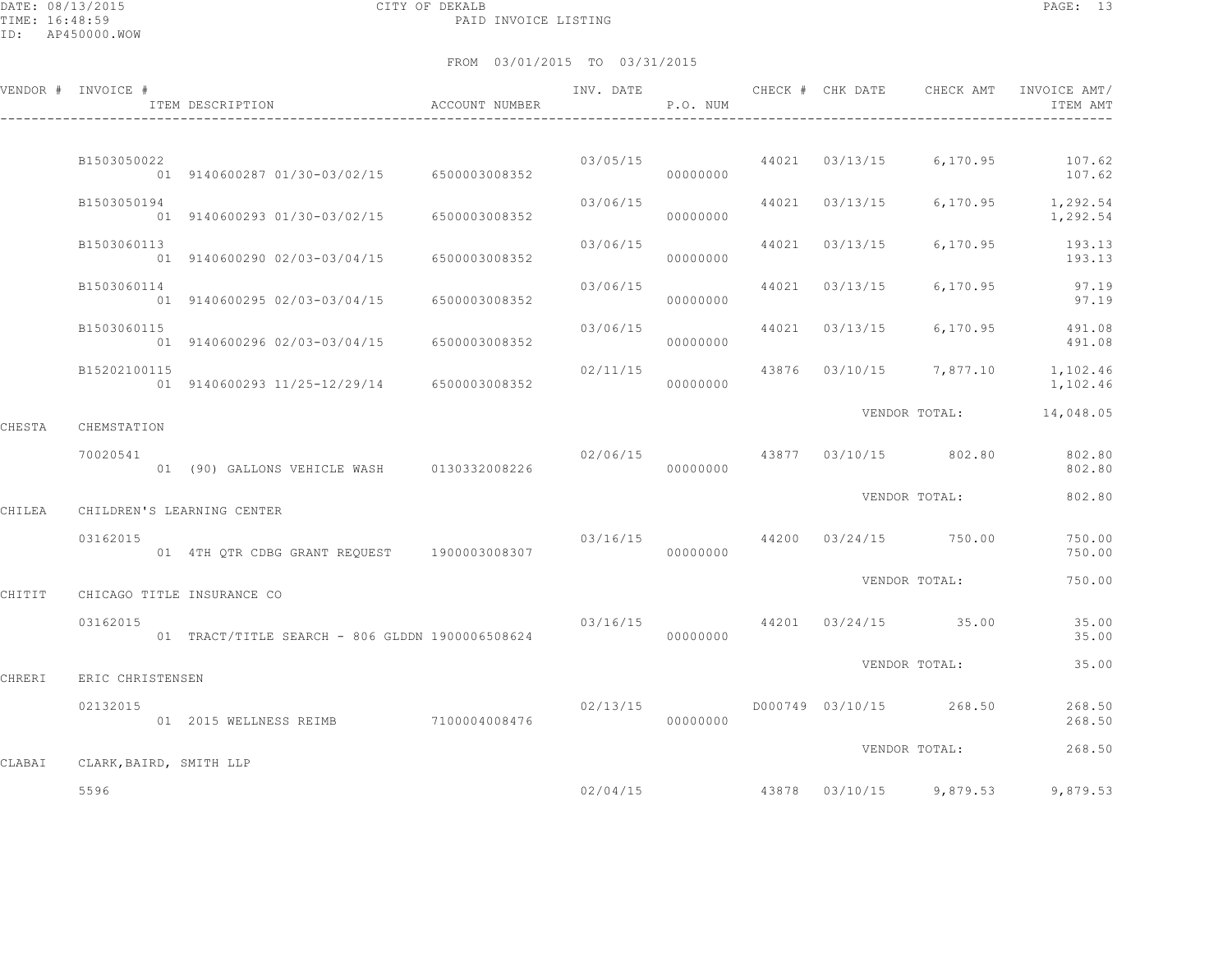DATE: 08/13/2015 CITY OF DEKALB PAGE: 14 PAID INVOICE LISTING

|        | VENDOR # INVOICE # | ITEM DESCRIPTION                                 | ACCOUNT NUMBER |          | P.O. NUM |       |          |                                          | INVOICE AMT/<br>ITEM AMT                                        |
|--------|--------------------|--------------------------------------------------|----------------|----------|----------|-------|----------|------------------------------------------|-----------------------------------------------------------------|
|        | 5596               | 01 PROF SRVCS 1/15-1/30/15 0117124008450         |                |          | 00000000 |       |          |                                          | $02/04/15$ $43878$ $03/10/15$ $9,879.53$ $9,879.53$<br>9,879.53 |
| CLAHEI | HEIDE CLARK        |                                                  |                |          |          |       |          | VENDOR TOTAL:                            | 9,879.53                                                        |
|        | 02202015           | 01 MABAS CONF REIMB 0120233008376                |                | 02/20/15 | 00000000 |       |          | D000750 03/10/15 243.22                  | 243.22<br>243.22                                                |
| CLEUSA | CLEAN USA          |                                                  |                |          |          |       |          | VENDOR TOTAL:                            | 243.22                                                          |
|        | 50002              | 01 JNTRL SRVCS W/E 3/8/15 0130324008450          |                |          | 00000000 |       |          | $03/09/15$ 44063 $03/24/15$ 4,074.66     | 1,396.74<br>1,396.74                                            |
|        | 7874               | 01 JNTRL SRVCS W/E 02/08/15 0130324008450        |                | 02/09/15 | 00000000 |       |          | 43879 03/10/15 3,226.91                  | 1,572.54<br>1,572.54                                            |
|        | 7882               | 01 JNTRL SRVCS W/E 02/15/15 0130324008450        |                | 02/16/15 | 00000000 | 43879 | 03/10/15 | 3,226.91                                 | 1,654.37<br>1,654.37                                            |
|        | 7883               | 01 JNTRL SRVCS W/E 02/22/15 0130324008450        |                | 02/23/15 | 00000000 | 44063 | 03/24/15 | 4,074.66                                 | 1,353.08<br>1,353.08                                            |
|        | 7912               | 01 JNTRL SRVCS W/E 03/01/15 0130324008450        |                | 03/02/15 | 00000000 |       |          | 44063 03/24/15 4,074.66                  | 1,324.84<br>1,324.84                                            |
| COD    | CITY OF DEKALB     |                                                  |                |          |          |       |          | VENDOR TOTAL:                            | 7,301.57                                                        |
|        | 02012015A          | 01  0401018250-00  09/24-12/26/14  6000003008355 |                |          | 00000000 |       |          | $02/01/15$ $43880$ $03/10/15$ $1,219.15$ | 498.57<br>498.57                                                |
|        | 02012015B          | 01 0201199780-00 09/24-12/26/14 0130323008355    |                | 02/01/15 | 00000000 |       |          | 43880 03/10/15 1,219.15                  | 330.20<br>330.20                                                |
|        | 02012015C          | 01  0401018230-00  09/24-12/26/14  0125273008355 |                | 02/01/15 | 00000000 | 43880 | 03/10/15 | 1,219.15                                 | 390.38<br>390.38                                                |
|        | 03012015           | 01 1602067840-00 11/10-02/03/15 0125273008355    |                | 03/01/15 | 00000000 | 44064 | 03/24/15 | 2,130.69                                 | 433.13<br>433.13                                                |
|        | 03012015A          | 01 2202102550-00 10/30-02/10/15 6000003008355    |                | 03/01/15 | 00000000 |       |          | 44064 03/24/15 2,130.69                  | 714.20<br>714.20                                                |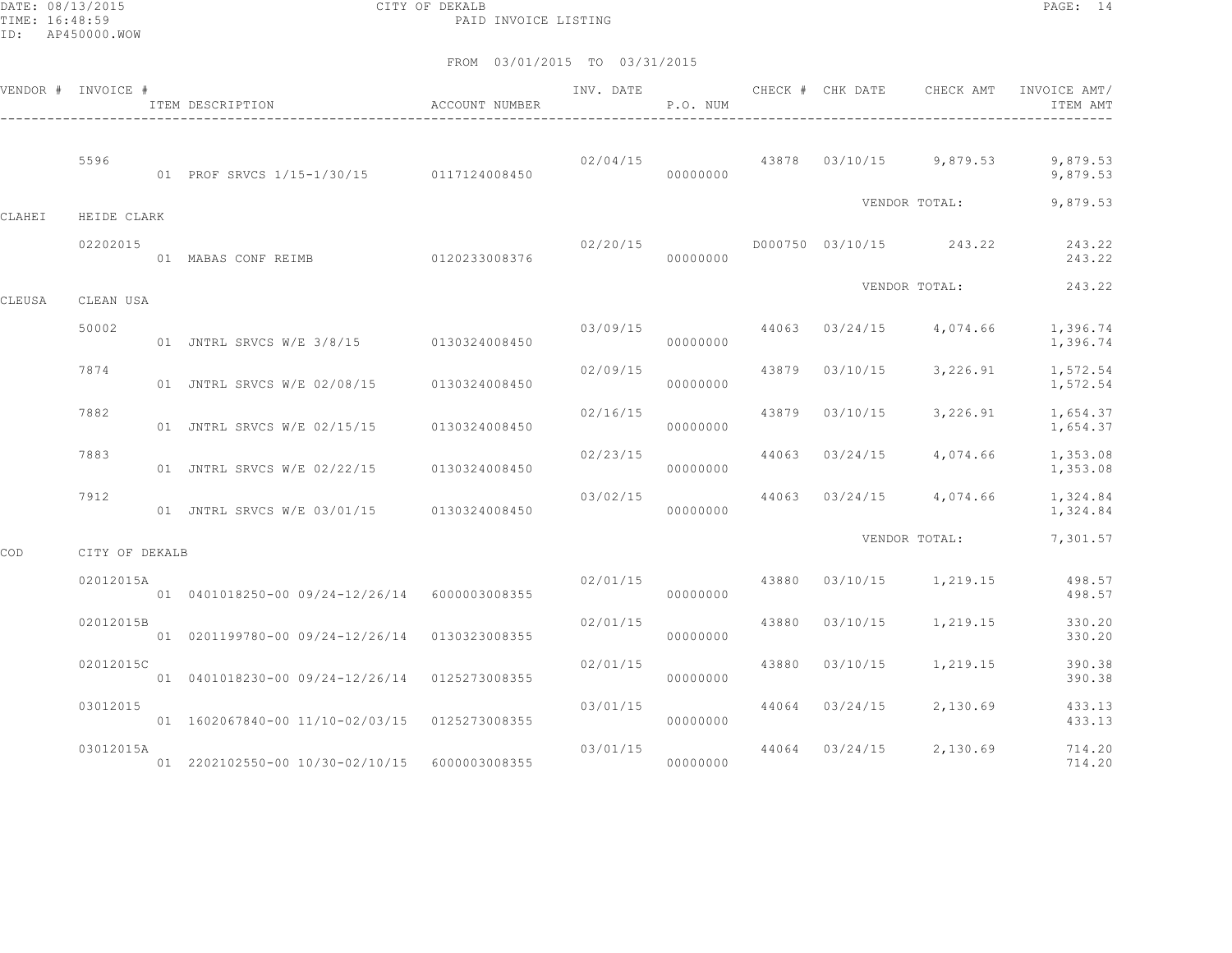#### FROM 03/01/2015 TO 03/31/2015

| VENDOR # | INVOICE # |    | ITEM DESCRIPTION             | ACCOUNT NUMBER | INV. DATE | P.O. NUM | CHECK # | CHK DATE | CHECK AMT | INVOICE AMT/<br>ITEM AMT |
|----------|-----------|----|------------------------------|----------------|-----------|----------|---------|----------|-----------|--------------------------|
|          | 03012015B | 01 | 2202102540-00 10/28-02/02/15 | 0130323008355  | 03/01/15  | 00000000 | 44064   | 03/24/15 | 2,130.69  | 711.18<br>711.18         |
|          | 03012015C | 01 | 1802077190-01 10/30-02/03/15 | 6500003008355  | 03/01/15  | 00000000 | 44064   | 03/24/15 | 2,130.69  | 107.05<br>107.05         |
|          | 03012015D | 01 | 1802077170-00 10/30-02/10/15 | 6500003008355  | 03/01/15  | 00000000 | 44064   | 03/24/15 | 2,130.69  | 27.75<br>27.75           |
|          | 03012015E | 01 | 1802077180-00 10/29-02/03/15 | 6500003008355  | 03/01/15  | 00000000 | 44064   | 03/24/15 | 2,130.69  | 34.15<br>34.15           |
|          | 03012015F |    | 1802077210-00 10/29-02/03/15 | 6500003008355  | 03/01/15  | 00000000 | 44064   | 03/24/15 | 2,130.69  | 103.23<br>103.23         |

CODPC1 CITY OF DEKALB

VENDOR TOTAL: 3,349.84

| 02192015 |                                             |               | 02/19/15 | 44065 | 03/24/15 | 539.72 | 539.72 |
|----------|---------------------------------------------|---------------|----------|-------|----------|--------|--------|
| 01       | DEK AREA WMNS CTR FEB- BURKE                | 0120222008242 | 00000000 |       |          |        | 20.00  |
| 02       | FIVE GUYS - FOOD - TRNG                     | 0120213008376 | 00000000 |       |          |        | 10.00  |
| 03       | FBINAA - MARCH MTG - HOADLEY                | 0120213008376 | 00000000 |       |          |        | 30.00  |
| 04       | FBINAA - FOOD - HOADLEY                     | 0120213008376 | 00000000 |       |          |        | 4.89   |
| 05       | FBINAA - FEB MTG - PETRAGALLO               | 0120213008376 | 00000000 |       |          |        | 25.00  |
| 06       | FBINAA - FEB MTG - HOADLEY                  | 0120213008376 | 00000000 |       |          |        | 25.00  |
| 07       | SPRNGFLD TRNG FD/GS MCNETT                  | 0120253008376 | 00000000 |       |          |        | 21.08  |
| 08       | SALSA VERDE - FOOD - NACHMAN                | 0120242008243 | 00000000 |       |          |        | 12.86  |
| 09       | MC SPORTS - BLACK TAPE - WELLS              | 0120242008243 | 00000000 |       |          |        | 18.35  |
| 10       | CHILIS - FOOD - STEW/NACH                   | 0120242008243 | 00000000 |       |          |        | 20.00  |
| 11       | POMPEI - FOOD - NACHMAN                     | 0120242008243 | 00000000 |       |          |        | 12.98  |
| 12       | SALSA VERDE - FOOD - OLSON CS 0120242008243 |               | 00000000 |       |          |        | 11.78  |
| 13       | CHIPOTLE - FOOD - ERIKSON                   | 0120242008243 | 00000000 |       |          |        | 5.61   |
| 14       | CHIPOTLE - FOOD - NACHMAN                   | 0120242008243 | 00000000 |       |          |        | 5.61   |
| 15       | BURGER KING - FOOD - EHUKE                  | 0120242008243 | 00000000 |       |          |        | 9.49   |
| 16       | SMOOE BBO - FOOD - MOTT                     | 0120242008243 | 00000000 |       |          |        | 10.00  |
| 17       | DEK WMNS CLB MARCH - BURKE                  | 0120242008243 | 00000000 |       |          |        | 20.00  |
| 18       | CVS - RUBBING ALCOHOL - PRSNER              | 0120242008243 | 00000000 |       |          |        | 8.06   |
| 19       | AURELIOS - FOOD - MOTT                      | 0120242008243 | 00000000 |       |          |        | 6.47   |
| 20       | CULVERS - FOOD - MOTT                       | 0120242008243 | 00000000 |       |          |        | 8.35   |
| 21       | FBINAA FEB MTG - REDEL                      | 0120243008376 | 00000000 |       |          |        | 25.00  |
| 22       | TRNG SYC/DIX/RKFD- FD - WEESE               | 0120243008376 | 00000000 |       |          |        | 28.47  |
| 23       | TOM/JERRYS - FOOD - KWASINSKI               | 0120243008376 | 00000000 |       |          |        | 10.00  |
| 24       | TOM/JERRYS - TRNG/FOOD - REDEL              | 0120243008376 | 00000000 |       |          |        | 8.89   |
| 25       | FIVE GUYS - FOOD - REDEL                    | 0120243008376 | 00000000 |       |          |        | 9.55   |
| 26       | FOOD - TRAINING - SULLIVAN                  | 0120243008376 | 00000000 |       |          |        | 19.26  |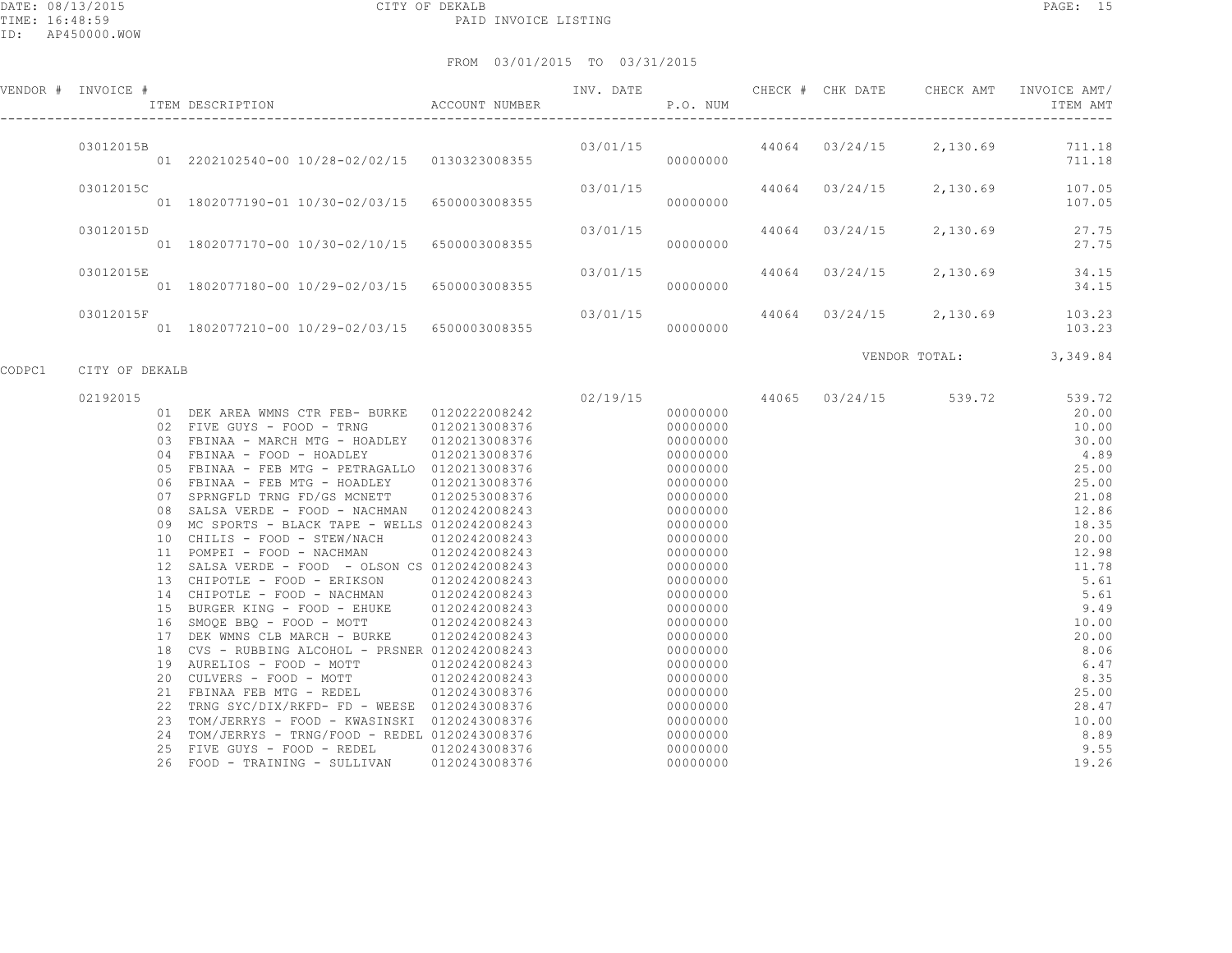|               | VENDOR # INVOICE #  | ITEM DESCRIPTION                                                                                                                                                                             | ACCOUNT NUMBER                 | INV. DATE        | P.O. NUM                                                 |       | CHECK # CHK DATE | CHECK AMT                          | INVOICE AMT/<br>ITEM AMT                            |
|---------------|---------------------|----------------------------------------------------------------------------------------------------------------------------------------------------------------------------------------------|--------------------------------|------------------|----------------------------------------------------------|-------|------------------|------------------------------------|-----------------------------------------------------|
|               | 02192015            | 27 FOOD - TRAINING - KWANIEWSKI 0120243008376<br>28 FOOD - TRNG - REDEL<br>29 FOOD - TRAINING - WELLS<br>30 GROOMING - K9- GATES 6120212008247<br>31 EVIDENCE SUPPLIES - WELLS 0120212008247 | 0120243008376<br>0120243008376 | 02/19/15         | 00000000<br>00000000<br>00000000<br>00000000<br>00000000 |       | 44065 03/24/15   | 539.72                             | 539.72<br>44.27<br>17.26<br>10.00<br>40.00<br>41.49 |
| COLBAN        | COLDWELL BANKER     |                                                                                                                                                                                              |                                |                  |                                                          |       |                  | VENDOR TOTAL:                      | 539.72                                              |
|               | 02242015            | 01 WATER REFUND #2102097930-00 6000000063444                                                                                                                                                 |                                | $02/24/15$ 43881 | 00000000                                                 |       |                  | 03/10/15 30.84                     | 30.84<br>30.84                                      |
| COMCAST       | COMCAST             |                                                                                                                                                                                              |                                |                  |                                                          |       |                  | VENDOR TOTAL:                      | 30.84                                               |
|               | 02042015            | 01 8771100880025257 2/14-3/13/15 0117122008285                                                                                                                                               |                                | 02/04/15         | 00000000                                                 | 43882 | 03/10/15         | 559.82                             | 155.47<br>155.47                                    |
|               | 02102015            | 01 COMMERCIAL INSTALL 0120222008242<br>02 MONTHLY SRVCS 02/10-03/09/15 0120222008242                                                                                                         |                                | 02/10/15         | 00000000<br>00000000                                     | 43882 | 03/10/15         | 559.82                             | 321.90<br>199.00<br>122.90                          |
|               | 02132015            | 01 8771100880022791 2/23-3/22/15 2800003008375                                                                                                                                               |                                | 02/13/15         | 00000000                                                 | 43882 | 03/10/15         | 559.82                             | 82.45<br>82.45                                      |
|               | 02252015            | 01 8771100890000027 MARCH 2015 2800003008375                                                                                                                                                 |                                | 02/25/15         | 00000000                                                 | 44066 | 03/24/15         | 81.11                              | 81.11<br>81.11                                      |
| <b>COMCOO</b> |                     | 4-C: COMMUNITY COORDINATED                                                                                                                                                                   |                                |                  |                                                          |       |                  | VENDOR TOTAL:                      | 640.93                                              |
|               | 02012015            | 01 2ND QTR HUM SRVCS FUND FY15 0110103008307                                                                                                                                                 |                                |                  | 00000000                                                 |       |                  | $02/01/15$ 43883 03/10/15 5,132.25 | 5, 132.25<br>5, 132.25                              |
| <b>COMED</b>  | COMMONWEALTH EDISON |                                                                                                                                                                                              |                                |                  |                                                          |       |                  | VENDOR TOTAL:                      | 5, 132.25                                           |
|               | 02032015A           | 01 3034017012 12/29-01/30/15 6500003008352                                                                                                                                                   |                                | 02/03/15         | 00000000                                                 | 43885 | 03/10/15         | 6,077.17                           | 62.22<br>62.22                                      |
|               | 02032015B           | 01 2845061003 01/02-02/03/15 1000003008352<br>02 2845061003 01/02-02/03/15                                                                                                                   | 1000003008352                  | 02/03/15         | 00000000<br>00000000                                     | 43885 | 03/10/15         | 6,077.17                           | 14.21<br>13.56<br>0.65                              |
|               | 02032015C           |                                                                                                                                                                                              |                                | 02/03/15         |                                                          |       |                  | 43885 03/10/15 6,077.17            | 14.13                                               |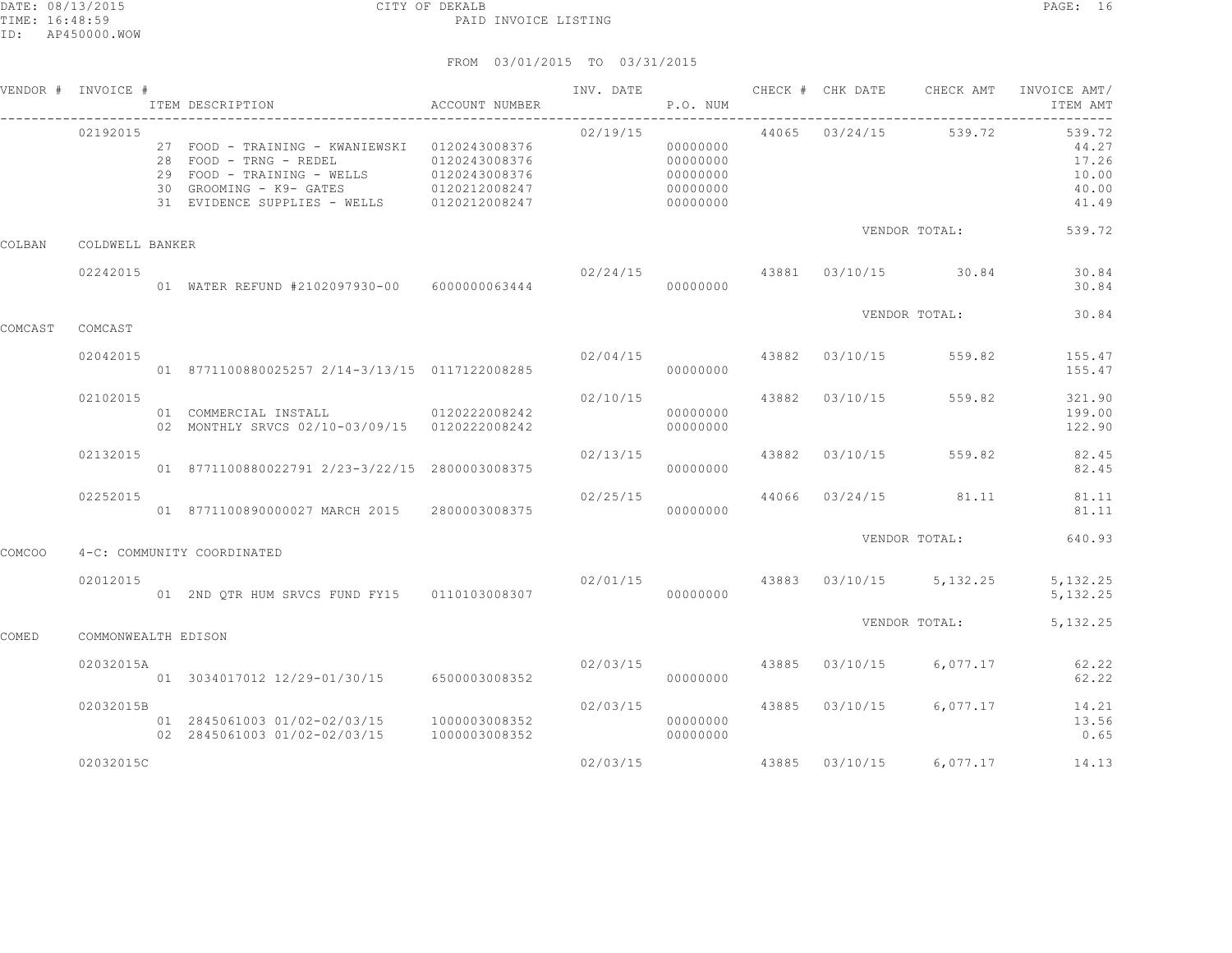DATE: 08/13/2015 CITY OF DEKALB PAGE: 17 PAID INVOICE LISTING

ID: AP450000.WOW

| VENDOR # INVOICE # | ITEM DESCRIPTION                                             | ACCOUNT NUMBER                 | INV. DATE | P.O. NUM             |       | CHECK # CHK DATE | CHECK AMT | INVOICE AMT/<br>ITEM AMT   |
|--------------------|--------------------------------------------------------------|--------------------------------|-----------|----------------------|-------|------------------|-----------|----------------------------|
|                    |                                                              |                                |           |                      |       |                  |           |                            |
| 02032015C          | 01 2201002013 01/02-02/03/15<br>02 2201002013 01/02-02/03/15 | 1000003008352<br>1000003008352 | 02/03/15  | 00000000<br>00000000 | 43885 | 03/10/15         | 6,077.17  | 14.13<br>13.56<br>0.57     |
| 02032015D          | 01 0099140182 1/2-2/3/15                                     | 0130333008352                  | 02/03/15  | 00000000             | 43885 | 03/10/15         | 6,077.17  | 93.96<br>93.96             |
| 02032015E          | 01 3909108035 1/2-2/3/15<br>02 3909108035 1/2-2/3/15         | 1000003008352<br>1000003008352 | 02/03/15  | 00000000<br>00000000 | 43885 | 03/10/15         | 6,077.17  | 13.64<br>13.56<br>0.08     |
| 02032015F          | 01 5617001014 1/2-2/3/15                                     | 1000003008352                  | 02/03/15  | 00000000             | 43885 | 03/10/15         | 6,077.17  | 1.11<br>1.11               |
| 02032015G          | 01 6247144034 1/2-2/3/15<br>02 6247144034 1/2-2/3/15         | 1000003008352<br>1000003008352 | 02/03/15  | 00000000<br>00000000 | 43885 | 03/10/15         | 6,077.17  | 14.03<br>13.56<br>0.47     |
| 02042015A          | 01 0338120095 12/31-2/3/15<br>02 0338120095 12/31-2/3/15     | 1000003008352<br>1000003008352 | 02/04/15  | 00000000<br>00000000 |       | 43885 03/10/15   | 6,077.17  | 197.29<br>82.06<br>115.23  |
| 02042015B          | 01 1053017076 12/31-02/03/15<br>02 1053017076 12/31-02/03/15 | 1000003008352<br>1000003008352 | 02/04/15  | 00000000<br>00000000 |       | 43885 03/10/15   | 6,077.17  | 239.90<br>102.89<br>137.01 |
| 02042015C          | 01 0063137075 01/02-02/03/15<br>02 0063137075 01/02-02/03/15 | 1000003008352<br>1000003008352 | 02/04/15  | 00000000<br>00000000 | 43885 | 03/10/15         | 6,077.17  | 97.94<br>53.12<br>44.82    |
| 02042015D          | 01 2378089039 1/2-2/4/15                                     | 0130333008352                  | 02/04/15  | 00000000             | 43885 | 03/10/15         | 6,077.17  | 254.21<br>254.21           |
| 02042015E          | 01 2948159011 12/30-2/3/15                                   | 0130333008352                  | 02/04/15  | 00000000             | 43885 | 03/10/15         | 6,077.17  | 74.10<br>74.10             |
| 02052015A          | 01 3243134066 1/2-2/4/15                                     | 0130333008352                  | 02/05/15  | 00000000             | 43885 | 03/10/15         | 6,077.17  | 147.52<br>147.52           |
| 02052015B          | 01 6609155004 1/5-2/5/15                                     | 0130333008352                  | 02/05/15  | 00000000             | 43885 | 03/10/15         | 6,077.17  | 2,643.92<br>2,643.92       |
| 02052015C          | 01 3034540007 1/6-2/5/15                                     | 0130333008352                  | 02/05/15  | 00000000             | 43885 | 03/10/15         | 6,077.17  | 62.80<br>62.80             |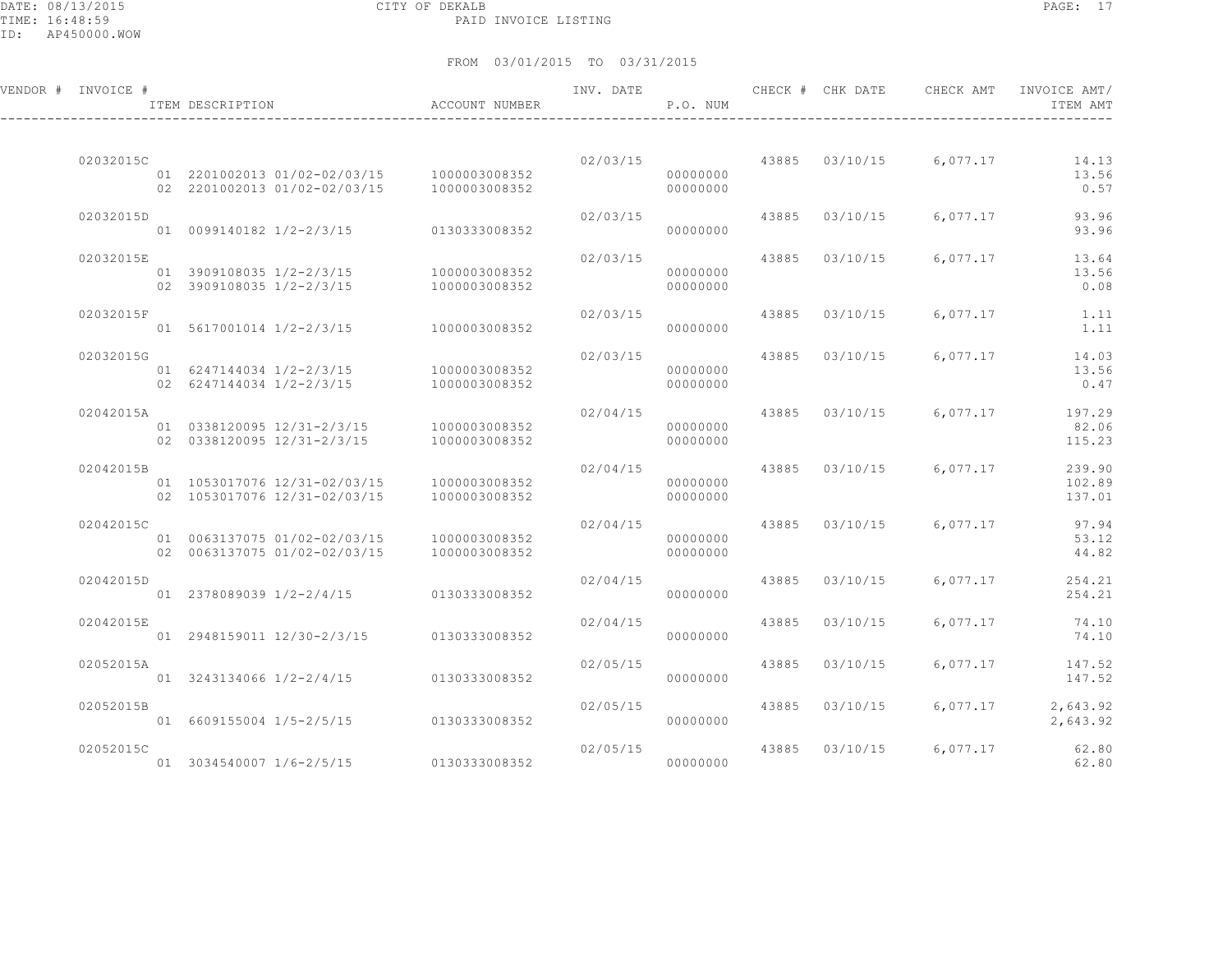DATE: 08/13/2015 CITY OF DEKALB PAGE: 18 PAID INVOICE LISTING

ID: AP450000.WOW

|        | VENDOR # INVOICE # | ITEM DESCRIPTION                                             | ACCOUNT NUMBER                 | INV. DATE | P.O. NUM                         |       | CHECK # CHK DATE | CHECK AMT               | INVOICE AMT/<br>ITEM AMT |
|--------|--------------------|--------------------------------------------------------------|--------------------------------|-----------|----------------------------------|-------|------------------|-------------------------|--------------------------|
|        | 02052015D          | 01 2691445004 1/2-2/4/15 0130333008352                       |                                | 02/05/15  | 00000000                         |       | 43885 03/10/15   | 6,077.17                | 329.92<br>329.92         |
|        | 02052015E          | 01 1353027096 1/2-2/4/15 0130333008352                       |                                | 02/05/15  | 00000000                         |       | 43885 03/10/15   | 6,077.17                | 102.06<br>102.06         |
|        | 02052015F          | 01  2698543003  1/6-2/5/15  0130333008352                    |                                | 02/05/15  | 00000000                         |       | 43885 03/10/15   | 6,077.17                | 30.46<br>30.46           |
|        | 02052015G          | 01 2691541038 1/2-2/4/15 0130333008352                       |                                | 02/05/15  | 00000000                         | 43885 | 03/10/15         | 6,077.17                | 5.05<br>5.05             |
|        | 02052015H          | 01 3203158108 1/2-2/4/15 0130333008352                       |                                | 02/05/15  | 00000000                         | 43885 | 03/10/15         | 6,077.17                | 63.35<br>63.35           |
|        | 02052015I          | 01 2439716008 1/5-2/4/15                                     | 6500003008352                  | 02/05/15  | 00000000                         | 43885 | 03/10/15         | 6,077.17                | 570.86<br>570.86         |
|        | 02052015J          | 01 0965041007 1/2-2/4/15 0130333008352                       |                                | 02/05/15  | 00000000                         |       | 43885 03/10/15   | 6,077.17                | 216.75<br>216.75         |
|        | 02052015K          | 01  0786037018  1/2-2/4/15  0130333008352                    |                                | 02/05/15  | 00000000                         | 43885 | 03/10/15         | 6,077.17                | 683.98<br>683.98         |
|        | 02052015L          | 01 1428051200 12/31-02/04/15<br>02 1428051200 12/31-02/04/15 | 1000003008352<br>1000003008352 |           | 02/05/15<br>00000000<br>00000000 | 43885 | 03/10/15         | 6,077.17                | 36.78<br>16.39<br>20.39  |
|        | 02062015A          | 01 5477111064 01/07-02/06/15<br>02 5477111064 01/07-02/06/15 | 1000003008352<br>1000003008352 | 02/06/15  | 00000000<br>00000000             |       | 43885 03/10/15   | 6,077.17                | 29.58<br>13.85<br>15.73  |
|        | 02062015B          | 01  2698651000  1/5-2/5/15   0130333008352                   |                                | 02/06/15  | 00000000                         |       | 43885 03/10/15   | 6,077.17                | 39.05<br>39.05           |
|        | 02092015A          | 01 1253019001 01/08-02/09/15<br>02 1253019001 01/08-02/09/15 | 1000003008352<br>1000003008352 | 02/09/15  | 00000000<br>00000000             |       |                  | 43885 03/10/15 6,077.17 | 38.35<br>15.95<br>22.40  |
|        | 03042015           | 01 3034017012 01/30-03/02/15 6500003008352                   |                                | 03/04/15  | 00000000                         |       |                  | 44067 03/24/15 31.90    | 31.90<br>31.90           |
| COMREO | COMPASS REO INC    |                                                              |                                |           |                                  |       |                  |                         | VENDOR TOTAL: 6,109.07   |
|        | 02262015           |                                                              |                                | 02/26/15  |                                  |       |                  | 44068 03/24/15 50.05    | 50.05                    |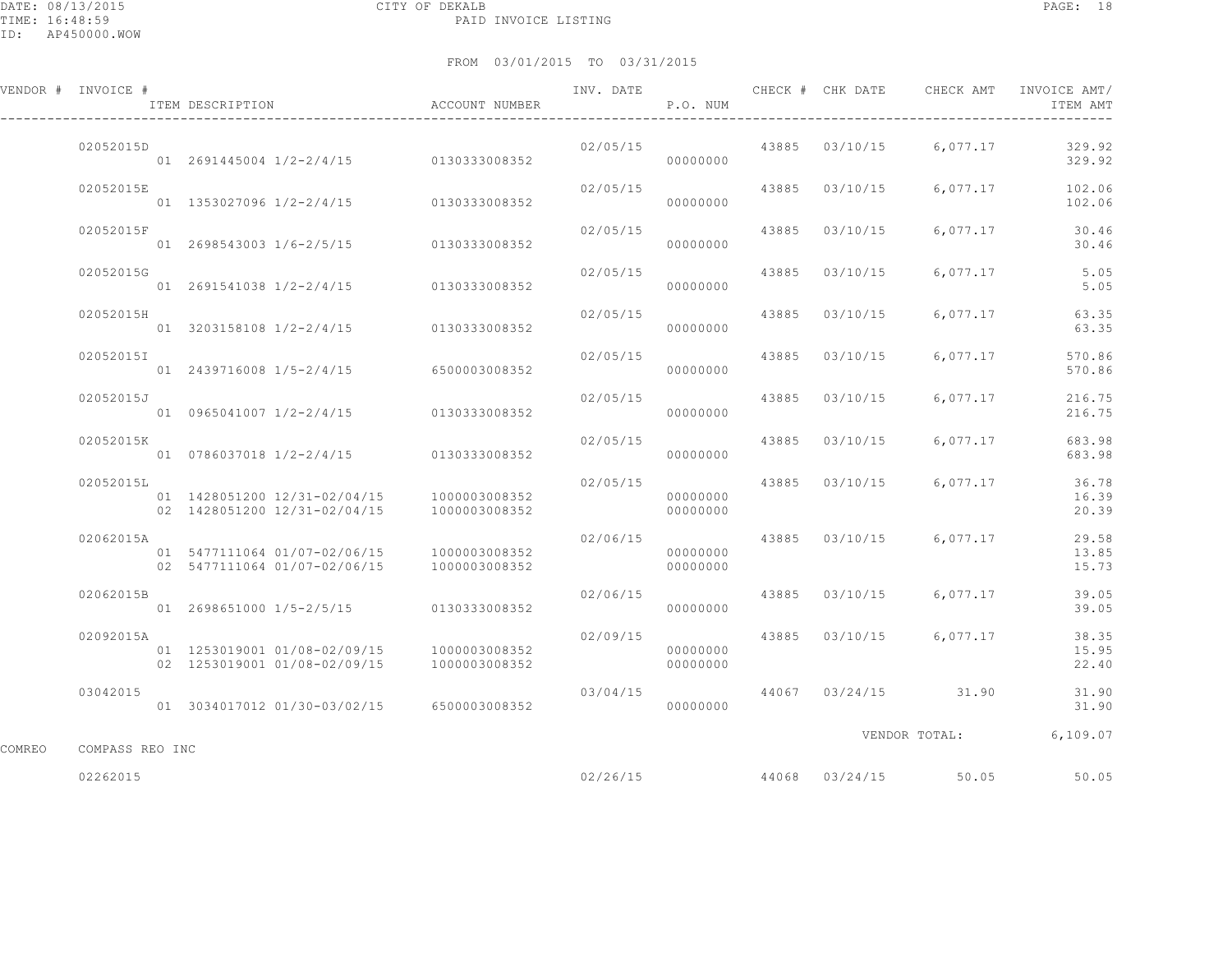DATE: 08/13/2015 CITY OF DEKALB PAGE: 19 PAID INVOICE LISTING

|         | VENDOR # INVOICE # | ITEM DESCRIPTION                                             | ACCOUNT NUMBER                 | INV. DATE | P.O. NUM             |       | CHECK # CHK DATE | CHECK AMT             | INVOICE AMT/<br>ITEM AMT   |
|---------|--------------------|--------------------------------------------------------------|--------------------------------|-----------|----------------------|-------|------------------|-----------------------|----------------------------|
|         | 02262015           | 01 WATER REFUND #2703123530-01 6000000063444                 |                                | 02/26/15  | 00000000             |       |                  | 44068 03/24/15 50.05  | 50.05<br>50.05             |
| COMREV  |                    | COMMUNICATION REVOLVING FUND                                 |                                |           |                      |       |                  | VENDOR TOTAL:         | 50.05                      |
|         | T1524423           | 01 PD LEADS                                                  | 0120233008320                  | 02/17/15  | 00000000             |       |                  | 43886 03/10/15 500.40 | 500.40<br>500.40           |
| CONFS   | CONSERV FS         |                                                              |                                |           |                      |       |                  | VENDOR TOTAL:         | 500.40                     |
|         | 2025552IN          | 01 4040 LBS UREA BULK 6500002008235                          |                                | 02/11/15  | 00000000             | 43887 | 03/10/15         | 2,540.42              | 929.20<br>929.20           |
|         | 2025670IN          | 01 DIESELEX GOLD ULTRA LS 6500002008245                      |                                | 02/05/15  | 00000000             | 43887 | 03/10/15         | 2,540.42              | 1,088.72<br>1,088.72       |
|         | 2027900IN          | 01 (55) GLS MARA F THF 55/1                                  | 6500002008245                  | 02/19/15  | 00000000             | 43887 | 03/10/15         | 2,540.42              | 522.50<br>522.50           |
| CONSTEL | CONSTELLATION      |                                                              |                                |           |                      |       |                  | VENDOR TOTAL:         | 2,540.42                   |
|         | 0021528170         | 01 0077031004 12/15-01/19/15 6000003008352                   |                                | 01/27/15  | 00000000             |       | 43889 03/10/15   | 21,927.70             | 1,022.18<br>1,022.18       |
|         | 0021740474         | 01 1459118061 12/29-01/29/15<br>02 1459118061 12/29-01/29/15 | 1000003008352<br>1000003008352 | 02/05/15  | 00000000<br>00000000 |       | 43889 03/10/15   | 21,927.70             | 362.77<br>128.18<br>234.59 |
|         | 0021780997         | 01 0959700004 01/05-02/03/15                                 | 6000003008352                  | 02/06/15  | 00000000             | 43889 | 03/10/15         | 21,927.70             | 1,843.24<br>1,843.24       |
|         | 0021781080         | 01 0959698009 01/05-02/03/15                                 | 0130333008352                  | 02/06/15  | 00000000             | 43889 | 03/10/15         | 21,927.70             | 2,281.96<br>2,281.96       |
|         | 0021812726         | 01 2523289001 01/05-02/03/15                                 | 6000003008352                  | 02/06/15  | 00000000             | 43889 | 03/10/15         | 21,927.70             | 49.08<br>49.08             |
|         | 0021812728         | 01  0959694001  01/05-02/03/15  6000003008352                |                                | 02/06/15  | 00000000             | 43889 | 03/10/15         | 21,927.70             | 1,733.78<br>1,733.78       |
|         | 0021817148         |                                                              |                                | 02/07/15  |                      | 43889 | 03/10/15         | 21,927.70             | 771.80                     |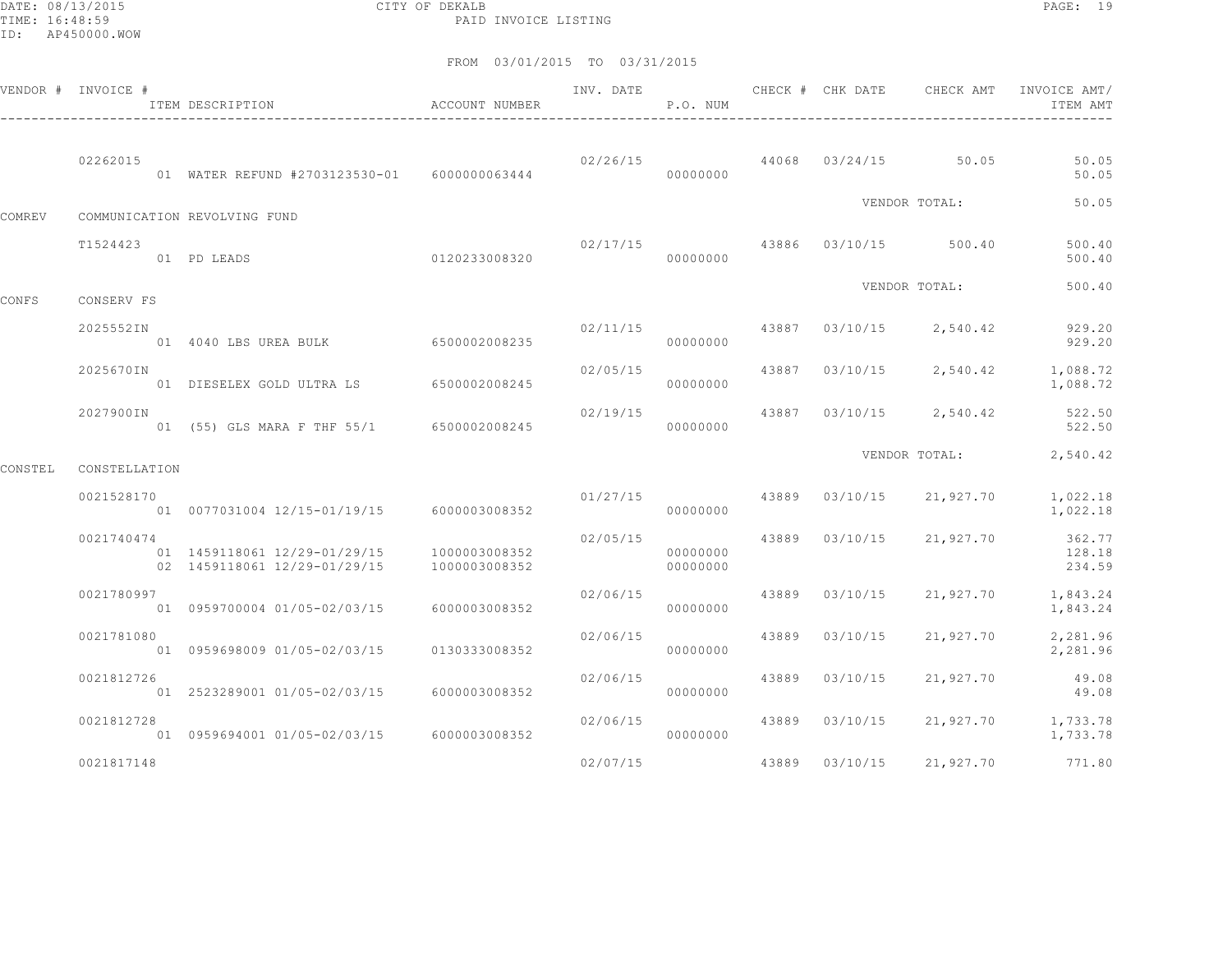DATE: 08/13/2015 CITY OF DEKALB PAGE: 20 PAID INVOICE LISTING

| VENDOR # INVOICE # | ITEM DESCRIPTION                                             | ACCOUNT NUMBER                 | INV. DATE | P.O. NUM             |       | CHECK # CHK DATE | CHECK AMT | INVOICE AMT/<br>ITEM AMT      |
|--------------------|--------------------------------------------------------------|--------------------------------|-----------|----------------------|-------|------------------|-----------|-------------------------------|
| 0021817148         | 01 2950231000 01/06-02/04/15 6000003008352                   |                                | 02/07/15  | 00000000             |       | 43889 03/10/15   | 21,927.70 | 771.80<br>771.80              |
| 0021817204         | 01 0959701001 01/05-02/04/15                                 | 6000003008352                  | 02/07/15  | 00000000             | 43889 | 03/10/15         | 21,927.70 | 3,099.57<br>3,099.57          |
| 0021817218         | 01 0959699006 01/05-02/03/15                                 | 6000003008352                  | 02/07/15  | 00000000             | 43889 | 03/10/15         | 21,927.70 | 2,016.08<br>2,016.08          |
| 0021817219         | 01 0959693004 01/05-02/04/15                                 | 6000003008352                  | 02/07/15  | 00000000             | 43889 | 03/10/15         | 21,927.70 | 746.83<br>746.83              |
| 0021817220         | 01 0959702008 01/05-02/04/15                                 | 6000003008352                  | 02/07/15  | 00000000             | 43889 | 03/10/15         | 21,927.70 | 2,424.72<br>2,424.72          |
| 0021820050         | 01 2614448003 01/05-02/04/15                                 | 0130333008352                  | 02/07/15  | 00000000             | 43889 | 03/10/15         | 21,927.70 | 26.17<br>26.17                |
| 0021820587         | 01 2698554006 01/05-02/04/15                                 | 0130333008352                  | 02/07/15  | 00000000             | 43889 | 03/10/15         | 21,927.70 | 47.89<br>47.89                |
| 0021821160         | 01 2698542006 01/05-02/04/15                                 | 0130333008352                  | 02/07/15  | 00000000             | 43889 | 03/10/15         | 21,927.70 | 68.85<br>68.85                |
| 0021821191         | 01 5571073030 01/05-02/04/15                                 | 0130333008352                  | 02/07/15  | 00000000             | 43889 | 03/10/15         | 21,927.70 | 49.20<br>49.20                |
| 0021821221         | 01 2614499000 01/05-02/04/15                                 | 0130333008352                  | 02/07/15  | 00000000             | 43889 | 03/10/15         | 21,927.70 | 44.00<br>44.00                |
| 0021821641         | 01 3139014022 01/05-02/04/15                                 | 0130333008352                  | 02/07/15  | 00000000             | 43889 | 03/10/15         | 21,927.70 | 30.73<br>30.73                |
| 0021879671         | 01 2691744002 01/05-02/04/15                                 | 0130333008352                  | 02/09/15  | 00000000             | 43889 | 03/10/15         | 21,927.70 | 94.43<br>94.43                |
| 0021879672         |                                                              |                                | 02/09/15  |                      | 43889 | 03/10/15         | 21,927.70 | 1,126.16                      |
| 0021879675         | 01 1017178005 01/05-02/04/15                                 | 0130333008352                  | 02/09/15  | 00000000             | 43889 | 03/10/15         | 21,927.70 | 1,126.16<br>72.34             |
| 0021899672         | 01 2698544000 01/05-02/04/15<br>01 1791072020 01/08-02/08/15 | 0130333008352<br>1000003008352 | 02/11/15  | 00000000<br>00000000 | 43889 | 03/10/15         | 21,927.70 | 72.34<br>2,110.50<br>2,110.50 |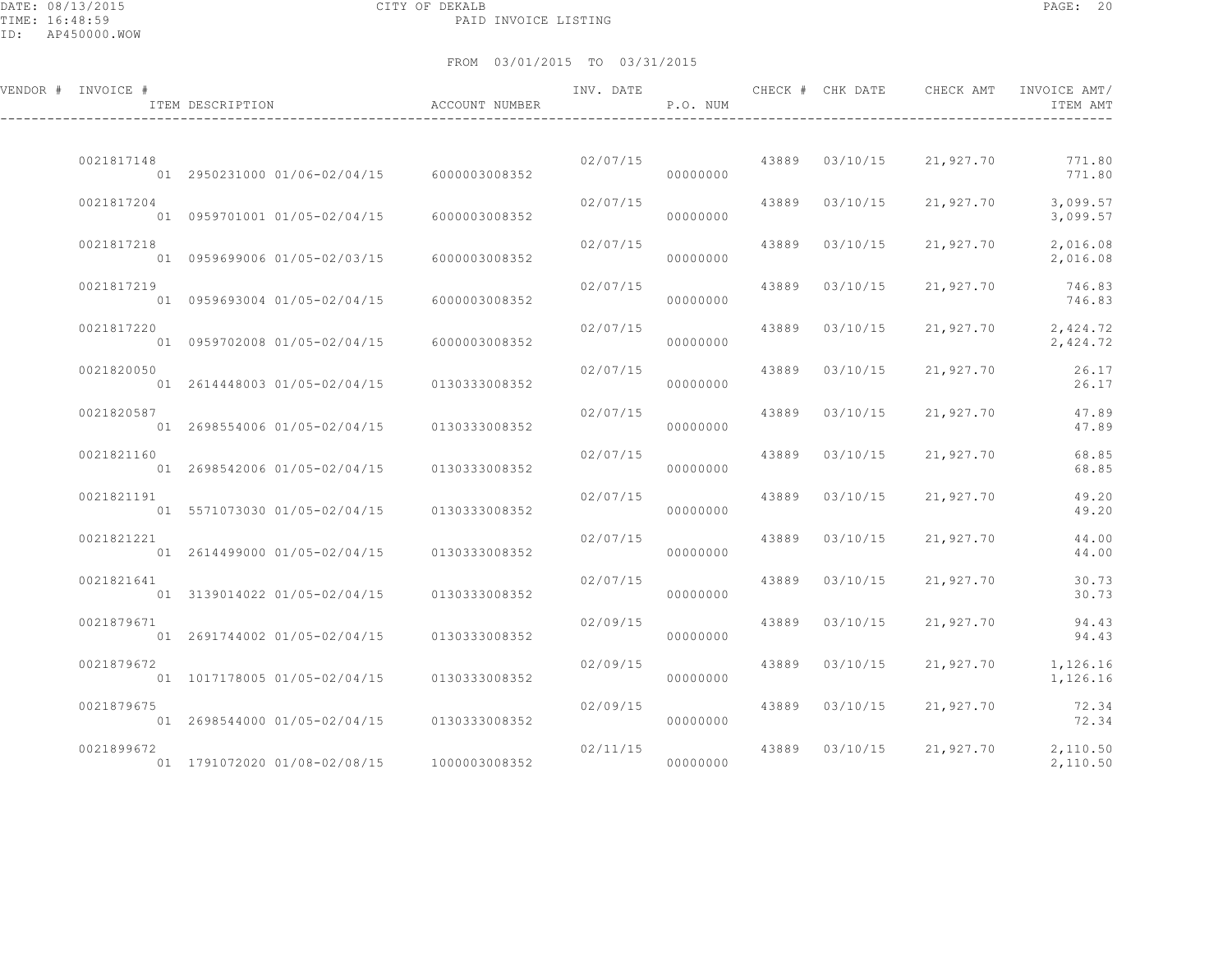DATE: 08/13/2015 CITY OF DEKALB PAGE: 21 PAID INVOICE LISTING

|         | VENDOR # INVOICE # | .<br>ITEM DESCRIPTION<br>$\hfill$ ACCOUNT NUMBER |               |                       | P.O. NUM |                |                                        | ITEM AMT                                                         |
|---------|--------------------|--------------------------------------------------|---------------|-----------------------|----------|----------------|----------------------------------------|------------------------------------------------------------------|
|         | 0021899839         | 01 0739012054 01/08-02/08/15 2600006508352       |               |                       | 00000000 |                |                                        | $02/11/15$ $43889$ $03/10/15$ $21,927.70$ $1,905.42$<br>1,905.42 |
|         | 0022156573         | 01  0551052012  01/08-02/08/15  1000003008352    |               | 02/20/15              | 00000000 |                | 44069 03/24/15 29,438.78               | 29,438.78<br>29,438.78                                           |
| CONWEA  |                    | CONTINENTAL WEATHER SERVICE                      |               |                       |          |                | VENDOR TOTAL:                          | 51,366.48                                                        |
|         | 14266              | 01 ARPT WTHR FRCST FEB 2015 6500004008450        |               |                       | 00000000 |                | $02/01/15$ $43890$ $03/10/15$ $150.00$ | 150.00<br>150.00                                                 |
|         | 14348              | 01 ARPT WTHR FRCST 6500004008450                 |               | 03/01/15              | 00000000 |                | 44070 03/24/15 150.00                  | 150.00<br>150.00                                                 |
| COPYALL |                    | COPY ALL SERVICE/ IMPACT                         |               |                       |          |                | VENDOR TOTAL:                          | 300.00                                                           |
|         | 139819             | 01 KMBS/C280 COPY OVERAGE 0135002008202          |               |                       | 00000000 |                | $02/09/15$ 43891 $03/10/15$ 148.58     | 148.58<br>148.58                                                 |
|         | 140807             | 01 TONER                                         | 0117123008305 |                       | 00000000 |                | $02/25/15$ $44071$ $03/24/15$ $19.50$  | 19.50<br>19.50                                                   |
| CRAKRI  | KRISTIN CRAMER     |                                                  |               |                       |          |                | VENDOR TOTAL:                          | 168.08                                                           |
|         | 02232015           | 01 WATER REFUND #0501023300-01 6000000063444     |               |                       | 00000000 |                | 02/23/15 43892 03/10/15 5.26           | 5.26<br>5.26                                                     |
| CREELE  | CRESCENT ELECTRIC  |                                                  |               |                       |          |                | VENDOR TOTAL:                          | 5.26                                                             |
|         | 02156411201        | 01 NUTS AND BOLTS                                | 0130332008229 |                       | 00000000 |                | $01/28/15$ 43893 $03/10/15$ 498.07     | 167.66<br>167.66                                                 |
|         | 02156773500        | 01 (3) SPR WOUND TMR                             | 2800002008295 | 01/12/15              | 00000000 | 43893 03/10/15 | 498.07                                 | 89.31<br>89.31                                                   |
|         | 02156818901        | 01 (2) CEILING FANS 6000002008210                |               | 01/29/15              | 00000000 | 43893 03/10/15 | 498.07                                 | 159.20<br>159.20                                                 |
|         | \$500256538001     | 01 (2) BULBS - CH 0130322008219                  |               | 02/05/15<br>000000000 |          | 43893 03/10/15 | 498.07                                 | 81.90<br>81.90                                                   |
|         | \$500300649001     |                                                  |               | 02/25/15              |          | 44072 03/24/15 | 132.07                                 | 132.07                                                           |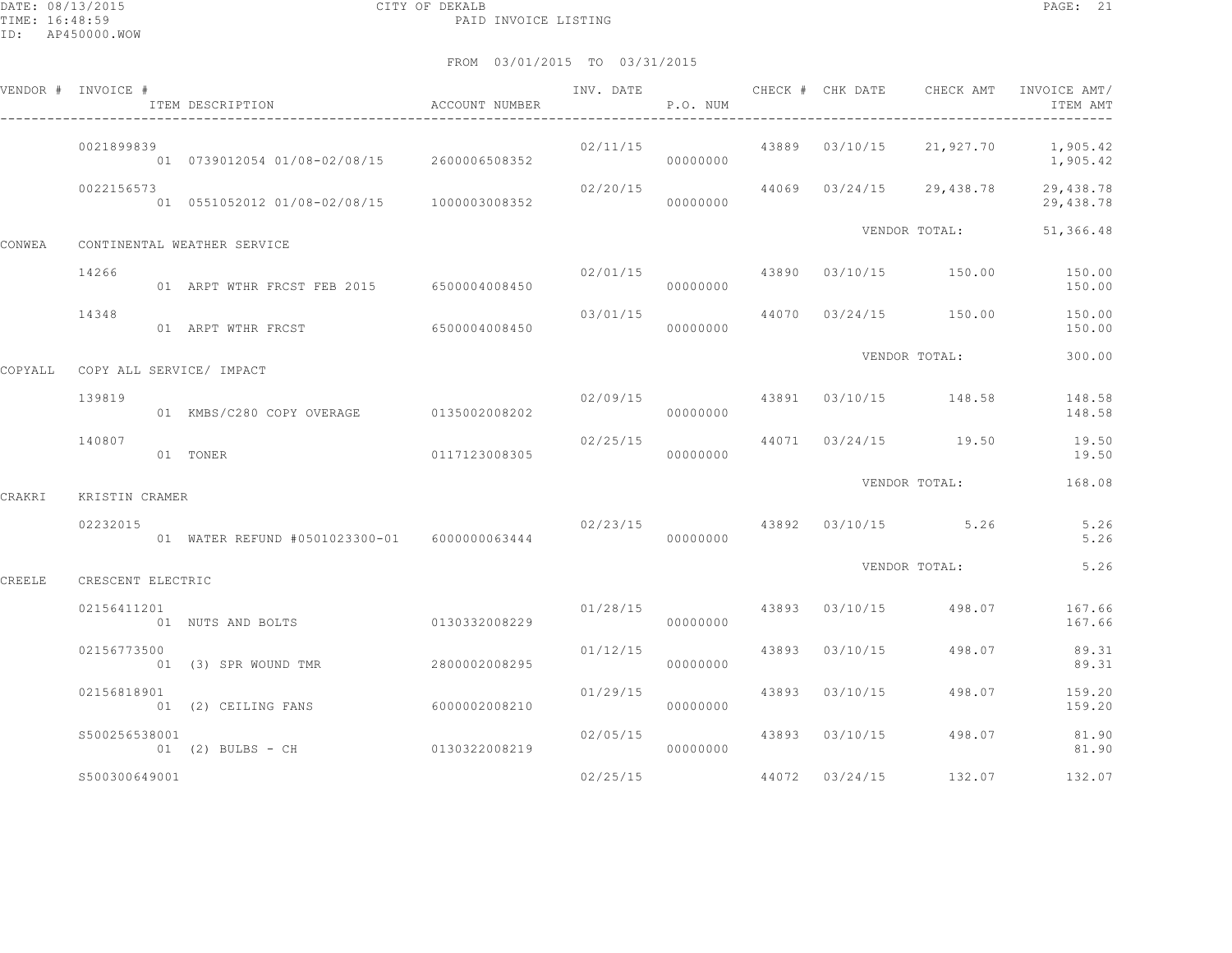DATE: 08/13/2015 CITY OF DEKALB PAGE: 22 PAID INVOICE LISTING

|               | VENDOR # INVOICE # | ITEM DESCRIPTION                              | ACCOUNT NUMBER | INV. DATE        | P.O. NUM |                | CHECK # CHK DATE CHECK AMT            | INVOICE AMT/<br>ITEM AMT |
|---------------|--------------------|-----------------------------------------------|----------------|------------------|----------|----------------|---------------------------------------|--------------------------|
|               | \$500300649001     | 01 GE ELECTR BLST 6000002008210               |                |                  | 00000000 |                | $02/25/15$ 44072 $03/24/15$ 132.07    | 132.07<br>132.07         |
| CSRBOB        |                    | C.S.R. BOBCAT, INCORPORATED                   |                |                  |          |                | VENDOR TOTAL:                         | 630.14                   |
|               | 118550             | 01 ADAPTER/JIC FLARE                          | 6500003008310  |                  | 00000000 |                | $02/04/15$ $43894$ $03/10/15$ $73.92$ | 26.30<br>26.30           |
|               | 118606             | 01 MEGACRIMP                                  | 0130332008226  | $02/07/15$ 43894 | 00000000 |                | 03/10/15 73.92                        | 47.62<br>47.62           |
|               | 118752             | 01 FILTER - W22 6000002008226                 |                | 02/19/15         | 00000000 |                | 44073 03/24/15 9.67                   | 9.67<br>9.67             |
| DAVBRI        | BRIAN DAVIS        |                                               |                |                  |          |                | VENDOR TOTAL:                         | 83.59                    |
|               | 02232015           | 01 WATER REFUND #0501026680-01  6000000063444 |                |                  | 00000000 |                | $02/23/15$ $43895$ $03/10/15$ $4.52$  | 4.52<br>4.52             |
| <b>DCAUTO</b> |                    | DEKALB COUNTY AUTO PARTS INC                  |                |                  |          |                | VENDOR TOTAL:                         | 4.52                     |
|               | 488879             | 01 BATTERY                                    | 0125272008226  | 02/02/15         | 00000000 |                | 44074 03/24/15 176.07                 | 3.49<br>3.49             |
|               | 490042             | 01 STUDS/HEX NUTS                             | 0125272008226  | 02/11/15         | 00000000 |                | 44074 03/24/15 176.07                 | 5.13<br>5.13             |
|               | 491261             | 01 HOSE CLAMP/STUD/ADAPTER 0125272008226      |                | 02/21/15         | 00000000 |                | 44074 03/24/15 176.07                 | 9.24<br>9.24             |
|               | 491344             | 01 HALOGEN LAMP/MOTOR TUNEUP                  | 0125272008226  | 02/23/15         | 00000000 | 44074 03/24/15 | 176.07                                | 44.95<br>44.95           |
|               | 491426             | 01 CIR BRKR/SHRINK TUBING 0125272008226       |                | 02/23/15         | 00000000 |                | 44074 03/24/15 176.07                 | 15.17<br>15.17           |
|               | 491494             | 01 HALOGEN LAMP (2)                           | 0125272008226  | 02/24/15         | 00000000 |                | 44074 03/24/15 176.07                 | 25.98<br>25.98           |
|               | 491797             | 01 WIPER BLADES                               | 0125272008226  | 02/26/15         | 00000000 |                | 44074 03/24/15 176.07                 | 12.73<br>12.73           |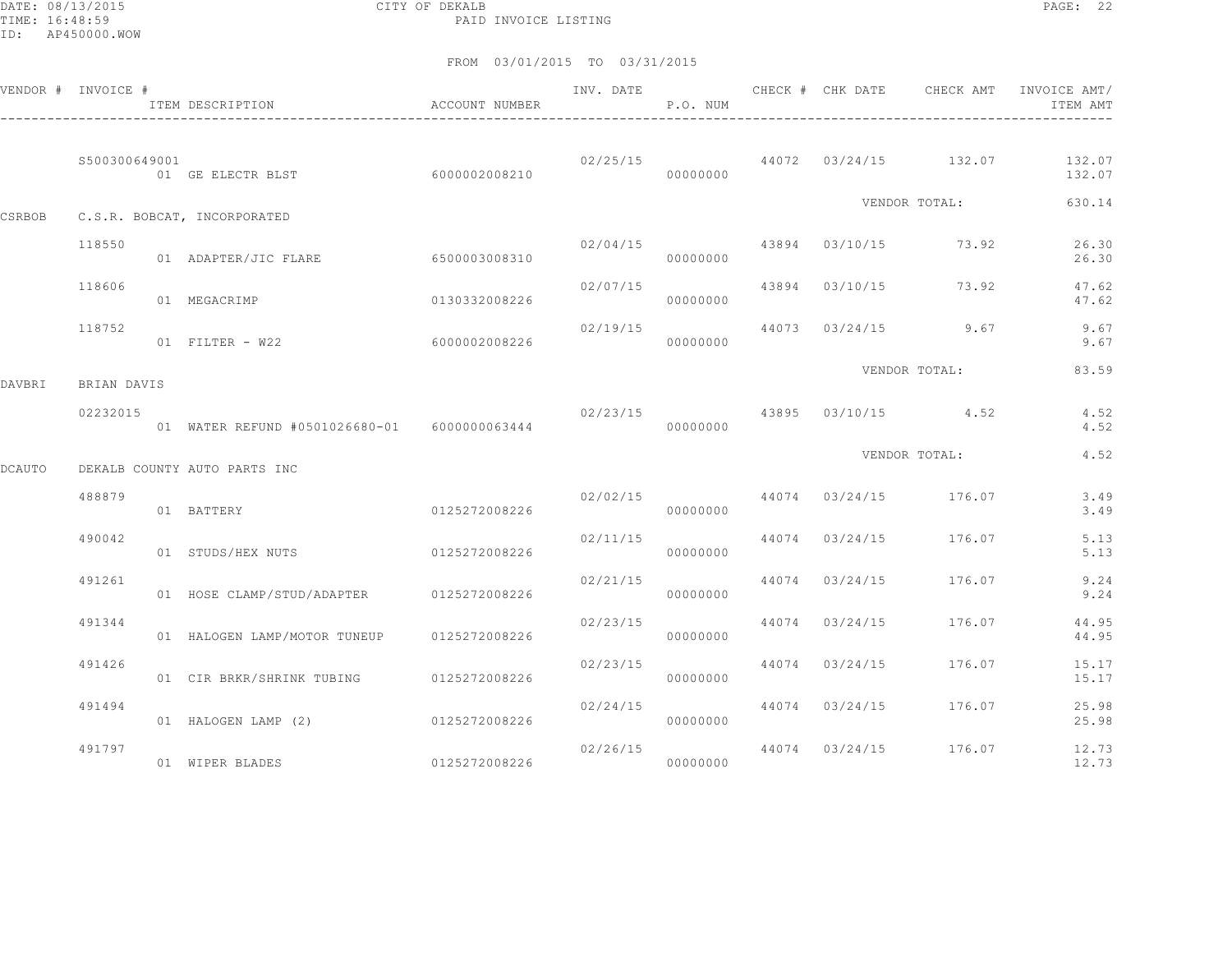|                | VENDOR # INVOICE #    | ITEM DESCRIPTION                                                                                                                                      | ACCOUNT NUMBER | INV. DATE | P.O. NUM                         |       | CHECK # CHK DATE | CHECK AMT               | INVOICE AMT/<br>ITEM AMT                                                           |
|----------------|-----------------------|-------------------------------------------------------------------------------------------------------------------------------------------------------|----------------|-----------|----------------------------------|-------|------------------|-------------------------|------------------------------------------------------------------------------------|
|                | 491912                | 01 RING TERMINAL (10)                                                                                                                                 | 0125272008226  | 02/26/15  | 00000000                         |       |                  | 44074 03/24/15 176.07   | 11.50<br>11.50                                                                     |
|                | 491964                | 01 (12) QUARTS OIL 0125272008226                                                                                                                      |                | 02/27/15  | 00000000                         |       |                  | 44074 03/24/15 176.07   | 47.88<br>47.88                                                                     |
| <b>DCEDC</b>   | DEKALB COUNTY EDC     |                                                                                                                                                       |                |           |                                  |       |                  | VENDOR TOTAL:           | 176.07                                                                             |
|                | 1595                  | 0132113008373<br>01 COOP AD REIMB                                                                                                                     |                | 03/06/15  | 00000000                         |       |                  | 44075 03/24/15 1,225.00 | 1,225.00<br>1,225.00                                                               |
| <b>DCGOV</b>   |                       | DEKALB COUNTY GOVERNMENT                                                                                                                              |                |           |                                  |       |                  | VENDOR TOTAL:           | 1,225.00                                                                           |
|                | 03062015              | 01 COUNTY HOME PMT #1 JUL/AUG '14 0135004008430<br>05 COUNTY HOME PMT #1 JUL/SEP '14 0135004008430<br>08 COUNTY HOME PMT #2 OCT/DEC '14 0135004008430 |                | 03/06/15  | 00000000<br>00000000<br>00000000 |       | 44195 03/24/15   |                         | 65, 226.81 65, 226.81<br>$-30, 334.52$<br>45,530.20<br>50,031.13                   |
|                | 03062015A             | 01 COUNTY FARM PMT #1 JUL/AUG '14 0135004008430<br>05 COUNTY FARM PMT #1 JUL/SEP '14 0135004008430<br>08 COUNTY FARM PMT #1 OCT/DEC '14 0135004008430 |                | 03/06/15  | 00000000<br>00000000<br>00000000 |       |                  |                         | 44196 03/24/15 418,991.09 418,991.09<br>$-192, 942.99$<br>299,990.95<br>311,943.13 |
| <b>DCPSAFE</b> | DCP/SAFE              |                                                                                                                                                       |                |           |                                  |       |                  | VENDOR TOTAL:           | 484,217.90                                                                         |
|                | 02012015              | 01 2ND QTR HUM SRVCS FUND FY15 0110103008307                                                                                                          |                | 02/01/15  | 00000000                         |       |                  | 43896 03/10/15 531.00   | 531.00<br>531.00                                                                   |
| <b>DCREC</b>   | DEKALB COUNTY CLERK & |                                                                                                                                                       |                |           |                                  |       |                  | VENDOR TOTAL:           | 531.00                                                                             |
|                | 03032015              | 01 MERILEE KURBIS RECORDING FEE 1900006508624                                                                                                         |                | 03/03/15  | 00000000                         | 44202 |                  | $03/24/15$ 40.00        | 40.00<br>40.00                                                                     |
| <b>DCTRE</b>   |                       | DEKALB COUNTY TREASURER                                                                                                                               |                |           |                                  |       |                  | VENDOR TOTAL:           | 40.00                                                                              |
|                | 03132015              | 01 PURCHASE OF PROTANO PROPERTY 0132133008399                                                                                                         |                | 03/13/15  | 00000000                         | 44023 |                  | 03/13/15 1,300.00       | 1,300.00<br>1,300.00                                                               |
| <b>DCYSB</b>   |                       | DEKALB COUNTY YOUTH SERVICE                                                                                                                           |                |           |                                  |       |                  | VENDOR TOTAL:           | 1,300.00                                                                           |
|                | 02012015              |                                                                                                                                                       |                | 02/01/15  |                                  | 43897 | 03/10/15         | 9,114.00                | 9,114.00                                                                           |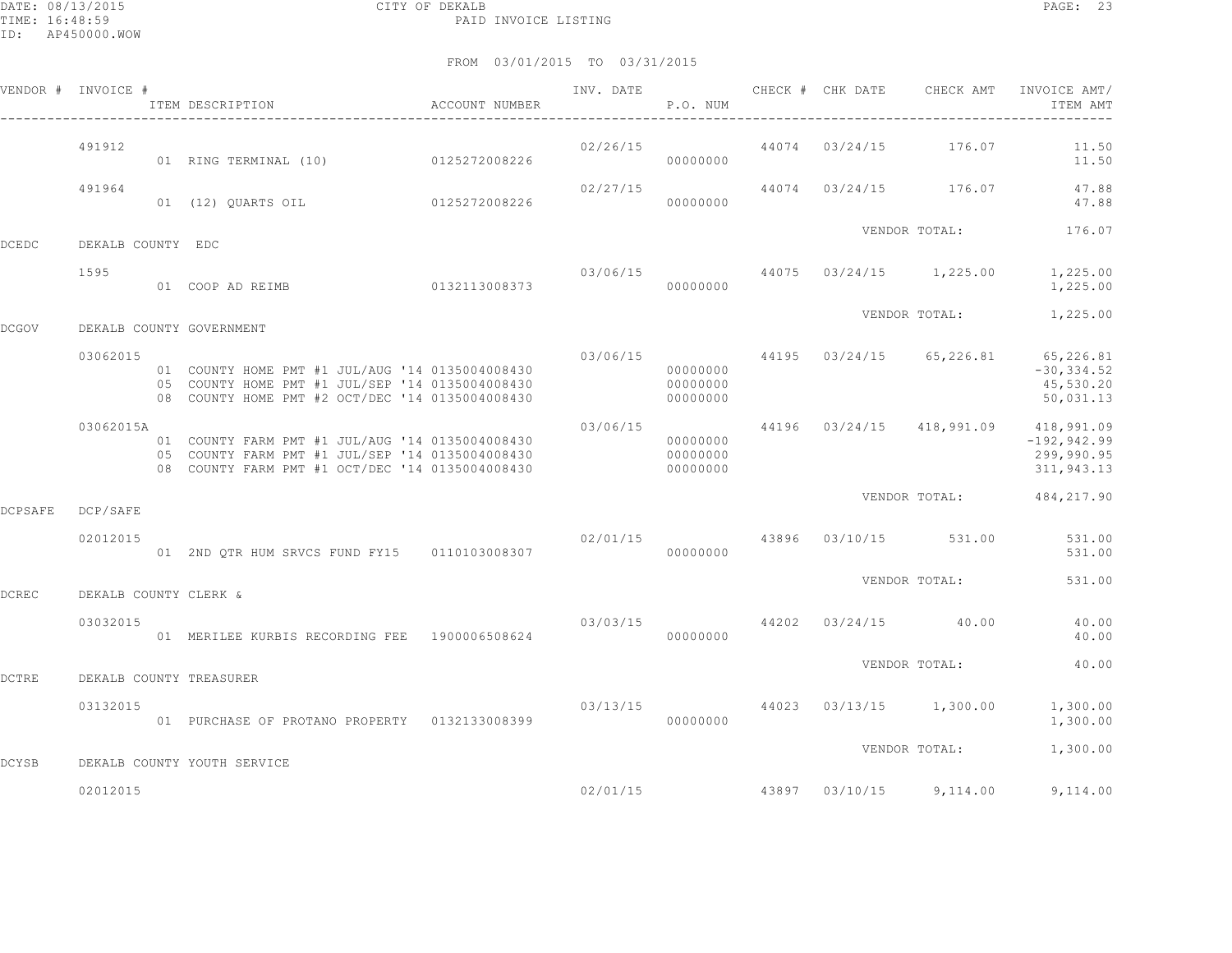DATE: 08/13/2015 CITY OF DEKALB PAGE: 24 PAID INVOICE LISTING

|               | VENDOR # INVOICE #    | ITEM DESCRIPTION                                                               | ACCOUNT NUMBER                 | INV. DATE | P.O. NUM             |       | CHECK # CHK DATE | CHECK AMT                          | INVOICE AMT/<br>ITEM AMT                             |
|---------------|-----------------------|--------------------------------------------------------------------------------|--------------------------------|-----------|----------------------|-------|------------------|------------------------------------|------------------------------------------------------|
|               | 02012015              | 01 2ND QTR HUM SRVCS FUND FY15 0110103008307                                   |                                |           | 00000000             |       |                  | $02/01/15$ 43897 03/10/15 9,114.00 | 9,114.00<br>9,114.00                                 |
| DEKCLI        |                       | DEKALB CLINIC CHARTERED                                                        |                                |           |                      |       |                  | VENDOR TOTAL:                      | 9,114.00                                             |
|               | 02262015              | 01 WATER REFUND #3003142360-00 6000000063444<br>02 WATER REFUND #3103144680-00 | 6000000063444                  | 02/26/15  | 00000000<br>00000000 |       |                  | 44076 03/24/15 5.26                | 5.26<br>2.63<br>2.63                                 |
| DEKLAWN       |                       | DEKALB LAWN & EQUIPMENT CO INC                                                 |                                |           |                      |       |                  | VENDOR TOTAL:                      | 5.26                                                 |
|               | 26638                 | 01 AIR FILTER/WASTE DISPOSAL                                                   | 6000002008226                  | 11/03/14  | 00000000             | 43898 | 03/10/15         | 164.90                             | 19.40<br>19.40                                       |
|               | 27589                 | 01 CARBUREATOR/MOTOMIX                                                         | 6000003008310                  | 12/17/14  | 00000000             | 43898 |                  | 03/10/15 164.90                    | 116.67<br>116.67                                     |
|               | 27995                 | 01 SNOWBLOWER BELT                                                             | 6500003008310                  | 01/13/15  | 00000000             | 43898 | 03/10/15         | 164.90                             | 19.89<br>19.89                                       |
|               | 28012                 | 01 RUBBER BUFFER                                                               | 6000002008219                  | 01/14/15  | 00000000             | 43898 | 03/10/15         | 164.90                             | 8.94<br>8.94                                         |
|               | 28648                 | 01 RPR VALVE - WALK BHND SAW                                                   | 6000003008310                  | 02/23/15  | 00000000             | 44077 | 03/24/15         | 44.73                              | 16.71<br>16.71                                       |
|               | 28691                 | 01 SCRAPER                                                                     | 6500003008310                  | 02/27/15  | 00000000             | 44077 | 03/24/15         | 44.73                              | 22.07<br>22.07                                       |
|               | 28767                 | $01$ CAP                                                                       | 0125272008226                  | 03/04/15  | 00000000             |       | 44077 03/24/15   | 44.73                              | 5.95<br>5.95                                         |
| DEKMEC        | DEKALB MECHANICAL     |                                                                                |                                |           |                      |       |                  | VENDOR TOTAL:                      | 209.63                                               |
|               | 16307                 | 01 NEW HAIL GUARDS LABOR<br>02 NEW HAIL GUARDS PARTS                           | 0130323008311<br>0130322008210 | 01/29/15  | 00000000<br>00000000 |       |                  |                                    | 43899 03/10/15 1,034.25 1,034.25<br>866.25<br>168.00 |
| <b>DEKPUB</b> | DEKALB PUBLIC LIBRARY |                                                                                |                                |           |                      |       |                  | VENDOR TOTAL:                      | 1,034.25                                             |
|               | 03102015              |                                                                                |                                |           | 03/10/15             |       |                  | 44078 03/24/15 1,545.78            | 1,545.78                                             |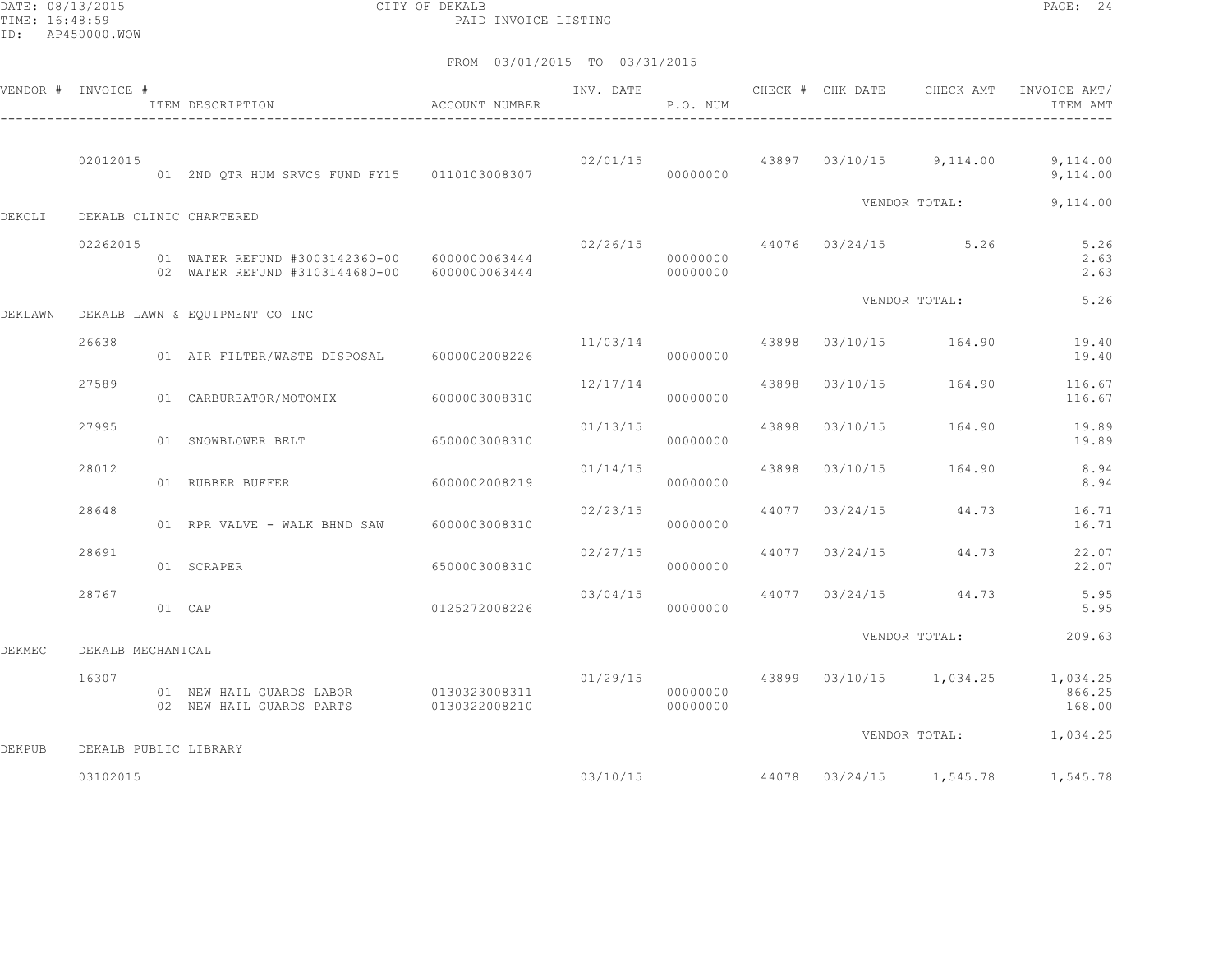DATE: 08/13/2015 CITY OF DEKALB PAGE: 25 PAID INVOICE LISTING

|        | VENDOR # INVOICE #  | ITEM DESCRIPTION ACCOUNT NUMBER                                                        |                                                 | INV. DATE | P.O. NUM                         |       | CHECK # CHK DATE | CHECK AMT                                | INVOICE AMT/<br>ITEM AMT                                                   |
|--------|---------------------|----------------------------------------------------------------------------------------|-------------------------------------------------|-----------|----------------------------------|-------|------------------|------------------------------------------|----------------------------------------------------------------------------|
|        | 03102015            | 01 MAR '15 REPLACEMENT TAX 0100000002930                                               |                                                 |           | 00000000                         |       |                  |                                          | $03/10/15$ $44078$ $03/24/15$ $1,545.78$ $1,545.78$<br>1,545.78            |
| DEKSAN |                     | DEKALB SANITARY DISTRICT                                                               |                                                 |           |                                  |       |                  | VENDOR TOTAL:                            | 1,545.78                                                                   |
|        | 02062015A           | 01   1505   W LH - NOV/DEC/JAN GARBAG   6000003008355                                  |                                                 | 02/06/15  | 00000000                         |       | 43900 03/10/15   | 27, 244.84                               | 5,415.08<br>5,415.08                                                       |
|        | 02062015B           | 01  1685 CTYFRM NOV/DEC/JAN GARBAG 6000003008355                                       |                                                 | 02/06/15  | 00000000                         | 43900 | 03/10/15         | 27, 244.84                               | 3,929.11<br>3,929.11                                                       |
|        | 02062015C           | 01  900WDRESS - NOV/DEC/JAN GARBAG 6000003008355                                       |                                                 | 02/06/15  | 00000000                         | 43900 | 03/10/15         | 27, 244.84                               | 5,058.81<br>5,058.81                                                       |
|        | 02062015D           | 01  1154  S7TH- NOV/DEC/JAN GARBAG  6000003008355                                      |                                                 | 02/06/15  | 00000000                         | 43900 | 03/10/15         | 27, 244.84                               | 3,281.71<br>3,281.71                                                       |
|        | 02062015E           | 01  2851  CRPR - NOV/DEC/JAN GARBAG  6000003008355                                     |                                                 | 02/06/15  | 00000000                         |       | 43900 03/10/15   | 27, 244.84                               | 9,560.13<br>9,560.13                                                       |
|        | 03052015            | 01 FEB 2015 SERVICE & ADJS<br>02 FEB 2015 SERVICE & ADJS<br>03 FEB 2015 SERVICE & ADJS | 6000000002220<br>6000000001350<br>6000000002220 | 03/05/15  | 00000000<br>00000000<br>00000000 |       |                  |                                          | 44018 03/10/15 692,600.57 692,600.57<br>686,186.20<br>2,040.42<br>4,373.95 |
| DEKSYC | DEKALB SYCAMORE     |                                                                                        |                                                 |           |                                  |       |                  |                                          | VENDOR TOTAL: 719,845.41                                                   |
|        | 2277                | 01 SOLENOID PD STOCK SYS48 0120222008226                                               |                                                 | 01/30/15  | 00000000                         |       |                  | 43901 03/10/15 177.71                    | 32.70<br>32.70                                                             |
|        | 2584                | 01 REGULATOR                                                                           | 0120212008226                                   | 02/18/15  | 00000000                         | 43901 |                  | 03/10/15 177.71                          | 145.01<br>145.01                                                           |
|        | 304786              | 01 BRAKE CONTROL MODULE C9/SYS13 0130352008226                                         |                                                 | 01/21/15  | 00000000                         |       |                  | 44079 03/24/15 1,082.02                  | 972.02<br>972.02                                                           |
|        | 306210              | 01 REPROGRAMMED DOME LIGHT PD34 0120222008226                                          |                                                 | 08/26/14  | 00000000                         |       |                  |                                          | 44079 03/24/15 1,082.02 110.00<br>110.00                                   |
| DELL   | DELL MARKETING L.P. |                                                                                        |                                                 |           |                                  |       |                  |                                          | VENDOR TOTAL: 1,259.73                                                     |
|        | XJMR65488           |                                                                                        |                                                 |           |                                  |       |                  | $02/03/15$ $43902$ $03/10/15$ $2,390.68$ | 80.82                                                                      |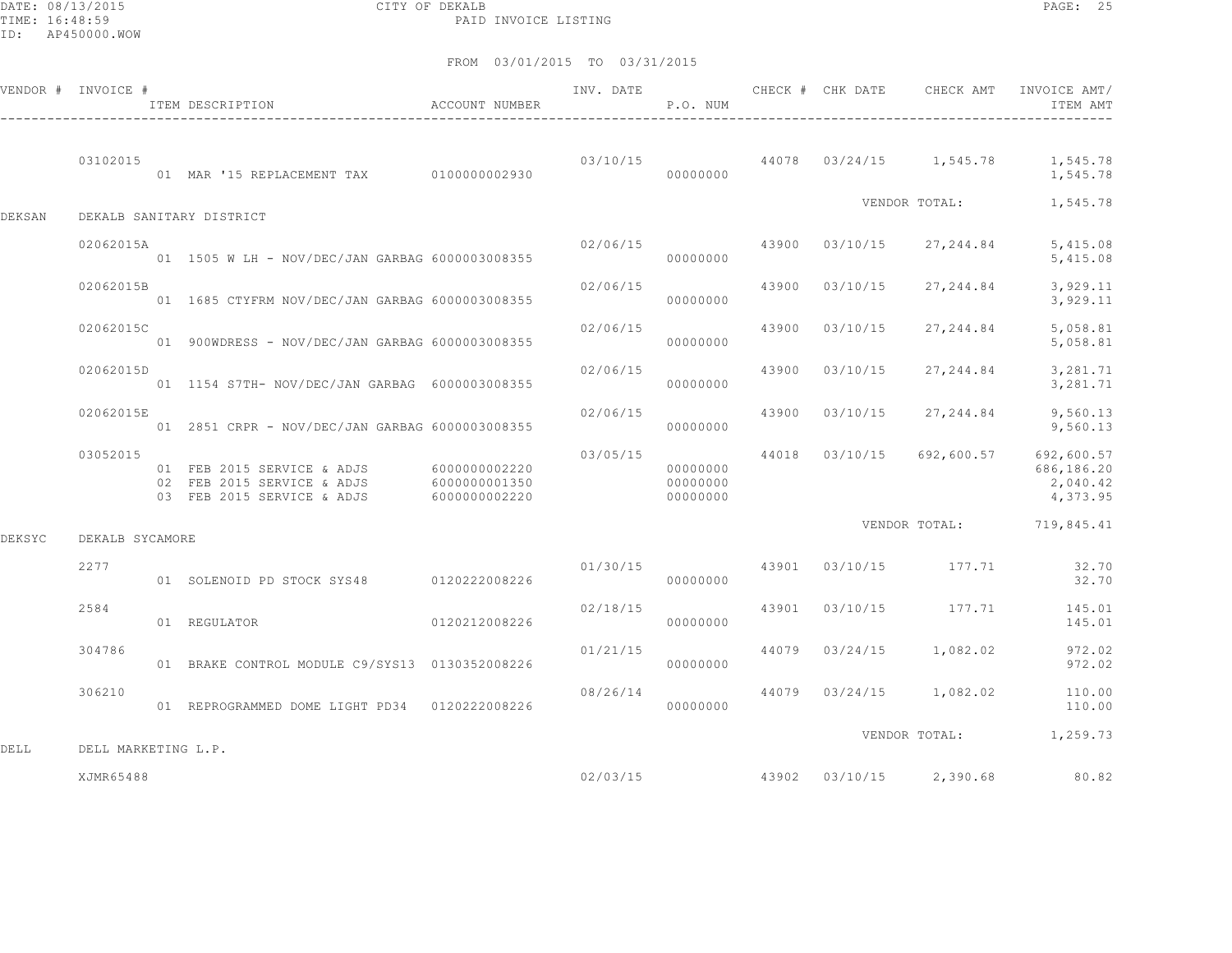DATE: 08/13/2015 CITY OF DEKALB PAGE: 26 PAID INVOICE LISTING

|         | VENDOR # INVOICE # | ITEM DESCRIPTION                                | ACCOUNT NUMBER | INV. DATE | P.O. NUM                   | CHECK # CHK DATE        | CHECK AMT                     | INVOICE AMT/<br>ITEM AMT                             |
|---------|--------------------|-------------------------------------------------|----------------|-----------|----------------------------|-------------------------|-------------------------------|------------------------------------------------------|
|         |                    |                                                 |                |           |                            |                         |                               |                                                      |
|         | XJMR65488          |                                                 |                |           | 02/03/15 43902<br>00000000 |                         | $03/10/15$ 2,390.68           | 80.82<br>80.82                                       |
|         | XJMXF19M6          | 01 COMPUTER EQUIPT. 0117126008515               |                |           | 00000000                   | 02/13/15 43902 03/10/15 |                               | 2,390.68 1,195.04<br>1,195.04                        |
|         | XJMXP3M12          | 01 NEW COMPUTER EQUIP. 0117126008515            |                | 02/15/15  | 00000000                   |                         | 43902 03/10/15 2,390.68       | 1,114.82<br>1, 114.82                                |
|         | XJN46M814          | 01 ATTACHE, TRAVEL MOUSE 0117122008285          |                | 02/26/15  | 00000000                   |                         |                               | 44080 03/24/15 143.77 143.77<br>143.77               |
| DIMCO   |                    | DEKALB IRON AND METAL CO.                       |                |           |                            |                         |                               | VENDOR TOTAL: 2,534.45                               |
|         | 190054             | 01 HR STRIP A-36 6000002008232                  |                |           | 000000000                  |                         | 02/11/15 43903 03/10/15 22.44 | 22.44<br>22.44                                       |
| DISBENW | DISCOVERY BENEFITS |                                                 |                |           |                            |                         |                               | VENDOR TOTAL: 22.44                                  |
|         | 03102015           | 01 FSA FEE FEB '15 INV PD MAR '15 7100003008394 |                | 03/10/15  | 00000000                   |                         | D000766 03/24/15 520.00       | 520.00<br>520.00                                     |
| DIXOTT  |                    | BARBECK COMMUNICATIONS INC                      |                |           |                            |                         | VENDOR TOTAL:                 | 520.00                                               |
|         | 231631             | 01 INSTALL EQUP. NEW SQUAD 0120223008315        |                | 10/16/14  | 00000000                   | 44081 03/24/15          | 20,892.14                     | 1,800.00<br>1,800.00                                 |
|         | 232126             | 01 LIGHTNING STRIKE RPRS 7200004008472          |                | 11/05/14  | 00000000                   | 44081 03/24/15          | 20,892.14                     | 18,872.00<br>18,872.00                               |
|         | 441377             | 01 APRIL 2015 MAINTENANCE 0125276008580         |                | 03/02/15  | 00000000                   | 44081 03/24/15          |                               | 20,892.14 220.14<br>220.14                           |
| DONROB  | ROBERT DONALDSON   |                                                 |                |           |                            |                         |                               | VENDOR TOTAL: 20,892.14                              |
|         | 02092015           | 01 MUNI BND MGR DEC.JAN.FEB. 0110113008399      |                | 02/09/15  | 00000000                   |                         | 43904 03/10/15 500.00         | 500.00<br>500.00                                     |
| DRYTRE  |                    | D RYAN TREE & LANDSCAPE                         |                |           |                            |                         | VENDOR TOTAL:                 | 500.00                                               |
|         | 2493               |                                                 |                |           |                            |                         |                               | $02/20/15$ $44082$ $03/24/15$ $53,835.00$ $7,255.00$ |
|         |                    |                                                 |                |           |                            |                         |                               |                                                      |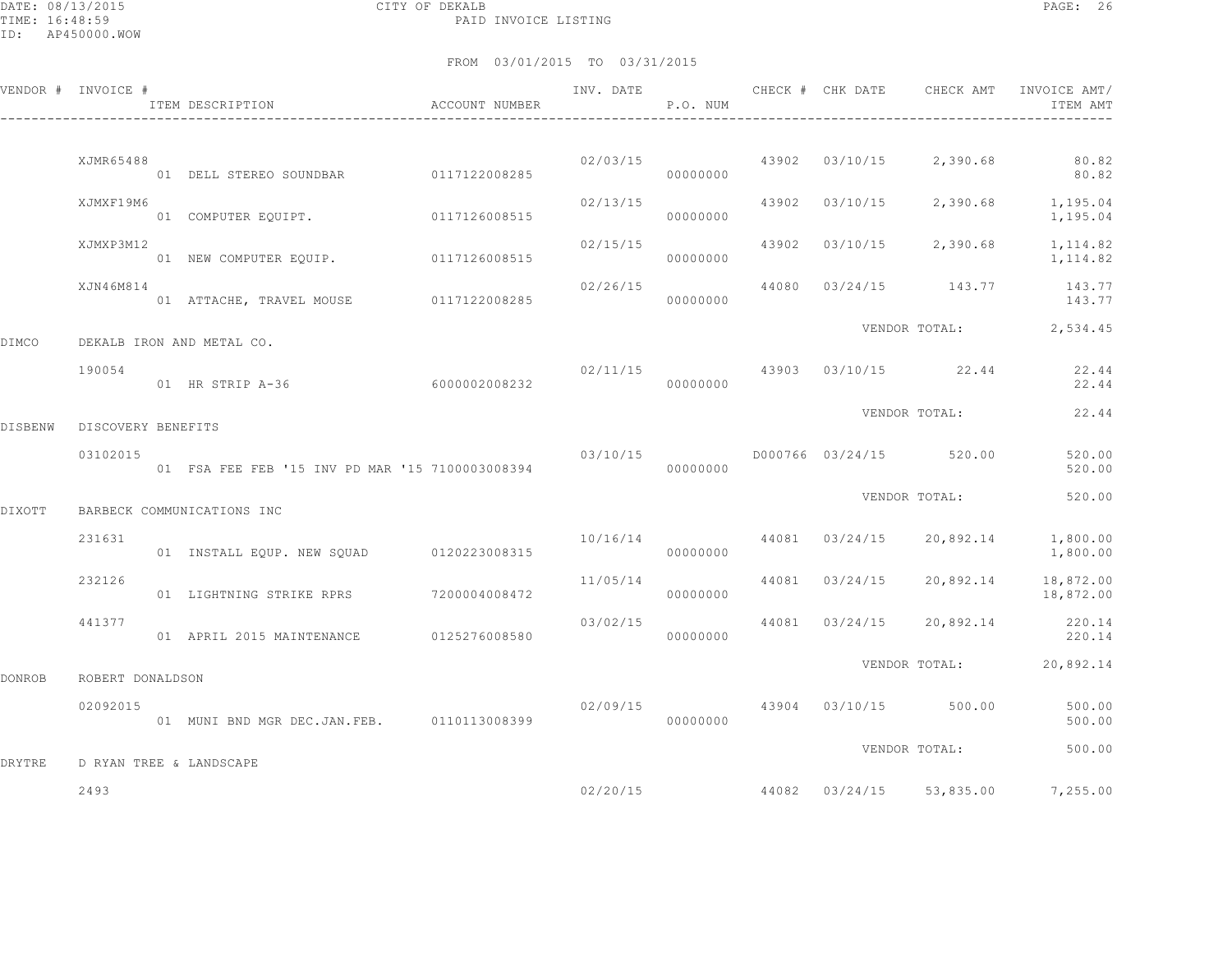DATE: 08/13/2015 CITY OF DEKALB PAGE: 27 PAID INVOICE LISTING

|        | VENDOR # INVOICE # | ACCOUNT NUMBER<br>ITEM DESCRIPTION<br>------------------------------- | INV. DATE        | P.O. NUM |                                        |               | CHECK # CHK DATE CHECK AMT INVOICE AMT/<br>ITEM AMT   |
|--------|--------------------|-----------------------------------------------------------------------|------------------|----------|----------------------------------------|---------------|-------------------------------------------------------|
|        | 2493               | 01 SNOW REMOVAL 1/5/2015 (2.7 IN) 0130333008319                       | 02/20/15         | 00000000 | 44082 03/24/15 53,835.00               |               | 7,255.00<br>7,255.00                                  |
|        | 2494               | 01 SNOW REMOVAL 1/8/2015 (1.2 IN) 0130333008319                       | 02/20/15         | 00000000 | 44082 03/24/15                         | 53,835.00     | 6, 245.00<br>6, 245.00                                |
|        | 2495               | 01 SNOW REMOVAL 1/11/15 (3 IN) 0130333008319                          | 02/20/15         | 00000000 | 44082 03/24/15                         | 53,835.00     | 6,570.00<br>6,570.00                                  |
|        | 2496               | 01 SNOW REMOVAL 2/1-2/3/15(15.9") 0130333008319                       | 02/20/15         | 00000000 | 44082 03/24/15                         | 53,835.00     | 33,765.00<br>33,765.00                                |
| DUBMIC | MICHAEL DUBOWICZ   |                                                                       |                  |          |                                        | VENDOR TOTAL: | 53,835.00                                             |
|        | 02252015           | 01 WATER REFUND #3803175380-00 6000000063444                          |                  | 00000000 | $02/25/15$ 44083 03/24/15 9.04         |               | 4.52<br>4.52                                          |
|        | 02262015           | 01 WATER REFUND #3803175380-00 6000000063444                          | $02/26/15$ 44083 | 00000000 | $03/24/15$ 9.04                        |               | 4.52<br>4.52                                          |
| ECOWAT | ECOWATER SYSTEMS   |                                                                       |                  |          |                                        | VENDOR TOTAL: | 9.04                                                  |
|        | 01312015A          | 01 DI RENTAL/UVSYS 02/01-03/28/15 6000003008301                       |                  | 00000000 | $01/31/15$ $43906$ $03/10/15$ $56.90$  |               | 56.90<br>56.90                                        |
| EDWBEN |                    | EDWIN H. BENN, ARBITRATOR                                             |                  |          |                                        | VENDOR TOTAL: | 56.90                                                 |
|        | 02232015           | 01 HEARING CNCL FEE 2/19/15 0117124008450                             |                  | 00000000 | $02/19/15$ $43907$ $03/10/15$ $700.00$ |               | 700.00<br>700.00                                      |
| EHAOU  | E & H AOUISITIONS  |                                                                       |                  |          |                                        | VENDOR TOTAL: | 700.00                                                |
|        | 061713             | 01 REFND OVRPYMNT CRM FREE HSNG 0100000043330                         | 06/17/13         | 00000000 | 44026 03/20/15 184.76                  |               | 184.76<br>184.76                                      |
| ELDCAR |                    | ELDER CARE SERVICES OF                                                |                  |          |                                        | VENDOR TOTAL: | 184.76                                                |
|        | 02012015           | 01 2ND QTR HUM SRVCS FUND FY15 0110103008307                          |                  | 00000000 |                                        |               | 02/01/15 43908 03/10/15 3,185.50 3,185.50<br>3,185.50 |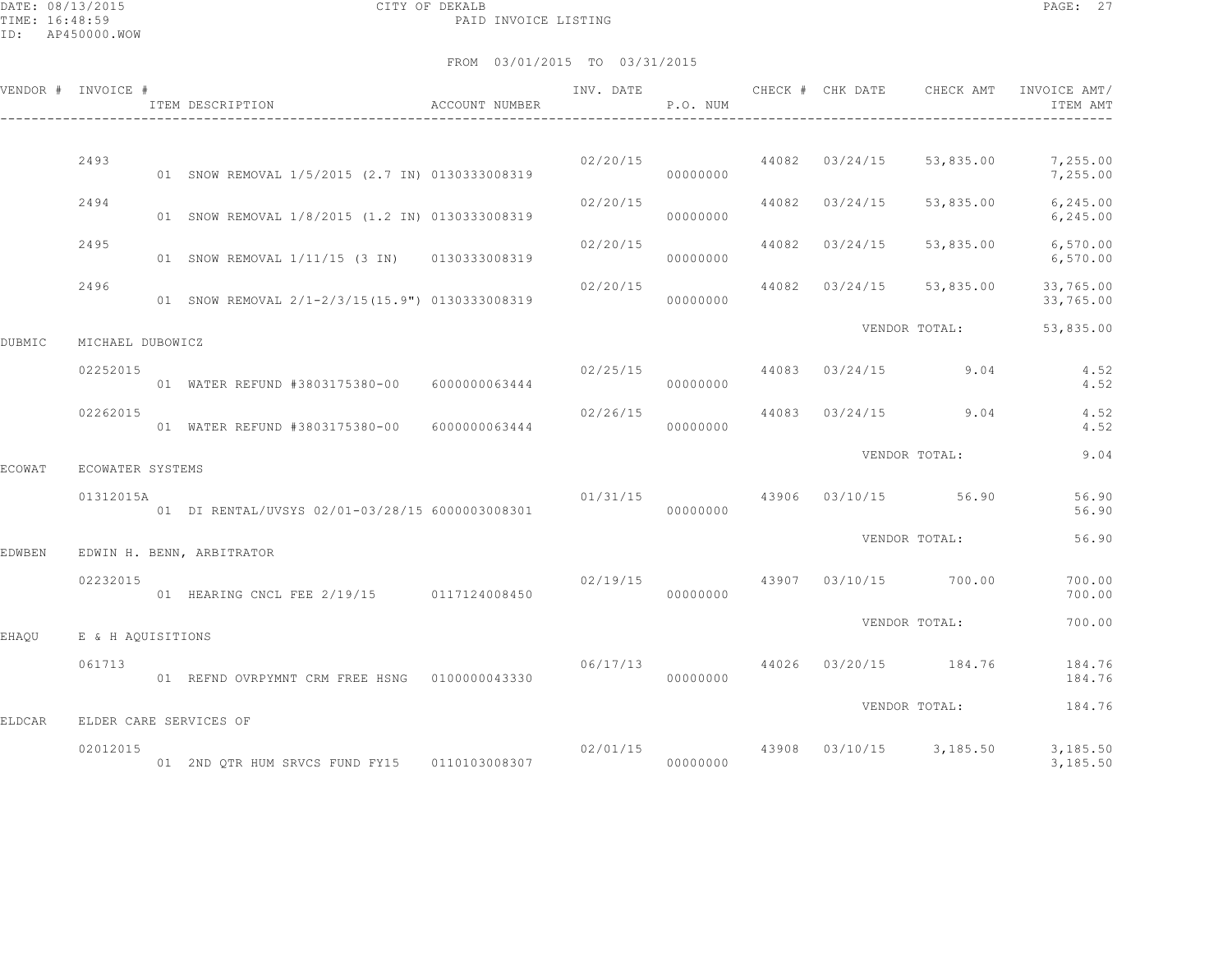|               | VENDOR # INVOICE #   | ITEM DESCRIPTION                                               | ACCOUNT NUMBER | INV. DATE | P.O. NUM |  | CHECK # CHK DATE CHECK AMT                | INVOICE AMT/<br>ITEM AMT               |
|---------------|----------------------|----------------------------------------------------------------|----------------|-----------|----------|--|-------------------------------------------|----------------------------------------|
|               | 03162015             | 01 4TH QTR CDBG GRANT REQUEST 1900003008307                    |                | 03/16/15  | 00000000 |  |                                           | 44203 03/24/15 875.00 875.00<br>875.00 |
| ELLHOU        |                      | ELLWOOD HOUSE ASSOCIATION                                      |                |           |          |  |                                           | VENDOR TOTAL: 4,060.50                 |
|               | 02242015             | 01 PROF SRVCS - ARCH/CVL ENG 1300006508624 000000000           |                |           |          |  | $02/24/15$ $43909$ $03/10/15$ $13,367.73$ | 13,367.73<br>13,367.73                 |
| <b>ELLWOO</b> | ELLIOTT & WOOD, INC. |                                                                |                |           |          |  |                                           | VENDOR TOTAL: 13,367.73                |
|               | 12839                | 01 HAUL SNOW (18 HRS) 0130333008319                            |                |           | 00000000 |  | $02/10/15$ $43910$ $03/10/15$ $1,890.00$  | 1,890.00<br>1,890.00                   |
| EMSAR         | ERLA INC.            |                                                                |                |           |          |  | VENDOR TOTAL:                             | 1,890.00                               |
|               | SI45552              | 01 PREV MAIN SRVCS 0125273008310                               |                | 02/05/15  | 00000000 |  | 43911 03/10/15 1,286.89                   | 1,286.89<br>1,286.89                   |
|               | SI45696              | 01 BACKREST, RIVETS 0125273008310                              |                | 02/14/15  | 00000000 |  | 44084 03/24/15 2,103.08                   | 2,103.08<br>2,103.08                   |
| ESRI          |                      | ENVIRONMENTAL SYSTEMS RESEARCH                                 |                |           |          |  | VENDOR TOTAL:                             | 3,389.97                               |
|               | 92946455             | 01 GEODATABASE CLASS - EATON 0117123008376                     |                |           | 00000000 |  | $02/23/15$ 44085 03/24/15 1,515.00        | 1,515.00<br>1,515.00                   |
| <b>EXCELE</b> |                      | EXCEL ELECTRIC GROUP LLC                                       |                |           |          |  | VENDOR TOTAL:                             | 1,515.00                               |
|               | 03032015             | 01 ELECTRIC WRK 318 MAPLEWOOD 1400006508624 000000000 00000000 |                |           |          |  | $03/03/15$ 44086 03/24/15 2,135.00        | 2,135.00<br>2,135.00                   |
| FAMSER        |                      | FAMILY SERVICE AGENCY OF                                       |                |           |          |  | VENDOR TOTAL:                             | 2,135.00                               |
|               | 02012015             | 01 2ND QTR HUM SRVCS FUND FY15   0110103008307                 |                |           | 00000000 |  | $02/01/15$ $43912$ $03/10/15$ $3,185.50$  | 3,185.50<br>3,185.50                   |
| FARFLE        | SYNCHRONY BANK       |                                                                |                |           |          |  | VENDOR TOTAL:                             | 3,185.50                               |
|               | 02082015             |                                                                |                |           |          |  |                                           | 02/08/15 43913 03/10/15 174.99 174.99  |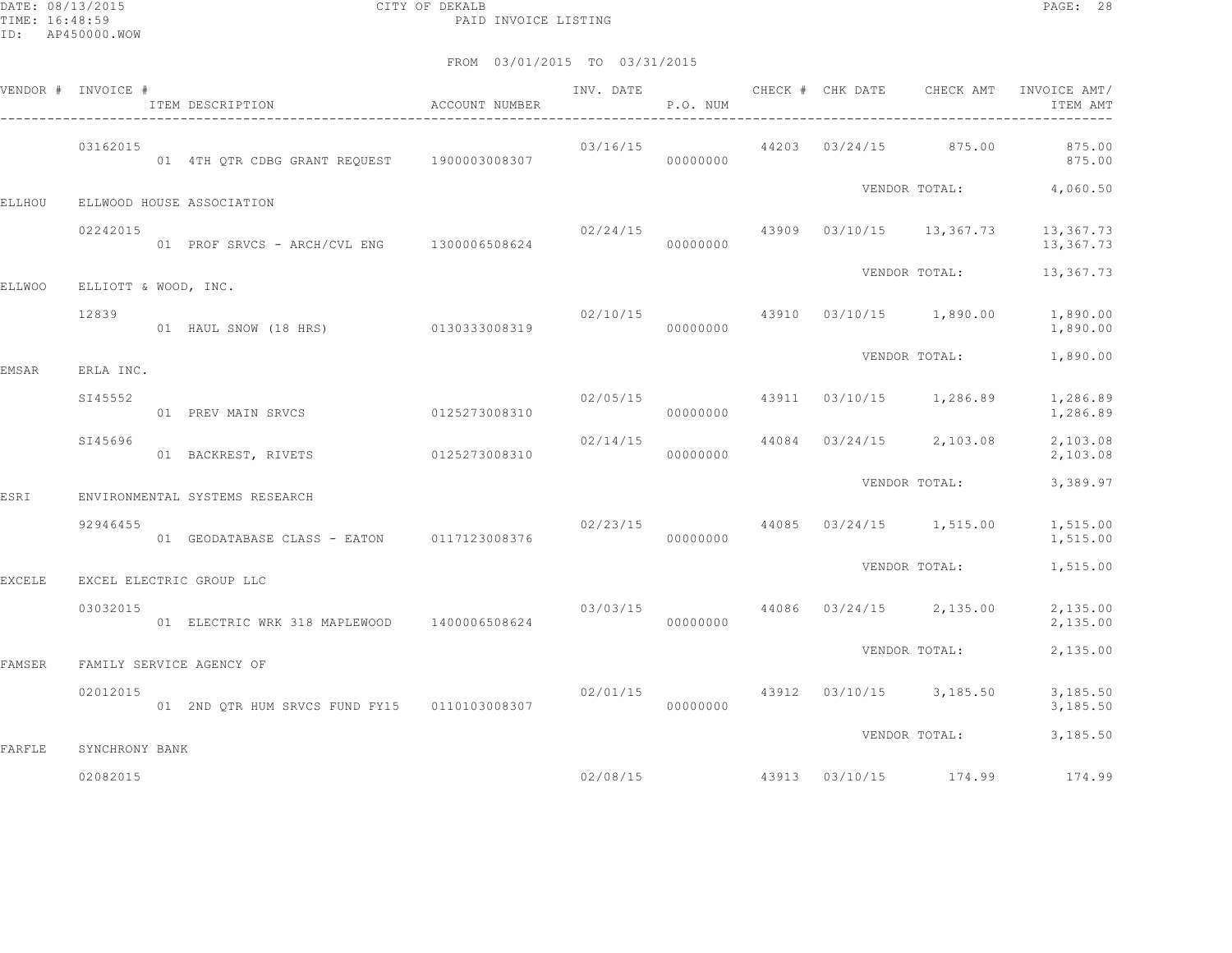DATE: 08/13/2015 CITY OF DEKALB PAGE: 29 PAID INVOICE LISTING

|        | VENDOR # INVOICE # | ITEM DESCRIPTION                                                                                                                                                                 | ACCOUNT NUMBER                                  | INV. DATE | P.O. NUM                                                 |       |                                        | CHECK # CHK DATE CHECK AMT INVOICE AMT/<br>ITEM AMT                                            |
|--------|--------------------|----------------------------------------------------------------------------------------------------------------------------------------------------------------------------------|-------------------------------------------------|-----------|----------------------------------------------------------|-------|----------------------------------------|------------------------------------------------------------------------------------------------|
|        | 02082015           | 01 SHOP TOOL - FLEX HANDLE 6500002008295<br>03 FUEL ADDITIVE<br>04 RAINSUIT/GOGGLES-DEICER 6500002008219<br>05 SHOP TOOLS - RATCHET BINDER 6500002008295<br>06 CREDIT ON ACCOUNT | 6500002008295<br>6500002008295                  |           | 00000000<br>00000000<br>00000000<br>00000000<br>00000000 |       |                                        | $02/08/15$ $43913$ $03/10/15$ $174.99$ $174.99$<br>27.98<br>79.98<br>22.78<br>45.57<br>$-1.32$ |
| FASTEN | FASTENAL COMPANY   |                                                                                                                                                                                  |                                                 |           |                                                          |       | VENDOR TOTAL:                          | 174.99                                                                                         |
|        | ILCOR81825         | 01 PIN ANCHOR SHKLE                                                                                                                                                              | 0130332008226                                   |           | 00000000                                                 |       | $02/03/15$ $43914$ $03/10/15$ $24.27$  | 19.66<br>19.66                                                                                 |
|        | ILCOR81966         | 01 BALL KNOB                                                                                                                                                                     | 0130332008226                                   |           | 00000000                                                 |       | 02/11/15 43914 03/10/15 24.27          | 4.61<br>4.61                                                                                   |
| FEDEX  | FEDEX              |                                                                                                                                                                                  |                                                 |           |                                                          |       | VENDOR TOTAL:                          | 24.27                                                                                          |
|        | 288659175          | 01 FREIGHT<br>02 FREIGHT<br>03 FREIGHT                                                                                                                                           | 0910003008305<br>0910003008305<br>0910003008305 |           | 00000000<br>00000000<br>00000000                         |       | $12/24/14$ $43915$ $03/10/15$ $125.42$ | 61.58<br>24.78<br>19.20<br>17.60                                                               |
|        | 288718029          | 01 FREIGHT                                                                                                                                                                       | 0120253008305                                   | 12/24/14  | 00000000                                                 |       | 43915 03/10/15 125.42                  | 23.16<br>23.16                                                                                 |
|        | 292093843          | 01 FREIGHT                                                                                                                                                                       | 0920003008305                                   | 01/28/15  | 00000000                                                 |       | 43915 03/10/15 125.42                  | 17.60<br>17.60                                                                                 |
|        | 294283012          | 01 FREIGHT                                                                                                                                                                       | 0120253008305                                   | 02/18/15  | 00000000                                                 | 43915 | 03/10/15 125.42                        | 23.08<br>23.08                                                                                 |
|        | 295012100          | 01 FREIGHT & POSTAGE                                                                                                                                                             | 0120253008305                                   | 02/25/15  | 00000000                                                 |       | 44087 03/24/15 46.16                   | 23.08<br>23.08                                                                                 |
|        | 295746016          | 01 TOX PACKAGE CHARGES 0120253008305                                                                                                                                             |                                                 | 03/04/15  | 00000000                                                 |       | 44087 03/24/15 46.16                   | 23.08<br>23.08                                                                                 |
| FERENT |                    | FERGUSON ENTERPRISES INC.                                                                                                                                                        |                                                 |           |                                                          |       | VENDOR TOTAL:                          | 171.58                                                                                         |
|        | 0124972            | 01 (100) SFT COPE TUBE (6) BSHAMB 6000002008232                                                                                                                                  |                                                 |           | 00000000                                                 |       | $01/26/15$ 43916 03/10/15 731.03       | 572.41<br>572.41                                                                               |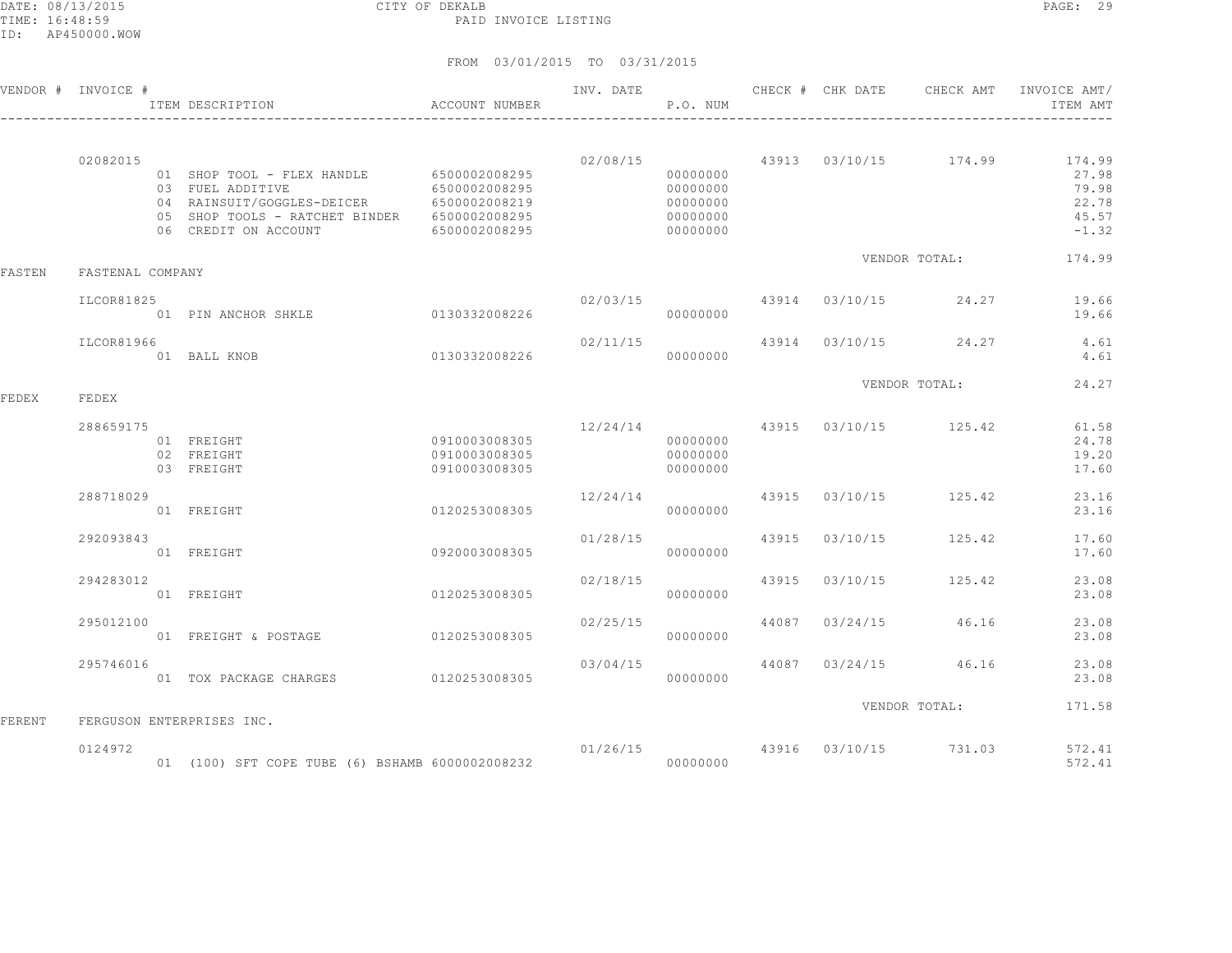|        | VENDOR # INVOICE # | ITEM DESCRIPTION                                                                             | ACCOUNT NUMBER |          | P.O. NUM |  |                                       | INV. DATE 6 CHECK # CHK DATE CHECK AMT INVOICE AMT/<br>ITEM AMT   |
|--------|--------------------|----------------------------------------------------------------------------------------------|----------------|----------|----------|--|---------------------------------------|-------------------------------------------------------------------|
|        | 0125273            | 01 (23) TEES & GASKETS 6000002008232                                                         |                |          | 00000000 |  |                                       | $01/30/15$ $43916$ $03/10/15$ $731.03$ $158.62$<br>158.62         |
| FIRMID | FIRST MIDWEST BANK |                                                                                              |                |          |          |  |                                       | VENDOR TOTAL: 731.03                                              |
|        | 02242015           | 01 WATER REFUND #3503198600-01 6000000063444<br>02 WATER REFUND #3303197710-00 6000000063444 |                |          | 00000000 |  |                                       | $02/24/15$ $43917$ $03/10/15$ $124.53$ $124.53$<br>75.84<br>48.69 |
| FISSCI | FISHER SCIENTIFIC  |                                                                                              |                |          |          |  | VENDOR TOTAL:                         | 124.53                                                            |
|        | 1625858            | 01 CRIME LAB                                                                                 |                |          |          |  |                                       | $02/11/15$ 43919 $03/10/15$ 126.74 126.74<br>126.74               |
| FLESAF |                    | THE TERRAMAR GROUP, INC.                                                                     |                |          |          |  | VENDOR TOTAL:                         | 126.74                                                            |
|        | 62140              | 01 SUPPLIES                                                                                  | 0125272008226  |          | 00000000 |  | $02/05/15$ $43920$ $03/10/15$ $79.94$ | 79.94<br>79.94                                                    |
|        | 62259              | 01 500 SERIES LED LIGHTS 0125272008226                                                       |                | 02/23/15 | 00000000 |  |                                       | 44088 03/24/15 2,470.74 174.99<br>174.99                          |
|        | 62264              | 01 EVOLUTION LAMPHEAD 0125272008226                                                          |                | 02/24/15 | 00000000 |  |                                       | 44088 03/24/15 2,470.74 2,295.75<br>2,295.75                      |
| FLOSTE | STEVEN FLOIT       |                                                                                              |                |          |          |  | VENDOR TOTAL:                         | 2,550.68                                                          |
|        | 02262015           | 01 WATER REFUND #2703124670-00 6000000063444                                                 |                |          | 00000000 |  | $02/26/15$ 44089 $03/24/15$ 2.75      | 2.75<br>2.75                                                      |
| FOXVAL |                    | FOX VALLEY FIRE & SAFETY                                                                     |                |          |          |  | VENDOR TOTAL:                         | 2.75                                                              |
|        | 888154             | 01 WEATHER STOPPER W/SPACER 0130332008219                                                    |                |          | 00000000 |  | 01/30/15 43921 03/10/15 102.00        | 102.00<br>102.00                                                  |
| FRIKEI | KEITH FRITZ        |                                                                                              |                |          |          |  | VENDOR TOTAL:                         | 102.00                                                            |
|        | 03102015           | 01  2014  WELLNESS REIMB  7100004008476  000000000                                           |                |          |          |  |                                       | 03/10/15    0000759    03/24/15    344.19    344.19<br>344.19     |
|        |                    |                                                                                              |                |          |          |  | VENDOR TOTAL:                         | 344.19                                                            |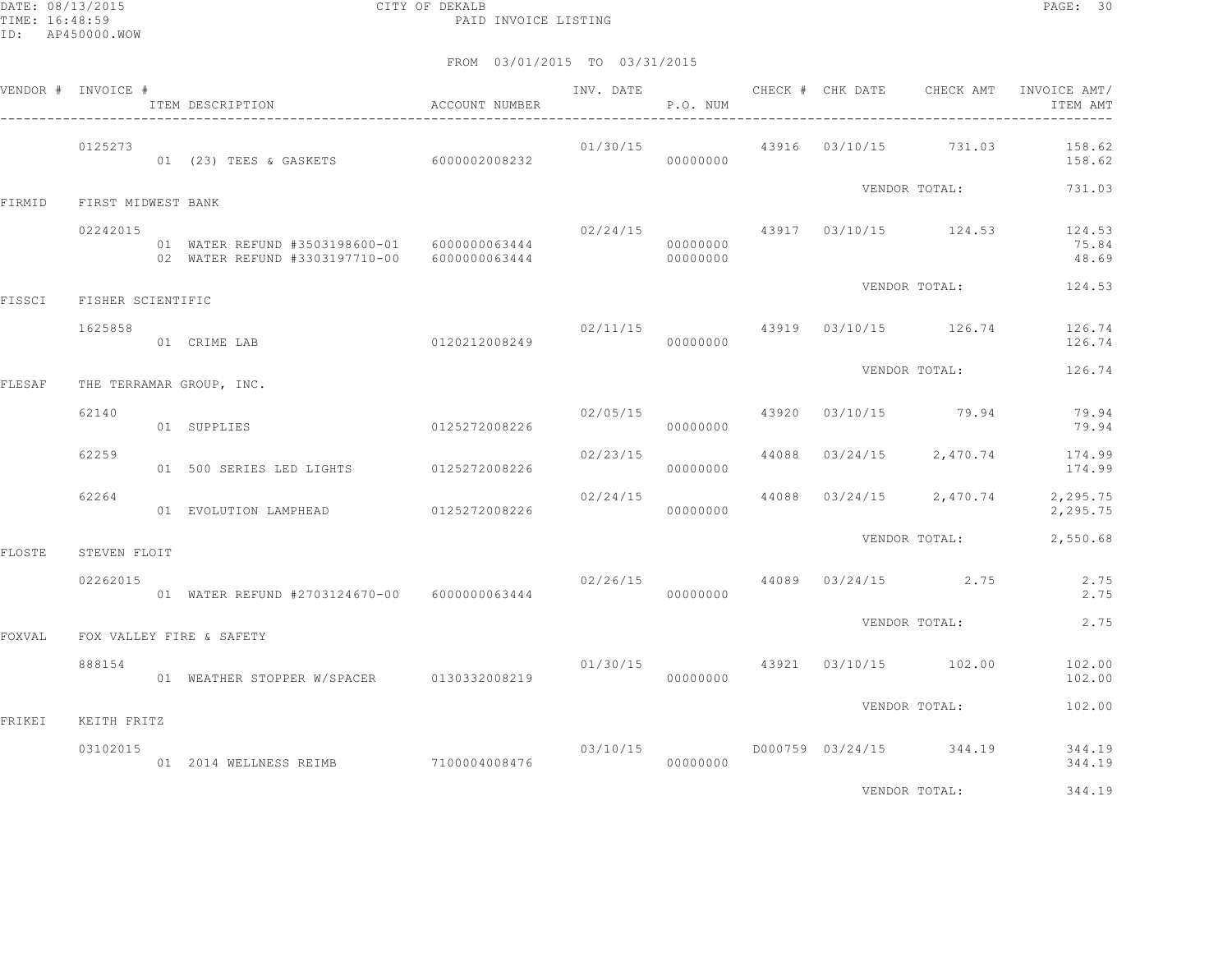DATE: 08/13/2015 CITY OF DEKALB PAGE: 31 PAID INVOICE LISTING

|         | VENDOR # INVOICE #       | ITEM DESCRIPTION                                                                       | ACCOUNT NUMBER                 | INV. DATE | P.O. NUM                         |       |                         | CHECK # CHK DATE CHECK AMT          | INVOICE AMT/<br>ITEM AMT                                                             |
|---------|--------------------------|----------------------------------------------------------------------------------------|--------------------------------|-----------|----------------------------------|-------|-------------------------|-------------------------------------|--------------------------------------------------------------------------------------|
| FRILAW  | FRIEDERS LAW, LLC.       |                                                                                        |                                |           |                                  |       |                         |                                     |                                                                                      |
|         | 03012015                 | 01 GENERAL CORPORATE 0115154008450<br>02 WORKER'S COMPENSATION<br>03 LIABILITY/DEFENSE | 7000003008349<br>7200003008349 |           | 00000000<br>00000000<br>00000000 |       |                         |                                     | $03/01/15$ 44090 $03/24/15$ 17,340.00 17,340.00<br>11,791.66<br>3,467.51<br>2,080.83 |
| FSI     | FILTER SERVICES INC.     |                                                                                        |                                |           |                                  |       |                         | VENDOR TOTAL:                       | 17,340.00                                                                            |
|         | INV11095374              | 01 PREV. MAIN 1316 MARKET ST 0130333008311                                             |                                |           | 02/09/15<br>00000000             |       | 43922 03/10/15          | 420.00                              | 50.00<br>50.00                                                                       |
|         | INV11095437              | 01 PREV. MAIN. 200 S 4TH ST                                                            | 0130323008311                  | 02/09/15  | 00000000                         |       | 43922 03/10/15          | 420.00                              | 210.00<br>210.00                                                                     |
|         | INV11095537              | 01 PREV. MAIN. 223 S 4TH ST 0130323008311                                              |                                | 02/09/15  | 00000000                         |       | 43922 03/10/15          | 420.00                              | 45.00<br>45.00                                                                       |
|         | INV11095637              | 01 PREV.MAIN. 330 GROVE ST                                                             | 0130323008311                  | 02/09/15  | 00000000                         |       | 43922 03/10/15          | 420.00                              | 55.00<br>55.00                                                                       |
|         | INV11095737              | 01 PREV. MAIN. 1316 MARKET 0130333008311                                               |                                | 02/09/15  | 00000000                         | 43922 |                         | 03/10/15 420.00                     | 60.00<br>60.00                                                                       |
| FUDJOH  | JOHN M FUDACZ            |                                                                                        |                                |           |                                  |       |                         | VENDOR TOTAL:                       | 420.00                                                                               |
|         | 14AH125                  | 01 RFND AH #14-AH-125 0100000073521                                                    |                                |           | 00000000                         |       | 08/21/14 44027 03/20/15 | 500.00                              | 500.00<br>500.00                                                                     |
| FULLCOM | FULL COMPASS SYSTEMS LTD |                                                                                        |                                |           |                                  |       |                         | VENDOR TOTAL:                       | 500.00                                                                               |
|         | 5451404                  | 01 LED LIGHT                                                                           | 0117122008285                  |           | 00000000                         |       |                         | $02/23/15$ $44091$ $03/24/15$ 80.50 | 80.50<br>80.50                                                                       |
| FURSER  |                          | FURST SERVICES COMPANY INC.                                                            |                                |           |                                  |       |                         | VENDOR TOTAL:                       | 80.50                                                                                |
|         | 2000021408               | 01 TEMP SRVCS WK ENDING 02/01/15 0115151008103                                         |                                | 02/05/15  | 00000000                         |       | 43923 03/10/15          | 875.75                              | 294.50<br>294.50                                                                     |
|         | 2000021543               | 01 TEMP SRVCS WK ENDING 02/08/15 0115151008103                                         |                                | 02/12/15  | 00000000                         |       | 43923 03/10/15          | 875.75                              | 286.75<br>286.75                                                                     |
|         | 2000021675               |                                                                                        |                                | 02/19/15  |                                  |       | 43923 03/10/15          | 875.75                              | 294.50                                                                               |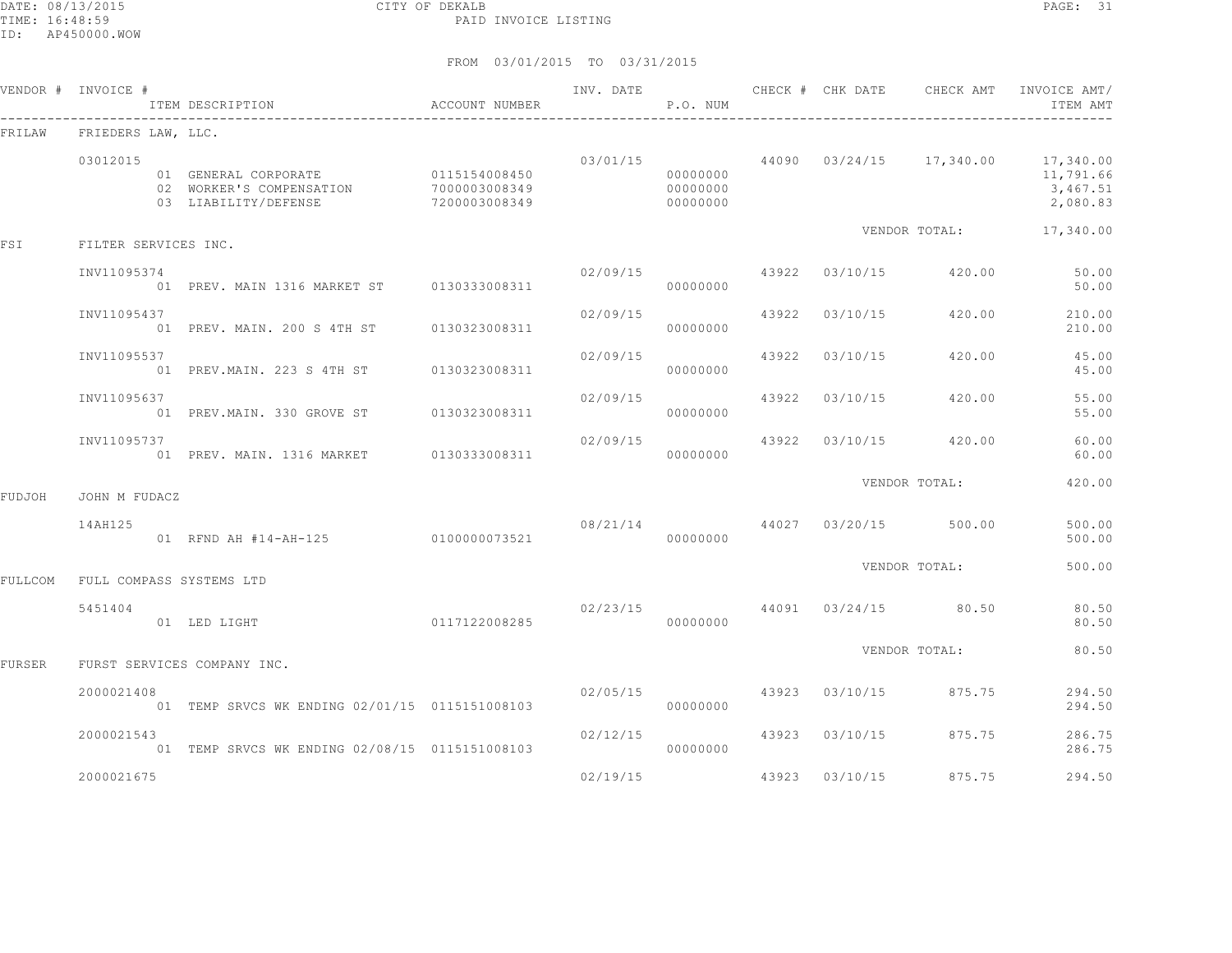DATE: 08/13/2015 CITY OF DEKALB PAGE: 32 PAID INVOICE LISTING

|               | VENDOR # INVOICE #    | ITEM DESCRIPTION ACCOUNT NUMBER                               |               |          | P.O. NUM |  |                                          | INVOICE AMT/<br>ITEM AMT                                         |
|---------------|-----------------------|---------------------------------------------------------------|---------------|----------|----------|--|------------------------------------------|------------------------------------------------------------------|
|               | 2000021675            | 01 TEMP SRVCS WK ENDING 02/15/15 0115151008103                |               |          | 00000000 |  | $02/19/15$ $43923$ $03/10/15$ $875.75$   | 294.50<br>294.50                                                 |
|               | 2000021805            | 01 TEMP SRVCS WK ENDING 2/22/15 0115151008103                 |               | 02/26/15 | 00000000 |  |                                          | 44092 03/24/15 581.25 286.75<br>286.75                           |
|               | 2000021936            | 01 TEMP SRVCS WK ENDING 03/01/15 0115151008103                |               | 03/05/15 | 00000000 |  |                                          | 44092 03/24/15 581.25 294.50<br>294.50                           |
| GAMGAS        | GASPAR GAMEZ          |                                                               |               |          |          |  |                                          | VENDOR TOTAL: 1,457.00                                           |
|               | 02252015              | 01 WATER REFUND #1802075870-00 6000000063444                  |               | 00000000 |          |  |                                          | $02/25/15$ $44093$ $03/24/15$ $160.71$ $160.71$<br>160.71        |
| GASDIS        |                       | GASAWAY DISTRIBUTORS, INC.                                    |               |          |          |  |                                          | VENDOR TOTAL: 160.71                                             |
|               | 1055725               | 01 SALT BRINE PLUS                                            | 0130332008235 |          | 00000000 |  | $02/04/15$ $43925$ $03/10/15$ $2,228.00$ | 2,228.00<br>2,228.00                                             |
| GAUBRE        | BRETT GAUTCHER        |                                                               |               |          |          |  | VENDOR TOTAL:                            | 2,228.00                                                         |
|               | 02272015              | 01  2/2015 LEADERSHIP CLASS REIMB  0125273008376  00000000000 |               | 02/27/15 |          |  |                                          | D000760 03/24/15 30.00 30.00<br>30.00                            |
| <b>GENFUN</b> | GENERAL FUND          |                                                               |               |          |          |  | VENDOR TOTAL:                            | 30.00                                                            |
|               | 03162015              | 01 SALARY TRNSFR-ROUSE 12.21-2.28 1900009009001               |               |          | 00000000 |  |                                          | $03/16/15$ $44204$ $03/24/15$ $41,258.64$ $2,508.75$<br>2,508.75 |
|               | 03172015              | 01 CDBG ADMIN WGS REIMB - SMIRZ 1900009009001                 |               |          | 00000000 |  | $03/17/15$ 44204 03/24/15 41,258.64      | 38,749.89<br>38,749.89                                           |
|               | GILLIVIC VICKI GILLIO |                                                               |               |          |          |  |                                          | VENDOR TOTAL: 41,258.64                                          |
|               | 02242015              | 01 WATER REFUND #0601031480-00 6000000063444                  |               | 00000000 |          |  | $02/24/15$ $43926$ $03/10/15$ $31.40$    | 31.40<br>31.40                                                   |
| GONJUL        | JULIE GONZALES        |                                                               |               |          |          |  | VENDOR TOTAL:                            | 31.40                                                            |
|               | 02262015              |                                                               |               |          | 02/26/15 |  | 44094 03/24/15 8.30                      | 8.30                                                             |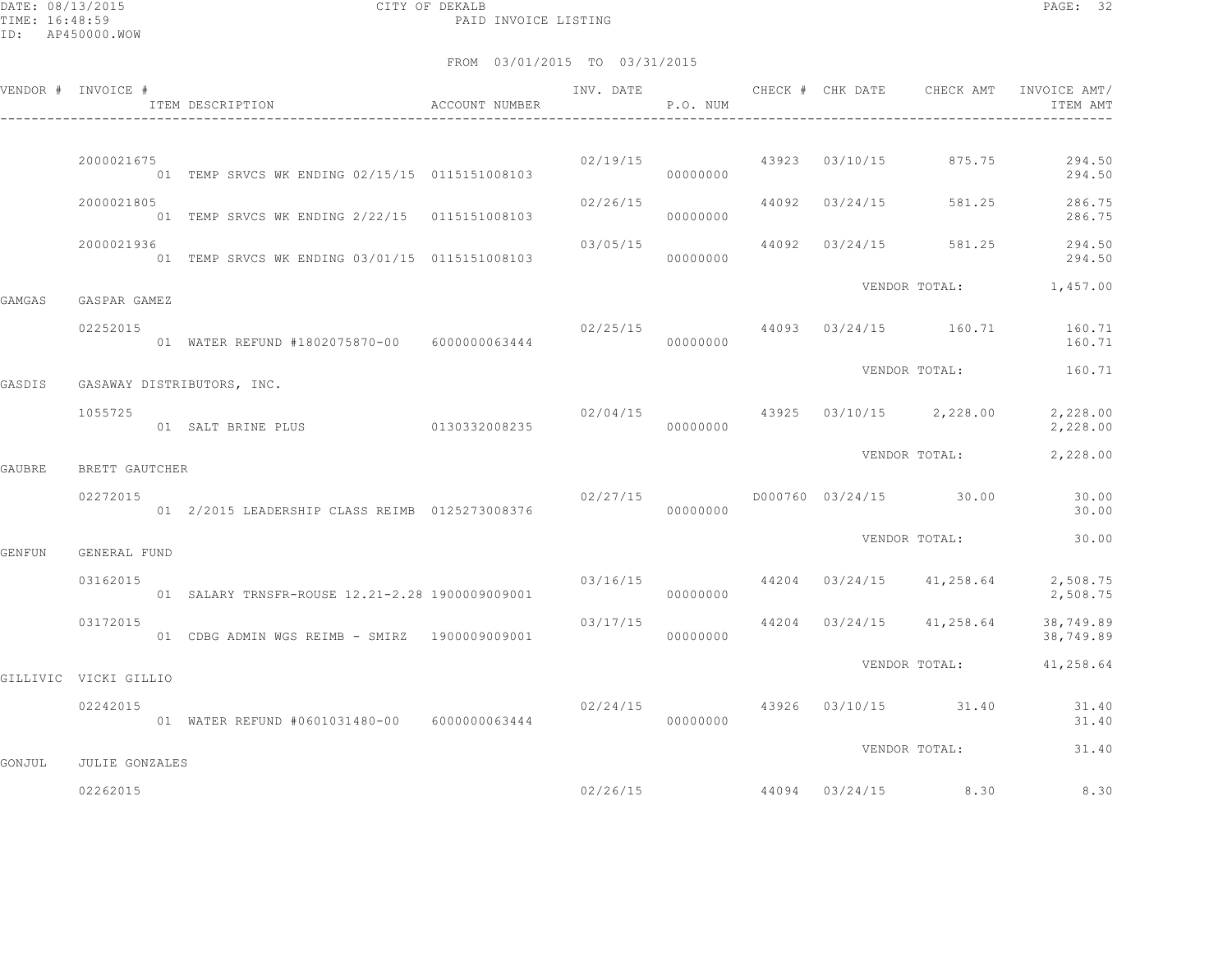DATE: 08/13/2015 CITY OF DEKALB PAGE: 33 PAID INVOICE LISTING

|        | VENDOR # INVOICE # | ITEM DESCRIPTION                                | <b>ACCOUNT NUMBER</b> | INV. DATE | P.O. NUM             | CHECK # CHK DATE | CHECK AMT                            | INVOICE AMT/<br>ITEM AMT             |
|--------|--------------------|-------------------------------------------------|-----------------------|-----------|----------------------|------------------|--------------------------------------|--------------------------------------|
|        | 02262015           | 01 WATER REFUND #2603115180-04    6000000063444 |                       |           | 00000000             |                  | $02/26/15$ 44094 03/24/15 8.30       | 8.30<br>8.30                         |
| GORDWI | DWIGHT GORBOLD     |                                                 |                       |           |                      |                  | VENDOR TOTAL:                        | 8.30                                 |
|        | 02252015           | 01 WATER REFUND #1301053770-00 6000000063444    |                       |           | 00000000             |                  | $02/25/15$ 44095 $03/24/15$ 31.35    | 31.35<br>31.35                       |
| GORHAR |                    | GORDON'S HARDWARE LLC.                          |                       |           |                      |                  | VENDOR TOTAL:                        | 31.35                                |
|        | 816485             | 01 GOO GONE, PAINT, PHILIP PN SMS 0130322008219 |                       |           | 00000000             |                  | $01/16/15$ 43928 $03/10/15$ 1,328.16 | 13.27<br>13.27                       |
|        | 816495             | 01 GORILLA GLUE, ARMOR-ALL 6000002008219        |                       | 01/16/15  | 00000000             |                  | 43928 03/10/15 1,328.16              | 13.88<br>13.88                       |
|        | 816611             | 01 ZOELLER SUMP PUMP 6000002008295              |                       |           | 01/20/15<br>00000000 |                  | 43928 03/10/15 1,328.16              | 259.99<br>259.99                     |
|        | 816650             | 01 DRAIN KING, TFE PASTE 0130332008295          |                       | 01/20/15  | 00000000             |                  | 43928 03/10/15 1,328.16              | 42.48<br>42.48                       |
|        | 816654             | 01 LAG BOLTS - PULLUP BAR 0125272008226         |                       | 01/20/15  | 00000000             |                  | 43928 03/10/15 1,328.16              | 9.68<br>9.68                         |
|        | 816695             | 01 FLOUR BULB                                   | 0130322008219         | 01/21/15  | 00000000             |                  | 43928 03/10/15 1,328.16              | 17.98<br>17.98                       |
|        | 816699             | 01 DRAIN PIPE, O RINGS 0117122008285            |                       | 01/21/15  | 00000000             |                  | 43928 03/10/15 1,328.16              | 5.41<br>5.41                         |
|        | 816807             | 01 BLACK PANEL NAIL 6130322008219               |                       | 01/23/15  | 00000000             |                  | 43928 03/10/15 1,328.16              | 2.99<br>2.99                         |
|        | 816827             | 01 SCREWS, MISC FASTENERS 0130332008226         |                       | 01/23/15  | 00000000             |                  | 43928 03/10/15 1,328.16              | 1.30<br>1.30                         |
|        | 816913             | 01 WATERPLUG CEMENT                             | 60000002008219        | 01/26/15  | 00000000             |                  | 43928  03/10/15  1,328.16            | 19.99<br>19.99                       |
|        | 816956             | 01 HI DOME FLOOR STOP, BRASS 0130322008219      |                       | 01/27/15  | 00000000             |                  |                                      | 43928 03/10/15 1,328.16 6.29<br>6.29 |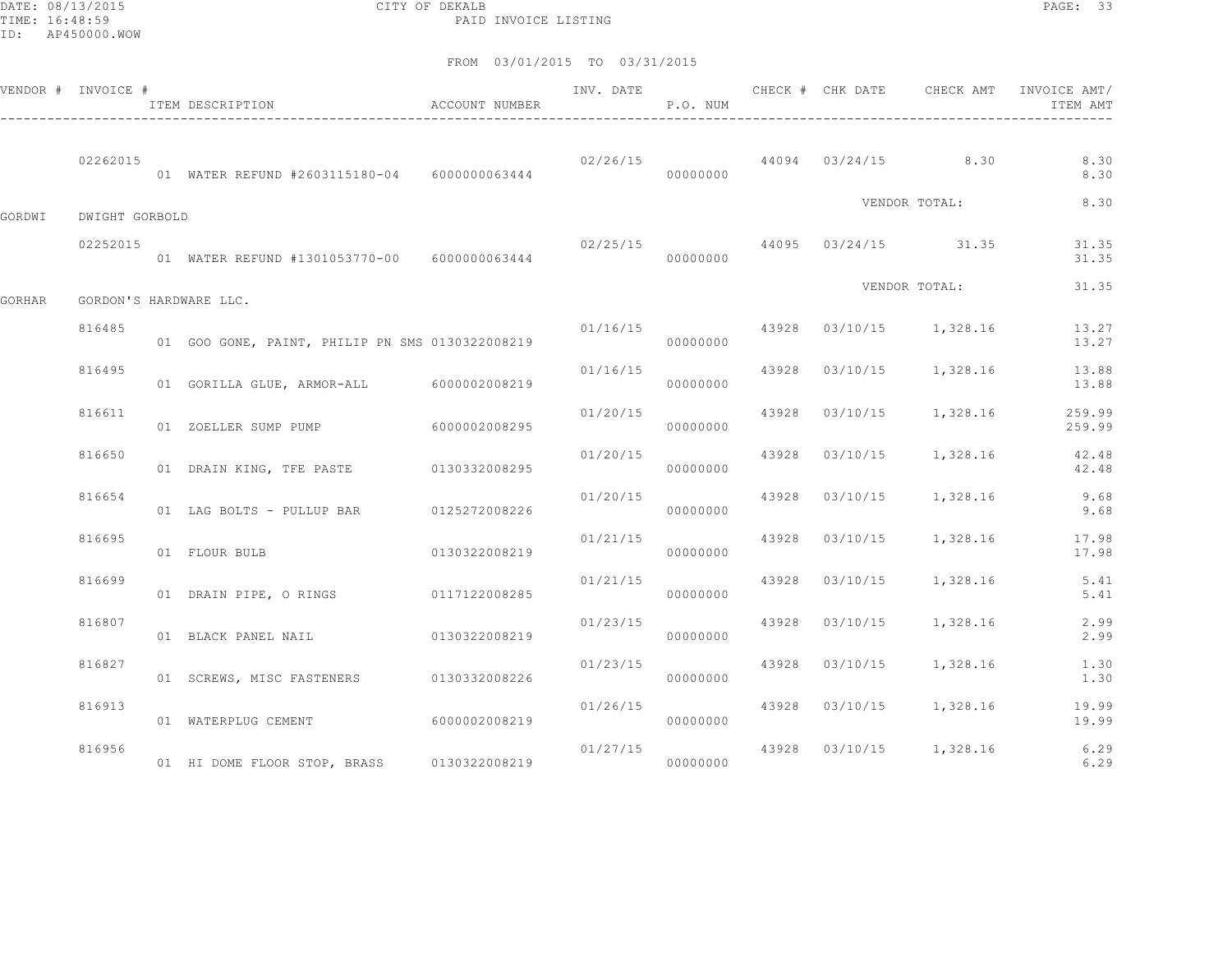| VENDOR # INVOICE # | ITEM DESCRIPTION                                | ACCOUNT NUMBER |          | P.O. NUM |  |                                  | INVOICE AMT/<br>ITEM AMT |
|--------------------|-------------------------------------------------|----------------|----------|----------|--|----------------------------------|--------------------------|
| 816964             | 01 50LB MELTER ICE 0130332008235                |                | 01/28/15 | 00000000 |  | 43928 03/10/15 1,328.16          | 695.41<br>695.41         |
| 817066             | 01 DEEPSKT IMPACT - SHOP TOOLS 0130332008295    |                | 01/29/15 | 00000000 |  | 43928  03/10/15  1,328.16  15.09 | 15.09                    |
| 817082             | 01 BATTERIES<br>0125272008226                   |                | 01/30/15 | 00000000 |  | 43928 03/10/15 1,328.16          | 12.16<br>12.16           |
| 817086             | 01 THREADED ROD, BOLT, PRONG PLUG 0125272008226 |                | 01/30/15 | 00000000 |  | 43928 03/10/15 1,328.16          | 16.04<br>16.04           |
| 817091             |                                                 |                | 01/30/15 | 00000000 |  | 43928 03/10/15 1,328.16          | 3.29<br>3.29             |
| 817235             | 01 GALV ANCHOR SHACKLE 0130332008226            |                | 02/04/15 | 00000000 |  | 43928 03/10/15 1,328.16          | 5.99<br>5.99             |
| 817416             | 01 BARB GALV ADAPTER                            | 0130332008295  | 02/09/15 | 00000000 |  | 43928 03/10/15 1,328.16          | 5.29<br>5.29             |
| 817420             | 01 GAV ADAPTER CREDIT 0130332008295             |                | 02/09/15 | 00000000 |  | 43928 03/10/15 1,328.16          | $-5.29$<br>$-5.29$       |
| 817484             | 01 BRASS NOZZLE, HOSE SHUTOFF 0125272008226     |                | 02/10/15 | 00000000 |  | 43928 03/10/15 1,328.16          | 15.58<br>15.58           |
| 817504             | 01 SCREWS, FASTENERS 0130332008219              |                | 02/10/15 | 00000000 |  | 43928 03/10/15 1,328.16 8.54     | 8.54                     |
| 817525             | 01 SCREWS, FASTENERS                            | 0125272008226  | 02/11/15 | 00000000 |  | 43928  03/10/15  1,328.16  0.88  | 0.88                     |
| 817610             | 01 ICE MACHINE PARTS                            | 6000002008232  | 02/12/15 | 00000000 |  | 43928 03/10/15 1,328.16 104.99   | 104.99                   |
| 817612             | 01  QUARTZ HALO  500W  130V  6000002008219      |                | 02/12/15 | 00000000 |  | 43928 03/10/15 1,328.16          | 23.95<br>23.95           |
| 817632             | 01 ICE MACHINE PARTS                            | 60000002008232 | 02/13/15 | 00000000 |  | 43928 03/10/15 1,328.16          | 74.83<br>74.83           |
| 817646             | 01 SCREWS, FASTENERS 0130322008219              |                | 02/13/15 | 00000000 |  | 43928 03/10/15 1,328.16 4.50     | 4.50                     |
| 817680             |                                                 |                | 02/13/15 |          |  | 43928 03/10/15 1,328.16          | $-46.35$                 |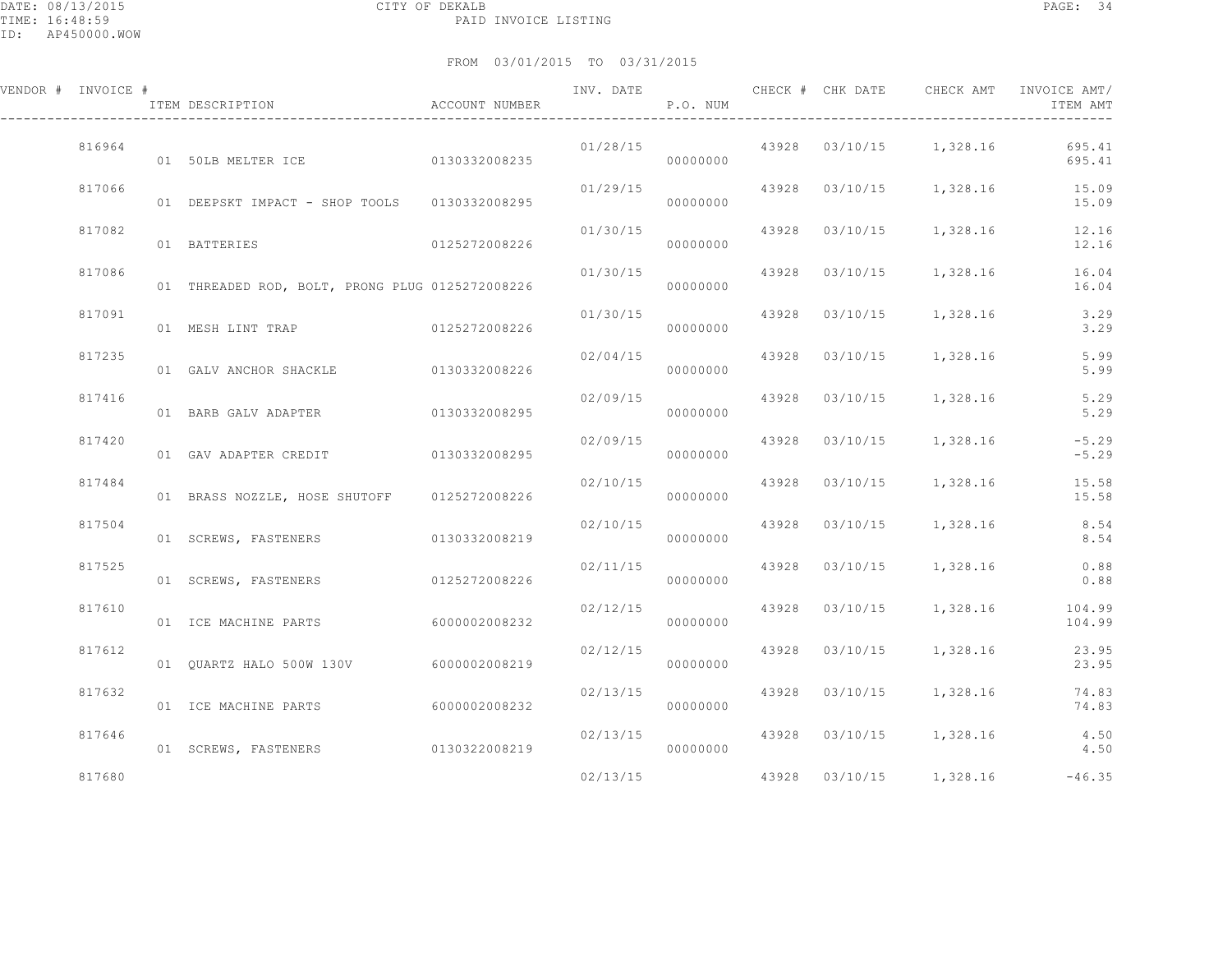DATE: 08/13/2015 CITY OF DEKALB PAGE: 35 PAID INVOICE LISTING

|        | VENDOR # INVOICE #        | ITEM DESCRIPTION                                                                                 | ACCOUNT NUMBER | INV. DATE | P.O. NUM             | CHECK # CHK DATE | CHECK AMT                                | INVOICE AMT/<br>ITEM AMT                                      |
|--------|---------------------------|--------------------------------------------------------------------------------------------------|----------------|-----------|----------------------|------------------|------------------------------------------|---------------------------------------------------------------|
|        | 817680                    | 01 ICE MACHINE PARTS CREDIT 6000002008232                                                        |                |           | 00000000             |                  |                                          | $02/13/15$ $43928$ $03/10/15$ $1,328.16$ $-46.35$<br>$-46.35$ |
|        | GOVTEMPS GOVTEMPS USA LLC |                                                                                                  |                |           |                      |                  |                                          | VENDOR TOTAL: 1,328.16                                        |
|        | 1657301                   | 01 PRO SRVCS WK ENDING 01/18/15 0135004008497                                                    |                | 01/29/15  | 00000000             |                  | 43929 03/10/15 1,046.50                  | 910.00<br>910.00                                              |
|        | 1657302                   | 01 PRO SRVCS WK ENDING 01/25/15 0135004008497                                                    |                |           | 00000000             |                  | $01/29/15$ $43929$ $03/10/15$ $1,046.50$ | 136.50<br>136.50                                              |
|        | 1664332                   | 01 TMP SRVCS WK ENDING 02/01/15 0115151008103                                                    |                | 02/12/15  | 00000000             |                  | 44096 03/24/15 136.50                    | 136.50<br>136.50                                              |
| GRAINC | GRAINGER, INC.            |                                                                                                  |                |           |                      |                  |                                          | VENDOR TOTAL: 1,183.00                                        |
|        | 9664851814                | 01 RIGHT TO KNOW, LOCKOUT KIT 0130322008219                                                      |                |           | 00000000             |                  | $02/12/15$ $43930$ $03/10/15$ $335.26$   | 335.26<br>335.26                                              |
| GSRPLU |                           | G'S R PLUMBING & HEATING, INC.                                                                   |                |           |                      |                  | VENDOR TOTAL:                            | 335.26                                                        |
|        | 118219                    | 01 SERVICE LABOR                                                                                 | 0130333008311  | 02/06/15  | 00000000             | 43931 03/10/15   | 543.59                                   | 100.00<br>100.00                                              |
|        | 118221                    | 01 PLUMBING WORK - SENIOR CENTER 0130322008210<br>02 PLUMBING WORK - SENIOR CENTER 0130323008311 |                | 02/06/15  | 00000000<br>00000000 |                  | 43931 03/10/15 543.59                    | 443.59<br>155.08<br>288.51                                    |
|        | 118405                    | 01 SMALL SEWER MACHINE 0125273008348                                                             |                | 02/23/15  | 00000000             |                  | 44097 03/24/15 335.00                    | 335.00<br>335.00                                              |
| HABHUM | HABITAT FOR HUMANITY      |                                                                                                  |                |           |                      |                  | VENDOR TOTAL:                            | 878.59                                                        |
|        | 02122015                  | 01 REFUND BND PRMT #2013-0354 0100000002310                                                      |                |           | 00000000             |                  | $02/12/15$ 43932 03/10/15 2,000.00       | 2,000.00<br>2,000.00                                          |
| HACH   | ELE INTERNATIONAL         |                                                                                                  |                |           |                      |                  | VENDOR TOTAL:                            | 2,000.00                                                      |
|        | 9243177                   |                                                                                                  |                |           | 02/13/15             |                  | 44098 03/24/15 2,368.93                  | 1,494.16                                                      |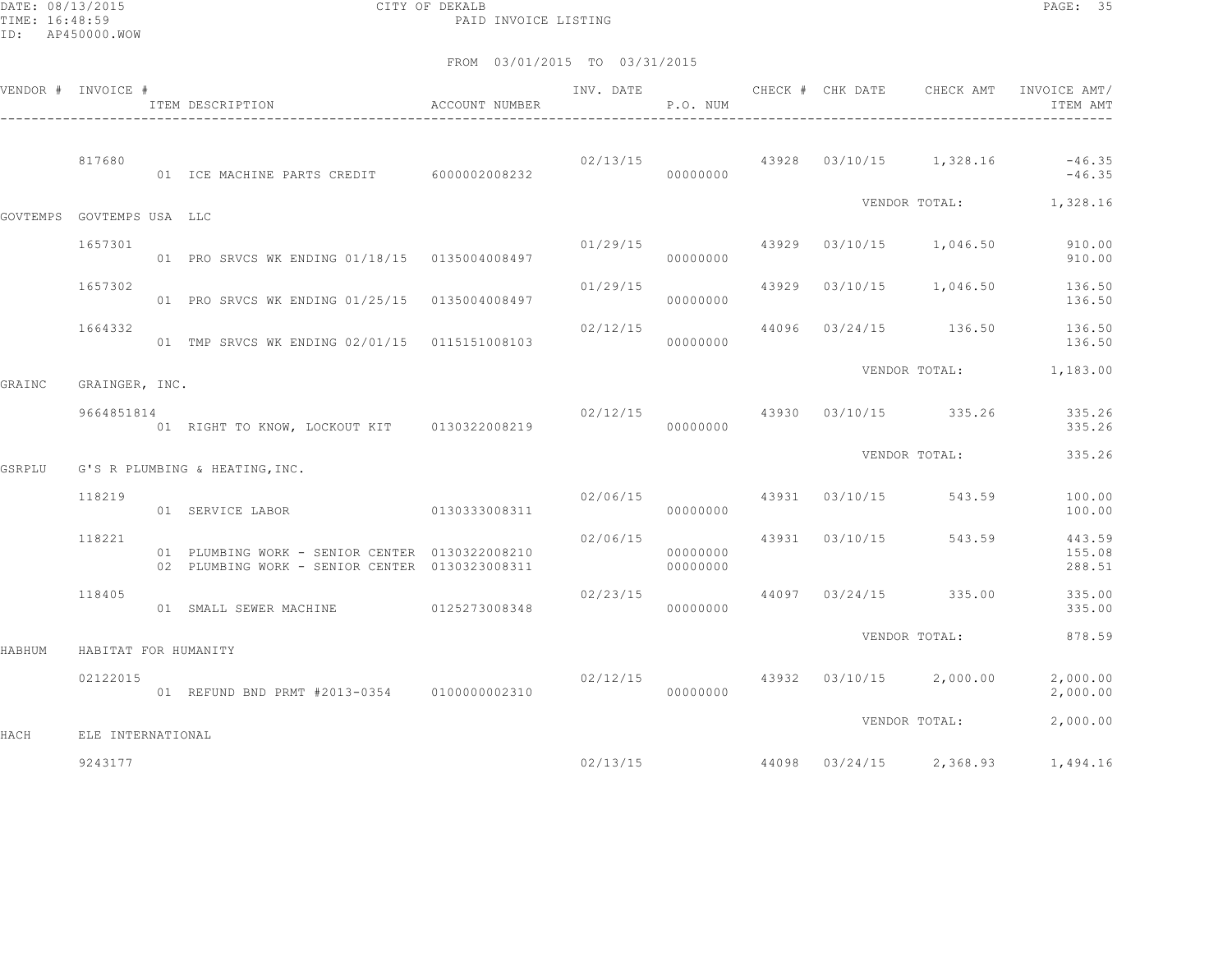DATE: 08/13/2015 CITY OF DEKALB PAGE: 36 PAID INVOICE LISTING

FROM 03/01/2015 TO 03/31/2015

|        | VENDOR # INVOICE # | ITEM DESCRIPTION                               | ACCOUNT NUMBER | INV. DATE | P.O. NUM |       | CHECK # CHK DATE | CHECK AMT                            | INVOICE AMT/<br>ITEM AMT |
|--------|--------------------|------------------------------------------------|----------------|-----------|----------|-------|------------------|--------------------------------------|--------------------------|
|        | 9243177            | 01 SUPPLIES                                    | 6000002008244  | 02/13/15  | 00000000 |       | 44098 03/24/15   | 2,368.93                             | 1,494.16<br>1,494.16     |
|        | 9251123            | 01 CLORINE SYSTEM                              | 6000002008244  | 02/19/15  | 00000000 |       |                  | 44098 03/24/15 2,368.93              | 874.77<br>874.77         |
| HALKRI | KRISTIN HALBERT    |                                                |                |           |          |       |                  |                                      | VENDOR TOTAL: 2,368.93   |
|        | 02252015           | 02 WATER REFUND #1702074530-01 6000000063444   |                |           | 00000000 |       |                  | $02/25/15$ 44099 03/24/15 31.10      | 31.10<br>31.10           |
| HAMLEN |                    | HAMPTON, LENZINI & RENWICK INC                 |                |           |          |       |                  | VENDOR TOTAL:                        | 31.10                    |
|        | 000020150176       | 01 WTR MAIN REPLACEMENT - S. 1ST 6000003008331 |                | 02/12/15  | 00000000 |       | 44100 03/24/15   | 40,671.05                            | 7,248.60<br>7,248.60     |
|        | 000020150177       | 01 WATER MAIN RPR - S. FIRST 6000003008331     |                | 02/12/15  | 00000000 | 44100 | 03/24/15         | 40,671.05                            | 22,694.00<br>22,694.00   |
|        | 02202015           | 01 MFT 13-00182-00-BT                          | 1000003008331  | 02/20/15  | 00000000 | 43933 |                  | 03/10/15 7,889.97                    | 7,889.97<br>7,889.97     |
|        | 03092015           | 01 MFT 13-00182-00-BT 1000003008331            |                | 03/09/15  | 00000000 |       | 44100 03/24/15   | 40,671.05                            | 10,728.45<br>10,728.45   |
| HAMPLU | HAMP PLUMBING      |                                                |                |           |          |       |                  | VENDOR TOTAL:                        | 48,561.02                |
|        | 03032015           | 01 ADA MOD - 318 MAPLEWOOD 1400006508624       |                |           | 00000000 |       |                  | 03/03/15 44101 03/24/15 3,710.64     | 3,710.64<br>3,710.64     |
| HANPRO |                    | HANSON PROFESSIONAL SERVICES                   |                |           |          |       |                  | VENDOR TOTAL:                        | 3,710.64                 |
|        | 1046710            | 01 AIRPORT PROJ DKB-3924 6500006508638         |                |           | 00000000 |       |                  | $03/02/15$ 44102 $03/24/15$ 4,626.90 | 4,626.90<br>4,626.90     |
| HARRYA | RYAN HARRIS        |                                                |                |           |          |       |                  | VENDOR TOTAL:                        | 4,626.90                 |
|        | 02242015           | 01 WATER REFUND #3803171800-00 6000000063444   |                | 00000000  |          |       |                  | $02/24/15$ $43934$ $03/10/15$ $2.68$ | 2.68<br>2.68             |

VENDOR TOTAL: 2.68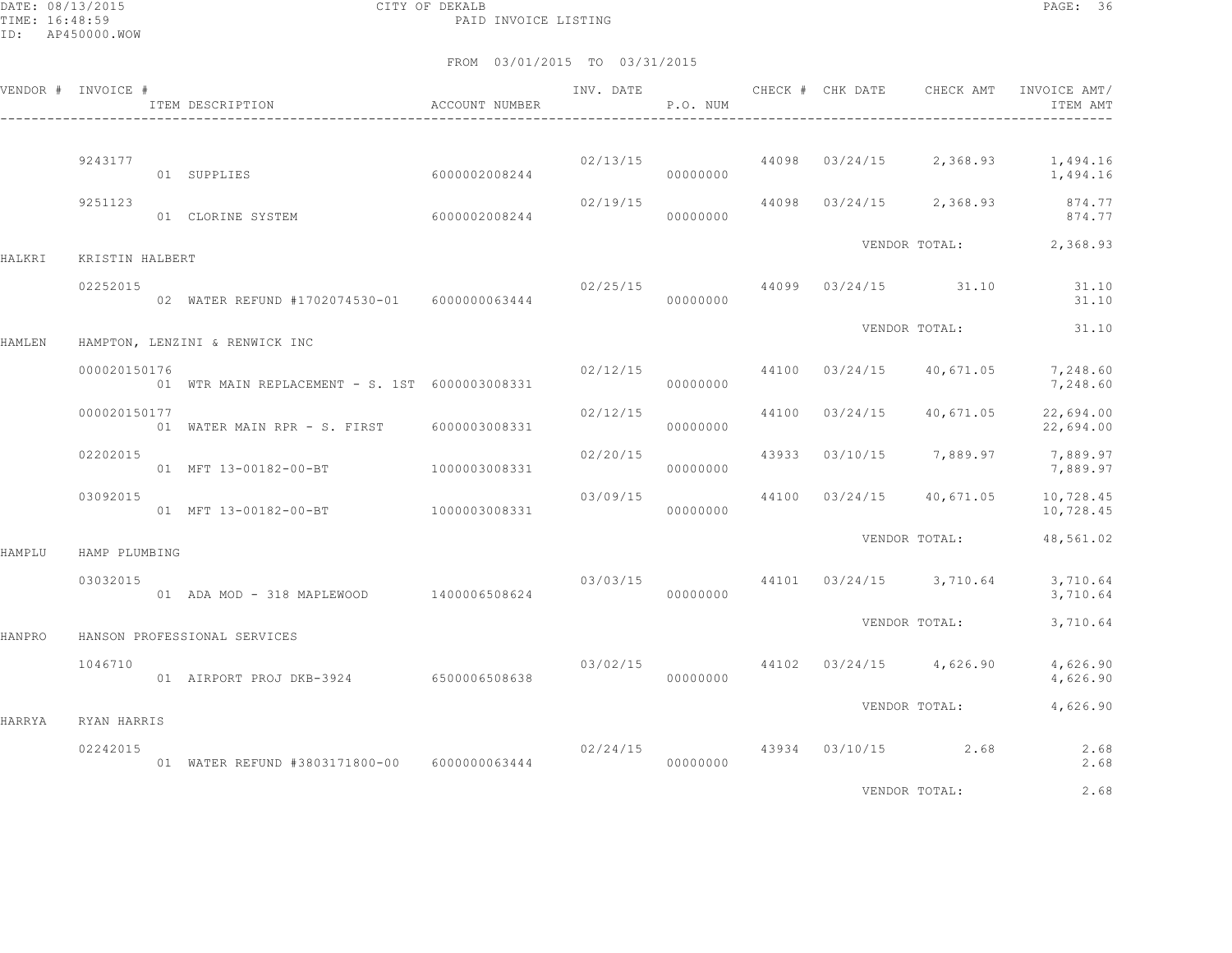DATE: 08/13/2015 CITY OF DEKALB PAGE: 37 PAID INVOICE LISTING

|        | VENDOR # INVOICE # | ITEM DESCRIPTION<br>------------------------------ | ACCOUNT NUMBER |          | P.O. NUM |                | INV. DATE CHECK # CHK DATE CHECK AMT     | INVOICE AMT/<br>ITEM AMT |
|--------|--------------------|----------------------------------------------------|----------------|----------|----------|----------------|------------------------------------------|--------------------------|
| HDSUP  |                    | HD SUPPLY WATERWORKS, LTD.                         |                |          |          |                |                                          |                          |
|        | D274291            | 01 (6) ADPT/ (50) GASKETS 6000002008232            |                | 12/17/14 | 00000000 |                | 44103 03/24/15 356.68                    | 202.02<br>202.02         |
|        | D355616            | 01 FIBER GASKET                                    | 6000002008232  | 12/17/14 | 00000000 | 44103 03/24/15 | 356.68                                   | 67.00<br>67.00           |
|        | D416665            | 01 CLAMPS                                          | 6000002008232  | 01/08/15 | 00000000 | 44103 03/24/15 | 356.68                                   | 262.96<br>262.96         |
|        | D538619            | 01 CLAMPS                                          | 6000002008232  | 02/11/15 | 00000000 | 43935 03/10/15 | 287.78                                   | 287.78<br>287.78         |
|        | D559311            | 01 CLAMPS                                          | 6000002008232  | 02/16/15 | 00000000 | 44103 03/24/15 | 356.68                                   | 433.20<br>433.20         |
|        | D568163            | 01 CREDIT                                          | 6000002008232  | 02/17/15 | 00000000 | 44103 03/24/15 | 356.68                                   | $-67.00$<br>$-67.00$     |
|        | D589604            | 01 CREDIT                                          | 6000002008232  |          | 00000000 |                | $02/24/15$ 44103 03/24/15 356.68         | $-541.50$<br>$-541.50$   |
| HILINE | $HI-LINE$          |                                                    |                |          |          |                | VENDOR TOTAL:                            | 644.46                   |
|        | 1H05680            | 01 SUBMERSIBLE PUMP/MATERIALS 6000003008310        |                |          | 00000000 |                | $02/27/15$ 44104 03/24/15 372.27         | 372.27<br>372.27         |
| HINJOS | JOSEPH HINKSON     |                                                    |                |          |          |                | VENDOR TOTAL:                            | 372.27                   |
|        | 02242015           | 01 WATER REFUND #2002094070-00 6000000063444       |                |          | 00000000 |                | 02/24/15 43936 03/10/15 228.07           | 228.07<br>228.07         |
| HOPHAV |                    | HOPE HAVEN OF DEKALB CO, INC                       |                |          |          |                | VENDOR TOTAL:                            | 228.07                   |
|        | 02012015           | 01 2ND QTR HUM SRVCS FUND FY15   0110103008307     |                |          | 00000000 |                | $02/01/15$ $43937$ $03/10/15$ $1,061.75$ | 1,061.75<br>1,061.75     |
|        | 03162015           |                                                    |                | 03/16/15 | 00000000 |                | 44205 03/24/15 2,250.00                  | 2,250.00<br>2,250.00     |
|        |                    |                                                    |                |          |          |                | VENDOR TOTAL:                            | 3,311.75                 |
|        | \$3221818001       | HORDIST HORIZON DISTRIBUTORS, INC.                 |                |          | 02/25/15 |                | 44105 03/24/15 823.28                    | 823.28                   |
|        |                    |                                                    |                |          |          |                |                                          |                          |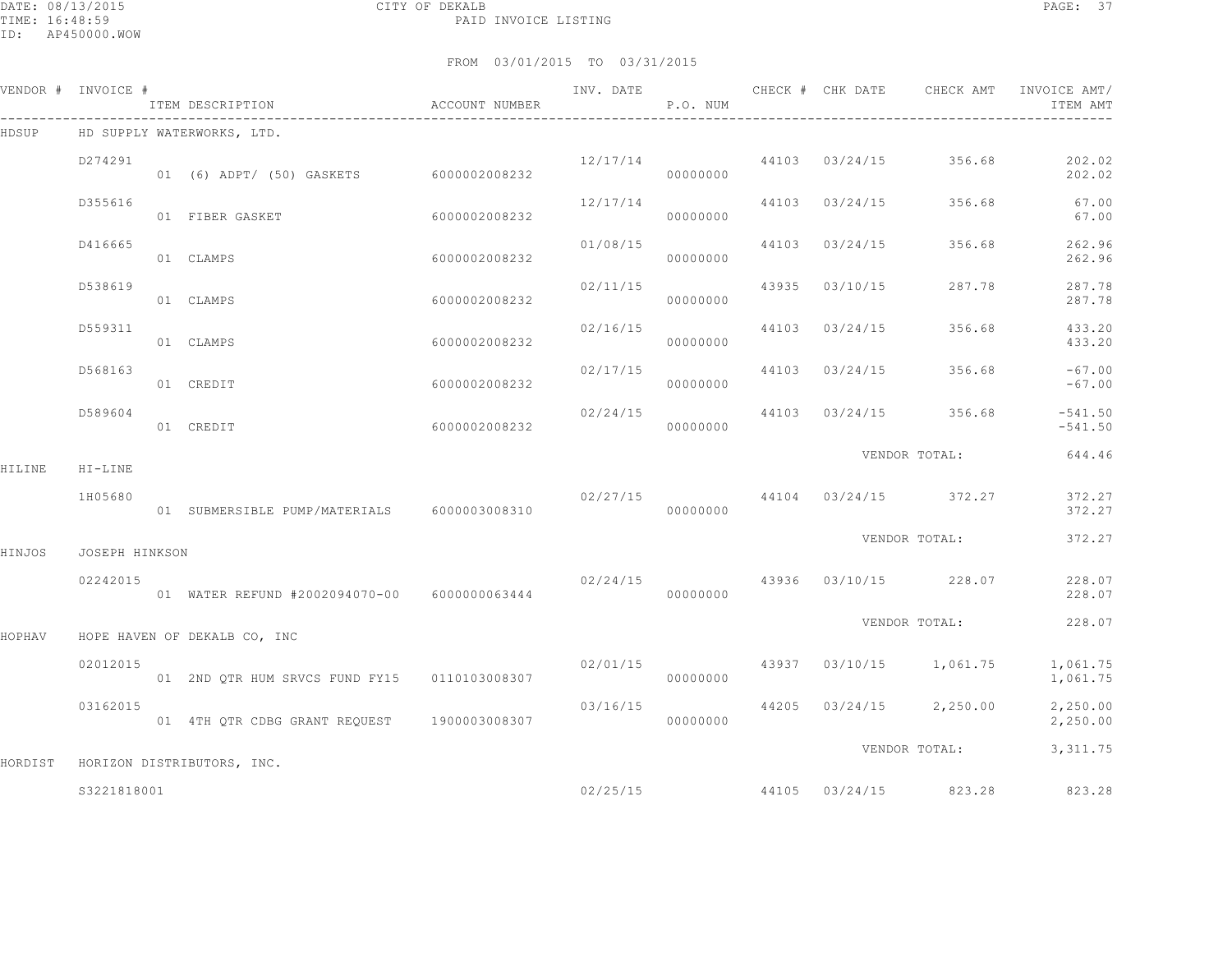DATE: 08/13/2015 CITY OF DEKALB PAGE: 38 PAID INVOICE LISTING

|             | VENDOR # INVOICE # | ACCOUNT NUMBER<br>ITEM DESCRIPTION                                                                                                                                                               |                | INV. DATE | P.O. NUM                          |  |                                    | CHECK # CHK DATE CHECK AMT INVOICE AMT/<br>ITEM AMT                                |
|-------------|--------------------|--------------------------------------------------------------------------------------------------------------------------------------------------------------------------------------------------|----------------|-----------|-----------------------------------|--|------------------------------------|------------------------------------------------------------------------------------|
|             | S3221818001        | 01 SUPPLIES 0125272008291                                                                                                                                                                        |                |           | 00000000                          |  |                                    | $02/25/15$ 44105 $03/24/15$ 823.28 823.28<br>823.28                                |
| HOSJEF      | JEFFREY HOSTE      |                                                                                                                                                                                                  |                |           |                                   |  | VENDOR TOTAL:                      | 823.28                                                                             |
|             | 02252015           | 01 WATER REFUND #1902186330-00 6000000063444                                                                                                                                                     |                | 00000000  |                                   |  | 02/25/15 44106 03/24/15 12.65      | 12.65<br>12.65                                                                     |
| HUMHEA      |                    | HUMANA HEALTH CARE PLANS                                                                                                                                                                         |                |           |                                   |  |                                    | VENDOR TOTAL: 12.65                                                                |
|             | 09182014           | 01 AMB RFND 09/18/14 #14-3803 0100000063423                                                                                                                                                      |                |           | 00000000                          |  |                                    | 09/18/14 44107 03/24/15 113.02 113.02<br>113.02                                    |
| ICFA        |                    | INTERNATIONAL CRIME FREE ASSOC                                                                                                                                                                   |                |           |                                   |  |                                    | VENDOR TOTAL: 113.02                                                               |
|             | 082614             | 01 CF LEONI RNWL '14 0120263008375                                                                                                                                                               |                |           | 00000000                          |  | $08/26/14$ $4028$ $03/20/15$ 50.00 | 50.00<br>50.00                                                                     |
| IDELAB      | IDEXX LABORATORIES |                                                                                                                                                                                                  |                |           |                                   |  | VENDOR TOTAL:                      | 50.00                                                                              |
|             | 285725838          | 01 GAMMA IRAD, COMPARATOR 6000002008244                                                                                                                                                          |                |           | 00000000                          |  |                                    | $02/12/15$ $43938$ $03/10/15$ $2,604.21$ $2,604.21$<br>2,604.21                    |
|             | 285897731          | 01 VESSEL RACK                                                                                                                                                                                   | 60000002008244 | 000000000 |                                   |  | 02/18/15 44108 03/24/15 51.15      | 51.15<br>51.15                                                                     |
| <b>TOOT</b> |                    | TREASURER, STATE OF ILLINOIS                                                                                                                                                                     |                |           |                                   |  |                                    | VENDOR TOTAL: 2,655.36                                                             |
|             | 107751             | 01 MFT 06-00172-00-WR 1000006508633                                                                                                                                                              |                |           | 00000000                          |  |                                    | $03/01/15$ $44109$ $03/24/15$ $109,349.05$ $109,349.05$<br>109,349.05              |
| IFCF        | I.F.C.F.           |                                                                                                                                                                                                  |                |           |                                   |  |                                    | VENDOR TOTAL: 109,349.05                                                           |
|             | 152169             | 01  2015  ANNUAL DUES - HICKS   0125263008375<br>02 2015 ANNUAL DUES - MCMASTER $**$ COMMENT $**$<br>03 2015 ANNUAL DUES - HOYLE $**$ COMMENT $**$<br>04  2015  ANNUAL DUES - COX  0125263008375 |                |           | 00000000<br>000000000<br>00000000 |  |                                    | $01/30/15$ $43939$ $03/10/15$ $600.00$ $600.00$<br>450.00<br>0.00<br>0.00<br>50.00 |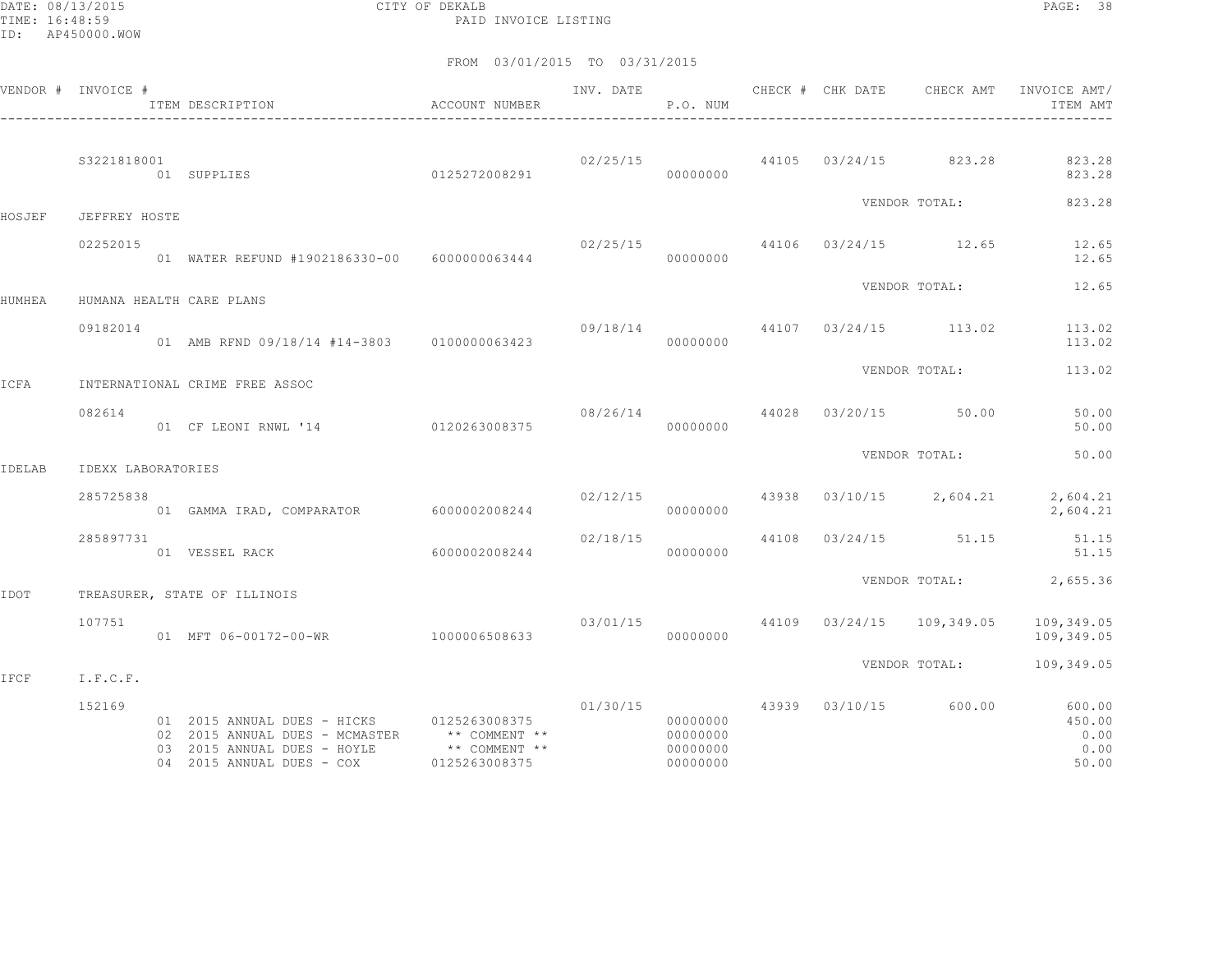|               | VENDOR # INVOICE # | ITEM DESCRIPTION                                                                                                                                                     | ACCOUNT NUMBER                                                                                                                       | INV. DATE            | P.O. NUM                                                                                     |                | CHECK # CHK DATE CHECK AMT           | INVOICE AMT/<br>ITEM AMT                                                                                  |
|---------------|--------------------|----------------------------------------------------------------------------------------------------------------------------------------------------------------------|--------------------------------------------------------------------------------------------------------------------------------------|----------------------|----------------------------------------------------------------------------------------------|----------------|--------------------------------------|-----------------------------------------------------------------------------------------------------------|
|               | 152169             | 05  2015  ANNUAL DUES - GILMORE   0125263008375<br>06  2015  ANNUAL DUES - ZAREK   0125263008375                                                                     |                                                                                                                                      | 01/30/15<br>00000000 | 00000000                                                                                     | 43939 03/10/15 | 600.00                               | 600.00<br>50.00<br>50.00                                                                                  |
| IGFOA         | IGFOA              |                                                                                                                                                                      |                                                                                                                                      |                      |                                                                                              |                | VENDOR TOTAL:                        | 600.00                                                                                                    |
|               | 02252015           | 01 IGFOA ASST MTG - MILLER 0117113008376                                                                                                                             |                                                                                                                                      | 02/25/15             | 00000000                                                                                     |                | 44110 03/24/15 30.00                 | 30.00<br>30.00                                                                                            |
|               |                    | ILAPCRT2 CLERK OF THE APPELLATE COURT                                                                                                                                |                                                                                                                                      |                      |                                                                                              |                | VENDOR TOTAL:                        | 30.00                                                                                                     |
|               | 2150046            | 01 MOTION TO DISMISS FILING FEE   0115153008366                                                                                                                      |                                                                                                                                      |                      | 00000000                                                                                     |                | $03/12/15$ 44020 03/13/15 30.00      | 30.00<br>30.00                                                                                            |
| <b>ILLREV</b> |                    | ILLINOIS DEPARTMENT OF REVENUE                                                                                                                                       |                                                                                                                                      |                      |                                                                                              |                | VENDOR TOTAL:                        | 30.00                                                                                                     |
|               | 02242015           | 01 4020-3581 DTMA JAN 2015 ST-1 6500000063437                                                                                                                        |                                                                                                                                      | 02/24/15             | 00000000                                                                                     |                |                                      | D000755 03/11/15 1,261.00 1,261.00<br>1,261.00                                                            |
| IPBC          |                    | INTERGOVERNMENTAL PERSONNEL                                                                                                                                          |                                                                                                                                      |                      |                                                                                              |                | VENDOR TOTAL:                        | 1,261.00                                                                                                  |
|               | 03022015           | 01 MARCH '15 IPBC<br>02 MARCH '15 IPBC<br>03 MARCH '15 IPBC<br>04 MARCH '15 IPBC<br>05 MARCH '15 IPBC<br>06 MARCH '15 IPBC<br>07 MARCH '15 IPBC<br>08 MARCH '15 IPBC | 7100004008475<br>7100004008477<br>7100004008478<br>7100004008479<br>7100004008480<br>7100004008485<br>7100004008486<br>7100004008487 | 03/02/15             | 00000000<br>00000000<br>00000000<br>00000000<br>00000000<br>00000000<br>00000000<br>00000000 |                | 945 03/24/15 399,557.05              | 399,557.05<br>1,111.53<br>299,402.41<br>67,988.01<br>15,500.76<br>5,324.74<br>15.96<br>9,578.01<br>635.63 |
| IRVCON        |                    | IRVING CONSTRUCTION CO INC                                                                                                                                           |                                                                                                                                      |                      |                                                                                              |                |                                      | VENDOR TOTAL: 399,557.05                                                                                  |
|               | 03062015           | 01 EGYPT. THTRE DOOR PROJECT 1300006508624                                                                                                                           |                                                                                                                                      |                      | 00000000                                                                                     |                | $03/06/15$ 44112 $03/24/15$ 5,644.00 | 5,644.00<br>5,644.00                                                                                      |
| <b>JACOBS</b> |                    | JACOBSON & ASSOCIATES                                                                                                                                                |                                                                                                                                      |                      |                                                                                              |                | VENDOR TOTAL:                        | 5,644.00                                                                                                  |
|               | 121714B            | 01 GP RES APP RPT                                                                                                                                                    | 0132133008399                                                                                                                        | 01/30/15             | 00000000                                                                                     |                | 43940 03/10/15 800.00                | 800.00<br>800.00                                                                                          |
|               |                    |                                                                                                                                                                      |                                                                                                                                      |                      |                                                                                              |                | VENDOR TOTAL:                        | 800.00                                                                                                    |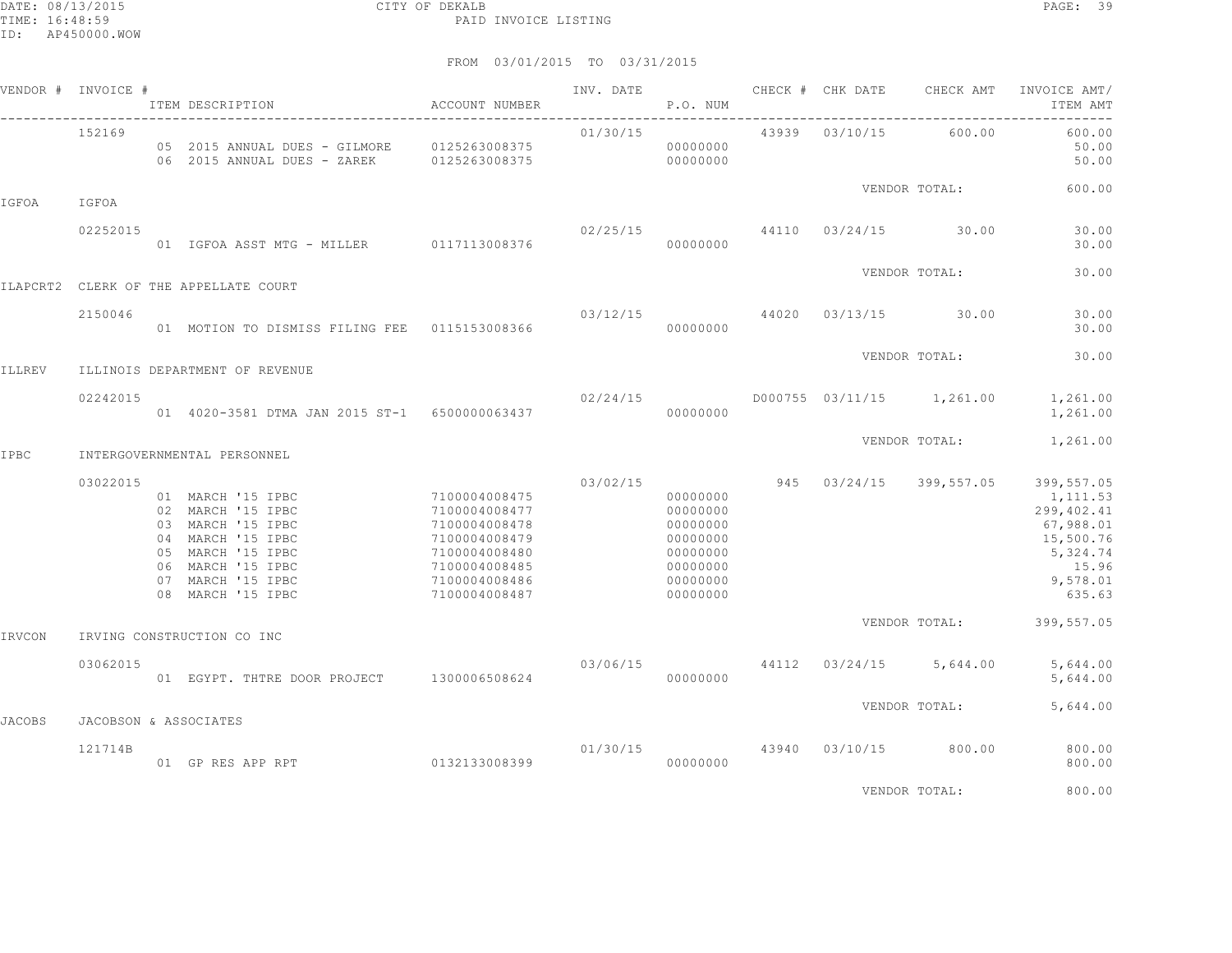DATE: 08/13/2015 CITY OF DEKALB PAGE: 40 PAID INVOICE LISTING

|               | VENDOR # INVOICE #       | ITEM DESCRIPTION ACCOUNT NUMBER                                    |               | INV. DATE | P.O. NUM |  |                                        | CHECK # CHK DATE CHECK AMT INVOICE AMT/<br>ITEM AMT |
|---------------|--------------------------|--------------------------------------------------------------------|---------------|-----------|----------|--|----------------------------------------|-----------------------------------------------------|
| JEFFIR        |                          | ---------------------------------<br>JEFFERSON FIRE & SAFETY, INC. |               |           |          |  |                                        |                                                     |
|               | 214010                   | 01 SCOTT EPIC 3 FREIGHT 0125272008240                              |               |           | 00000000 |  |                                        | $02/24/15$ 44113 $03/24/15$ 18.71 18.71<br>18.71    |
| JOHTRA        | JOHNSON TRACTOR INC.     |                                                                    |               |           |          |  | VENDOR TOTAL:                          | 18.71                                               |
|               | WR28972                  | 01 REPAIR ANTIFREEZE LEAK 6500003008310                            |               |           | 00000000 |  | $02/04/15$ $43941$ $03/10/15$ $455.52$ | 455.52<br>455.52                                    |
|               |                          |                                                                    |               |           |          |  | VENDOR TOTAL:                          | 455.52                                              |
| JONGRA        | GRACE JONES<br>02252015  | 01 WATER REFUND #1001197140-00 6000000063444                       |               |           | 00000000 |  | $02/25/15$ 44114 03/24/15 7.52         | 7.52<br>7.52                                        |
|               |                          |                                                                    |               |           |          |  | VENDOR TOTAL:                          | 7.52                                                |
| JONJOH        | JOHN JONES               |                                                                    |               |           |          |  |                                        |                                                     |
|               | 02262015                 | 01 WATER REFUND #1001190060-01  6000000063444                      |               |           | 00000000 |  | 02/26/15 44115 03/24/15 50.75          | 50.75<br>50.75                                      |
| JONJOS        | JOSEPH JONES             |                                                                    |               |           |          |  | VENDOR TOTAL:                          | 50.75                                               |
|               | 02252015                 |                                                                    |               |           | 00000000 |  | $02/25/15$ 44116 $03/24/15$ 9.66       | 9.66<br>9.66                                        |
|               |                          |                                                                    |               |           |          |  | VENDOR TOTAL:                          | 9.66                                                |
| <b>JUSSAF</b> | JUST SAFETY LTD<br>22919 |                                                                    |               |           |          |  | 10/06/14 44117 03/24/15 193.50         | 46.55                                               |
|               |                          | 01 FIRST AID SUPPLIES 0120252008204                                |               |           | 00000000 |  |                                        | 46.55                                               |
|               | 23260                    | 01 FIRST AID SUPPLIES 0120252008204                                |               | 12/03/14  | 00000000 |  | 44117 03/24/15 193.50                  | 53.05<br>53.05                                      |
|               | 23576                    | 01 FIRST AID SUPPLIES                                              | 0130332008219 | 02/06/15  | 00000000 |  | 43942 03/10/15 108.45                  | 47.55<br>47.55                                      |
|               | 23577                    | 01 FIRST AID SUPPLIES                                              | 6000002008219 | 02/06/15  | 00000000 |  | 43942 03/10/15 108.45                  | 60.90<br>60.90                                      |
|               | 23735                    | 01 FIRST AID SUPPLIES 0130332008219                                |               | 03/05/15  | 00000000 |  | 44117 03/24/15 193.50                  | 42.55<br>42.55                                      |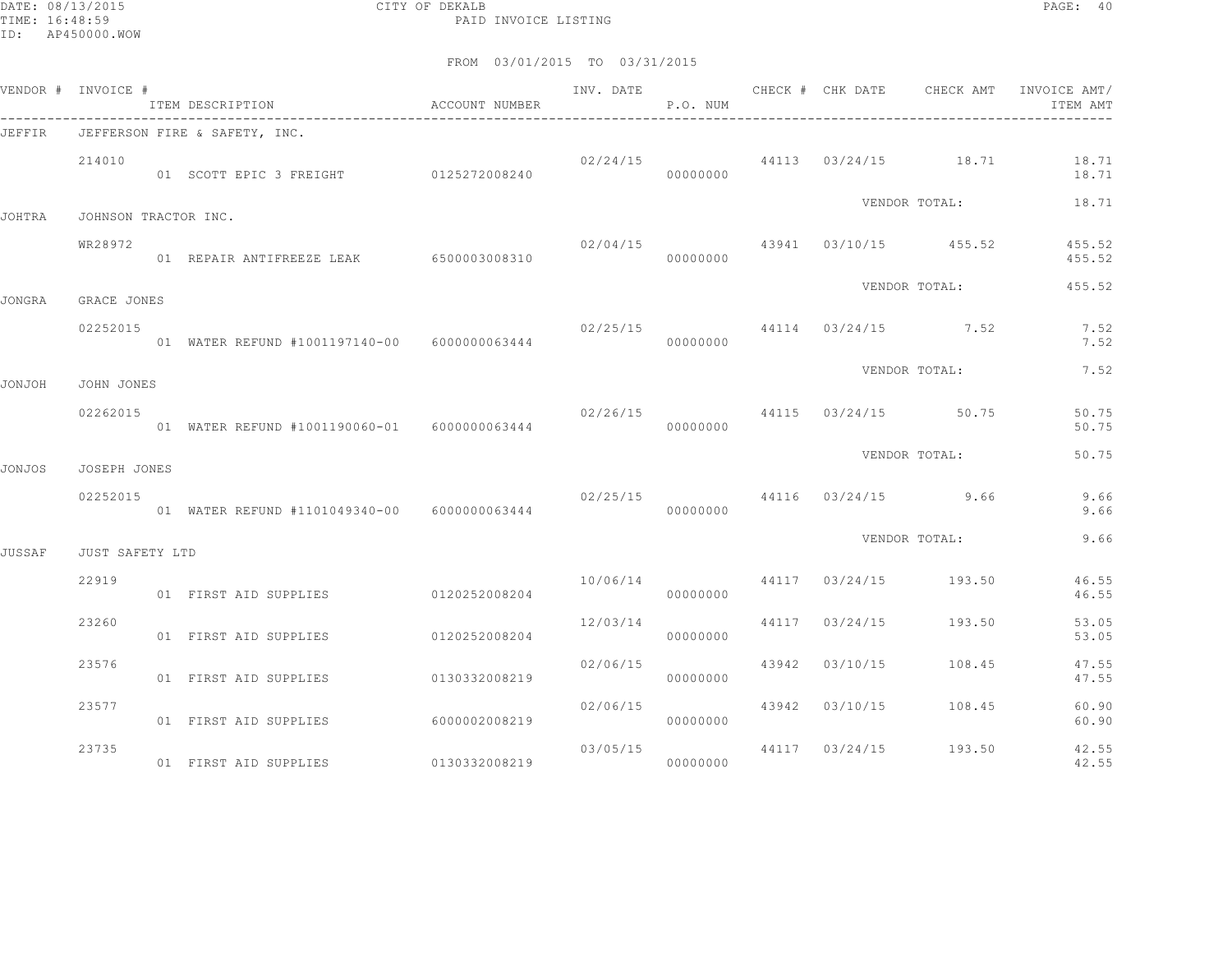|        | VENDOR # INVOICE #   | ITEM DESCRIPTION <a> d<br/> <math display="inline">\,</math>ACCOUNT NUMBER</a> |          | P.O. NUM |  |                                    | ITEM AMT                                            |
|--------|----------------------|--------------------------------------------------------------------------------|----------|----------|--|------------------------------------|-----------------------------------------------------|
|        | 23736                | 01 FIRST AID SUPPLIES 6000002008219                                            |          | 00000000 |  | $03/05/15$ 44117 $03/24/15$ 193.50 | 51.35<br>51.35                                      |
| KERPET | PETER KERBEL         |                                                                                |          |          |  | VENDOR TOTAL:                      | 301.95                                              |
|        | 02272015             | 01 WATER REFUND #2703127420-01 6000000063444                                   | 00000000 |          |  | $02/27/15$ 44118 $03/24/15$ 37.25  | 37.25<br>37.25                                      |
| KISBIB |                      | KISHWAUKEE BIBLE CHURCH                                                        |          |          |  | VENDOR TOTAL:                      | 37.25                                               |
|        | 02232015             | 01 WATER REFUND #1401061130-00 6000000063444                                   |          | 00000000 |  | 02/23/15 43943 03/10/15 53.34      | 53.34<br>53.34                                      |
| KISCOM |                      | KISHWAUKEE COMMUNITY HOSPITAL                                                  |          |          |  | VENDOR TOTAL:                      | 53.34                                               |
|        | 02092015             | 01 EAP CONTRACT 12/21/14-12/20/15 7100003008345                                |          | 00000000 |  | $02/09/15$ 44029 03/20/15 4,830.00 | 4,830.00<br>4,830.00                                |
|        | 02172015             | 01 TRAINING CLASSES 0125273008376                                              |          | 00000000 |  | $02/17/15$ 44119 03/24/15 550.00   | 550.00<br>550.00                                    |
| KISCOR |                      | KISHWAUKEE CORPORATE HEALTH                                                    |          |          |  |                                    | VENDOR TOTAL: 5,380.00                              |
|        | 31075                | 01 NEW HIRE SCREENING 0125263008345                                            |          | 00000000 |  | $02/03/15$ 43944 03/10/15 35.00    | 35.00<br>35.00                                      |
| KISSYS |                      | KISHEALTH SYSTEM HOSPICE                                                       |          |          |  | VENDOR TOTAL:                      | 35.00                                               |
|        | 02012015             | 01 2ND QTR HUM SRVCS FUND FY15 0110103008307                                   |          | 00000000 |  | 02/01/15 43945 03/10/15 424.75     | 424.75<br>424.75                                    |
| KONCAP | KONDAUR CAPITAL CORP |                                                                                |          |          |  | VENDOR TOTAL:                      | 424.75                                              |
|        | 02232015             | 01 WATER REFUND #0401012740-00 6000000063444                                   |          | 00000000 |  | 02/23/15 43946 03/10/15 3.89       | 3.89<br>3.89                                        |
| KRAMAG | KRAV MAGA WORLDWIDE  |                                                                                |          |          |  | VENDOR TOTAL:                      | 3.89                                                |
|        | FTD4329              |                                                                                |          |          |  |                                    | $03/04/15$ $44120$ $03/24/15$ $1,400.00$ $1,400.00$ |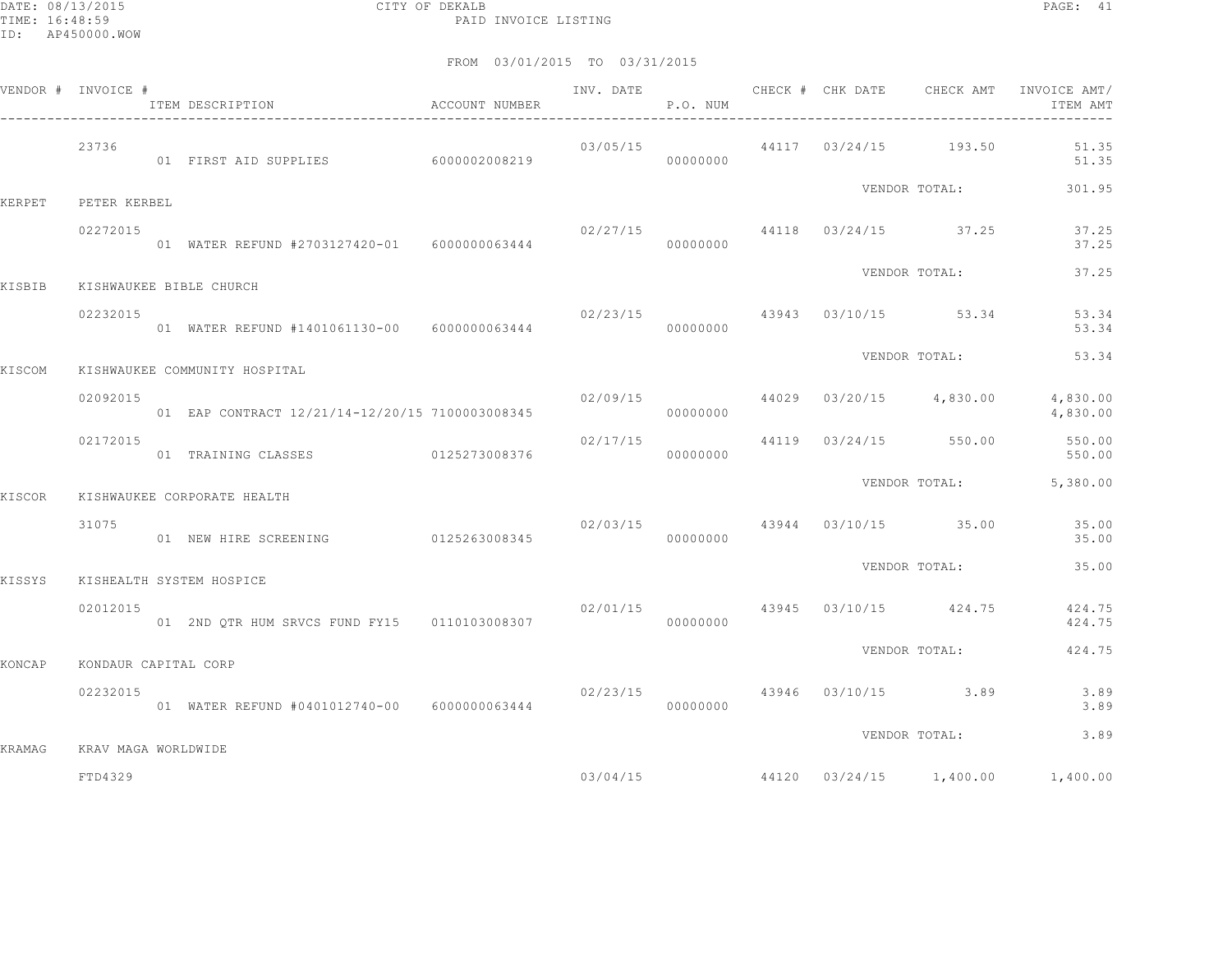DATE: 08/13/2015 CITY OF DEKALB PAGE: 42 PAID INVOICE LISTING

FROM 03/01/2015 TO 03/31/2015

|        | VENDOR # INVOICE # | ITEM DESCRIPTION                             | <b>ACCOUNT NUMBER</b> |          | P.O. NUM |                |                                                                                 | INV. DATE 6 1997 CHECK # CHK DATE 6 CHECK AMT INVOICE AMT<br>ITEM AMT |
|--------|--------------------|----------------------------------------------|-----------------------|----------|----------|----------------|---------------------------------------------------------------------------------|-----------------------------------------------------------------------|
|        | FTD4329            |                                              |                       |          |          |                |                                                                                 | $03/04/15$ $44120$ $03/24/15$ $1,400.00$ $1,400.00$<br>1,400.00       |
| LAKINT |                    | LAKESIDE INTERNATIONAL TRUCKS                |                       |          |          |                |                                                                                 | VENDOR TOTAL: 1,400.00                                                |
|        | 7054470PX1         | 01 HEAD LIGHT 0130332008226                  |                       | 02/05/15 | 00000000 |                | 43947 03/10/15 722.67                                                           | 60.62<br>60.62                                                        |
|        | 7054775P           | 01 EXHAUST PIPES, CLAMPS 0130332008226       |                       | 02/09/15 | 00000000 |                | 43947 03/10/15 722.67                                                           | 287.76<br>287.76                                                      |
|        | 7054804P           | 01 SENSOR KIT                                | 0130332008226         | 02/10/15 | 00000000 |                | 43947 03/10/15 722.67                                                           | 129.28<br>129.28                                                      |
|        | 7054931P           | 01 PARTS FOR P26                             | 0130332008226         | 02/13/15 | 00000000 | 43947 03/10/15 | 722.67                                                                          | 87.71<br>87.71                                                        |
|        | 7055045P           | 01 PARTS FOR P25 SYS42 0130332008226         |                       | 02/17/15 | 00000000 | 43947 03/10/15 | 722.67                                                                          | 157.30<br>157.30                                                      |
|        | 7055467P           | 01 HORN - P26 0130332008226                  |                       | 02/20/15 | 00000000 | 44121 03/24/15 | 391.87                                                                          | 38.61<br>38.61                                                        |
|        | 7055613P           | 01 PIPE/CLAMP - EXHAUST P18 0130332008226    |                       |          | 00000000 |                |                                                                                 | 02/23/15 44121 03/24/15 391.87 353.26<br>353.26                       |
| LANDAU | LANDAUER           |                                              |                       |          |          |                |                                                                                 | VENDOR TOTAL: 1, 114.54                                               |
|        | 100258214          | 01 LUXEL + SERVICE                           | 0130353008310         |          | 00000000 |                | 02/13/15 43948 03/10/15 488.90                                                  | 488.90<br>488.90                                                      |
| LAPMIC | MICHAEL LAPORTE    |                                              |                       |          |          |                | VENDOR TOTAL:                                                                   | 488.90                                                                |
|        | 02232015           |                                              |                       |          |          |                | 02/24/15 43949 03/10/15 11.84                                                   | 11.84<br>11.84                                                        |
| LARROB | ROBERT LARSON      |                                              |                       |          |          |                | VENDOR TOTAL:                                                                   | 11.84                                                                 |
|        | 02262015           | 01 WATER REFUND #3203151150-00 6000000063444 |                       |          | 00000000 |                | 02/26/15 44122 03/24/15 6.52                                                    | 6.52<br>6.52                                                          |
|        |                    |                                              |                       |          |          |                | the contract of the contract of the contract of the contract of the contract of | .                                                                     |

VENDOR TOTAL: 6.52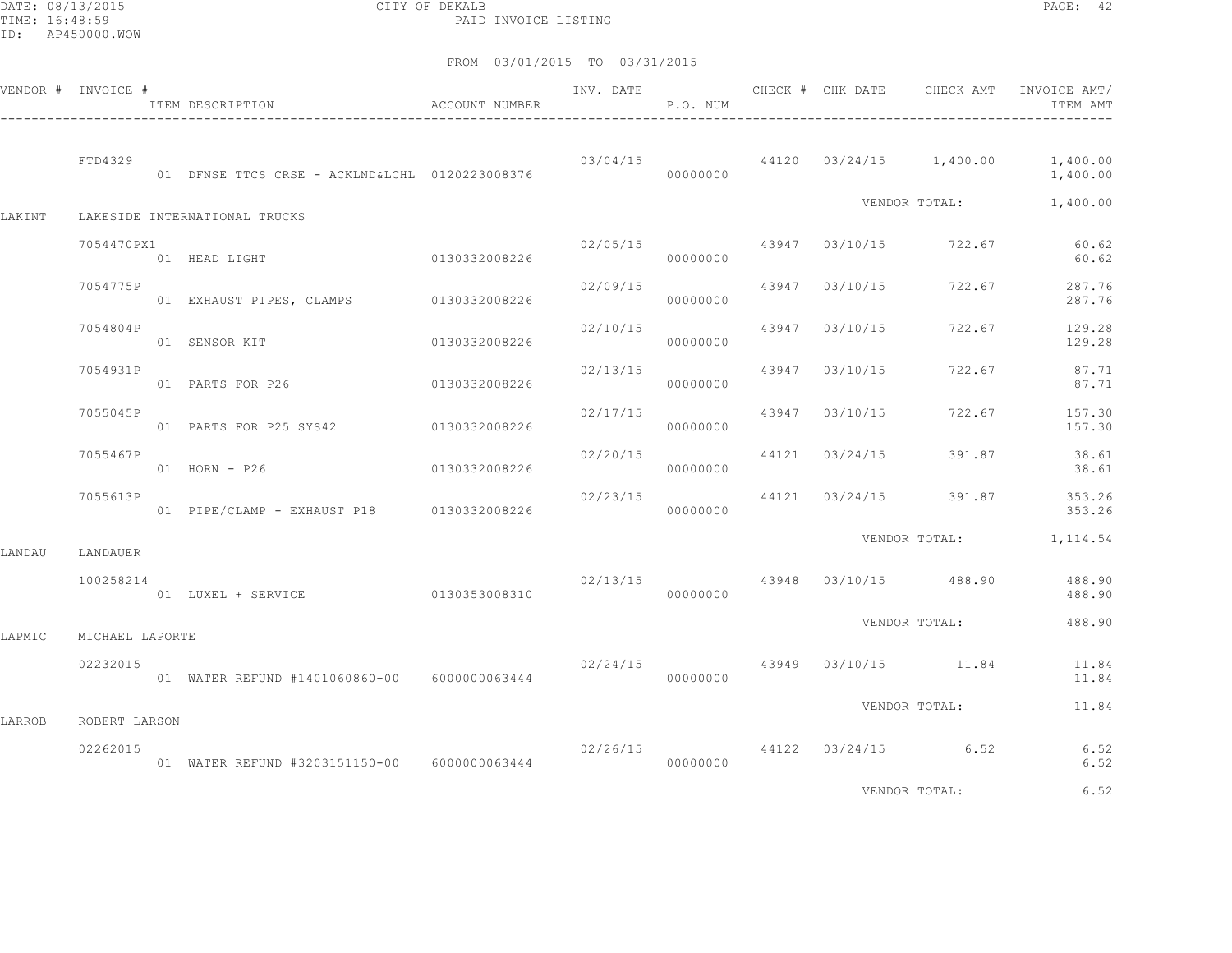DATE: 08/13/2015 CITY OF DEKALB PAGE: 43 PAID INVOICE LISTING

|        | VENDOR # INVOICE #     | ITEM DESCRIPTION                                                                                                                                                                                                                                                                                             | <b>ACCOUNT NUMBER</b>                                                                                               | INV. DATE                             | P.O. NUM                                                                                                             |       |                | CHECK # CHK DATE CHECK AMT           | INVOICE AMT/<br>ITEM AMT                                                                    |
|--------|------------------------|--------------------------------------------------------------------------------------------------------------------------------------------------------------------------------------------------------------------------------------------------------------------------------------------------------------|---------------------------------------------------------------------------------------------------------------------|---------------------------------------|----------------------------------------------------------------------------------------------------------------------|-------|----------------|--------------------------------------|---------------------------------------------------------------------------------------------|
| LARSTE | STEVE LARSON           |                                                                                                                                                                                                                                                                                                              |                                                                                                                     |                                       |                                                                                                                      |       |                |                                      |                                                                                             |
|        | 02262015               | 01 WATER REFUND #3803177590-00 6000000063444                                                                                                                                                                                                                                                                 |                                                                                                                     |                                       | 00000000                                                                                                             |       |                | $02/26/15$ 44123 $03/24/15$ 143.00   | 143.00<br>143.00                                                                            |
| LEEAUT | LEE AUTO DEKALB        |                                                                                                                                                                                                                                                                                                              |                                                                                                                     |                                       |                                                                                                                      |       |                | VENDOR TOTAL:                        | 143.00                                                                                      |
|        | 416206221              | 60000002008226<br>01 MARKER PIGTAIL                                                                                                                                                                                                                                                                          |                                                                                                                     | 00000000                              |                                                                                                                      |       |                | $03/02/15$ $44124$ $03/24/15$ $4.68$ | 4.68<br>4.68                                                                                |
| LEHDRU | LEHAN DRUGS            |                                                                                                                                                                                                                                                                                                              |                                                                                                                     |                                       |                                                                                                                      |       |                | VENDOR TOTAL:                        | 4.68                                                                                        |
|        | 02232015               | 01 WORK COMP RX (RAIH) 7000004008472                                                                                                                                                                                                                                                                         |                                                                                                                     | $02/23/15$ $43950$ $03/10/15$ $37.91$ | 00000000                                                                                                             |       |                |                                      | 37.91<br>37.91                                                                              |
| LEKSTY | STYLIANOS LEKKAS       |                                                                                                                                                                                                                                                                                                              |                                                                                                                     |                                       |                                                                                                                      |       |                | VENDOR TOTAL:                        | 37.91                                                                                       |
|        | 02192015               | 01 ARTHUR DELI - FOOD 0120243008376<br>02 CHICK-FIL-A - FOOD<br>03 FIVE GUYS - FOOD<br>04 SMASHBURGER - FOOD<br>05 COOPER'S HAWK - FOOD<br>06 POMPEI DELI - #13-17309 0120243008376<br>07 JASON'S DELI - FOOD<br>08 DOS REALES - FOOD<br>09 CHARLEY'S HOT PHILLY - FOOD 0120243008376<br>10 PATELLI'S - FOOD | 0120243008376<br>0120243008376<br>0120243008376<br>0120243008376<br>0120243008376<br>0120243008376<br>0120243008376 | 02/15/15                              | 00000000<br>00000000<br>00000000<br>00000000<br>00000000<br>00000000<br>00000000<br>00000000<br>00000000<br>00000000 |       |                | D000751 03/10/15 95.95               | 95.95<br>10.00<br>10.00<br>10.00<br>10.00<br>10.00<br>9.12<br>9.84<br>8.18<br>10.00<br>8.81 |
| LININN | LINCOLN INN RESTAURANT |                                                                                                                                                                                                                                                                                                              |                                                                                                                     |                                       |                                                                                                                      |       |                | VENDOR TOTAL:                        | 95.95                                                                                       |
|        | 3060                   | 01 SIKICH LUNCH MTG (10) MEALS 0115173008306                                                                                                                                                                                                                                                                 |                                                                                                                     | 02/11/15                              | 00000000                                                                                                             |       |                | 43951 03/10/15 96.37                 | 96.37<br>96.37                                                                              |
| LOVDIS |                        | LOVELL'S DISCOUNT TIRE, INC.                                                                                                                                                                                                                                                                                 |                                                                                                                     |                                       |                                                                                                                      |       |                | VENDOR TOTAL:                        | 96.37                                                                                       |
|        | 39883                  | 01 (2) TIRE REPLACEMENTS 6500003008310                                                                                                                                                                                                                                                                       |                                                                                                                     |                                       | 02/09/15<br>00000000                                                                                                 |       | 43952 03/10/15 | 82.40                                | 51.90<br>51.90                                                                              |
|        | 39932                  | 01 CARLISLE TURF SAVER/PAINT CART 0130332008226                                                                                                                                                                                                                                                              |                                                                                                                     | 02/13/15                              | 00000000                                                                                                             | 43952 | 03/10/15       | 82.40                                | 30.50<br>30.50                                                                              |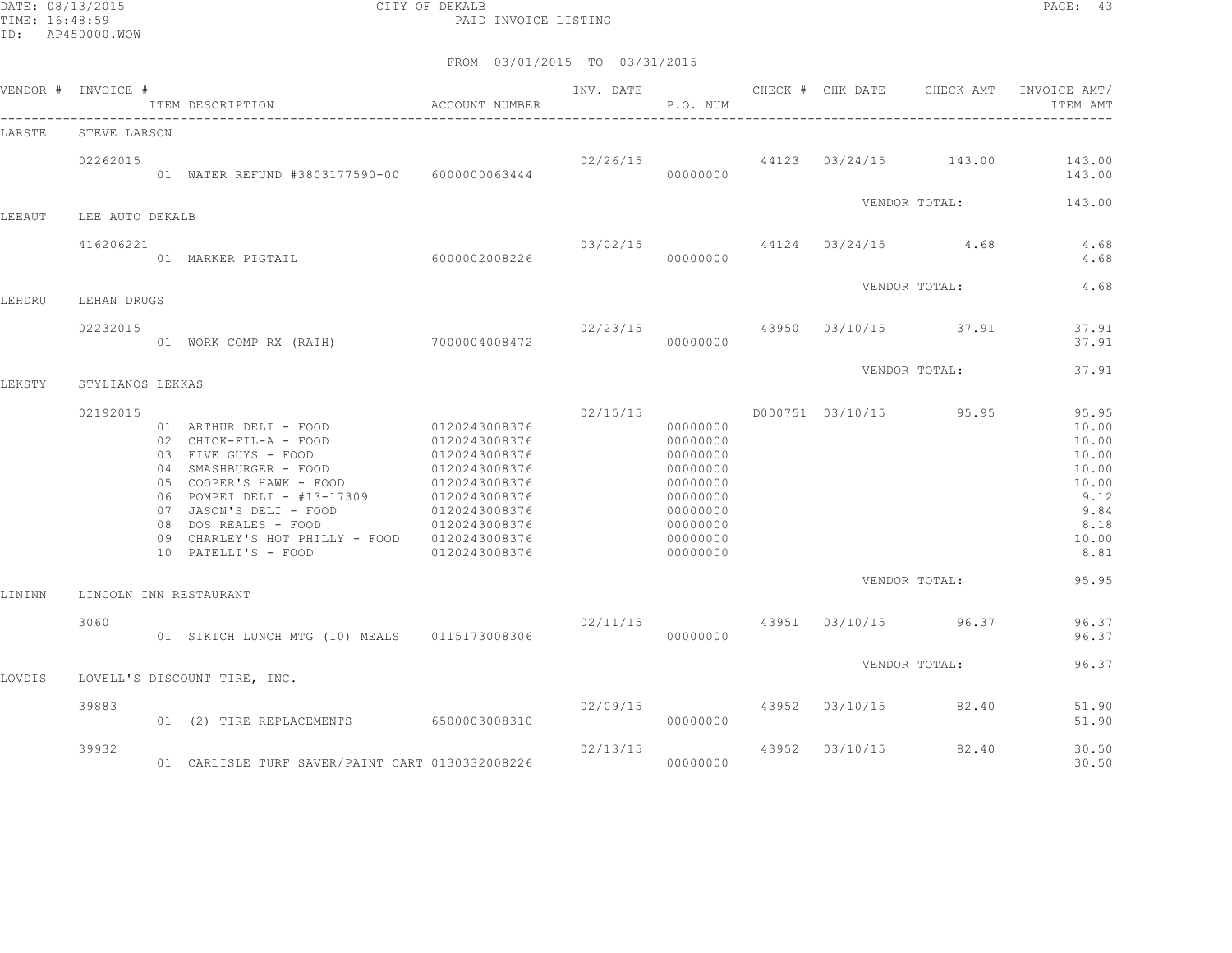|        | VENDOR # INVOICE # | ITEM DESCRIPTION                              | ACCOUNT NUMBER | INV. DATE | P.O. NUM |                | CHECK # CHK DATE CHECK AMT | INVOICE AMT/<br>ITEM AMT                 |
|--------|--------------------|-----------------------------------------------|----------------|-----------|----------|----------------|----------------------------|------------------------------------------|
|        | 40102              | 01 P16 TIRE REPAIR 60130332008226             |                | 02/27/15  | 00000000 |                | 44125 03/24/15 802.72      | 802.72<br>802.72                         |
| LOWHOM |                    | LOWE'S HOME CENTER, INC.                      |                |           |          |                | VENDOR TOTAL:              | 885.12                                   |
|        | 03032015           | 01 BEAUTIFI/WEATHERIZA PROGRAM 1800006508624  |                | 03/03/15  | 00000000 |                | 44126 03/24/15 5,000.00    | 5,000.00<br>5,000.00                     |
|        | 05728              | 01 F2 AIR COMPRESSOR PARTS 0125272008226      |                | 02/20/15  | 00000000 |                |                            | 44127 03/24/15 1,496.37 214.88<br>214.88 |
|        | 06474              | 01 SHOP SUPPLIES                              | 0125272008226  | 02/08/15  | 00000000 |                | 44127 03/24/15 1,496.37    | 15.08<br>15.08                           |
|        | 06544              | 01 E2 LT REPAIR PARTS 0125272008226           |                | 02/21/15  | 00000000 |                | 44127 03/24/15 1,496.37    | 41.59<br>41.59                           |
|        | 13175              | 01 DTEIN PINS                                 | 0130322008219  | 02/05/15  | 00000000 |                | 44127 03/24/15 1,496.37    | 123.24<br>123.24                         |
|        | 13743              | 01 ST 2 GRINDER                               | 0125272008226  | 02/09/15  | 00000000 |                | 44127 03/24/15 1,496.37    | 6.63<br>6.63                             |
|        | 41069              | 01 CONCRETE PROJECT                           | 1300006508639  | 01/28/15  | 00000000 | 44127 03/24/15 | 1,496.37                   | 43.47<br>43.47                           |
|        | 53022              | 01 CEMENT/PUTTY                               | 0130332008219  | 02/11/15  | 00000000 |                | 44127 03/24/15 1,496.37    | 32.26<br>32.26                           |
|        | 53071              | 01 STUDS/SHEATHING - PROTONO 0130322008219    |                | 01/30/15  | 00000000 |                | 44127 03/24/15 1,496.37    | 73.77<br>73.77                           |
|        | 53087              | 01 PAINT ROLLERS                              | 0120233008310  | 02/24/15  | 00000000 |                | 44127 03/24/15 1,496.37    | 70.22<br>70.22                           |
|        | 53154              | 01 BOSCH LASER DISTANCE MEASUER 0125272008240 |                | 02/12/15  | 00000000 | 44127 03/24/15 | 1,496.37                   | 141.55<br>141.55                         |
|        | 53624              | 01 ADHESIVE/PEBBLED/GE SUPREME                | 0130332008219  | 02/18/15  | 00000000 |                | 44127 03/24/15 1,496.37    | 54.08<br>54.08                           |
|        | 53978              | 01 DRYWLL SCREWS/POPLAR BRD 0130322008219     |                | 01/29/15  | 00000000 |                | 44127 03/24/15 1,496.37    | 14.76<br>14.76                           |
|        | 53989              |                                               |                | 01/29/15  |          |                | 44127 03/24/15 1,496.37    | 42.55                                    |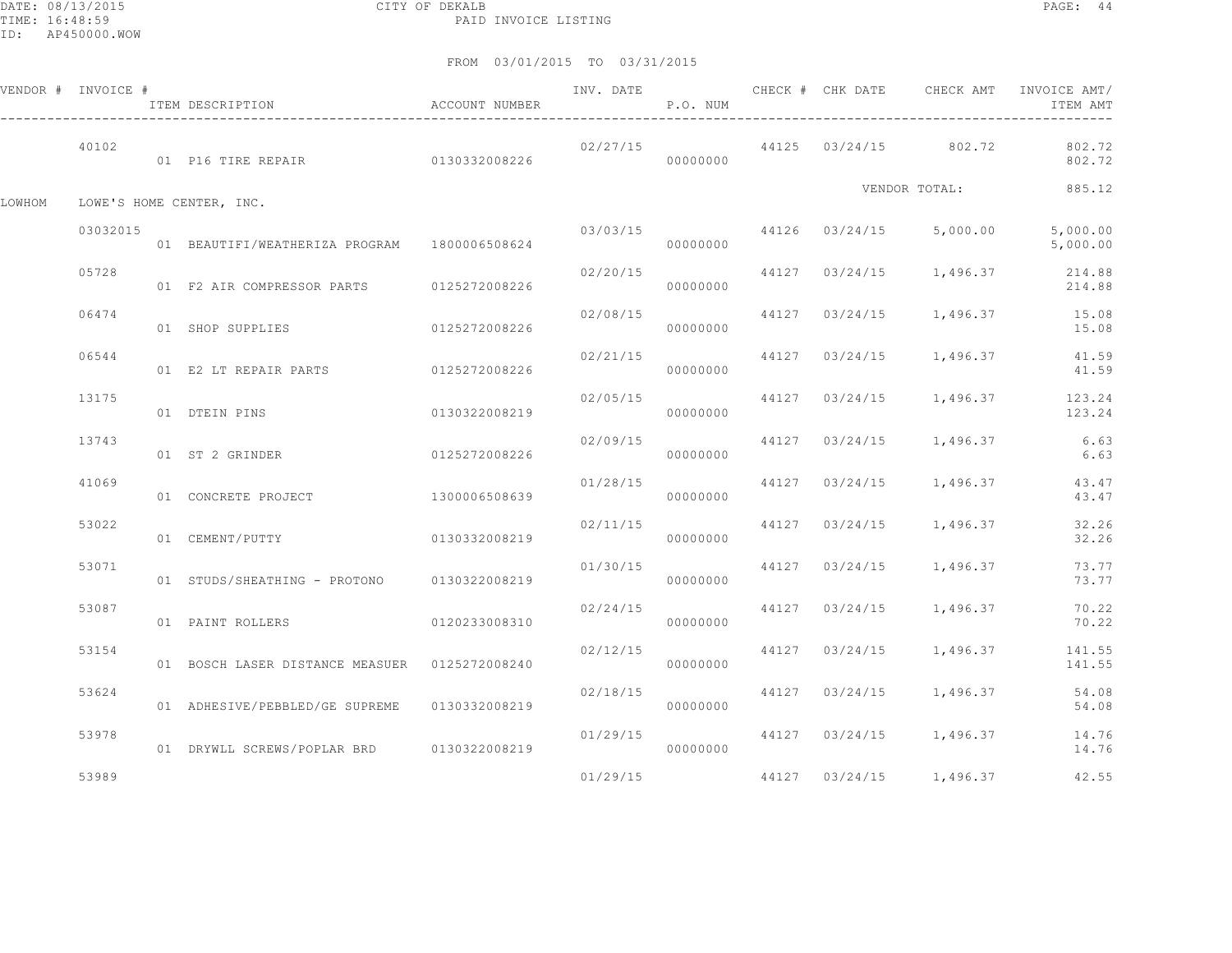DATE: 08/13/2015 CITY OF DEKALB PAGE: 45 PAID INVOICE LISTING

|         | VENDOR # INVOICE #           | ACCOUNT NUMBER<br>ITEM DESCRIPTION<br>________________________________ |               | INV. DATE                             | P.O. NUM |  |                                          | CHECK # CHK DATE CHECK AMT INVOICE AMT/<br>ITEM AMT |
|---------|------------------------------|------------------------------------------------------------------------|---------------|---------------------------------------|----------|--|------------------------------------------|-----------------------------------------------------|
|         | 53989                        | 01 BUILDING SUPPLIES                                                   | 6000002008219 |                                       | 00000000 |  | $01/29/15$ $44127$ $03/24/15$ $1,496.37$ | 42.55<br>42.55                                      |
|         | 53992                        | 01 BUILDING SUPPLIES                                                   | 0130332008219 | 02/23/15                              | 00000000 |  | 44127 03/24/15 1,496.37                  | 6.49<br>6.49                                        |
|         | 79323                        | 01 WATER BILLING DROP BOX 6000002008295                                |               | 02/04/15                              | 00000000 |  |                                          | 44127 03/24/15 1,496.37 615.80<br>615.80            |
| LUKLIS  | LISA LUKER                   |                                                                        |               |                                       |          |  |                                          | VENDOR TOTAL: 6,496.37                              |
|         | 02232015                     | 01 WATER REFUND #3803186480-00    6000000063444                        |               | 02/23/15                              | 00000000 |  | 43953 03/10/15 11.75                     | 11.75<br>11.75                                      |
| LULIFEN | LI-FEN LU                    |                                                                        |               |                                       |          |  | VENDOR TOTAL:                            | 11.75                                               |
|         | 02252015                     |                                                                        |               |                                       | 00000000 |  | $02/25/15$ 44128 $03/24/15$ 5.74         | 5.74<br>5.74                                        |
| LUNKIR  | KIRT T. LUNDBECK             |                                                                        |               |                                       |          |  | VENDOR TOTAL:                            | 5.74                                                |
|         | 02092015                     | 01 MUNI BND DRCTR DEC.JAN.FEB. 0110113008399                           |               | 02/09/15                              | 00000000 |  | 43954 03/10/15 1,500.00                  | 1,500.00<br>1,500.00                                |
| LYNCHU  | CHUCK LYNCH                  |                                                                        |               |                                       |          |  | VENDOR TOTAL:                            | 1,500.00                                            |
|         | 02172015                     | 01 TAX REBATE NOV 2013-OCT 2014 6000004008481                          |               | $02/17/15$ $43955$ $03/10/15$ $71.99$ | 00000000 |  |                                          | 71.99<br>71.99                                      |
| LYOBER  | BERTHA LYON                  |                                                                        |               |                                       |          |  | VENDOR TOTAL:                            | 71.99                                               |
|         | 02242015                     |                                                                        |               | $02/24/15$ $43956$ $03/10/15$ 9.33    | 00000000 |  |                                          | 9.33<br>9.33                                        |
|         |                              |                                                                        |               |                                       |          |  | VENDOR TOTAL:                            | 9.33                                                |
| MACINC  | MACKLIN INCOPORATED<br>36326 | 01 MATERIAL                                                            | 6000002008232 | 01/31/15                              | 00000000 |  | 43957 03/10/15 1,863.50                  | 1,863.50<br>1,863.50                                |
|         |                              |                                                                        |               |                                       |          |  | VENDOR TOTAL:                            | 1,863.50                                            |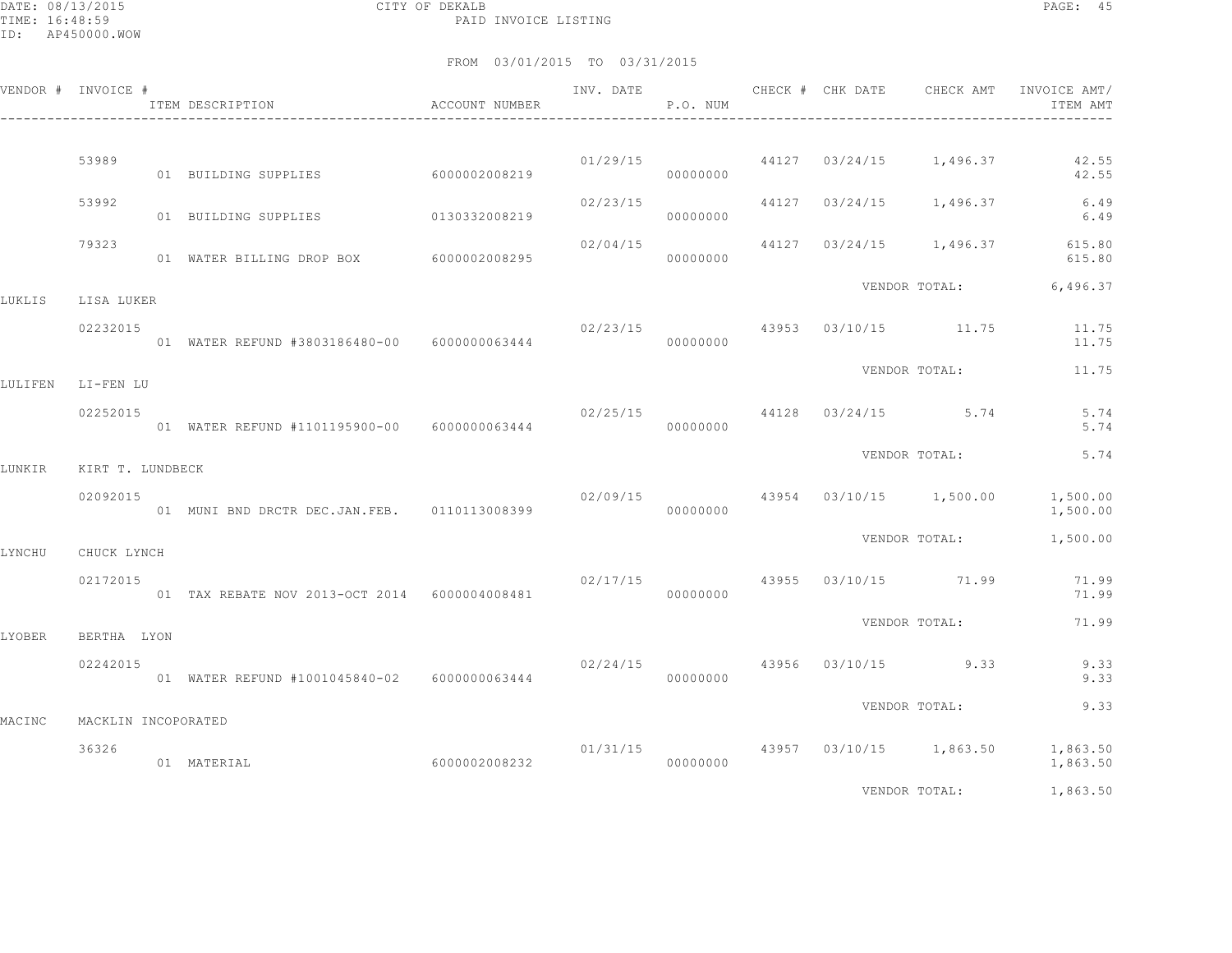DATE: 08/13/2015 CITY OF DEKALB PAGE: 46 PAID INVOICE LISTING

|        | VENDOR # INVOICE #    | ITEM DESCRIPTION                              | ACCOUNT NUMBER |                         | P.O. NUM |       |                | INV. DATE 6 CHECK # CHK DATE CHECK AMT | INVOICE AMT/<br>ITEM AMT |
|--------|-----------------------|-----------------------------------------------|----------------|-------------------------|----------|-------|----------------|----------------------------------------|--------------------------|
| MAHOA  | HOAN MA               |                                               |                |                         |          |       |                |                                        |                          |
|        | 03062015              | 01 WATER REFUND #0401184810-01  6000000063444 |                |                         | 00000000 |       |                | $03/06/15$ 44129 $03/24/15$ 13.32      | 13.32<br>13.32           |
| MARINC | M.A.R.S. INCORPORATED |                                               |                |                         |          |       |                | VENDOR TOTAL:                          | 13.32                    |
|        |                       |                                               |                |                         |          |       |                |                                        |                          |
|        | 555439                | 01 22 SI ALT HD 170AMP 12 VLT 0130332008226   |                | 02/05/15                | 00000000 |       |                | 43958 03/10/15 132.00                  | 132.00<br>132.00         |
|        | 555584                | 01 (3) REPAIRS                                | 6500003008310  | 02/20/15                | 00000000 |       |                | 44130 03/24/15 200.00                  | 200.00<br>200.00         |
| MASPRO | MASON PROPERTIES      |                                               |                |                         |          |       |                | VENDOR TOTAL:                          | 332.00                   |
|        | 03032015              | 01 OVERPAYMENT REFUND 0100000043244           |                | 03/03/15                | 00000000 |       |                | 44131 03/24/15 49.00                   | 49.00<br>49.00           |
|        |                       |                                               |                |                         |          |       |                | VENDOR TOTAL:                          | 49.00                    |
| MATCLI | MATHERS CLINIC        |                                               |                |                         |          |       |                |                                        |                          |
|        | 029786                | 01 PRE-EMPLYMNT EVALUATION 0115173008333      |                | 03/10/15 44132 03/24/15 | 00000000 |       |                | 900.00                                 | 450.00<br>450.00         |
|        | 029787                | 01 PRE-EMPLYMNT EVALUATION 0115173008333      |                | 03/10/15                | 00000000 |       |                | 44132 03/24/15 900.00                  | 450.00<br>450.00         |
| MCCJAC | JACK MCCARTHY         |                                               |                |                         |          |       |                | VENDOR TOTAL:                          | 900.00                   |
|        | 022515                | 01 WATER REFUND #1902088120-00 6000000063444  |                |                         | 00000000 |       |                | $02/25/15$ 44133 $03/24/15$ 1.90       | 1.90<br>1.90             |
| MCDCOR |                       | MCDONALD'S RESTAURANT OF                      |                |                         |          |       |                | VENDOR TOTAL:                          | 1.90                     |
|        |                       |                                               |                |                         |          |       |                |                                        |                          |
|        | 01012015              | 01 PD PRISONER MEALS 0120222008299            |                | 01/01/15                | 00000000 |       | 43959 03/10/15 | 31.80                                  | 7.44<br>7.44             |
|        | 01012015A             | 01 PD PRISONER MEALS #15-00046 0120222008299  |                | 01/03/15                | 00000000 |       | 43959 03/10/15 | 31.80                                  | 7.02<br>7.02             |
|        | 01012015B             | 01 PD PRISONER MEALS                          | 0120222008299  | 01/10/15                | 00000000 | 43959 | 03/10/15       | 31.80                                  | 6.81<br>6.81             |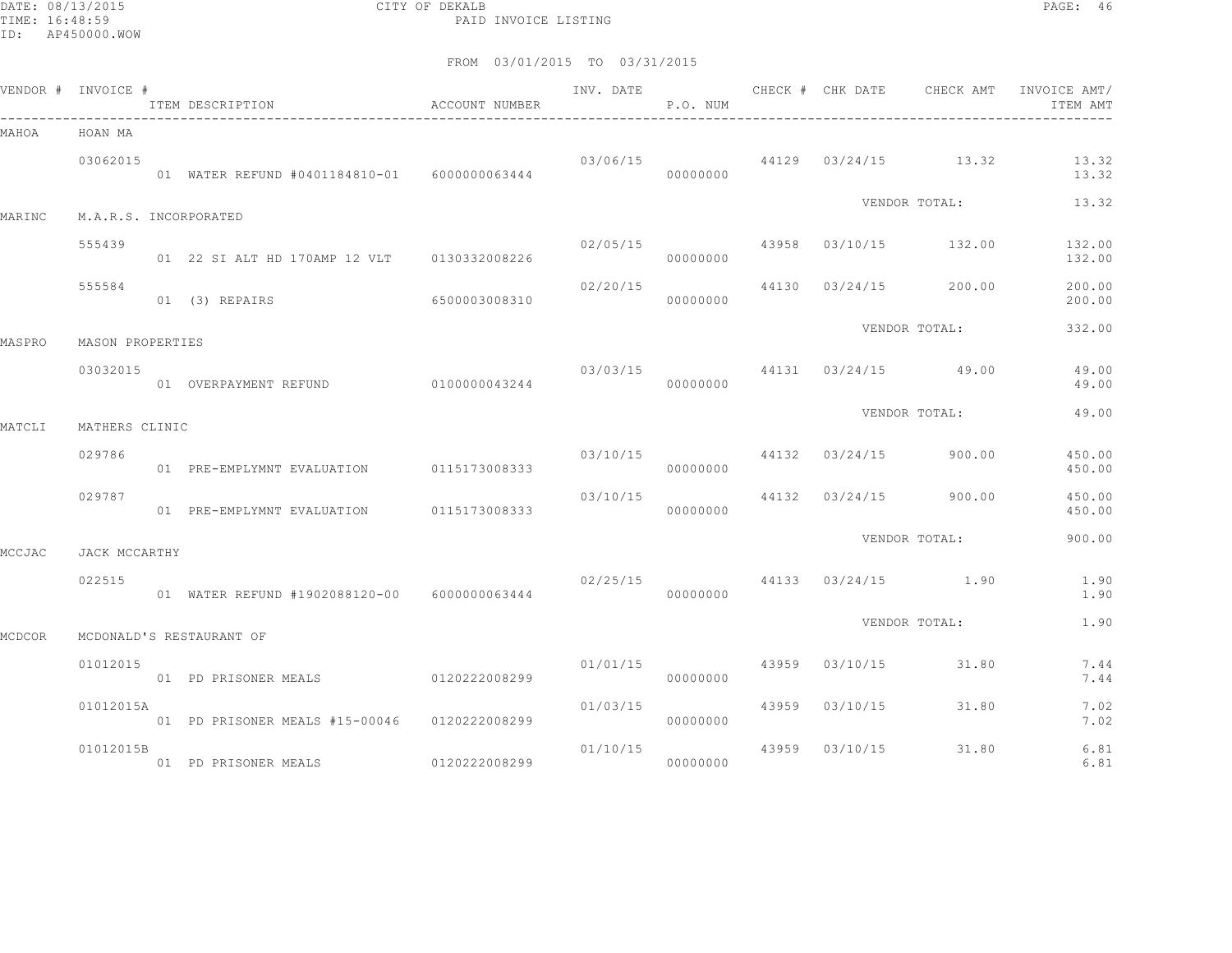|        | VENDOR # INVOICE # | ITEM DESCRIPTION                               | ACCOUNT NUMBER                 |                                     | P.O. NUM             |  |                                        | INVOICE AMT/<br>ITEM AMT |
|--------|--------------------|------------------------------------------------|--------------------------------|-------------------------------------|----------------------|--|----------------------------------------|--------------------------|
|        | 01012015C          | 01 PD PRISONER MEALS 0120222008299             |                                | 01/15/15                            | 00000000             |  | 43959 03/10/15 31.80                   | 6.81<br>6.81             |
|        | 01012015D          |                                                |                                | 01/28/15                            |                      |  | 43959 03/10/15 31.80                   | 3.72<br>3.72             |
| MECKRI | KRIS MECCA         |                                                |                                |                                     |                      |  | VENDOR TOTAL:                          | 31.80                    |
|        | 03062015           | 01 TASER TRNG REIMB                            | 0120223008376                  |                                     | 00000000             |  | $03/06/15$ D000761 03/24/15 390.00     | 390.00<br>390.00         |
| MELLOC | MELIN'S LOCK & KEY |                                                |                                |                                     |                      |  | VENDOR TOTAL:                          | 390.00                   |
|        | 16864              | 0130322008219<br>01 (1) 1000 3M                |                                |                                     | 00000000             |  | $02/10/15$ 43960 $03/10/15$ 444.40     | 1.85<br>1.85             |
|        | 16894              | 01 (3) MASTERS (2) KEYS - RANGE 0120222008242  |                                |                                     | 00000000             |  | $02/18/15$ $43960$ $03/10/15$ $444.40$ | 11.57<br>11.57           |
|        | 16934              | 01 DUPLICATE KEY 0130352008226                 |                                | 03/05/15                            | 00000000             |  | 44135 03/24/15 3.70                    | 3.70<br>3.70             |
|        | 6236               | 01 LSDA LOCKSET                                | 0130323008348                  | 02/09/15                            | 00000000             |  | 43960 03/10/15 444.40                  | 385.98<br>385.98         |
|        | 6240               | 01 REPAIR LCK SLDNG DR - SEN CTR 0130323008348 |                                |                                     | 00000000             |  | $01/28/15$ 43960 $03/10/15$ 444.40     | 45.00<br>45.00           |
| MIDCIT | MID CITY           |                                                |                                |                                     |                      |  | VENDOR TOTAL:                          | 448.10                   |
|        | 02242015           | 01 DESK PAD                                    | 0117112008204                  |                                     | 00000000             |  | $02/24/15$ $43961$ $03/10/15$ $61.66$  | 30.73<br>30.73           |
|        | 2696600            | 01 OFFICE SUPPLIES<br>02 PETTY CASH BOX        | 0117112008204<br>0125262008204 | 02/09/15                            | 00000000<br>00000000 |  | 43961 03/10/15 61.66                   | 30.93<br>8.99<br>21.94   |
|        | 2703160            | 01 OFFICE SUPPLIES                             | 0130352008204                  | 02/13/15                            | 00000000             |  | 44136 03/24/15 730.74                  | 220.92<br>220.92         |
|        | 2703161            | 01 DIARY                                       | 0130352008295                  | 02/16/15 44136 03/24/15<br>00000000 |                      |  | 730.74                                 | 203.94<br>203.94         |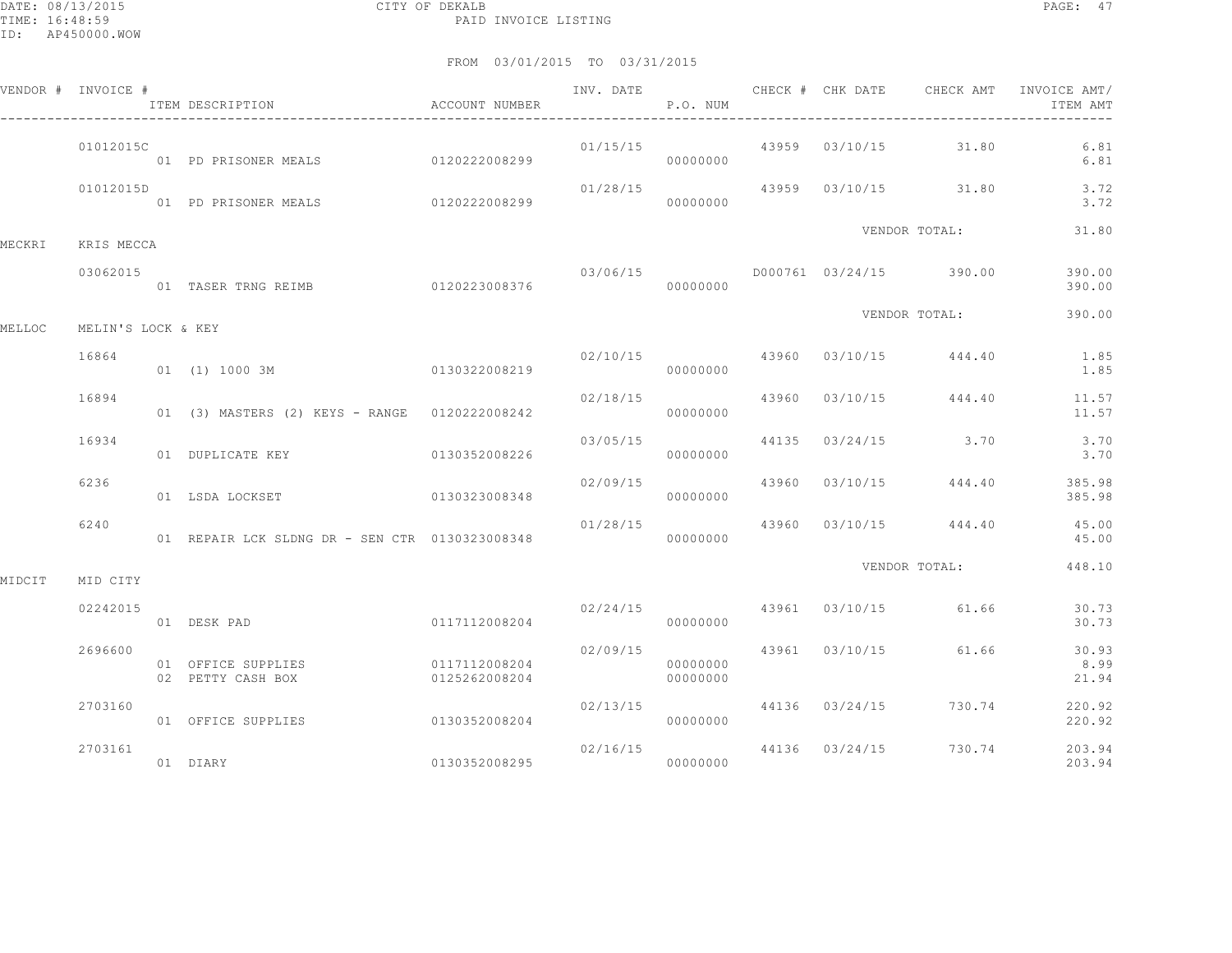DATE: 08/13/2015 CITY OF DEKALB PAGE: 48 PAID INVOICE LISTING

ID: AP450000.WOW

|        | VENDOR # INVOICE #    | ITEM DESCRIPTION CONTROLLER ACCOUNT NUMBER    |               | P.O. NUM |          |  |                                        | ITEM AMT                           |
|--------|-----------------------|-----------------------------------------------|---------------|----------|----------|--|----------------------------------------|------------------------------------|
|        | 2714560               | 01 CHAIRMAT 0132102008204                     |               |          | 00000000 |  | 02/24/15 44136 03/24/15 730.74         | 44.99<br>44.99                     |
|        | 2717810               | 01 DURABLE TABS 0117112008204                 |               | 02/26/15 | 00000000 |  |                                        | 44136 03/24/15 730.74 8.98<br>8.98 |
|        | 2720870               | 01 PD PAPER (9 REAMS) 0135002008202           |               |          | 00000000 |  | 02/27/15 44136 03/24/15 730.74         | 251.91<br>251.91                   |
| MIDMED |                       | MDWEST MEDICAL SUPPLY COMPANY                 |               |          |          |  | VENDOR TOTAL:                          | 792.40                             |
|        | 5459037               | 01 (4) SHEARS 0125272008241                   |               | 02/12/15 | 00000000 |  | 43962 03/10/15 92.60                   | 3.85<br>3.85                       |
|        | 5460604               | 01 NITRILE GLOVES 0125272008241               |               | 02/13/15 | 00000000 |  | 43962 03/10/15 92.60                   | 88.75<br>88.75                     |
|        | 5473823               | 01 NITRILE GLOVES (XL) 0125272008241          |               | 02/23/15 | 00000000 |  | 44137 03/24/15 137.12                  | 88.75<br>88.75                     |
|        | 5476885               | 01 BIOHAZARD BAGS                             | 0125272008241 |          | 00000000 |  | $02/24/15$ 44137 $03/24/15$ 137.12     | 48.37<br>48.37                     |
| MIKAUT |                       | MIKE'S AUTO & TRUCK REPAIR                    |               |          |          |  | VENDOR TOTAL:                          | 229.72                             |
|        | 011513                | 01 (5) SAFETY TESTS-P1022352021 0130333008315 |               |          | 00000000 |  | $01/31/15$ $43963$ $03/10/15$ $135.00$ | 135.00<br>135.00                   |
| MILTRO | TROY MILLER           |                                               |               |          |          |  | VENDOR TOTAL:                          | 135.00                             |
|        | 03032015              | 01 WATER REFUND #3803165950-00 6000000063444  |               |          | 00000000 |  | 03/03/15 44138 03/24/15 107.53         | 107.53<br>107.53                   |
| MLENT  | M & L ENTERPRISES LLC |                                               |               |          |          |  | VENDOR TOTAL:                          | 107.53                             |
|        | 312024                | 01 PD (50) CAR WASH TOKENS 0120223008315      |               |          | 00000000 |  | $02/13/15$ $43964$ $03/10/15$ $225.00$ | 225.00<br>225.00                   |
| MOOMED | MOORE MEDICAL         |                                               |               |          |          |  | VENDOR TOTAL:                          | 225.00                             |
|        | 826687591             |                                               |               |          | 02/06/15 |  | 43965 03/10/15 103.14                  | 103.14                             |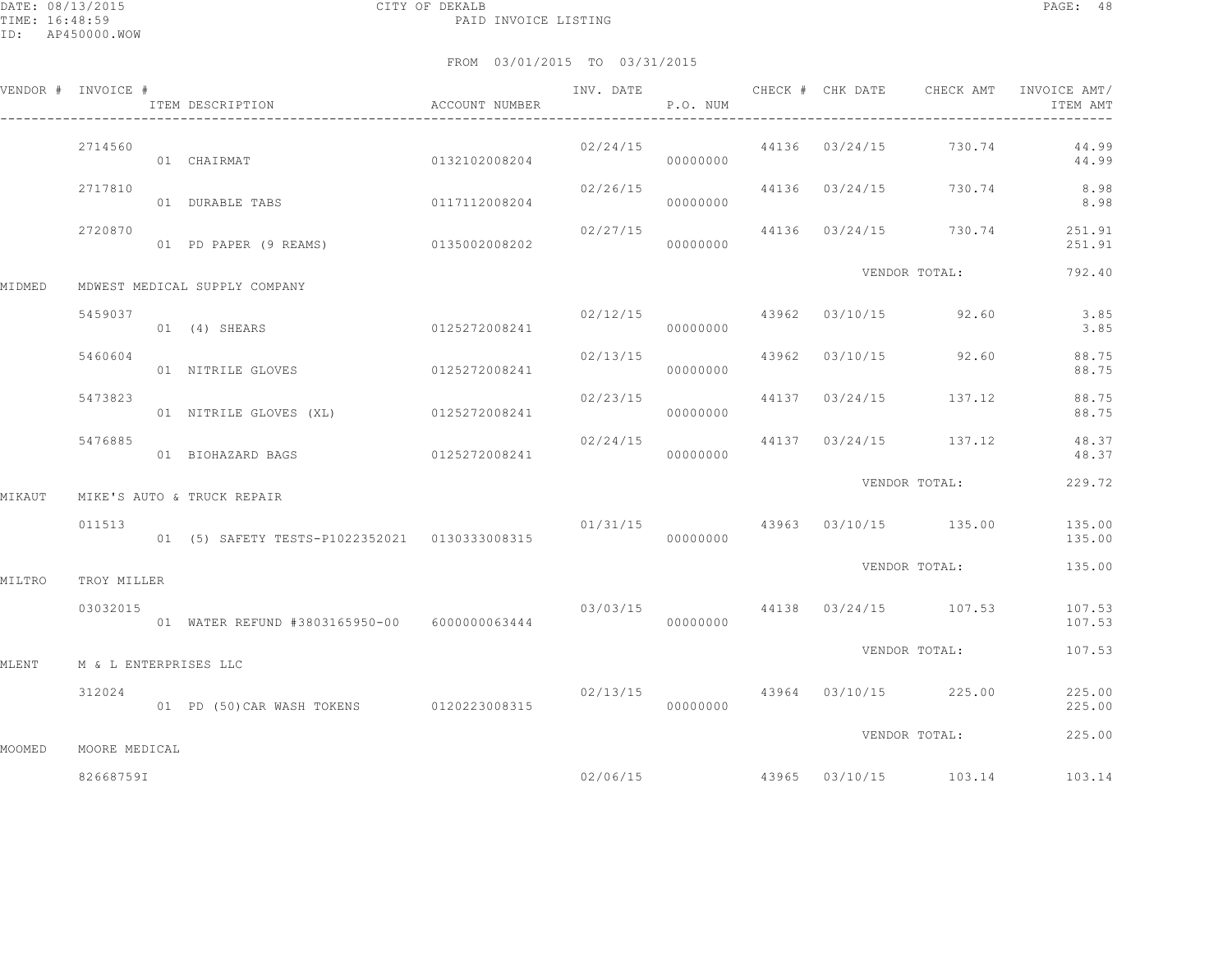DATE: 08/13/2015 CITY OF DEKALB PAGE: 49 PAID INVOICE LISTING

|        | VENDOR # INVOICE # | ITEM DESCRIPTION <b>ACCOUNT</b> NUMBER<br>--------------------------------- |               |                      | P.O. NUM             |                       |                                    | INV. DATE 6 1999 CHECK # CHK DATE 6 CHECK AMT INVOICE AMT<br>ITEM AMT |
|--------|--------------------|-----------------------------------------------------------------------------|---------------|----------------------|----------------------|-----------------------|------------------------------------|-----------------------------------------------------------------------|
|        | 826687591          | 01 MED SUPPLIES 0125272008241                                               |               |                      | 00000000             |                       |                                    | $02/06/15$ $43965$ $03/10/15$ $103.14$ $103.14$<br>103.14             |
|        | 826800663I         | 01 MEDICAL SUPPLIES                                                         | 0125272008241 | 02/19/15<br>00000000 |                      |                       | 44139 03/24/15 117.85              | 117.85<br>117.85                                                      |
| MOOTIR | MOORE TIRES, INC.  |                                                                             |               |                      |                      |                       | VENDOR TOTAL:                      | 220.99                                                                |
|        | P36433             |                                                                             |               |                      |                      |                       | $02/21/15$ 44140 $03/24/15$ 41.50  | 41.50<br>41.50                                                        |
| MORSAL | MORTON SALT, INC.  |                                                                             |               |                      |                      |                       | VENDOR TOTAL:                      | 41.50                                                                 |
|        | 5400688155         | 01 BULK CRYSTAL SALT 6000002008250                                          |               |                      | 02/06/15<br>00000000 |                       | 43966 03/10/15 5,675.00            | 2,768.06<br>2,768.06                                                  |
|        | 5400688619         | 01 BULK CRYSTAL SALT                                                        | 6000002008250 | 02/06/15             | 00000000             |                       | 43966 03/10/15 5,675.00            | 2,906.94<br>2,906.94                                                  |
|        | 5400708998         | 01 BULK CRYSTAL SALT                                                        | 6000002008250 | 02/23/15             | 00000000             |                       | 44141 03/24/15 5,869.19            | 2,898.70<br>2,898.70                                                  |
|        | 5400709000         | 01 BULK CRYSTAL SALT 6000002008250                                          |               | 02/23/15             | 00000000             |                       |                                    | 44141 03/24/15 5,869.19 2,970.49<br>2,970.49                          |
| MOTPAU | PAUL MOTT          |                                                                             |               |                      |                      |                       | VENDOR TOTAL:                      | 11,544.19                                                             |
|        | 04032015           |                                                                             |               | 02/18/15             | 00000000             |                       | D000752 03/10/15 90.00             | 90.00<br>90.00                                                        |
| MUKENS | MUKENSCHNABL, INC  |                                                                             |               |                      |                      |                       | VENDOR TOTAL:                      | 90.00                                                                 |
|        | 15167              | 01 HOBART RENTAL MARCH 2015 6500006008597 000000000 00000000                |               | 03/02/15             |                      | 44142 03/24/15 500.00 |                                    | 500.00<br>500.00                                                      |
|        |                    |                                                                             |               |                      |                      |                       | VENDOR TOTAL:                      | 500.00                                                                |
| MUNMAR | 48627              | MUNICIPAL MARKING DISTRIBUTORS<br>01 TIPS & FLAGS                           |               |                      |                      |                       | $02/18/15$ 44143 $03/24/15$ 863.70 | 863.70<br>490.95                                                      |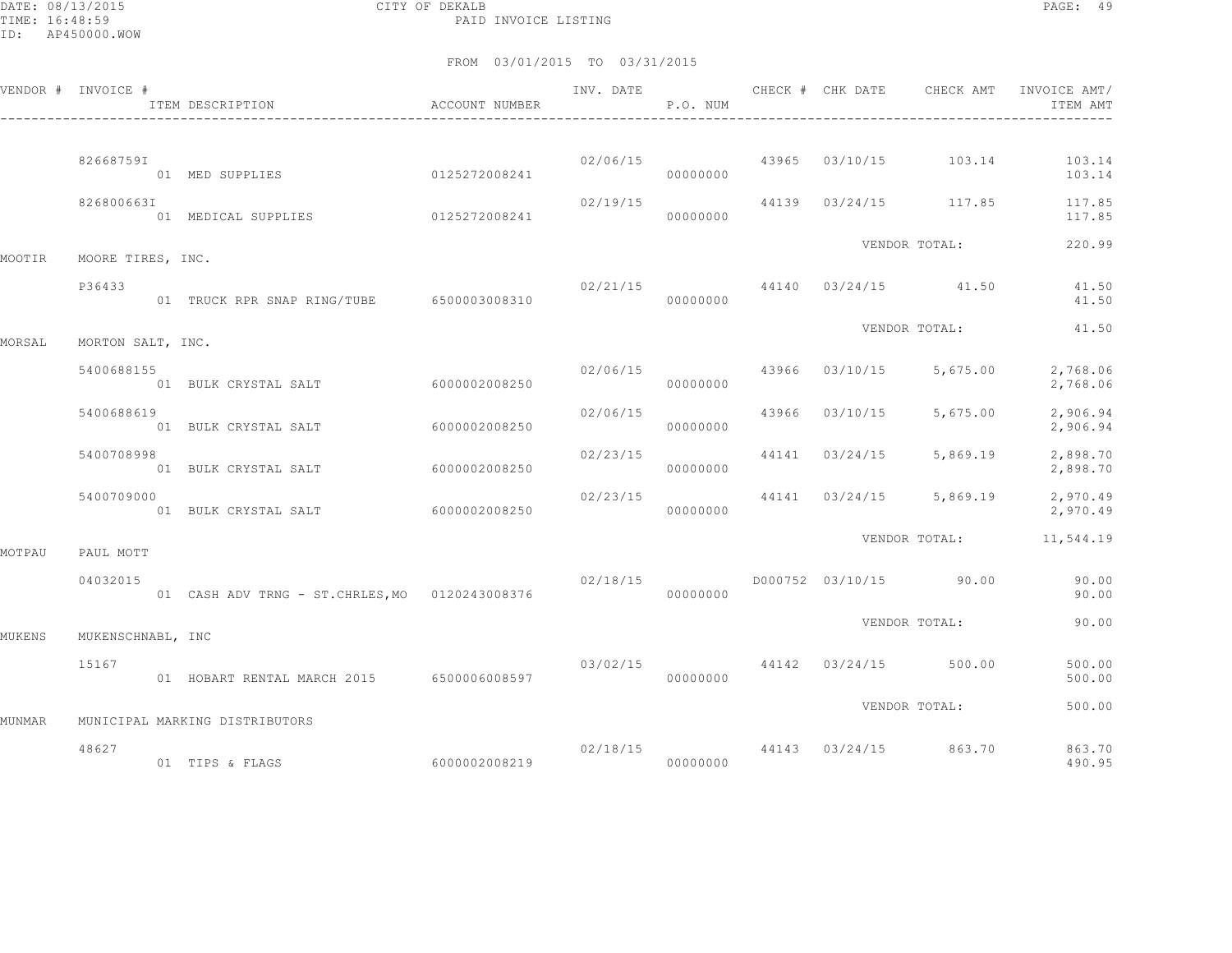|        | VENDOR # INVOICE # |                                                                                                                                                                                                                                                          |  |           |  |                                       | INV. DATE 6 CHECK # CHK DATE CHECK AMT INVOICE AMT/<br>ITEM AMT                                         |
|--------|--------------------|----------------------------------------------------------------------------------------------------------------------------------------------------------------------------------------------------------------------------------------------------------|--|-----------|--|---------------------------------------|---------------------------------------------------------------------------------------------------------|
|        | 48627              |                                                                                                                                                                                                                                                          |  |           |  |                                       |                                                                                                         |
|        | NACHA DD UNDEFINED |                                                                                                                                                                                                                                                          |  |           |  |                                       | VENDOR TOTAL: 863.70                                                                                    |
|        |                    | 01 TOTAL DIRECT DEPOSITS<br>01 TOTAL DIRECT DEPOSITS<br>01 TOTAL DIRECT DEPOSITS<br>01 TOTAL DIRECT DEPOSITS<br>01 TOTAL DIRECT DEPOSITS<br>01 TOTAL DIRECT DEPOSITS<br>01 TOTAL DIRECT DEPOSITS<br>01 TOTAL DIRECT DEPOSITS<br>01 TOTAL DIRECT DEPOSITS |  |           |  |                                       | 1,229.26<br>9,204.35<br>1,261.00<br>738.88<br>1,324.19<br>6,944.35<br>36, 131. 16<br>2,347.76<br>520.00 |
| NACMAR | MARK NACHMAN       |                                                                                                                                                                                                                                                          |  |           |  |                                       | VENDOR TOTAL: 0.00                                                                                      |
|        | 04032015           | 02/18/15 $0.00000000$ D000753 03/10/15 90.00<br>0.00000000 0120243008376 000000000                                                                                                                                                                       |  |           |  |                                       | 90.00<br>90.00                                                                                          |
| NATSCA | NATURE SCAPE       |                                                                                                                                                                                                                                                          |  |           |  | VENDOR TOTAL:                         | 90.00                                                                                                   |
|        | 07012014           |                                                                                                                                                                                                                                                          |  |           |  |                                       | 64.00<br>64.00                                                                                          |
|        | 09082014           | 09/08/14<br>$01$ #34329 APPLICATION - ST#1 0125274008450 09/08/14                                                                                                                                                                                        |  |           |  | 43967 03/10/15 40.00                  | 40.00<br>40.00                                                                                          |
| NATWIN |                    | NATHAN WINSTON SERVICES, INC.                                                                                                                                                                                                                            |  |           |  | VENDOR TOTAL:                         | 104.00                                                                                                  |
|        | 15047              | 01 ENGRAVED NAME PLATES-HOPP/SWEI 0115152008202<br>02 ENGRAVED NAME PLATE - MILLER 0117112008202                                                                                                                                                         |  | 000000000 |  | $01/27/15$ $43968$ $03/10/15$ $53.00$ | 45.00<br>30.00<br>15.00                                                                                 |
|        | 15070              |                                                                                                                                                                                                                                                          |  |           |  |                                       | $02/11/15$ $43968$ $03/10/15$ $53.00$ $8.00$<br>8.00                                                    |
| NELHAR |                    | NELSON-HARKINS INDUSTRIES                                                                                                                                                                                                                                |  |           |  | VENDOR TOTAL:                         | 53.00                                                                                                   |
|        | 102813             | $10/28/13$ $10/28/13$ $10/28/13$ $000000000$ $1000000000$ $10/28/13$ $000000000$ $10/28/13$ $000000000$ $18,382.00$ $18,382.00$                                                                                                                          |  |           |  |                                       |                                                                                                         |
|        |                    |                                                                                                                                                                                                                                                          |  |           |  | VENDOR TOTAL:                         | 18,382.00                                                                                               |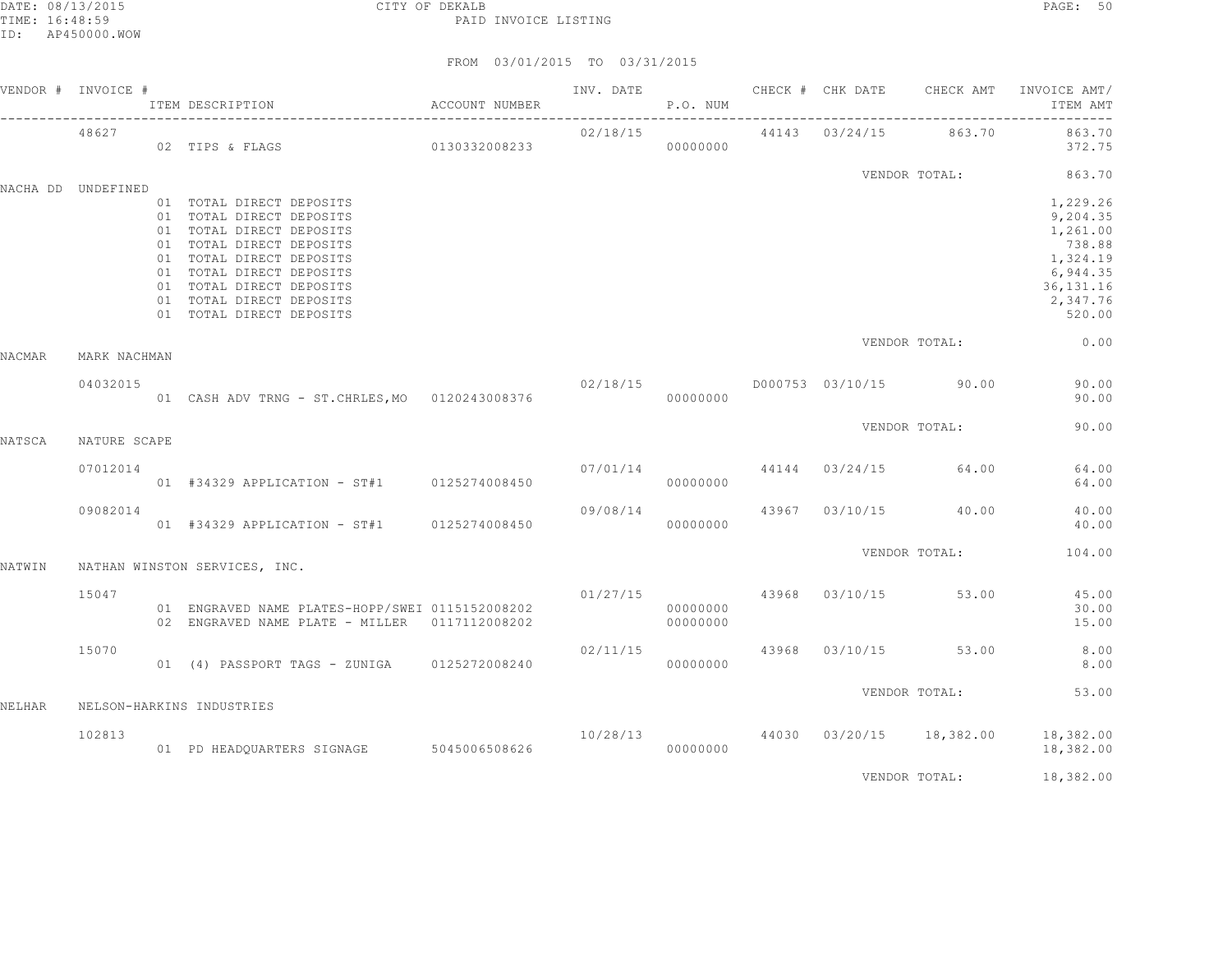DATE: 08/13/2015 CITY OF DEKALB PAGE: 51 PAID INVOICE LISTING

|        | VENDOR # INVOICE # | ITEM DESCRIPTION                             | ACCOUNT NUMBER | INV. DATE                        | P.O. NUM             |                | CHECK # CHK DATE CHECK AMT       | INVOICE AMT/<br>ITEM AMT |
|--------|--------------------|----------------------------------------------|----------------|----------------------------------|----------------------|----------------|----------------------------------|--------------------------|
| NELKEI | KEITH NELSON       |                                              |                |                                  |                      |                |                                  |                          |
|        | 02252015           | 01 WATER REFUND #1301054670-00 6000000063444 |                |                                  | 00000000             |                | $02/25/15$ 44145 03/24/15 41.03  | 41.03<br>41.03           |
| NEUROD | RODGER NEUMANN     |                                              |                |                                  |                      |                | VENDOR TOTAL:                    | 41.03                    |
|        | 02272015           | 01 CDL LICENSE RENEWAL 0130333008385         |                | 02/27/15                         | 00000000             |                | D000762 03/24/15 30.00           | 30.00<br>30.00           |
| NEWEGG | NEWEGG BUSINESS    |                                              |                |                                  |                      |                | VENDOR TOTAL:                    | 30.00                    |
|        | 1200938963         | 01 NBADP DISCO                               | 0117122008285  |                                  | 00000000             |                | $02/11/15$ 43969 03/10/15 108.50 | 25.98<br>25.98           |
|        | 1200939430         | 01 VIDEO DEV ACP                             | 0117122008285  | 02/12/15                         | 00000000             |                | 43969 03/10/15 108.50            | 82.52<br>82.52           |
| NGUHUA | HUAN NGUYEN        |                                              |                |                                  |                      |                | VENDOR TOTAL:                    | 108.50                   |
|        | 02262015           | 01 WATER REFUND #1802076230-00 6000000063444 |                | $02/26/15$ 44146 $03/24/15$ 4.80 | 00000000             |                |                                  | 4.80<br>4.80             |
| NICOR  | NICOR              |                                              |                |                                  |                      |                | VENDOR TOTAL:                    | 4.80                     |
|        | 01212015A          | 01 8081081000 12/18-01/20/15 0125273008355   |                |                                  | 01/21/15<br>00000000 |                | 43970 03/10/15 1,723.78          | 418.22<br>418.22         |
|        | 01272015D          | 01 54070910002 12/26-01/27/15                | 6000003008351  |                                  | 01/27/15<br>00000000 |                | 43970 03/10/15 1,723.78          | 1,305.56<br>1,305.56     |
|        | 02192015           | 01 69260510008 01/20-02/19/15                | 6000003008351  | 02/19/15                         | 00000000             | 44147 03/24/15 | 5,396.00                         | 567.71<br>567.71         |
|        | 02192015A          | 01 94910810004 01/20-02/19/15                | 6000003008351  | 02/19/15                         | 00000000             | 44147 03/24/15 | 5,396.00                         | 471.29<br>471.29         |
|        | 02192015B          | 01 25410510009 01/20-02/19/15                | 6000003008351  | 02/19/15                         | 00000000             | 44147 03/24/15 | 5,396.00                         | 445.20<br>445.20         |
|        | 02202015           | 01 79260510007 01/21-2/20/15                 | 6000003008351  |                                  | 02/20/15<br>00000000 | 44147 03/24/15 | 5,396.00                         | 735.96<br>735.96         |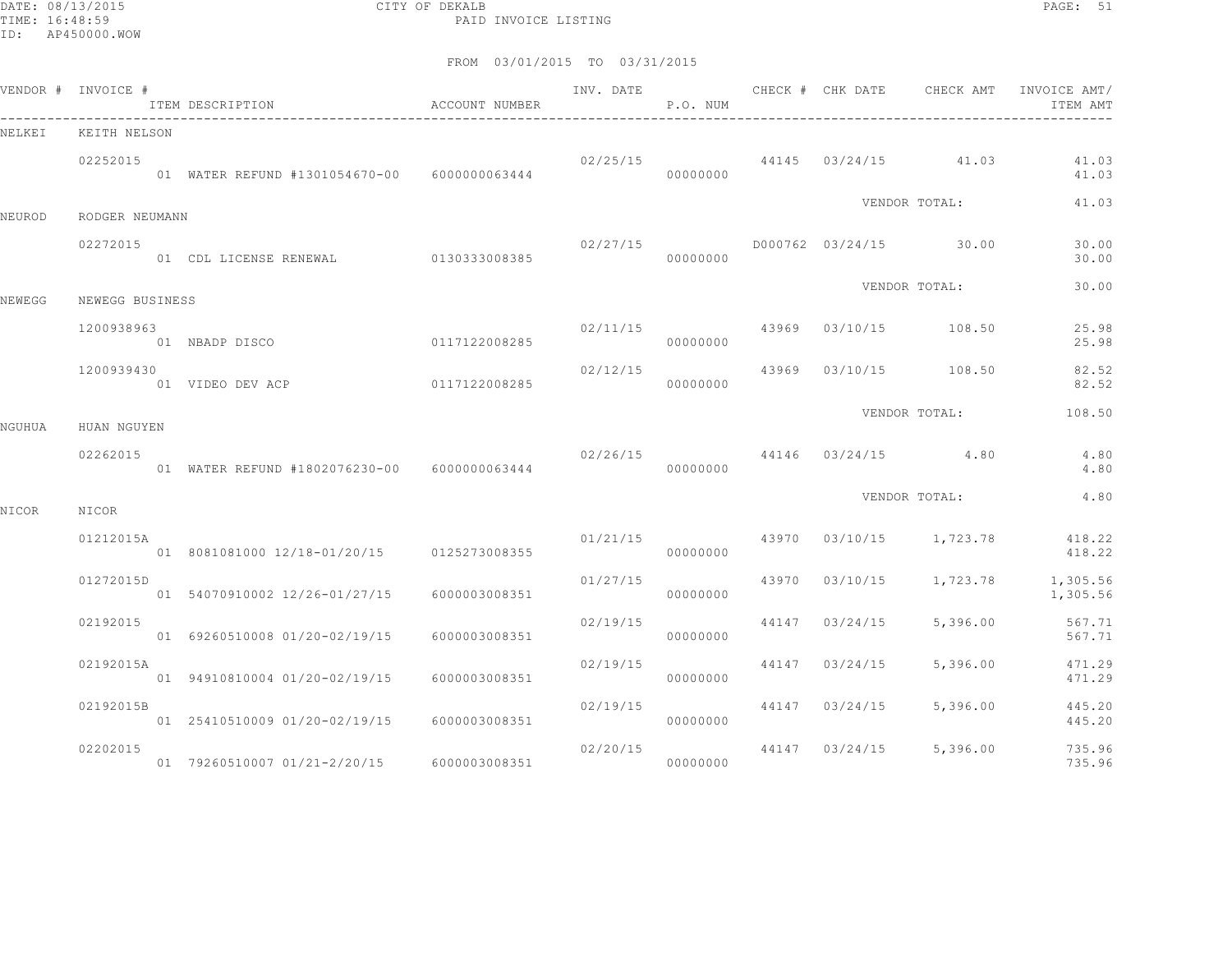|         | VENDOR # INVOICE #         | ITEM DESCRIPTION                                | ACCOUNT NUMBER | INV. DATE | P.O. NUM             |       | CHECK # CHK DATE | CHECK AMT                            | INVOICE AMT/<br>ITEM AMT                                    |
|---------|----------------------------|-------------------------------------------------|----------------|-----------|----------------------|-------|------------------|--------------------------------------|-------------------------------------------------------------|
|         | 02242015                   | 01 89260510006 01/22-02/24/15 6000003008351     |                |           | 00000000             |       |                  |                                      | $02/24/15$ $44147$ $03/24/15$ $5,396.00$ $460.89$<br>460.89 |
|         | 02262015                   | 01 54070910002 01/27-02/26/15                   | 6000003008351  | 02/26/15  | 00000000             |       | 44147 03/24/15   |                                      | 5,396.00 1,170.75<br>1,170.75                               |
|         | 02262015A                  | 01 17685473811 01/27-02/26/15                   | 6500003008355  | 02/26/15  | 00000000             | 44147 | 03/24/15         |                                      | 5,396.00 192.04<br>192.04                                   |
|         | 02262015B                  | 01 79211301936 01/27-02/26/15                   | 6500003008355  | 02/26/15  | 00000000             | 44147 | 03/24/15         | 5,396.00                             | 74.98<br>74.98                                              |
|         | 02262015C                  | 01 32051810003 01/27-02/26/15                   | 6500003008355  | 02/26/15  | 00000000             | 44147 | 03/24/15         | 5,396.00                             | 205.58<br>205.58                                            |
|         | 02262015D                  | 01 40404110153 01/27-02/26/15                   | 6500003008355  | 02/26/15  | 00000000             |       |                  | 44147 03/24/15 5,396.00              | 1,071.60<br>1,071.60                                        |
| NITAB   | NORTHERN ILLINOIS TRAINING |                                                 |                |           |                      |       |                  | VENDOR TOTAL:                        | 7,119.78                                                    |
|         | 1541                       | 01 ASSET FORFEITURE 2/5/15 - HOAD 0120213008376 |                |           | 00000000             |       |                  | 02/12/15 43971 03/10/15 50.00        | 50.00<br>50.00                                              |
| NIUGRAN |                            | NORTHERN ILLINOIS UNIVERSITY                    |                |           |                      |       |                  | VENDOR TOTAL:                        | 50.00                                                       |
|         | 02262015                   | 01 PW J. HEYN 1/16-2/15/15 0115151008103        |                |           | 00000000             |       |                  | $02/26/15$ 44148 $03/24/15$ 1,151.04 | 1,151.04<br>1,151.04                                        |
| OFFDEP  | OFFICE DEPOT INC           |                                                 |                |           |                      |       |                  | VENDOR TOTAL:                        | 1,151.04                                                    |
|         | 757273353001               | 01 ENVELOPES                                    | 6500002008204  |           | 00000000             |       |                  | $02/24/15$ 44149 $03/24/15$ 39.38    | 39.38<br>39.38                                              |
| OFFDEP2 | OFFICE DEPOT, INC.         |                                                 |                |           |                      |       |                  | VENDOR TOTAL:                        | 39.38                                                       |
|         | 754171434001               | 01 OFFICE SUPPLIES                              | 0120262008202  |           | 02/23/15<br>00000000 |       | 43972 03/10/15   | 299.61                               | 91.78<br>91.78                                              |
|         | 754313582001               | 01 OFFICE SUPPLIES                              | 0125262008204  | 02/06/15  | 00000000             |       | 44150 03/24/15   | 348.86                               | 7.85<br>7.85                                                |
|         | 754504931001               |                                                 |                | 02/09/15  |                      | 43972 | 03/10/15         | 299.61                               | 49.20                                                       |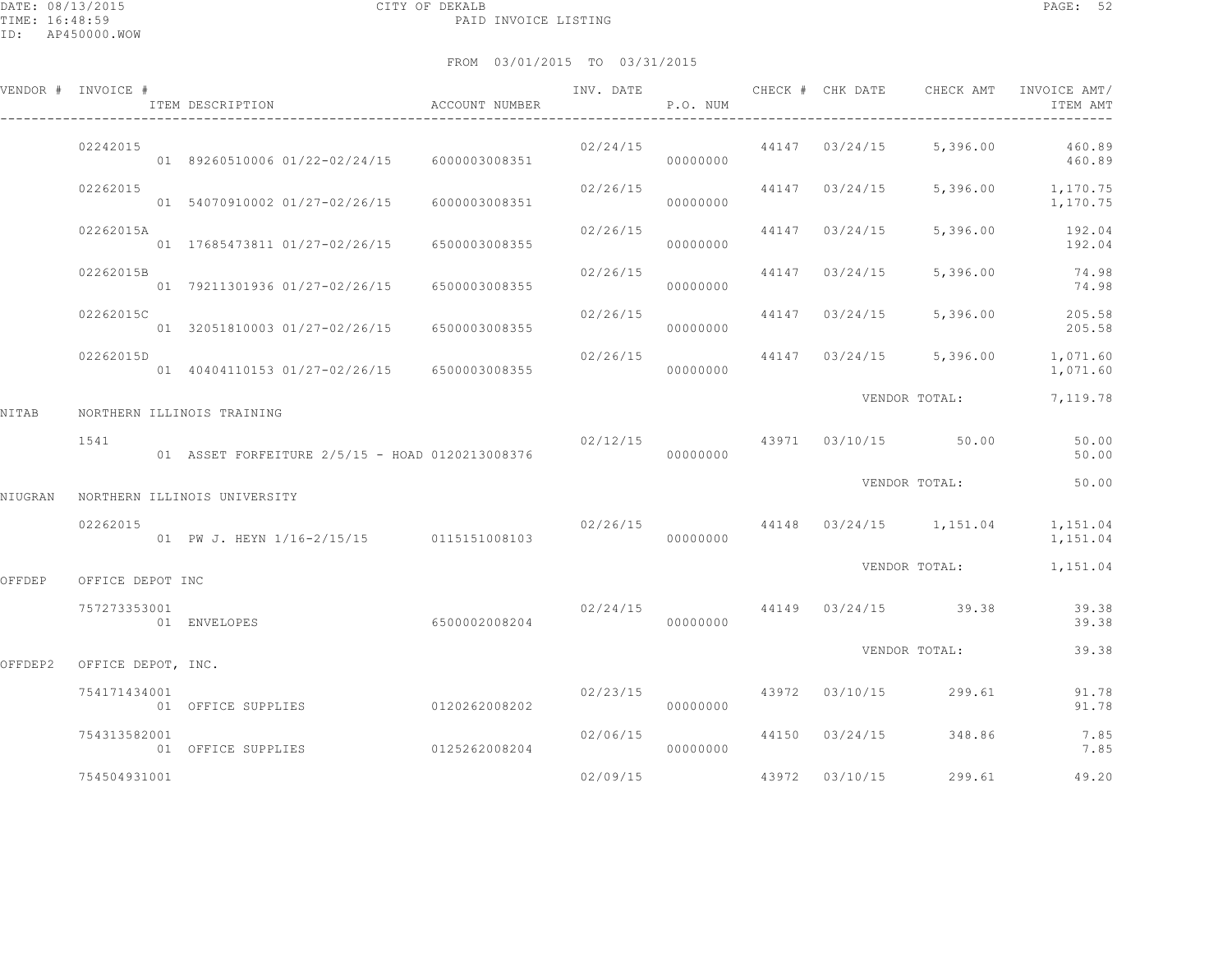DATE: 08/13/2015 CITY OF DEKALB PAGE: 53 PAID INVOICE LISTING

|        | VENDOR # INVOICE #         | ITEM DESCRIPTION<br>$\hfill$<br>ACCOUNT NUMBER                                                                                                            |               |          | P.O. NUM |       |          |                                           | INV. DATE 6 CHECK # CHK DATE CHECK AMT INVOICE AMT/<br>ITEM AMT |
|--------|----------------------------|-----------------------------------------------------------------------------------------------------------------------------------------------------------|---------------|----------|----------|-------|----------|-------------------------------------------|-----------------------------------------------------------------|
|        | 754504931001               | 01 COFFEEMATE/SWEETNLOW 0120212008299                                                                                                                     |               |          | 00000000 |       |          |                                           | $02/09/15$ $43972$ $03/10/15$ $299.61$ $49.20$<br>49.20         |
|        | 754504994001               | 01 SUGAR & STICKS                                                                                                                                         | 0120212008299 | 02/07/15 | 00000000 |       |          | 43972 03/10/15 299.61                     | 83.10<br>83.10                                                  |
|        | 754540925001               | 01 PLATES                                                                                                                                                 | 0120262008299 | 02/07/15 | 00000000 |       |          | 43972 03/10/15 299.61                     | 20.99<br>20.99                                                  |
|        | 754540972001               | 01 NAPKINS, SPOONS, FORKS 0120262008299                                                                                                                   |               | 02/09/15 | 00000000 | 43972 | 03/10/15 | 299.61                                    | 54.54<br>54.54                                                  |
|        | 755007031001               | 01 OFFICE SUPPLIES                                                                                                                                        | 0125262008204 | 02/11/15 | 00000000 | 44150 | 03/24/15 | 348.86                                    | 94.28<br>94.28                                                  |
|        | 756347710001               | 01 OFFICE SUPPLIES                                                                                                                                        | 0120212008204 | 02/19/15 | 00000000 |       |          |                                           | 44150 03/24/15 348.86 147.75<br>147.75                          |
|        | 756347742001               | 01 OFFICE SUPPLIES                                                                                                                                        | 0120212008204 | 02/20/15 | 00000000 |       |          | 44150 03/24/15 348.86                     | 27.28<br>27.28                                                  |
|        | 756347743001               | 01 OFFICE SUPPLIES 0120212008204                                                                                                                          |               | 02/19/15 | 00000000 |       |          |                                           | 44150 03/24/15 348.86 71.70<br>71.70                            |
| PAPGLA | PAPPAS GLASGOW DEVELOPMENT |                                                                                                                                                           |               |          |          |       |          | VENDOR TOTAL:                             | 648.47                                                          |
|        | 02242015                   | $02/24/15$ $02/24/15$ $03/10/15$ $03/10/15$ $03/10/15$ $03/10/15$ $03/10/15$ $03/10/15$ $03/10/15$ $03/10/15$ $03/10/15$ $03/10/15$ $03/10/15$ $03/10/15$ |               |          |          |       |          |                                           | 42,879.73<br>42,879.73                                          |
| PARBRI | PARSONS BRINCKERHOFF INC   |                                                                                                                                                           |               |          |          |       |          | VENDOR TOTAL:                             | 42,879.73                                                       |
|        | 02202015                   | 01  2040  LONG RANGE TRANS  PLAN  0910003008399                                                                                                           |               |          | 00000000 |       |          | $02/20/15$ $43974$ $03/10/15$ $30,938.70$ | 30,938.70<br>30,938.70                                          |
| PARINS | PARDRIDGE INSURANCE, INC.  |                                                                                                                                                           |               |          |          |       |          | VENDOR TOTAL:                             | 30,938.70                                                       |
|        | 12849                      | 01 LSM0280758 FILING FEE - WOYNA 0120233008349                                                                                                            |               |          | 00000000 |       |          | $02/06/15$ $43975$ $03/10/15$ $10.00$     | 10.00<br>10.00                                                  |
| PATLIN | PATLIN INC.                |                                                                                                                                                           |               |          |          |       |          | VENDOR TOTAL:                             | 10.00                                                           |
|        | 42632                      |                                                                                                                                                           |               |          |          |       |          | $01/28/15$ $43976$ $03/10/15$ $84.53$     | 84.53                                                           |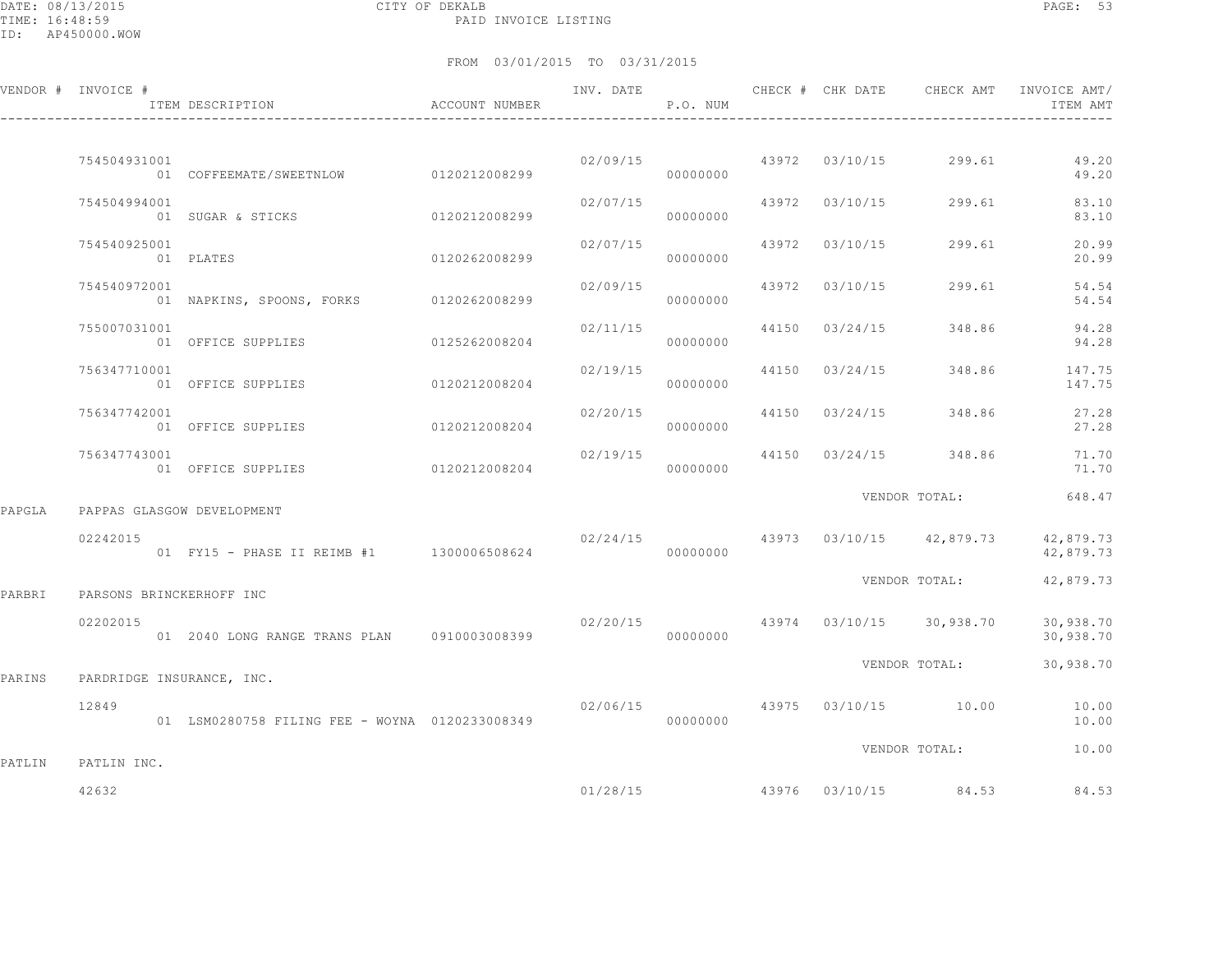DATE: 08/13/2015 CITY OF DEKALB PAGE: 54 PAID INVOICE LISTING

|        | VENDOR # INVOICE #   | ITEM DESCRIPTION                                   | ACCOUNT NUMBER | INV. DATE | P.O. NUM | CHECK # CHK DATE | CHECK AMT                                | INVOICE AMT/<br>ITEM AMT   |
|--------|----------------------|----------------------------------------------------|----------------|-----------|----------|------------------|------------------------------------------|----------------------------|
|        | 42632                | 01 5 GAL DEGREASER                                 | 60000002008219 |           | 00000000 |                  | $01/28/15$ 43976 03/10/15 84.53          | 84.53<br>84.53             |
|        | 43026                | 01 FLAT WASHER ZINC/ELCTRCL CLNR 6000002008219     |                | 02/25/15  | 00000000 |                  | 44151 03/24/15 224.44                    | 100.80                     |
|        | 43027                | 01 SHOP SUPPLIES 0130332008226                     |                | 02/25/15  | 00000000 |                  | 44151 03/24/15 224.44                    | 100.80<br>123.64<br>123.64 |
| PEARON | RONALD PEARSON       |                                                    |                |           |          |                  | VENDOR TOTAL:                            | 308.97                     |
|        | 02132015             | 01  2014  WELLNESS  REIMB - RETIREE  7100004008476 |                |           | 00000000 |                  | $02/13/15$ $43977$ $03/10/15$ $218.70$   | 218.70<br>218.70           |
| PETALM | ALMA PETRUCHUIS      |                                                    |                |           |          |                  | VENDOR TOTAL:                            | 218.70                     |
|        | 02242015             | 01 WATER REFUND #0701037630-00 6000000063444       |                |           | 00000000 |                  | $02/24/15$ $43978$ $03/10/15$ $90.83$    | 90.83<br>90.83             |
| PETCO  |                      | PETCO ANIMAL SUPPLIES STORES                       |                |           |          |                  | VENDOR TOTAL:                            | 90.83                      |
|        | OA057957             | 01 DRUG DOG "TACK" FOOD 0120212008247              |                |           | 00000000 |                  | $03/04/15$ $44152$ $03/24/15$ 98.98      | 98.98<br>98.98             |
| PHYCON | PHYSIO-CONTROL, INC. |                                                    |                |           |          |                  | VENDOR TOTAL:                            | 98.98                      |
|        | 115085773            | 01 CABLE, 4 WIRE LIMB LEAD 0125272008241           |                |           | 00000000 |                  | $02/12/15$ $44153$ $03/24/15$ $2,470.70$ | 601.20<br>601.20           |
|        | 115086416            | 01 CABLE, 6 WIRE PRECORDIAL 0125272008241          |                | 02/17/15  | 00000000 |                  | 44153 03/24/15 2,470.70                  | 229.50<br>229.50           |
|        | 415038576            | 01 DEFIB/MON, ADAPTIV, AED, 12LEAD 0125273008310   |                | 02/05/15  | 00000000 |                  | 43979 03/10/15 1,234.50                  | 708.00<br>708.00           |
|        | 415038618            | 01 DEFIB/MON, ADAPTIV, AED, 12LEA 0125273008310    |                | 02/05/15  | 00000000 |                  | 43979 03/10/15 1,234.50                  | 265.50<br>265.50           |
|        | 415038675            | 01 EQUIPMENT SRVCS 0125273008310                   |                |           | 00000000 |                  | $02/05/15$ $43979$ $03/10/15$ $1,234.50$ | 261.00<br>261.00           |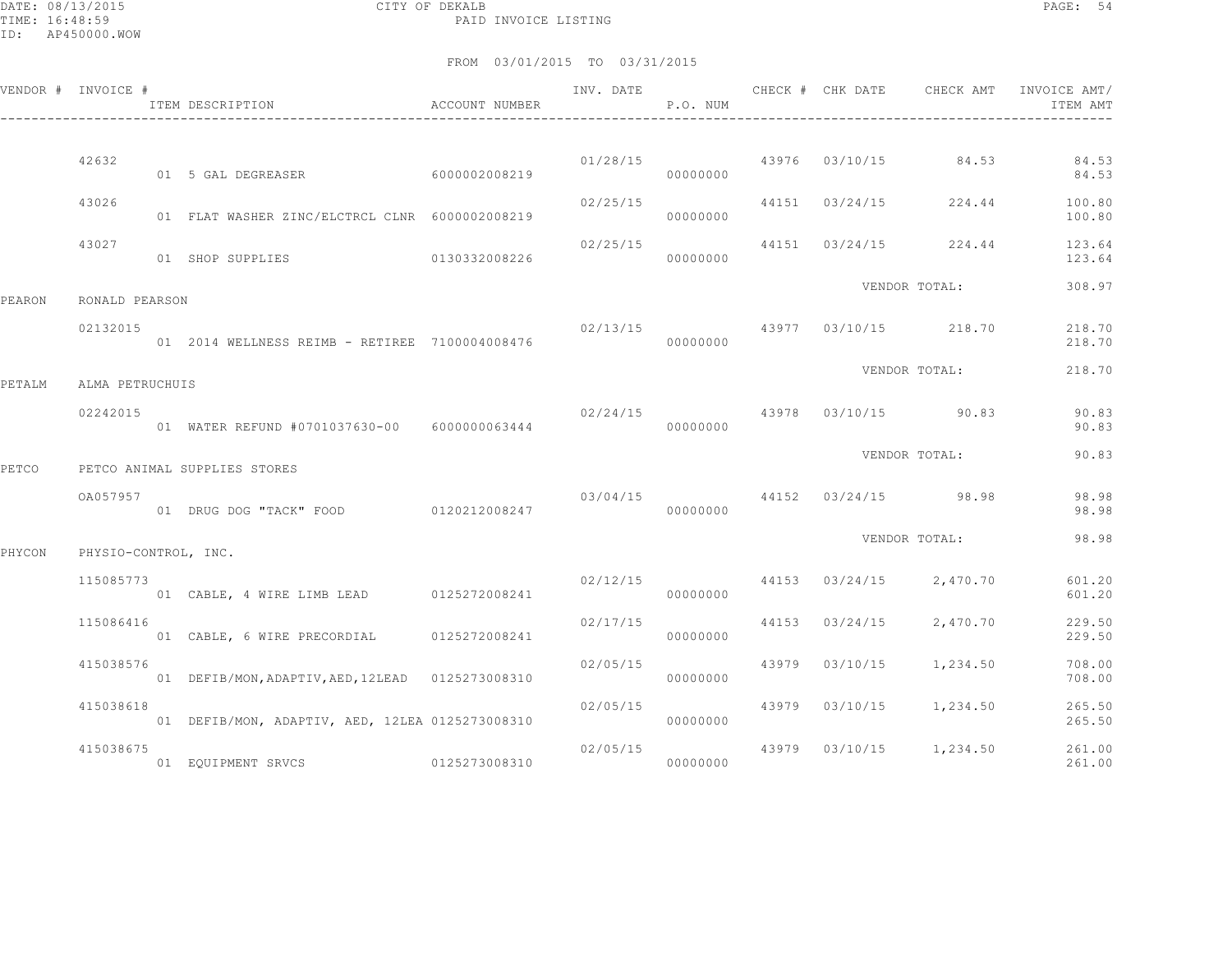|         | VENDOR # INVOICE # | ITEM DESCRIPTION                                | ACCOUNT NUMBER | INV. DATE | P.O. NUM             | CHECK # CHK DATE | CHECK AMT                              | INVOICE AMT/<br>ITEM AMT                 |
|---------|--------------------|-------------------------------------------------|----------------|-----------|----------------------|------------------|----------------------------------------|------------------------------------------|
|         | 415038786          | 01 REPAIR HYPERTRO/EXTERNAL 0125273008310       |                |           | 02/06/15<br>00000000 |                  | 44153 03/24/15 2,470.70                | 1,138.50<br>1,138.50                     |
|         | 415039614          | 01 LP12 DEFIB/MON, ADAPTIV BIPHAS 0125273008310 |                | 02/12/15  | 00000000             |                  |                                        | 44153 03/24/15 2,470.70 265.50<br>265.50 |
|         | 415039615          | 01 LP12 DEFIB/MON, ADAPTIV BIPHAS 0125273008310 |                | 02/12/15  | 00000000             |                  | 44153 03/24/15 2,470.70                | 236.00<br>236.00                         |
| PIKAPPA | PI KAPPA ALPHA     |                                                 |                |           |                      |                  | VENDOR TOTAL:                          | 3,705.20                                 |
|         | 02232015           | 01 WATER REFUND #0401014850-00 6000000063444    |                |           | 00000000             |                  | 02/23/15 43980 03/10/15 27.40          | 27.40<br>27.40                           |
| PLUPES  |                    | PLUNKETT'S PEST CONTROL                         |                |           |                      |                  | VENDOR TOTAL:                          | 27.40                                    |
|         | 4568502            | 01 CRAWLING INSERCTS/MICE SRVCS 6500004008450   |                | 11/13/14  | 00000000             |                  | 44154 03/24/15 180.00                  | 40.00<br>40.00                           |
|         | 4568568            | 01 CRAWLING INSERCTS/MICE SRVCS 6500004008450   |                | 11/13/14  | 00000000             |                  | 44154 03/24/15 180.00                  | 50.00<br>50.00                           |
|         | 4694880            | 01 CRAWLING INSERCTS/MICE SRVCS 6500004008450   |                | 02/19/15  | 00000000             |                  | 44154 03/24/15 180.00                  | 40.00<br>40.00                           |
|         | 4694937            | 01 CRAWLING INSERCT/MICE SRVCS                  | 6500004008450  | 02/19/15  | 00000000             |                  | 44154 03/24/15 180.00                  | 50.00<br>50.00                           |
| PRASTA  |                    | PRAIRIE STATE LEGAL SERVICES                    |                |           |                      |                  | VENDOR TOTAL:                          | 180.00                                   |
|         | 02012015           | 01 2ND QTR HUM SRVCS FUND FY15 0110103008307    |                |           | 00000000             |                  | $02/01/15$ $43981$ $03/10/15$ $177.00$ | 177.00<br>177.00                         |
| OUICOR  | OUILL CORPORATION  |                                                 |                |           |                      |                  | VENDOR TOTAL:                          | 177.00                                   |
|         | 1142734            | 01 BOOKENDS/DESK PAD 0115152008204              |                | 02/03/15  | 00000000             |                  | 43982 03/10/15 516.54                  | 137.94<br>137.94                         |
|         | 9617153            | 01 OFFICE SUPPLIES                              | 0115152008204  | 01/16/15  | 00000000             | 43982 03/10/15   | 516.54                                 | 378.57<br>378.57                         |
|         | 9831878            |                                                 |                | 01/23/15  |                      | 43982 03/10/15   | 516.54                                 | $-39.94$                                 |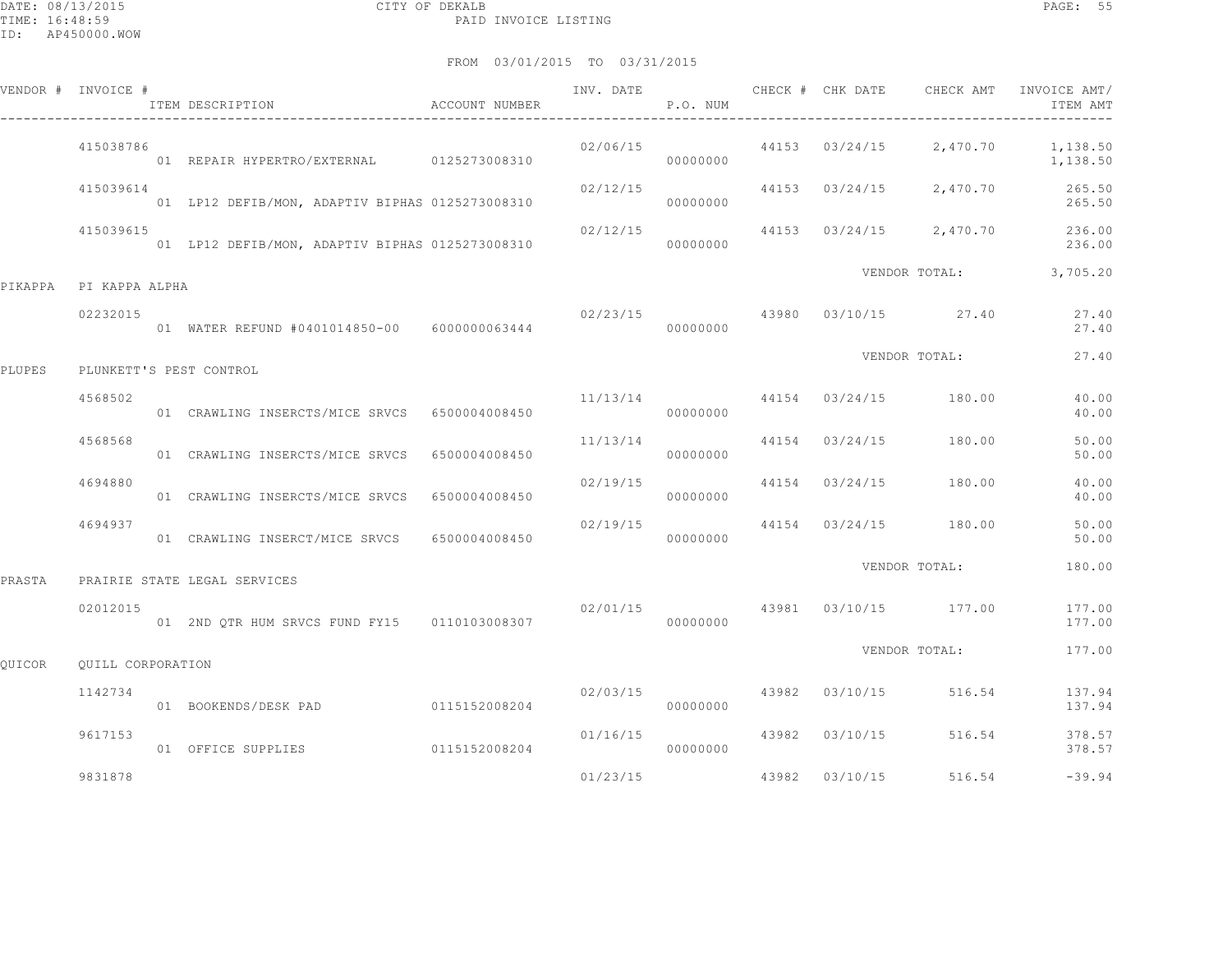DATE: 08/13/2015 CITY OF DEKALB PAGE: 56 PAID INVOICE LISTING

|         | VENDOR # INVOICE #  | ITEM DESCRIPTION <a> d<br/> d<br/> d<br/> d<br/> d<br/> d<br/>CCOUNT NUMBER</a> |          | P.O. NUM |                |                                        | ITEM AMT               |
|---------|---------------------|---------------------------------------------------------------------------------|----------|----------|----------------|----------------------------------------|------------------------|
|         | 9831878             | 01 RETURNED DESKTEX 19X24 0115152008204                                         |          | 00000000 |                | $01/23/15$ $43982$ $03/10/15$ $516.54$ | $-39.94$<br>$-39.94$   |
|         | 9933094             | 01 MOUSEPAD WRIST REST 0115152008204                                            |          | 00000000 |                | $01/27/15$ 43982 03/10/15 516.54       | 39.97<br>39.97         |
| RAIOIL  | RAINBO OIL COMPANY  |                                                                                 |          |          |                | VENDOR TOTAL:                          | 516.54                 |
|         | 30018141            |                                                                                 |          |          |                | 02/26/15 44155 03/24/15 624.25         | 624.25<br>624.25       |
| RANMAR  | MARTIN RANGER       |                                                                                 |          |          |                | VENDOR TOTAL:                          | 624.25                 |
|         | 03062015            | 01 WATER REFUND #1702074140-03 6000000063444                                    |          | 00000000 |                | 03/06/15 44156 03/24/15 150.00         | 150.00<br>150.00       |
| RAYOHER | RAY O'HERRON CO INC |                                                                                 |          |          |                | VENDOR TOTAL:                          | 150.00                 |
|         | 1504888IN           | 01 NEW SQUAD EQUIPMENT 5250006008521                                            |          | 00000000 |                | $01/26/15$ 43983 03/10/15 989.82       | 489.40<br>489.40       |
|         | 1505003IN           | 01 GLOCK/NIGHT SIGHT 0120226008540                                              | 01/27/15 | 00000000 |                | 44157 03/24/15 611.28                  | 434.00<br>434.00       |
|         | 1506208IN           | 01 NEW SQUAD EQUIPMENT 5250006008521                                            | 02/02/15 | 00000000 | 43983 03/10/15 | 989.82                                 | 218.50<br>218.50       |
|         | 1508149IN           | 01 LAPTOP MOUNT PACKAGE 5250006008521                                           |          | 00000000 |                | $02/11/15$ $43983$ $03/10/15$ $989.82$ | 281.92<br>281.92       |
|         | 1511009IN           |                                                                                 | 02/25/15 | 00000000 |                | 44157 03/24/15 611.28                  | 177.28<br>177.28       |
| REERED  | REDA REESE          |                                                                                 |          |          |                |                                        | VENDOR TOTAL: 1,601.10 |
|         | 03102015            | 01 2014 WELLNESS REIMB 7100004008476                                            |          | 00000000 |                | 03/10/15 44158 03/24/15 79.50          | 79.50<br>79.50         |
| RKDIX   | R.K. DIXON          |                                                                                 |          |          |                | VENDOR TOTAL:                          | 79.50                  |
|         | 1247359             |                                                                                 |          | 02/23/15 |                | 43984 03/10/15 1,348.94                | 941.84                 |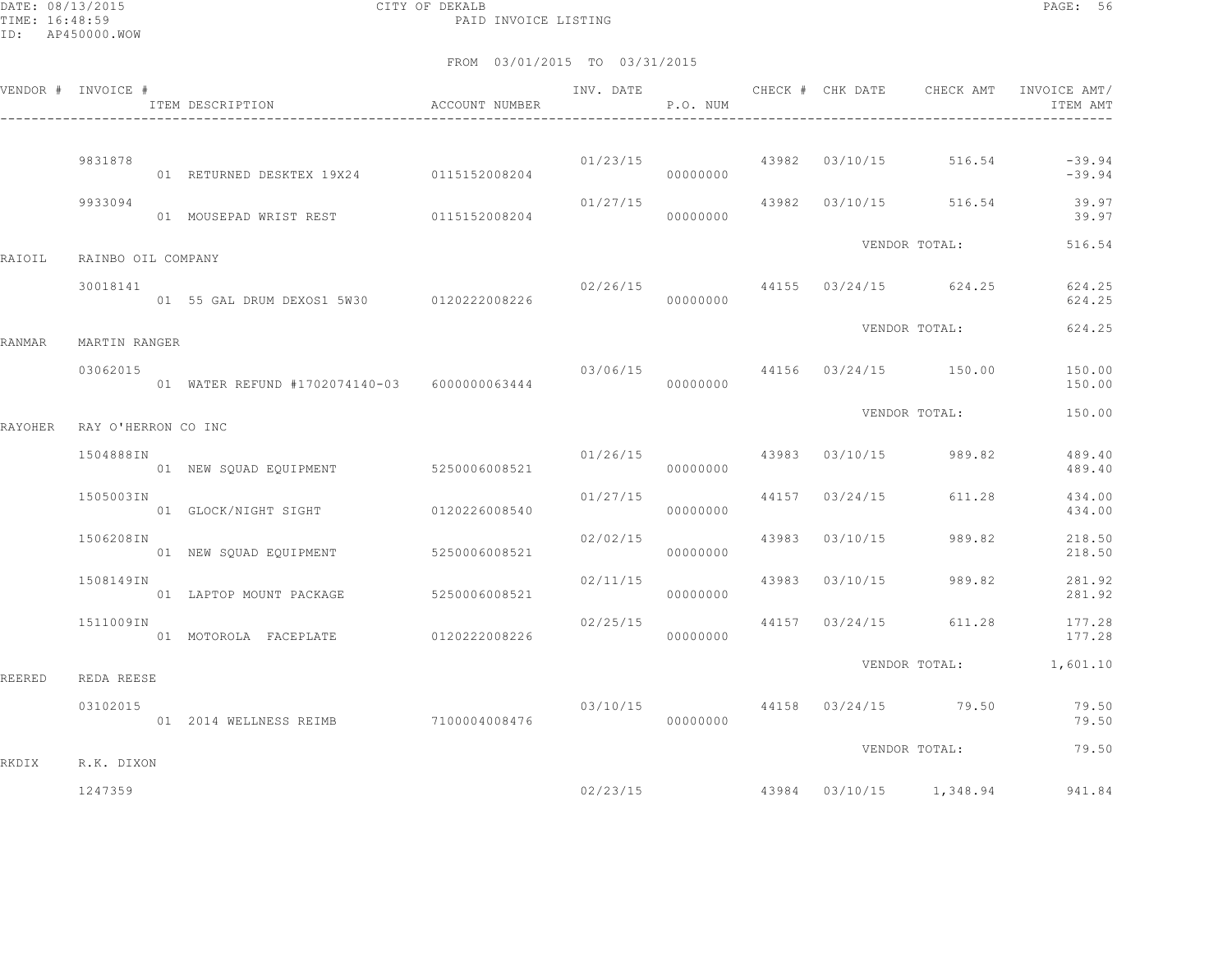DATE: 08/13/2015 CITY OF DEKALB PAGE: 57 PAID INVOICE LISTING

|        | VENDOR # INVOICE #     | ITEM DESCRIPTION                                                                   | ACCOUNT NUMBER | INV. DATE | P.O. NUM             |  |                                          | CHECK # CHK DATE CHECK AMT INVOICE AMT/<br>ITEM AMT |
|--------|------------------------|------------------------------------------------------------------------------------|----------------|-----------|----------------------|--|------------------------------------------|-----------------------------------------------------|
|        |                        |                                                                                    |                |           |                      |  |                                          |                                                     |
|        | 1247359                | 01 CANON IR3570 CNTRCT 3MO   0135003008310                                         |                |           | 00000000             |  | $02/23/15$ 43984 03/10/15 1,348.94       | 941.84<br>941.84                                    |
|        | 1247360                | 01 CANON IR7095 CNTRCT 3 MO 0135003008310                                          |                | 02/23/15  | 00000000             |  | 43984 03/10/15 1,348.94                  | 407.10<br>407.10                                    |
|        | 1254867                | 01 STAPLE REFILL                                                                   | 0117123008310  | 03/05/15  | 00000000             |  | 44159 03/24/15 55.73                     | 55.73<br>55.73                                      |
|        |                        |                                                                                    |                |           |                      |  |                                          | VENDOR TOTAL: 1,404.67                              |
| RLI    | RLI SURETY<br>01132015 | 01 LSM0567968 03/2015-03/2016   0115153008366                                      |                |           | 00000000             |  | $01/13/15$ 44160 03/24/15 75.00          | 75.00<br>75.00                                      |
| RODGOL |                        | ROD'S GOLF CAR SALES & SERVICE                                                     |                |           |                      |  | VENDOR TOTAL:                            | 75.00                                               |
|        | 03022015               | 01 REPAIRS TO GOLF CART 6500003008310                                              |                |           | 00000000             |  | 03/02/15 44161 03/24/15 245.50           | 245.50<br>245.50                                    |
|        |                        |                                                                                    |                |           |                      |  | VENDOR TOTAL:                            | 245.50                                              |
| ROEJOS | JOSEPH ROEDER          |                                                                                    |                |           |                      |  |                                          |                                                     |
|        | 03062015               | 01 WATER REFUND #0401197800-02 6000000063444                                       |                |           | 00000000             |  | 03/06/15 44162 03/24/15 13.32            | 13.32<br>13.32                                      |
| RONENT |                        | RONDO ENTERPRISES, INC.                                                            |                |           |                      |  | VENDOR TOTAL:                            | 13.32                                               |
|        | 69502                  | 01 VEHICLE REPAIRS - P211 0130332008226<br>02 VEHICLE REPAIRS - P211 0130333008315 |                |           | 00000000<br>00000000 |  | $02/12/15$ $43985$ $03/10/15$ $615.76$   | 615.76<br>239.80<br>375.96                          |
| RONSIG |                        | RONTAN NORTH AMERICA INC                                                           |                |           |                      |  | VENDOR TOTAL:                            | 615.76                                              |
|        |                        |                                                                                    |                |           |                      |  |                                          |                                                     |
|        | 701045                 | 01 NEW SQUAD EQUIPMENT 5250006008521                                               |                |           | 00000000             |  | $02/13/15$ $43986$ $03/10/15$ $1,714.65$ | 1,714.65<br>1,714.65                                |
| RUSPOW |                        | RUSH POWER SYSTEMS LLC                                                             |                |           |                      |  | VENDOR TOTAL:                            | 1,714.65                                            |
|        | 2994                   |                                                                                    |                |           | 03/02/15             |  | 44163 03/24/15 675.00                    | 675.00                                              |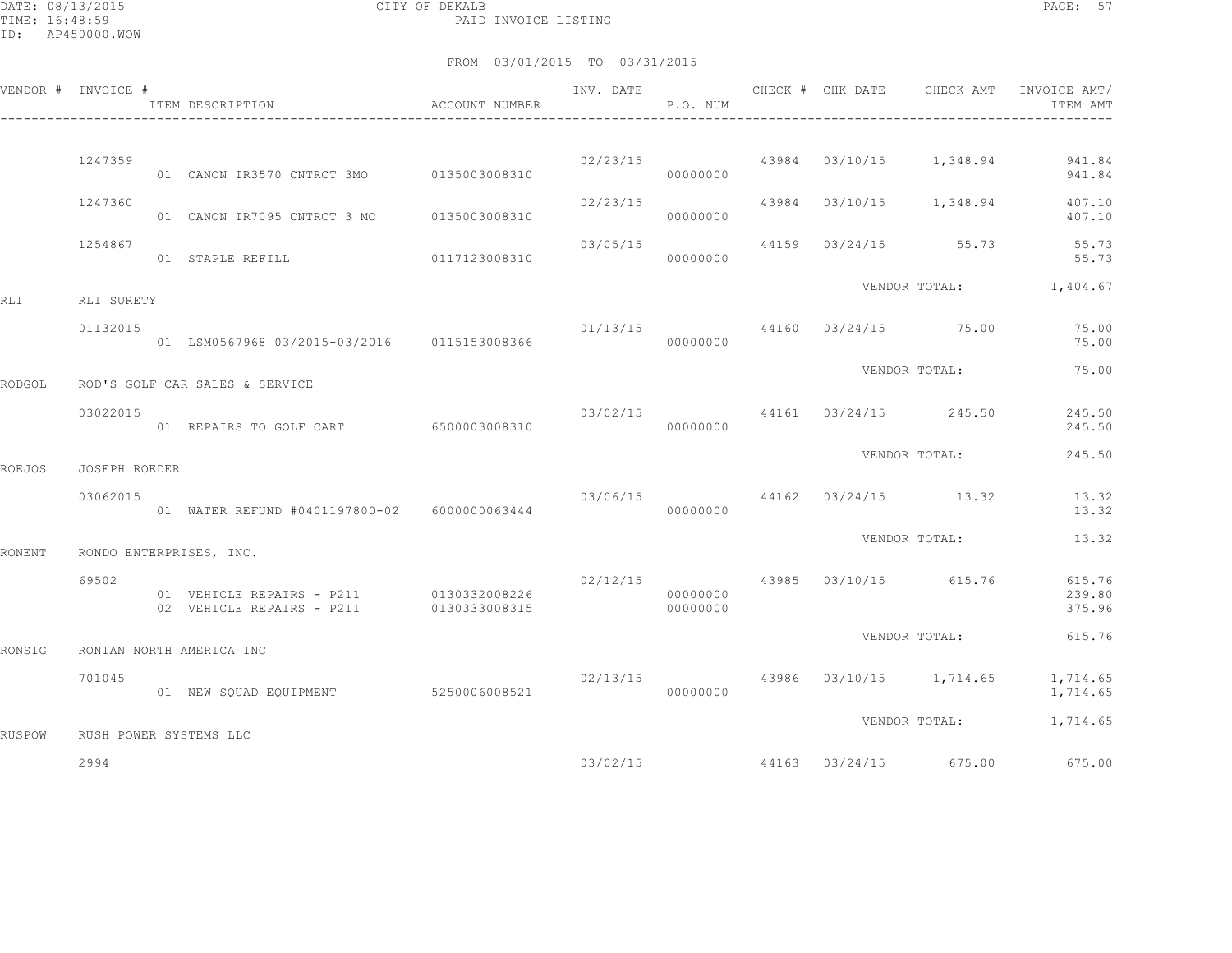DATE: 08/13/2015 CITY OF DEKALB PAGE: 58 PAID INVOICE LISTING

|        | VENDOR # INVOICE # | ITEM DESCRIPTION                             | ACCOUNT NUMBER | INV. DATE | P.O. NUM             |       | CHECK # CHK DATE | CHECK AMT               | INVOICE AMT/<br>ITEM AMT |
|--------|--------------------|----------------------------------------------|----------------|-----------|----------------------|-------|------------------|-------------------------|--------------------------|
|        | 2994               | 01 PM SERVICES LEVEL 2 6500004008450         |                |           | 03/02/15<br>00000000 |       |                  | 44163 03/24/15 675.00   | 675.00<br>675.00         |
| SAFEBU | SAFEBUILT          |                                              |                |           |                      |       |                  | VENDOR TOTAL:           | 675.00                   |
|        | 0018726IN          | 01 BUILDING PERMITS OCT 2014 0132133008399   |                | 10/31/14  | 00000000             | 43987 | 03/10/15         | 80,228.30               | 64,029.90<br>64,029.90   |
|        | 0018737IN          | 01 CODE ENFORCEMENT OCT 2014 0132133008399   |                | 10/31/14  | 00000000             | 43987 | 03/10/15         | 80,228.30               | 1,137.50<br>1,137.50     |
|        | 0018930IN          | 01 CODE ENFORCEMENT NOV 2014                 | 0132133008399  | 11/30/14  | 00000000             | 43987 | 03/10/15         | 80,228.30               | 2,433.50<br>2,433.50     |
|        | 0018931IN          | 01 BUILDING PERMITS NOV 2014 0132133008399   |                | 11/30/14  | 00000000             | 43987 | 03/10/15         | 80,228.30               | 12,627.40<br>12,627.40   |
|        | 0019512IN          | 01 FEB 2015 CODE ENFORCE                     | 0132133008399  | 02/28/15  | 00000000             |       | 44164 03/24/15   | 29,591.20               | 2,637.50<br>2,637.50     |
|        | 0019513-IN         | 01 FEB 2015 PERMITS                          | 0132133008399  | 02/28/15  | 00000000             |       | 44164 03/24/15   | 29,591.20               | 26,953.70<br>26,953.70   |
| SAFPAS | SAFE PASSAGE, INC. |                                              |                |           |                      |       |                  | VENDOR TOTAL:           | 109,819.50               |
|        | 02012015           | 01 2ND OTR HUM SRVCS FUND FY15 0110103008307 |                | 02/01/15  | 00000000             | 43988 |                  | $03/10/15$ 2,654.50     | 2,654.50<br>2,654.50     |
|        | 03162015           | 01 4TH QTR CDBG GRANT REQUEST                | 1900003008307  | 03/16/15  | 00000000             |       |                  | 44206 03/24/15 3,687.50 | 3,687.50<br>3,687.50     |
| SCHKAR | KARL SCHUTZENHOFER |                                              |                |           |                      |       |                  | VENDOR TOTAL:           | 6,342.00                 |
|        | 02262015           | 01 WATER REFUND #3303152210-00 6000000063444 |                | 02/26/15  | 00000000             |       | 44165 03/24/15   | 30.84                   | 30.84<br>30.84           |
| SCHTHO | THOMAS SCHAFER     |                                              |                |           |                      |       |                  | VENDOR TOTAL:           | 30.84                    |
|        | 02262015           | 01 WATER REFUND #3003139460-01 6000000063444 |                | 02/26/15  | 00000000             |       |                  | 44166 03/24/15 12.79    | 12.79<br>12.79           |
|        |                    |                                              |                |           |                      |       |                  | VENDOR TOTAL:           | 12.79                    |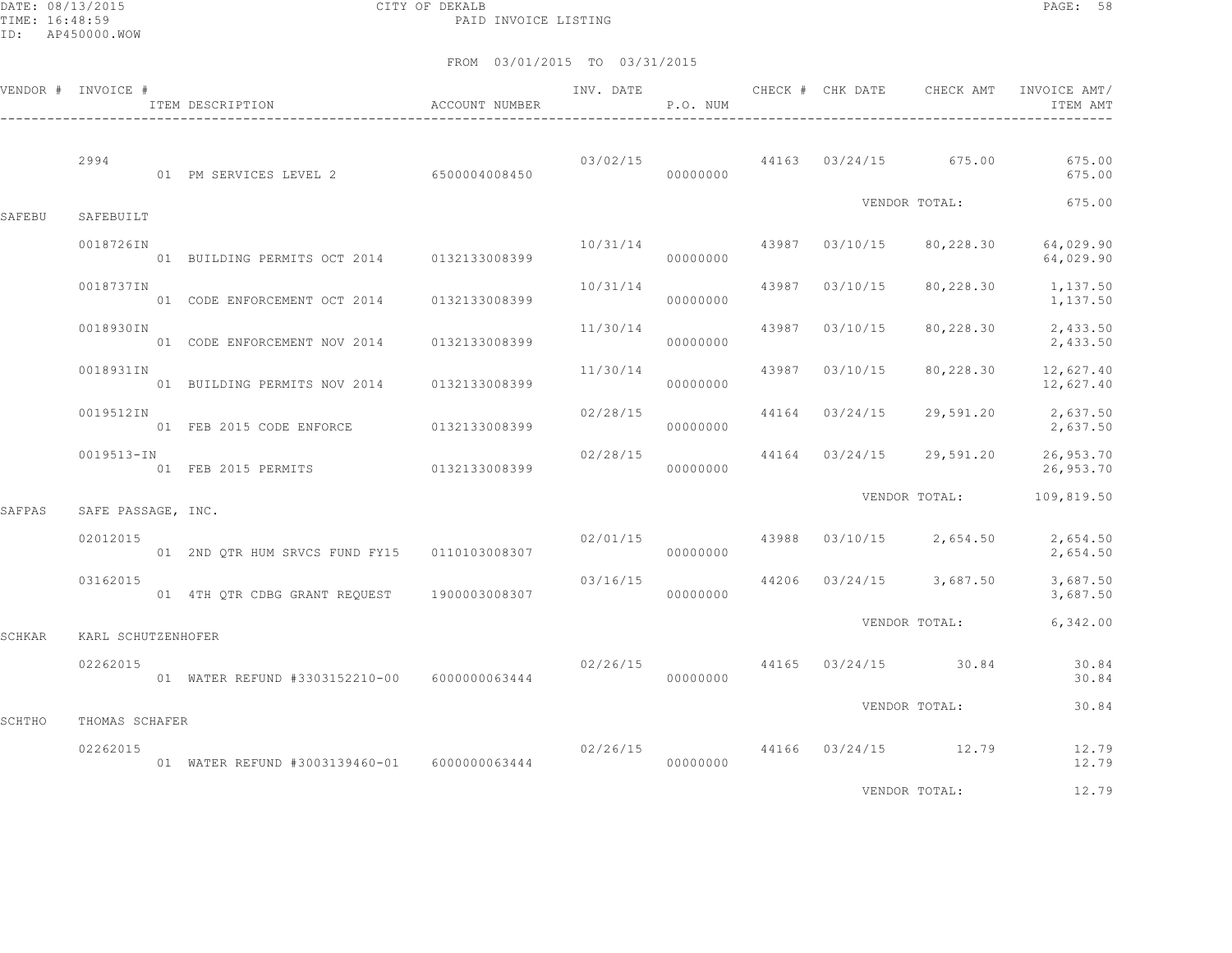DATE: 08/13/2015 CITY OF DEKALB PAGE: 59 PAID INVOICE LISTING

|        | VENDOR # INVOICE # |                                                                 |                                | INV. DATE                          | P.O. NUM             | CHECK # CHK DATE | CHECK AMT                              | INVOICE AMT/<br>ITEM AMT   |
|--------|--------------------|-----------------------------------------------------------------|--------------------------------|------------------------------------|----------------------|------------------|----------------------------------------|----------------------------|
| SCOJEN | JENNY SCOTT        |                                                                 |                                |                                    |                      |                  |                                        |                            |
|        | 02232015           | 01 WATER REFUND #3803191480-00 6000000063444                    |                                |                                    | 00000000             |                  | $02/23/15$ $43989$ $03/10/15$ $7.15$   | 7.15<br>7.15               |
| SEIBAR | BARBARA SEITZ      |                                                                 |                                |                                    |                      |                  | VENDOR TOTAL:                          | 7.15                       |
|        | 03092015           | 01 TAX REBATE 11/13-10/14 6000004008481                         |                                |                                    |                      |                  | $03/09/15$ 44167 $03/24/15$ 91.16      | 91.16                      |
|        |                    |                                                                 |                                | 00000000                           |                      |                  | VENDOR TOTAL:                          | 91.16<br>91.16             |
| SELPLU | SELDAL PLUMBING    |                                                                 |                                |                                    |                      |                  |                                        |                            |
|        | 2883               | 01 REPAIR OF SERVICE LINE S FIRST 6000003008328                 |                                |                                    | 00000000             |                  | $02/14/15$ $43990$ $03/10/15$ $451.75$ | 451.75<br>451.75           |
| SHASUB |                    | SHAW SUBURBAN MEDIA GROUP                                       |                                |                                    |                      |                  | VENDOR TOTAL:                          | 451.75                     |
|        |                    |                                                                 |                                |                                    |                      |                  |                                        |                            |
|        | 02202015           |                                                                 |                                | $02/20/15$ 44168 $03/24/15$ 400.00 | 00000000             |                  |                                        | 400.00<br>400.00           |
|        | 03162015           | 01 PUBLIC NOTICES<br>02 PUBLIC NOTICES                          | 1900003008366<br>0132113008366 | 03/16/15                           | 00000000<br>00000000 |                  | 44207 03/24/15 270.56                  | 270.56<br>144.98<br>125.58 |
|        | 484356             | 01 DSATS AD FOR 2015 MTGS 0910003008373                         |                                | 01/10/15                           | 00000000             |                  | 43991 03/10/15 393.00                  | 393.00<br>393.00           |
| SMIAMU | SMITH AMUNDSEN     |                                                                 |                                |                                    |                      |                  |                                        | VENDOR TOTAL: 1,063.56     |
|        | 461017             | 01 PRO LGL FEES                                                 | 7200004008472                  |                                    | 00000000             |                  | $02/13/15$ $44169$ $03/24/15$ $836.00$ | 741.00<br>741.00           |
|        | 461020             | 01 PRO LGL FEES                                                 | 7200004008472                  | 02/13/15                           | 00000000             |                  | 44169 03/24/15 836.00                  | 95.00<br>95.00             |
|        |                    |                                                                 |                                |                                    |                      |                  | VENDOR TOTAL:                          | 836.00                     |
| SMICEC | CECIL SMITH        |                                                                 |                                |                                    |                      |                  |                                        |                            |
|        | 02242015           | 01 WATER REFUND #0601030570-00 6000000063444 000000000 00000000 |                                |                                    |                      |                  | 02/24/15 43992 03/10/15 85.73          | 85.73<br>85.73             |
|        |                    |                                                                 |                                |                                    |                      |                  | VENDOR TOTAL:                          | 85.73                      |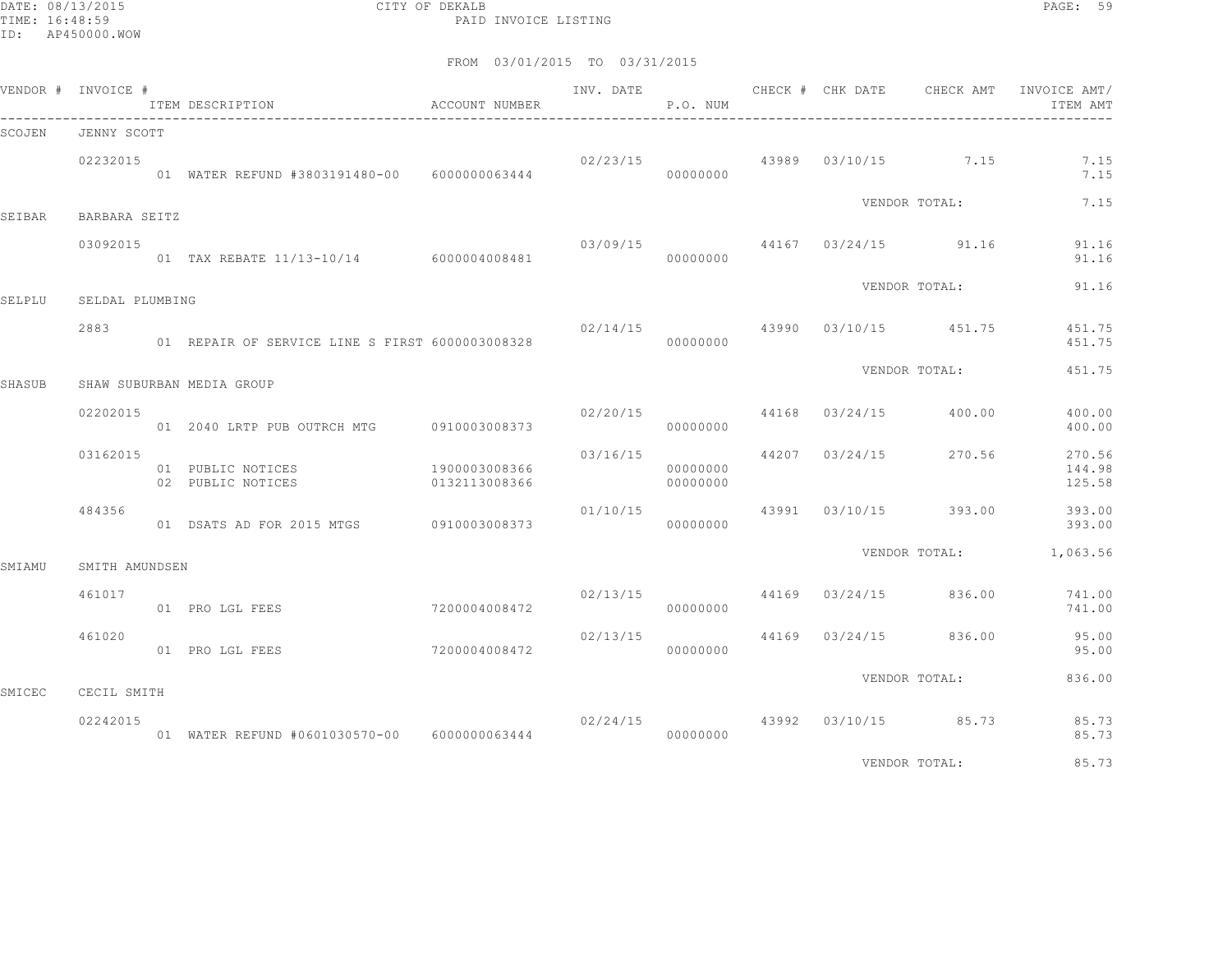DATE: 08/13/2015 CITY OF DEKALB PAGE: 60 PAID INVOICE LISTING

|        | VENDOR # INVOICE #   | TTEM DESCRIPTION ACCOUNT NUMBER              |               |          | P.O. NUM |  |                                                                                                                                                                                                                                                                                                                                                                                                                                                    | ITEM AMT             |
|--------|----------------------|----------------------------------------------|---------------|----------|----------|--|----------------------------------------------------------------------------------------------------------------------------------------------------------------------------------------------------------------------------------------------------------------------------------------------------------------------------------------------------------------------------------------------------------------------------------------------------|----------------------|
| SPRINT | SPRINT PCS           |                                              |               |          |          |  |                                                                                                                                                                                                                                                                                                                                                                                                                                                    |                      |
|        | 621578810-087        | 01 CDMA TELEMENTRY 0125263008337             |               |          | 00000000 |  |                                                                                                                                                                                                                                                                                                                                                                                                                                                    | 25.26<br>25.26       |
| STAASS |                      | STANARD & ASSOCIATES, INC.                   |               |          |          |  |                                                                                                                                                                                                                                                                                                                                                                                                                                                    | 25.26                |
|        | SA000027692          | 01 FIRE PROMO EXAM 1 OF 2 0115173008333      |               |          | 00000000 |  |                                                                                                                                                                                                                                                                                                                                                                                                                                                    | 5,539.40<br>5,539.40 |
| STAMAR | MARY STAUFFENBERG    |                                              |               |          |          |  |                                                                                                                                                                                                                                                                                                                                                                                                                                                    | 5,539.40             |
|        | 02242015             | 01 WATER REFUND #3803166110-00 6000000063444 |               | 00000000 |          |  |                                                                                                                                                                                                                                                                                                                                                                                                                                                    | 5.88<br>5.88         |
| SUBLAB |                      | SUBURBAN LABORATORIES, INC.                  |               |          |          |  | $03/01/15$ $44170$ $03/24/15$ $25.26$<br>VENDOR TOTAL:<br>$02/27/15$ $44171$ $03/24/15$ $5,539.40$<br>VENDOR TOTAL:<br>$02/24/15$ $43993$ $03/10/15$ 5.88<br>VENDOR TOTAL:<br>$01/30/15$ $43994$ $03/10/15$ $75.00$<br>44172 03/24/15 75.00<br>VENDOR TOTAL:<br>$02/24/15$ 43995 03/10/15 2.68<br>VENDOR TOTAL:<br>$01/19/15$ $43996$ $03/10/15$ $1,238.51$<br>43996 03/10/15 1,238.51<br>43996 03/10/15 1,238.51 448.51<br>VENDOR TOTAL: 1,238.51 | 5.88                 |
|        | 119795               | 01 WTR (5) FLUORIDE TSTS 6000003008356       |               |          | 00000000 |  |                                                                                                                                                                                                                                                                                                                                                                                                                                                    | 75.00<br>75.00       |
|        | 120607               | 01 WTR (5) FLUORIDE TSTS 6000003008356       |               | 02/27/15 | 00000000 |  |                                                                                                                                                                                                                                                                                                                                                                                                                                                    | 75.00<br>75.00       |
| SULLOU | LOUIS SULAVER        |                                              |               |          |          |  |                                                                                                                                                                                                                                                                                                                                                                                                                                                    | 150.00               |
|        | 02242015             | 01 WATER REFUND #2302105020-00 6000000063444 |               | 00000000 |          |  |                                                                                                                                                                                                                                                                                                                                                                                                                                                    | 2.68<br>2.68         |
| SUMENV | SUMMIT ENVIRONMENTAL |                                              |               |          |          |  |                                                                                                                                                                                                                                                                                                                                                                                                                                                    | 2.68                 |
|        | 88230                | 01 (3) RADIUM SAMPLES 6000003008356          |               |          | 00000000 |  |                                                                                                                                                                                                                                                                                                                                                                                                                                                    | 585.00<br>585.00     |
|        | 88377                | 01 WATER TESTINGS                            | 6000003008356 | 01/21/15 | 00000000 |  |                                                                                                                                                                                                                                                                                                                                                                                                                                                    | 205.00<br>205.00     |
|        | 89902                | 01 RADIUM SAMPLES - RESIN 6000003008356      |               | 02/09/15 | 00000000 |  |                                                                                                                                                                                                                                                                                                                                                                                                                                                    | 448.51               |
| SUMPHA | PHAN SUM             |                                              |               |          |          |  |                                                                                                                                                                                                                                                                                                                                                                                                                                                    |                      |
|        | 02262015             |                                              |               |          | 02/26/15 |  | 44173 03/24/15 3.30                                                                                                                                                                                                                                                                                                                                                                                                                                | 3.30                 |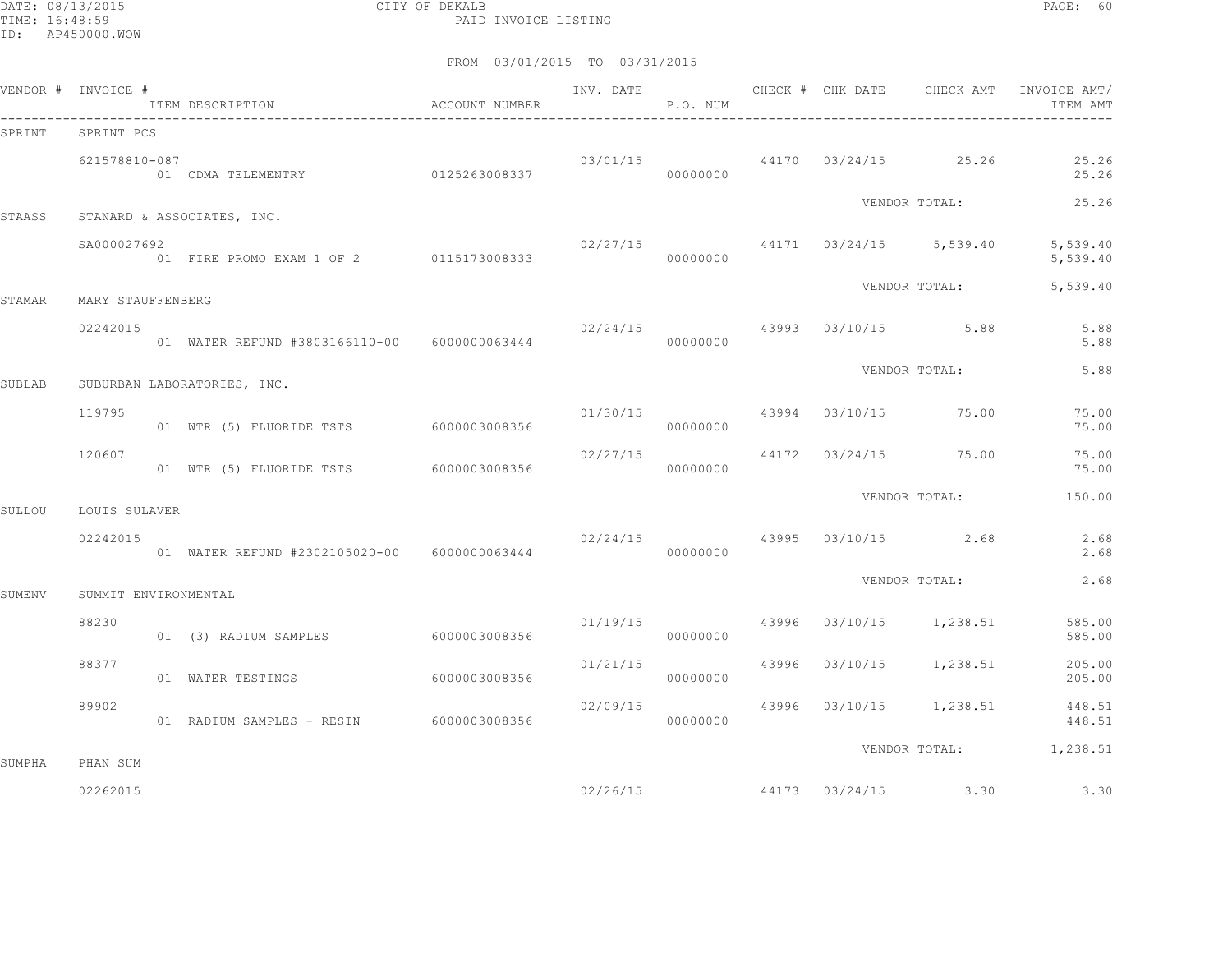DATE: 08/13/2015 CITY OF DEKALB PAGE: 61 PAID INVOICE LISTING

|        | VENDOR # INVOICE #    | ITEM DESCRIPTION                                                                           | <b>ACCOUNT NUMBER</b> |          | P.O. NUM             |                |                                                                                                                                                                                                                  | ITEM AMT                                                            |
|--------|-----------------------|--------------------------------------------------------------------------------------------|-----------------------|----------|----------------------|----------------|------------------------------------------------------------------------------------------------------------------------------------------------------------------------------------------------------------------|---------------------------------------------------------------------|
|        | 02262015              | 01 WATER REFUND #2703123680-00 6000000063444                                               |                       | 00000000 |                      |                |                                                                                                                                                                                                                  | 3.30<br>3.30                                                        |
| SUNDOG | SUNDOGIT INC.         |                                                                                            |                       |          |                      |                | $02/26/15$ 44173 $03/24/15$ 3.30<br>VENDOR TOTAL:<br>973.50<br>$02/13/15$ 43998 $03/10/15$ 1,400.00<br>VENDOR TOTAL:<br>43999 03/10/15 450.00<br>44175 03/24/15 264.66<br>VENDOR TOTAL:<br>44176 03/24/15 464.70 | 3.30                                                                |
|        | CW33518               | 01 INTEL GENEVA CLOCK 0117122008285                                                        |                       | 02/06/15 | 00000000             | 43997 03/10/15 | 222.21                                                                                                                                                                                                           | 222.21<br>222.21                                                    |
|        | CW33669               | 01 ANTIVIRUS AGREEMENT                                                                     | 0117124008450         | 03/01/15 | 00000000             | 44174 03/24/15 |                                                                                                                                                                                                                  | 675.00<br>675.00                                                    |
|        | CW33697               | 01 SSL CERTIFICATE AGREEMENT 0117122008285                                                 |                       | 03/01/15 | 00000000             | 44174 03/24/15 | 973.50                                                                                                                                                                                                           | 195.00<br>195.00                                                    |
|        | CW33778               | 01 BILLABLE SERVICES 0117123008330                                                         |                       | 02/28/15 | 00000000             | 44174 03/24/15 | 973.50                                                                                                                                                                                                           | 103.50<br>103.50                                                    |
| SUNPUB |                       | SUNGARD PUBLIC SECTOR, INC.                                                                |                       |          |                      |                |                                                                                                                                                                                                                  | VENDOR TOTAL: 1,195.71                                              |
|        | 95977                 | 01 CUSTOM MOD - PARKING TX - 3/15 0120222008242                                            |                       |          | 00000000             |                |                                                                                                                                                                                                                  | 1,400.00<br>1,400.00                                                |
| SUPBUS |                       | SUPERIOR BUSINESS FORMS INC                                                                |                       |          |                      |                |                                                                                                                                                                                                                  | 1,400.00                                                            |
|        | 1545701               | 01 (500) BIKE SAFETY BOOKS 0120243008373                                                   |                       | 02/19/15 | 00000000             |                |                                                                                                                                                                                                                  | 450.00<br>450.00                                                    |
|        | 1545975               | 01 (550) POLICE TOW LABELS 0120222008202                                                   |                       | 02/23/15 | 00000000             |                |                                                                                                                                                                                                                  | 264.66<br>264.66                                                    |
| SUPDIE | SUPERIOR DIESEL, INC. |                                                                                            |                       |          |                      |                |                                                                                                                                                                                                                  | 714.66                                                              |
|        | W13683                | 01 VEHICLE RPRS - PARTS - P24 0130332008226<br>02 VEHICLE RPRS - LABOR - P24 0130333008315 |                       |          | 00000000<br>00000000 |                |                                                                                                                                                                                                                  | 01/30/15  44000  03/10/15  2,780.78  2,591.84<br>1,720.58<br>871.26 |
|        | W13787                | 01 VEHICLE RPRS - P22<br>02 VEHICLE RPRS - P22 0130333008315                               | 0130332008226         | 02/03/15 | 00000000<br>00000000 |                |                                                                                                                                                                                                                  | 44000 03/10/15 2,780.78 188.94<br>10.44<br>178.50                   |
|        | W13921                |                                                                                            |                       | 02/21/15 |                      |                |                                                                                                                                                                                                                  | 464.70                                                              |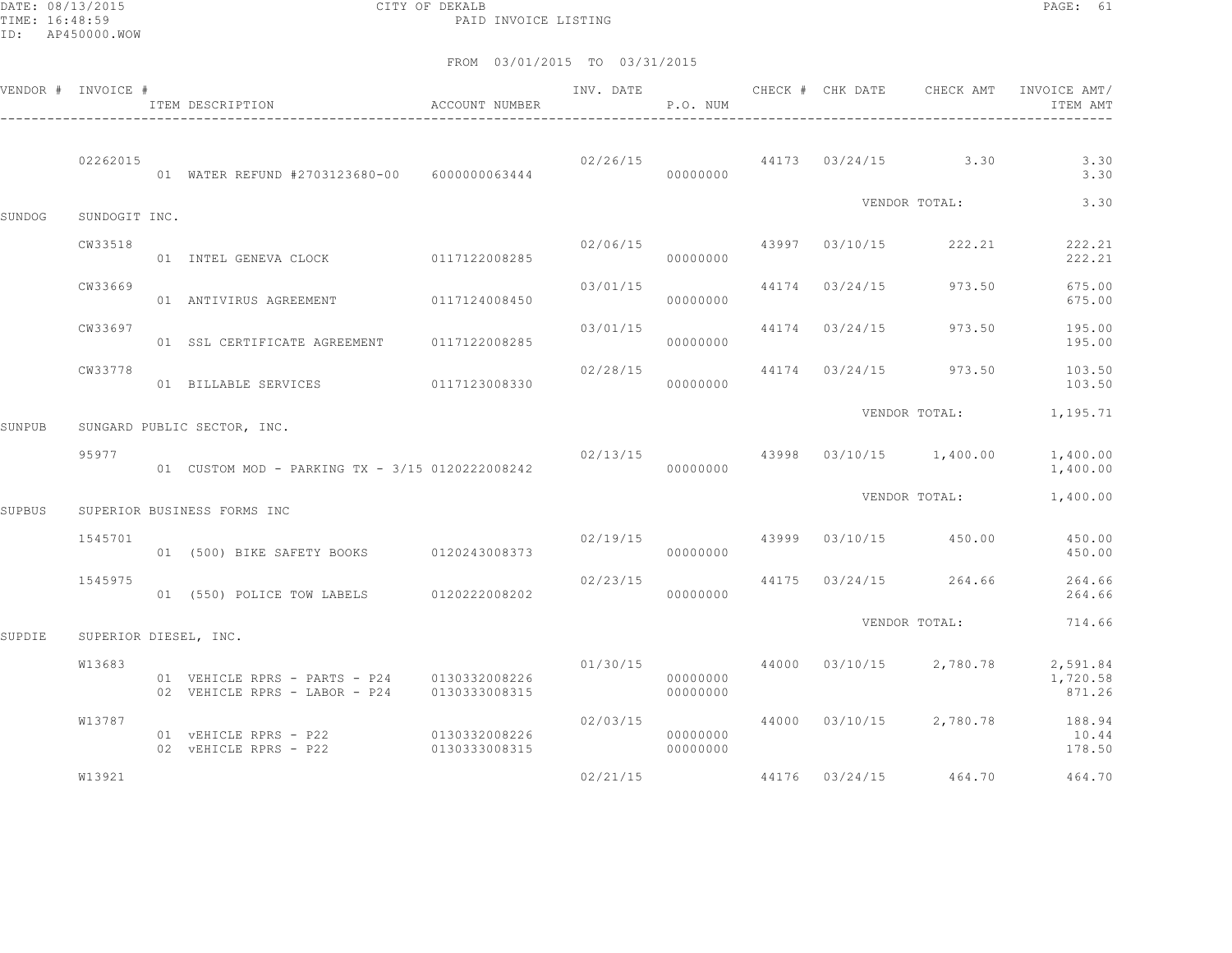DATE: 08/13/2015 CITY OF DEKALB PAGE: 62 PAID INVOICE LISTING

|        | VENDOR # INVOICE #   | ITEM DESCRIPTION                             | ACCOUNT NUMBER | INV. DATE | P.O. NUM             | CHECK # CHK DATE | CHECK AMT                           | INVOICE AMT/<br>ITEM AMT |
|--------|----------------------|----------------------------------------------|----------------|-----------|----------------------|------------------|-------------------------------------|--------------------------|
|        | W13921               | 01 E1 - REAR SEAL REPAIR 0125273008315       |                |           | 02/21/15<br>00000000 |                  | 44176 03/24/15 464.70               | 464.70<br>464.70         |
| SWEELE |                      | SWEDBERG ELECTRIC INC.                       |                |           |                      |                  |                                     | VENDOR TOTAL: 3, 245.48  |
|        | 4180                 | 01 WELL #14 REPAIR                           | 60000003008328 | 02/11/15  | 00000000             |                  | 44001 03/10/15 1,647.25             | 1,296.71<br>1,296.71     |
|        | 4279                 | 01 DOOR ALARM REPAIR                         | 60000003008348 | 02/11/15  | 00000000             |                  | 44001 03/10/15 1,647.25             | 350.54<br>350.54         |
| SYCCHA |                      | SYCAMORE CHAMBER OF COMMERCE                 |                |           |                      |                  |                                     | VENDOR TOTAL: 1,647.25   |
|        | 03102015             | 01 COMMUNITY EXPO 2015 0115153008373         |                |           | 00000000             |                  | 03/10/15 44019 03/10/15 160.00      | 160.00<br>160.00         |
| TAYCON | TAYLOR CONSTRUCTION  |                                              |                |           |                      |                  | VENDOR TOTAL:                       | 160.00                   |
|        | 03052015             | 01 ADA BATHROOM UPGRADE 1400006508624        |                | 03/05/15  | 00000000             |                  | 44177 03/24/15 1,406.20             | 1,406.20<br>1,406.20     |
| TERSUP | TERMINAL SUPPLY CO   |                                              |                |           |                      |                  | VENDOR TOTAL:                       | 1,406.20                 |
|        | 9029700              | 0130332008226<br>01 SOLENOID                 |                |           | 00000000             |                  | $02/24/15$ $44178$ $03/24/15$ 62.47 | 62.47<br>62.47           |
| THOGEO | GEORGE THOMAS        |                                              |                |           |                      |                  | VENDOR TOTAL:                       | 62.47                    |
|        | 02262015             | 01 WATER REFUND #3803177410-02 6000000063444 |                | 02/26/15  | 00000000             |                  | 44179 03/24/15 32.60                | 32.60<br>32.60           |
| TRACON | TRAFFIC CONTROL CORP |                                              |                |           |                      |                  | VENDOR TOTAL:                       | 32.60                    |
|        | 82531                | 01 SIGNS - NO PARKING/TOW ZONE 0130332008231 |                | 02/26/15  | 00000000             |                  | 44180 03/24/15 1,940.00             | 1,940.00<br>1,940.00     |
| TRARIS |                      | TRANSUNION RISK & RISK ALTERNA               |                |           |                      |                  | VENDOR TOTAL:                       | 1,940.00                 |
|        | 03012015             |                                              |                | 03/01/15  |                      |                  | 44181 03/24/15 137.00               | 137.00                   |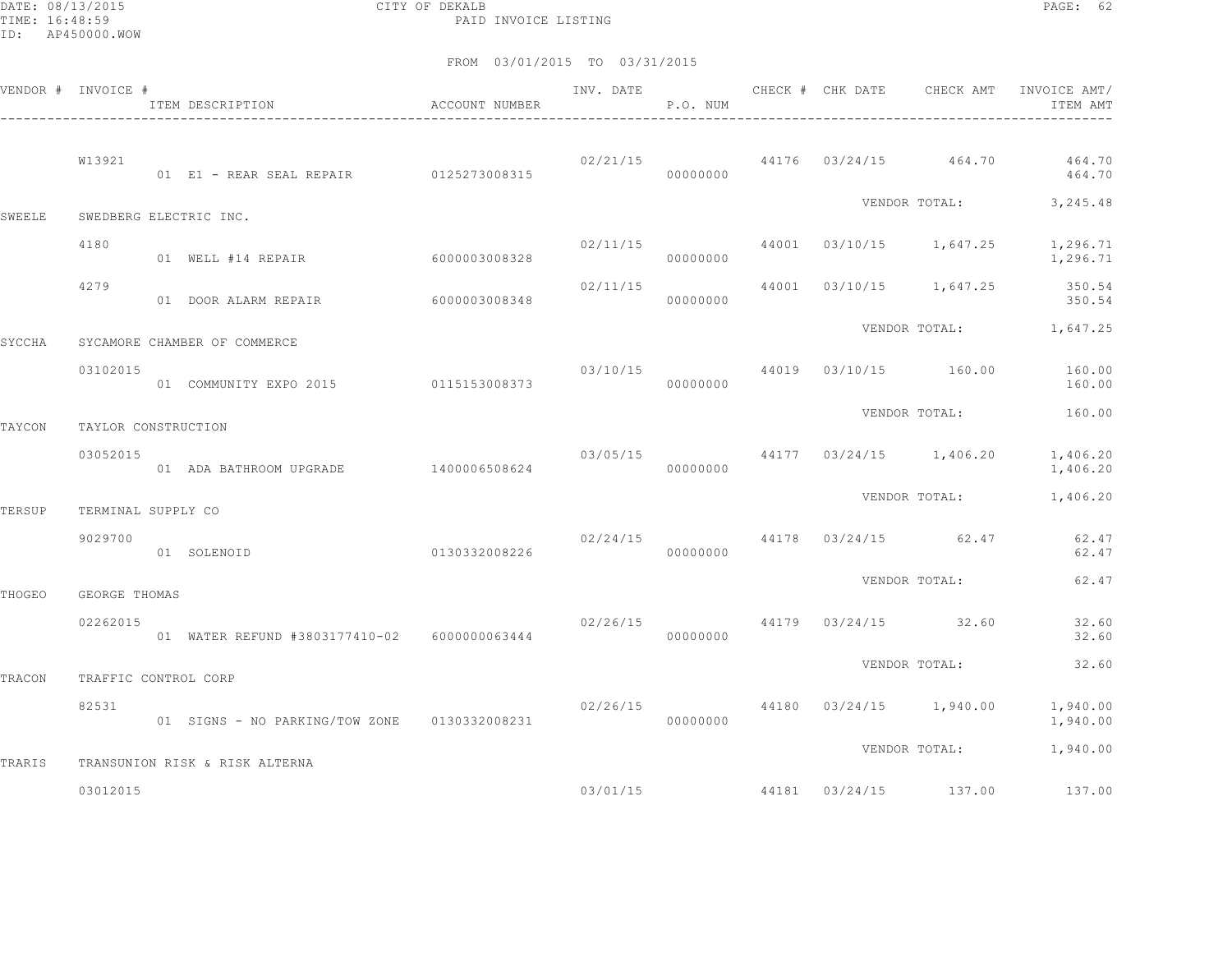DATE: 08/13/2015 CITY OF DEKALB PAGE: 63 PAID INVOICE LISTING

|        | VENDOR # INVOICE #     | ITEM DESCRIPTION<br>-------------------------                                                                                        | ACCOUNT NUMBER                                                   |                                 | P.O. NUM                                     |                                |                                       | INV. DATE 6 1999 CHECK # CHK DATE 6 CHECK AMT INVOICE AMT<br>ITEM AMT       |
|--------|------------------------|--------------------------------------------------------------------------------------------------------------------------------------|------------------------------------------------------------------|---------------------------------|----------------------------------------------|--------------------------------|---------------------------------------|-----------------------------------------------------------------------------|
|        | 03012015               | 0120242008243<br>01 PD #198499                                                                                                       |                                                                  | 03/01/15                        | 00000000                                     | 44181 03/24/15 137.00          |                                       | 137.00<br>137.00                                                            |
| TROINV | TROTSKY INVESTIGATIVE  |                                                                                                                                      |                                                                  |                                 |                                              |                                | VENDOR TOTAL:                         | 137.00                                                                      |
|        | DEKALBPD1501           | 01 POLYGRAPH TESTING 0115173008333                                                                                                   |                                                                  |                                 | 00000000                                     | 03/06/15 44182 03/24/15 260.00 |                                       | 260.00<br>260.00                                                            |
| TSYS   | TSYS                   |                                                                                                                                      |                                                                  |                                 |                                              |                                | VENDOR TOTAL:                         | 260.00                                                                      |
|        | 03032015               | 01 CITY HALL CREDIT CARD #4878<br>02 CITY HALL CREDIT CARD #9097<br>03 CITY HALL CREDIT CARD #9107<br>04 CITY HALL CREDIT CARD #9110 | 6000000063444<br>6000000063444<br>6000000063444<br>6000000063444 | 03/03/15                        | 00000000<br>00000000<br>00000000<br>00000000 |                                |                                       | D000765 03/24/15 2,347.76 2,347.76<br>342.84<br>402.83<br>30.00<br>1,572.09 |
| UNIADV | UNIVERSAL ADVERTISING  |                                                                                                                                      |                                                                  |                                 |                                              |                                | VENDOR TOTAL:                         | 2,347.76                                                                    |
|        | 17014876               | 01 ARPT ADVRTSNG (50)MAPS 6500003008373                                                                                              |                                                                  |                                 | 00000000                                     |                                | $02/25/15$ 44183 $03/24/15$ 208.00    | 208.00<br>208.00                                                            |
| UNIREN | UNITED RENTALS         |                                                                                                                                      |                                                                  |                                 |                                              |                                | VENDOR TOTAL:                         | 208.00                                                                      |
|        | 124798997001           | 01 GLASSES/PARTS                                                                                                                     | 6000002008270                                                    |                                 | 00000000                                     |                                | $12/05/14$ $44002$ $03/10/15$ $26.12$ | 26.12<br>26.12                                                              |
| UNISHE | UNIVERSITY SHELL, INC. |                                                                                                                                      |                                                                  |                                 |                                              |                                | VENDOR TOTAL:                         | 26.12                                                                       |
|        | 51058                  | 0120212008245<br>01 PD FUEL #332                                                                                                     |                                                                  | $03/05/15$ 44184 03/24/15 25.00 | 00000000                                     |                                |                                       | 25.00<br>25.00                                                              |
| UPS    | UNITED PARCEL SERVICE  |                                                                                                                                      |                                                                  |                                 |                                              |                                | VENDOR TOTAL:                         | 25.00                                                                       |
|        | 00007WX103065          | 01 FREIGHT<br>02 FREIGHT                                                                                                             | 0125263008305<br>6000003008305                                   |                                 | 00000000<br>00000000                         |                                | $02/07/15$ 44003 03/10/15 24.27       | 13.21<br>3.82<br>9.39                                                       |
|        | 00007WX103075          |                                                                                                                                      |                                                                  | 02/14/15                        |                                              |                                | 44003 03/10/15 24.27                  | 11.06                                                                       |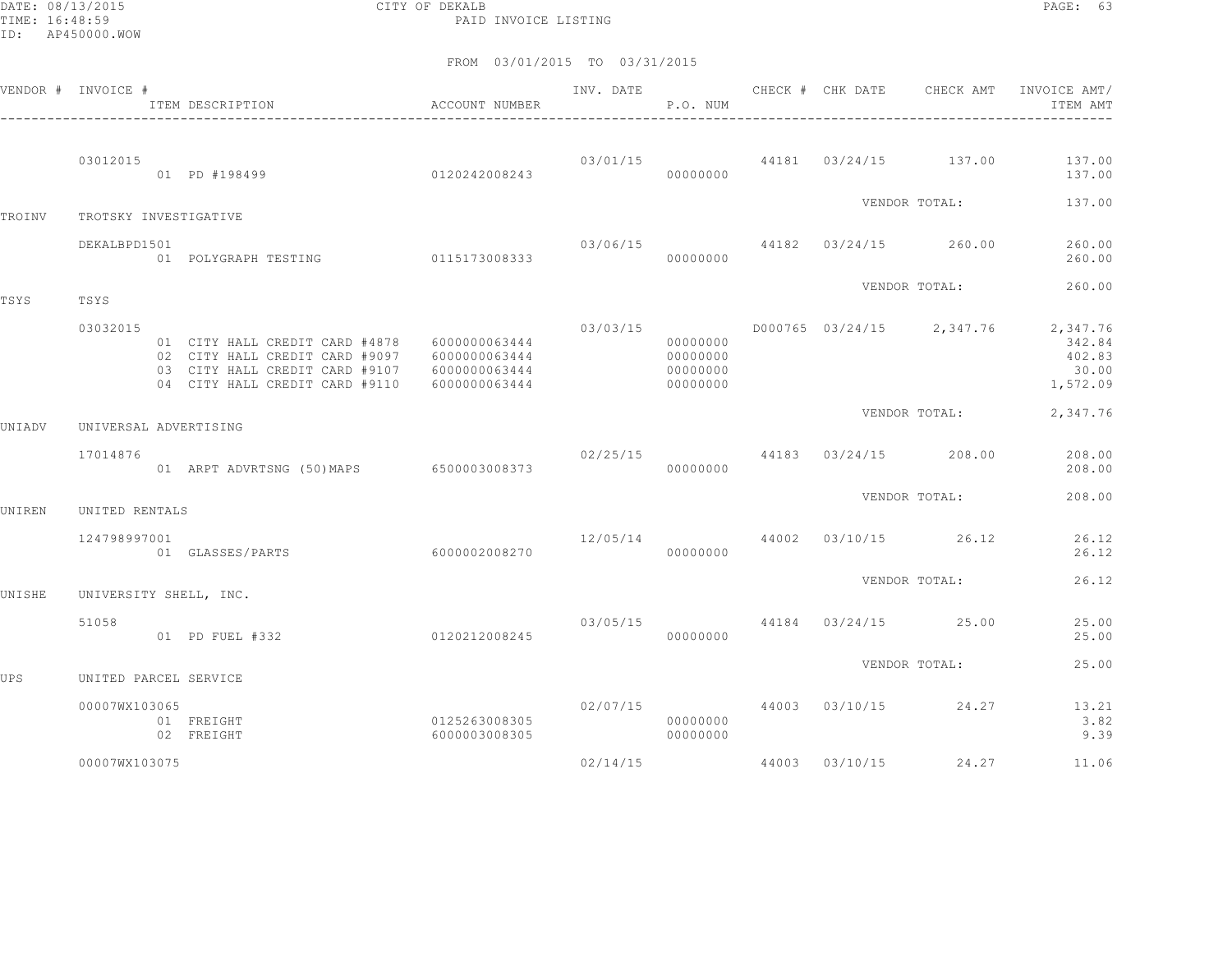DATE: 08/13/2015 CITY OF DEKALB PAGE: 64 PAID INVOICE LISTING

|        | VENDOR # INVOICE # | ITEM DESCRIPTION                                                                                                              | ACCOUNT NUMBER                                                   | INV. DATE                        | P.O. NUM                                     |  | CHECK # CHK DATE CHECK AMT            | INVOICE AMT/<br>ITEM AMT                     |
|--------|--------------------|-------------------------------------------------------------------------------------------------------------------------------|------------------------------------------------------------------|----------------------------------|----------------------------------------------|--|---------------------------------------|----------------------------------------------|
|        |                    |                                                                                                                               |                                                                  |                                  |                                              |  |                                       |                                              |
|        | 00007WX103075      | 01 FREIGHT                                                                                                                    | 6000003008305                                                    |                                  | 00000000                                     |  | $02/14/15$ $44003$ $03/10/15$ $24.27$ | 11.06<br>11.06                               |
|        | 00007WX103085      | 01 PEEK TRAFFIC SHIPPING COSTS 0130332008230                                                                                  |                                                                  | 02/21/15                         | 00000000                                     |  | 44185 03/24/15 32.20                  | 32.20<br>32.20                               |
| USABLU | USA BLUEBOOK       |                                                                                                                               |                                                                  |                                  |                                              |  | VENDOR TOTAL:                         | 56.47                                        |
|        | 555536             |                                                                                                                               |                                                                  | $01/29/15$ 44004 03/10/15 121.18 |                                              |  |                                       | 121.18                                       |
|        |                    | 01 SAMPLING BAG, PYREX CYLINDER 6000002008244                                                                                 |                                                                  |                                  | 00000000                                     |  |                                       | 121.18                                       |
| USBANK |                    | U.S. BANK NATIONAL ASSOCIATION                                                                                                |                                                                  |                                  |                                              |  | VENDOR TOTAL:                         | 121.18                                       |
|        | 271942385          | 01 5000332993000 MARCH BILL 0135003008310                                                                                     |                                                                  | 02/04/15                         | 00000000                                     |  | 44005 03/10/15 1,992.95               | 113.76<br>113.76                             |
|        | 272745324          | 01 50000366743000 MARCH BILL<br>02 50000384441000 MARCH BILL<br>03 50000384441000 MARCH BILL<br>04 500003844441001 MARCH BILL | 0135003008310<br>0120222008242<br>0125263008330<br>0125263008330 | 02/18/15                         | 00000000<br>00000000<br>00000000<br>00000000 |  | 44005 03/10/15 1,992.95               | 514.89<br>209.94<br>203.30<br>73.58<br>28.07 |
|        | 272745506          | 01 50000394969000 MARCH BILL 0120222008242                                                                                    |                                                                  | 02/18/15                         | 00000000                                     |  |                                       | 44005 03/10/15 1,992.95 147.75<br>147.75     |
|        | 272745605          | 01 5000366745000 MARCH BILL<br>02 5000376431000 MARCH BILL                                                                    | 0135003008310<br>6000003008310                                   | 02/18/15                         | 00000000<br>00000000                         |  | 44005 03/10/15 1,992.95               | 387.05<br>253.68<br>133.37                   |
|        | 272745795          | 01 2000338939000 MARCH BILL                                                                                                   | 0135003008310                                                    | 02/18/15                         | 00000000                                     |  | 44005 03/10/15 1,992.95               | 629.70<br>629.70                             |
|        | 272745852          | 01 50000389757001 MARCH BILL                                                                                                  | 0125263008330                                                    | 02/18/15                         | 00000000                                     |  | 44005 03/10/15 1,992.95               | 199.80<br>199.80                             |
|        | 273926808          | 01 5000332993000 MARCH 2015 0135003008310                                                                                     |                                                                  | 03/05/15                         | 00000000                                     |  | 44186 03/24/15 125.14                 | 125.14<br>125.14                             |
| USPO   |                    | UNITED STATES POST OFFICE                                                                                                     |                                                                  |                                  |                                              |  | VENDOR TOTAL:                         | 2,118.09                                     |
|        | 03032015           |                                                                                                                               |                                                                  |                                  | 03/03/15                                     |  | 44187 03/24/15 5,000.00               | 5,000.00                                     |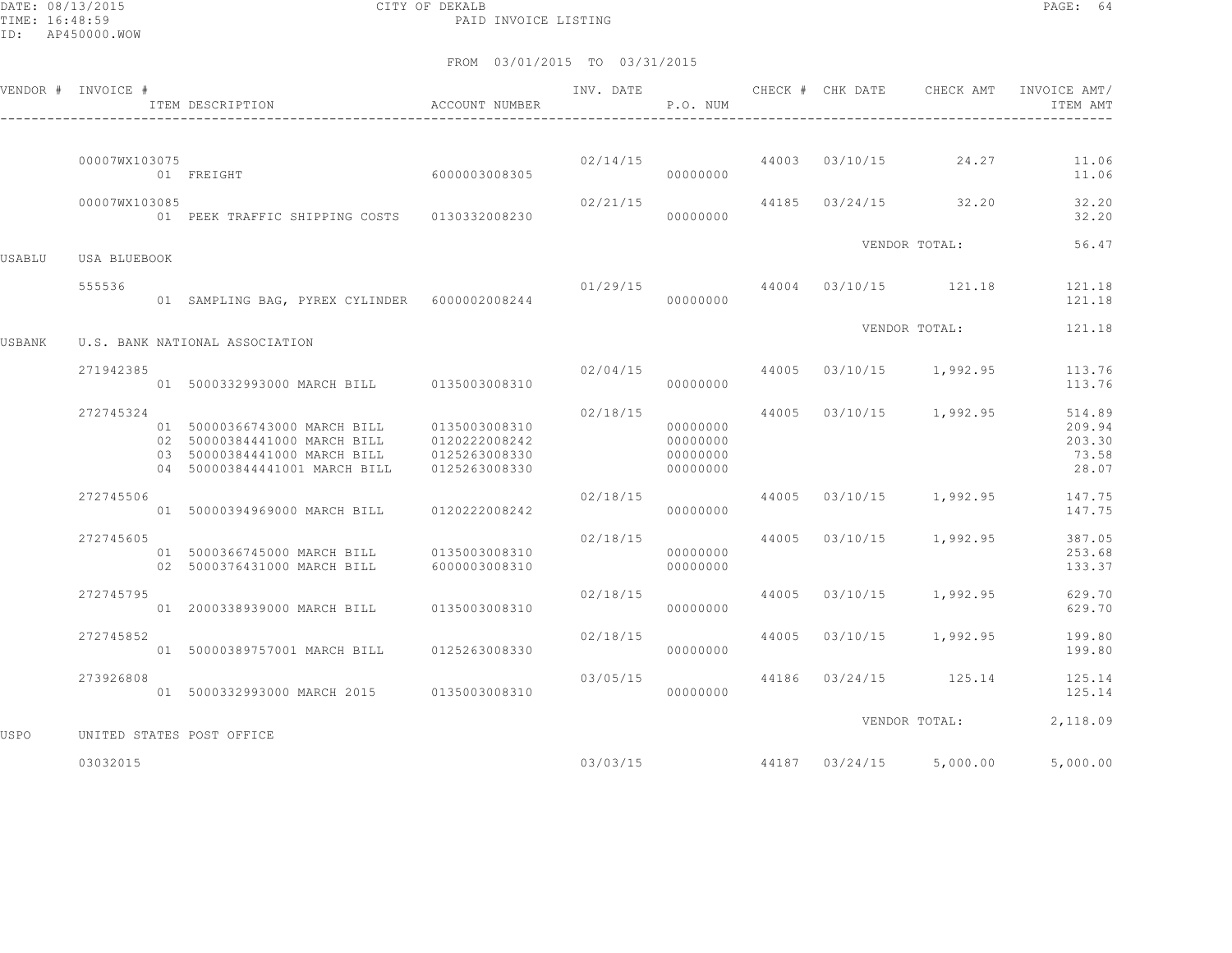DATE: 08/13/2015 CITY OF DEKALB PAGE: 65 PAID INVOICE LISTING

|        | VENDOR # INVOICE #    | ITEM DESCRIPTION                                                                                                                                                                           | ACCOUNT NUMBER                                                   | INV. DATE | P.O. NUM                                                                                     | CHECK # CHK DATE |                                       | CHECK AMT INVOICE AMT/<br>ITEM AMT                                                               |
|--------|-----------------------|--------------------------------------------------------------------------------------------------------------------------------------------------------------------------------------------|------------------------------------------------------------------|-----------|----------------------------------------------------------------------------------------------|------------------|---------------------------------------|--------------------------------------------------------------------------------------------------|
|        | 03032015              | 01 RMB PERMIT #166 6000003008305                                                                                                                                                           |                                                                  |           | 00000000                                                                                     |                  |                                       | $03/03/15$ $44187$ $03/24/15$ $5,000.00$ $5,000.00$<br>5,000.00                                  |
| VAC    |                       | VOLUNTARY ACTION CENTER                                                                                                                                                                    |                                                                  |           |                                                                                              |                  | VENDOR TOTAL:                         | 5,000.00                                                                                         |
|        | 02012015              | 01 2ND QTR HUM SRVCS FUND FY15 0110103008307                                                                                                                                               |                                                                  |           | 00000000                                                                                     |                  |                                       | $02/01/15$ $44006$ $03/10/15$ $7,963.75$ $7,963.75$<br>7,963.75                                  |
|        | 02172015              | 01 DOAP JAN 2015 RIDERSHIP 0920003008399<br>02 FTA JAN 2015 RIDERSHIP                                                                                                                      | 0920003008399                                                    | 02/17/15  | 00000000<br>00000000                                                                         |                  | 43857 03/03/15 249,507.54             | 249,507.54<br>184,507.54<br>65,000.00                                                            |
|        | 03162015              | 01 4TH QTR CDBG GRANT REQUEST 1900003008307                                                                                                                                                |                                                                  | 03/16/15  | 00000000                                                                                     |                  |                                       | 44208 03/24/15 2,500.00 2,500.00<br>2,500.00                                                     |
|        | 150339                | 01 DOAP 2/1-2/28/15 0920003008399<br>02 DOAP 2/1-2/28/15                                                                                                                                   | 0920003008399                                                    | 03/18/15  | 00000000<br>00000000                                                                         |                  |                                       | 44198  03/24/15  258,194.79  258,194.79<br>193,194.79<br>65,000.00                               |
| VALPLU |                       | VALENTINE PLUMBING & SEWER                                                                                                                                                                 |                                                                  |           |                                                                                              |                  |                                       | VENDOR TOTAL: 518,166.08                                                                         |
|        | 03172015              | 01 CDBG SEWER LATERAL EMER RPLC 1900006508624                                                                                                                                              |                                                                  |           | 00000000                                                                                     |                  |                                       | $03/17/15$ $44209$ $03/24/15$ $10,000.00$ $10,000.00$<br>10,000.00                               |
|        | 3135                  | 01 EGYPTN THTR UNCLG BSMNT DRN 1300006508624                                                                                                                                               |                                                                  |           | 00000000                                                                                     |                  | 08/07/13 44031 03/20/15 189.00 189.00 | 189.00                                                                                           |
| VERLON | VERIZON LONG DISTANCE |                                                                                                                                                                                            |                                                                  |           |                                                                                              |                  |                                       | VENDOR TOTAL: 10,189.00                                                                          |
|        | 03012015              | 01 ACCT LEVEL CHRGS 0135003008337<br>02 DIRECT DIAL USAGE 0135003008337<br>03 ADMIN SERVICES 0135003008337<br>04 AIRPORT<br>05 FIRE<br>06 POLICE<br>07 PUBIC WORKS 0130313008337<br>08 YSB | 6500003008337<br>0125263008337<br>0120213008337<br>0135003008337 | 03/01/15  | 00000000<br>00000000<br>00000000<br>00000000<br>00000000<br>00000000<br>00000000<br>00000000 |                  |                                       | 44188 03/24/15 705.18 705.18<br>13.55<br>4.60<br>647.12<br>9.61<br>1.87<br>9.57<br>0.10<br>18.76 |
| VERWIR | VERIZON WIRELESS      |                                                                                                                                                                                            |                                                                  |           |                                                                                              |                  |                                       | VENDOR TOTAL: 705.18                                                                             |
|        | 03012015              |                                                                                                                                                                                            |                                                                  |           |                                                                                              |                  | $03/01/15$ 44189 $03/24/15$ 6,367.05  | 6,367.05                                                                                         |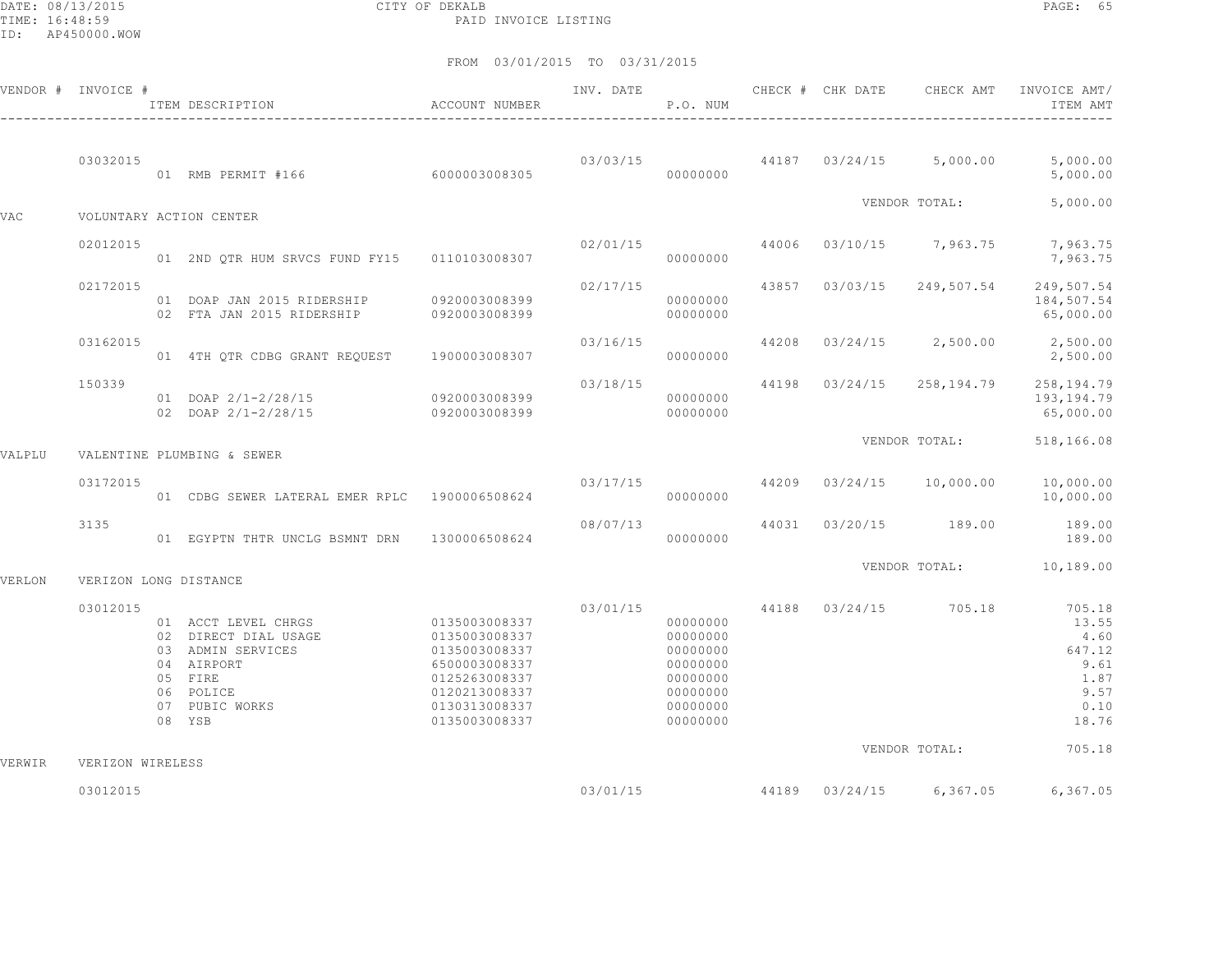DATE: 08/13/2015 CITY OF DEKALB PAGE: 66 PAID INVOICE LISTING

|        | VENDOR # INVOICE #       | ITEM DESCRIPTION                           | ACCOUNT NUMBER                 | INV. DATE | P.O. NUM             |       | CHECK # CHK DATE | CHECK AMT | INVOICE AMT/<br>ITEM AMT         |
|--------|--------------------------|--------------------------------------------|--------------------------------|-----------|----------------------|-------|------------------|-----------|----------------------------------|
|        |                          |                                            |                                |           |                      |       |                  |           |                                  |
|        | 03012015                 |                                            |                                | 03/01/15  |                      |       |                  |           | 44189 03/24/15 6,367.05 6,367.05 |
|        |                          | 01 ADMIN                                   | 0115153008337                  |           | 00000000             |       |                  |           | 190.21                           |
|        |                          | 02 AIRPORT                                 | 6500003008337                  |           | 00000000             |       |                  |           | 78.09                            |
|        |                          | 03 BUILDING                                | 0132133008337                  |           | 00000000             |       |                  |           | 1.14                             |
|        |                          | 04 COM DEV                                 | 0132103008337                  |           | 00000000             |       |                  |           | 60.07                            |
|        |                          | 05 DSATS                                   | 0900002008285                  |           | 00000000             |       |                  |           | 38.01                            |
|        |                          | 06 ENG                                     | 0130353008337                  |           | 00000000             |       |                  |           | 120.54                           |
|        | 07                       | FINANCE                                    | 0117123008337                  |           | 00000000             |       |                  |           | 60.07                            |
|        |                          | 08 FIRE                                    | 0125263008337                  |           | 00000000             |       |                  |           | 1,031.69                         |
|        | 09                       | HR<br>$10$ IT                              | 0115173008337<br>0117123008337 |           | 00000000<br>00000000 |       |                  |           | 60.07<br>238.22                  |
|        |                          | 11 MAYOR                                   | 0110103008337                  |           | 00000000             |       |                  |           | 60.07                            |
|        |                          | 12 POLICE                                  | 0120213008337                  |           | 00000000             |       |                  |           | 3,182.50                         |
|        |                          | 13 PLANNING                                | 0132113008337                  |           | 00000000             |       |                  |           | 130.14                           |
|        |                          | 14 PW                                      | 0130313008337                  |           | 00000000             |       |                  |           | 60.07                            |
|        |                          | 15 SPARE                                   | 0117123008337                  |           | 00000000             |       |                  |           | 8.80                             |
|        |                          | 16 STREET                                  | 0130313008337                  |           | 00000000             |       |                  |           | 439.31                           |
|        |                          | 17 WATER                                   | 6000003008337                  |           | 00000000             |       |                  |           | 435.58                           |
|        |                          | 18 EQUIPMENT                               | 0117126008580                  |           | 00000000             |       |                  |           | 172.47                           |
|        |                          |                                            |                                |           |                      |       |                  |           |                                  |
|        | 9740033211               |                                            |                                | 02/04/15  |                      | 44007 | 03/10/15         |           | 6,356.83 6,356.83                |
|        |                          | 01 ADMIN                                   | 0115153008337                  |           | 00000000             |       |                  |           | 244.32                           |
|        |                          | 02 AIRPORT                                 | 6500003008337                  |           | 00000000             |       |                  |           | 78.09                            |
|        |                          | 03 BUILDING                                | 0132133008337                  |           | 00000000             |       |                  |           | 0.64                             |
|        |                          | 04 COM DEV                                 | 0132103008337                  |           | 00000000             |       |                  |           | 60.07                            |
|        |                          | 05 DSATS                                   | 0900002008285                  |           | 00000000             |       |                  |           | 38.01                            |
|        | 06                       | ENG                                        | 0130353008337                  |           | 00000000             |       |                  |           | 122.91                           |
|        |                          | 07 FINANCE                                 | 0117123008337                  |           | 00000000             |       |                  |           | 60.07                            |
|        | 08                       | FIRE                                       | 0125263008337                  |           | 00000000             |       |                  |           | 1,038.34                         |
|        | 09                       | HR                                         | 0115173008337                  |           | 00000000             |       |                  |           | 60.07                            |
|        | 10                       | IT                                         | 0117123008337                  |           | 00000000             |       |                  |           | 239.61                           |
|        |                          | 11 MAYOR<br>PD                             | 0110103008337                  |           | 00000000             |       |                  |           | 60.07                            |
|        | 12                       | 13 PLANNING                                | 0120213008337<br>0132113008337 |           | 00000000<br>00000000 |       |                  |           | 3,181.74<br>130.14               |
|        |                          | 14 PW                                      | 0130313008337                  |           | 00000000             |       |                  |           | 60.07                            |
|        |                          | 15 SPARE                                   | 0117123008337                  |           | 00000000             |       |                  |           | 7.29                             |
|        |                          | 16 STREET                                  | 0130313008337                  |           | 00000000             |       |                  |           | 479.93                           |
|        |                          | 17 WATER                                   | 6000003008337                  |           | 00000000             |       |                  |           | 452.94                           |
|        | 18                       | EOUIPMENT                                  | 0117126008580                  |           | 00000000             |       |                  |           | 42.48                            |
|        | 19                       | ADMIN (NOV BILL - SHORT PAY) 0115153008337 |                                |           | 00000000             |       |                  |           | 0.04                             |
|        |                          |                                            |                                |           |                      |       |                  |           | VENDOR TOTAL: 12,723.88          |
| VILCOM | VILLAGE COMMON BOOKSTORE |                                            |                                |           |                      |       |                  |           |                                  |
|        | 1850                     |                                            |                                | 12/11/14  |                      | 44008 | 03/10/15         | 9.47      | 9.47                             |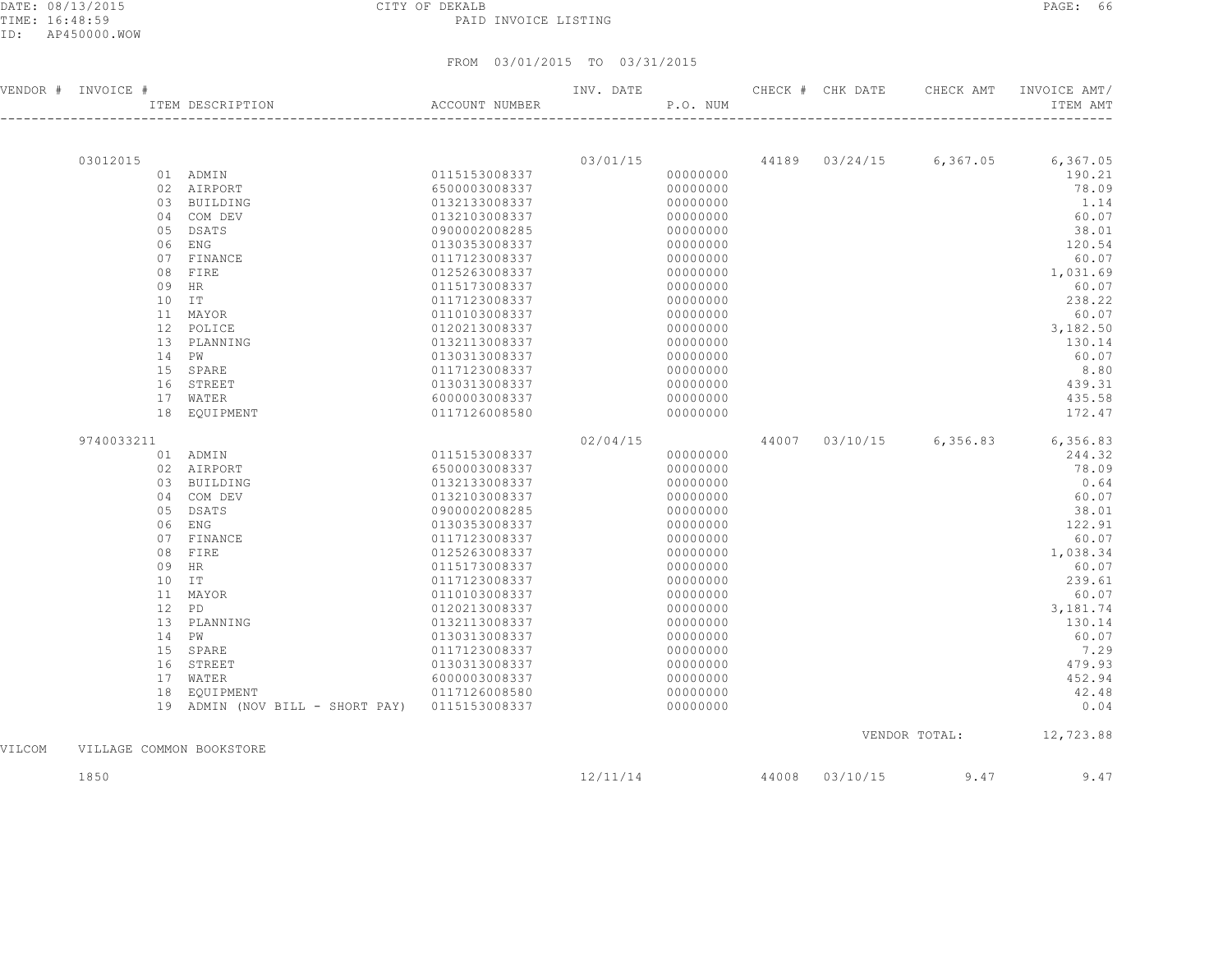DATE: 08/13/2015 CITY OF DEKALB PAGE: 67 PAID INVOICE LISTING

|         | VENDOR # INVOICE # | ITEM DESCRIPTION                                                                                    | ACCOUNT NUMBER                                                                                     | INV. DATE | P.O. NUM                                                             | CHECK # CHK DATE | CHECK AMT                              | INVOICE AMT/<br>ITEM AMT                                   |
|---------|--------------------|-----------------------------------------------------------------------------------------------------|----------------------------------------------------------------------------------------------------|-----------|----------------------------------------------------------------------|------------------|----------------------------------------|------------------------------------------------------------|
|         | 1850               | 01 BAND SUPPLIES                                                                                    | 0110112008299                                                                                      |           | 00000000                                                             |                  | $12/11/14$ 44008 03/10/15 9.47         | 9.47<br>9.47                                               |
| VOSGAB  | GABRIELLE VOSS     |                                                                                                     |                                                                                                    |           |                                                                      |                  | VENDOR TOTAL:                          | 9.47                                                       |
|         | 02192015           | 01 WTR REFUND #2903133600-00 6000000063444                                                          |                                                                                                    | 02/19/15  | 00000000                                                             |                  | 44009 03/10/15 6.92                    | 6.92<br>6.92                                               |
| WALLIN  | LINDA WALKER       |                                                                                                     |                                                                                                    |           |                                                                      |                  | VENDOR TOTAL:                          | 6.92                                                       |
|         | 02242015           | 01 WATER REFUND #0801042580-00 6000000063444                                                        |                                                                                                    |           | 00000000                                                             |                  | $02/24/15$ $44010$ $03/10/15$ $2.75$   | 2.75<br>2.75                                               |
| WALMART |                    | WALMART COMMUNITY/GEMB                                                                              |                                                                                                    |           |                                                                      |                  | VENDOR TOTAL:                          | 2.75                                                       |
|         | 02162015           | 01 STRAINER<br>02 SUPPLIES<br>03 SUPPLIES<br>04 SUPPLIES<br>05 BIG PICTURE STAFF MTG<br>06 SUPPLIES | 6000002008295<br>0120212008299<br>6500002008219<br>6500002008226<br>0130313008376<br>0130332008219 | 02/16/15  | 00000000<br>00000000<br>00000000<br>00000000<br>00000000<br>00000000 |                  | 44011 03/10/15 233.62                  | 233.62<br>8.97<br>71.50<br>32.92<br>7.35<br>22.94<br>89.94 |
| WASMAN  | WASTE MANAGEMENT   |                                                                                                     |                                                                                                    |           |                                                                      |                  | VENDOR TOTAL:                          | 233.62                                                     |
|         | 02172015           | 01 JAN 2015 UB REFUSE SRVCS 0700003008346                                                           |                                                                                                    |           | 00000000                                                             |                  | $02/17/15$ 44012 $03/10/15$ 151,022.90 | 151,022.90<br>151,022.90                                   |
| WASTE   | WASTE MANAGEMENT   |                                                                                                     |                                                                                                    |           |                                                                      |                  |                                        | VENDOR TOTAL: 151,022.90                                   |
|         | 345613620110       | 01 MARCH '15 ROLLOFF 0700003008346                                                                  |                                                                                                    | 03/01/15  | 00000000                                                             |                  | 44190 03/24/15 20.00                   | 20.00<br>20.00                                             |
| WELPRO  | WELLS PRO SERVICES |                                                                                                     |                                                                                                    |           |                                                                      |                  | VENDOR TOTAL:                          | 20.00                                                      |
|         | 02232015           | 01 WATER REFUND #0201003980-02 6000000063444                                                        |                                                                                                    | 02/23/15  | 00000000                                                             |                  | 44013 03/10/15 132.42                  | 132.42<br>132.42                                           |
|         |                    |                                                                                                     |                                                                                                    |           |                                                                      |                  | VENDOR TOTAL:                          | 132.42                                                     |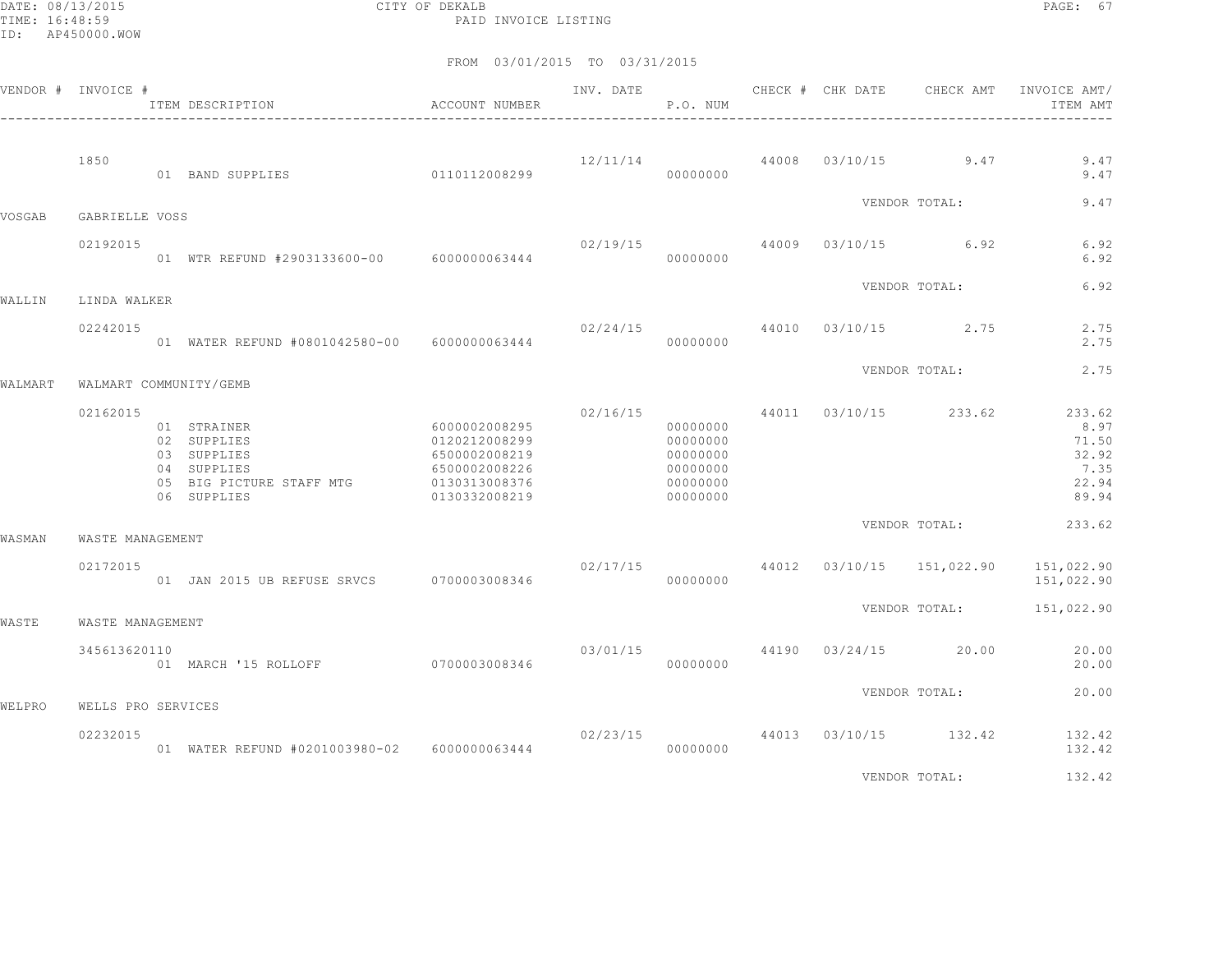DATE: 08/13/2015 CITY OF DEKALB PAGE: 68 PAID INVOICE LISTING

|        | VENDOR # INVOICE #    | ITEM DESCRIPTION                                          | ACCOUNT NUMBER                             |          | P.O. NUM             |  | INV. DATE 6 CHECK # CHK DATE CHECK AMT INVOICE AMT/ | ITEM AMT                   |
|--------|-----------------------|-----------------------------------------------------------|--------------------------------------------|----------|----------------------|--|-----------------------------------------------------|----------------------------|
| WENLEO | LEONORA WEBER         |                                                           |                                            |          |                      |  |                                                     |                            |
|        | 03092015              | 01 TAX REBATE 11/13-10/14 6000004008481                   |                                            |          | 00000000             |  | $03/09/15$ 44191 $03/24/15$ 61.88                   | 61.88<br>61.88             |
| WESSID |                       | WEST SIDE TRACTOR SALES                                   |                                            |          |                      |  | VENDOR TOTAL:                                       | 61.88                      |
|        | N15347                | 01 FILTERS<br>02 FILTERS                                  | 6000002008226<br>0130332008226             |          | 00000000<br>00000000 |  | $02/16/15$ 44192 $03/24/15$ 481.52                  | 212.71<br>163.22<br>49.49  |
|        | N15750                | 01 OIL LINE                                               | 0130332008226                              | 02/25/15 | 00000000             |  | 44192 03/24/15 481.52                               | 268.81<br>268.81           |
| WHODIR | WHOLESALE DIRECT INC. |                                                           |                                            |          |                      |  | VENDOR TOTAL:                                       | 481.52                     |
|        | 000212765             | 01 WIPER BLADES<br>02 WIPER BLADES                        | 0130332008226<br>$0120222008226$ 000000000 |          | 00000000             |  | $02/09/15$ 44014 03/10/15 357.32                    | 357.32<br>178.66<br>178.66 |
| WHYREN |                       | WHY RENT REAL ESTATE CO.                                  |                                            |          |                      |  | VENDOR TOTAL:                                       | 357.32                     |
|        | 02242015              | 01 WATER REFUND #0801039710-01 6000000063444              |                                            |          | 00000000             |  | $02/24/15$ 44015 $03/10/15$ 2.68                    | 2.68<br>2.68               |
| WINEOU |                       | WINTER EQUIPMENT COMPANY, INC.                            |                                            |          |                      |  | VENDOR TOTAL:                                       | 2.68                       |
|        | IV24820               | 01 PLOWGUARD (6) LEFT/ (4) RIGHT 0130332008226 0000000000 |                                            |          |                      |  | $12/22/14$ 44032 03/20/15 1,723.69                  | 1,723.69<br>1,723.69       |
| WINREA | WINFIELD REALTY       |                                                           |                                            |          |                      |  | VENDOR TOTAL:                                       | 1,723.69                   |
|        | 02252015              | 01 WTR REFUND 1001195280-02 6000000063444                 |                                            |          | 00000000             |  | $02/25/15$ 44193 $03/24/15$ 13.32                   | 13.32<br>13.32             |
|        |                       |                                                           |                                            |          |                      |  | VENDOR TOTAL:                                       | 13.32                      |
| WISFIT | 9620                  | WISTHOFF FITNESS WAREHOUSE<br>01 WEIGHT STACK             | 2800002008295                              |          | 00000000             |  | $03/05/15$ 44024 03/18/15 299.00                    | 299.00<br>299.00           |
|        |                       |                                                           |                                            |          |                      |  | VENDOR TOTAL:                                       | 299.00                     |